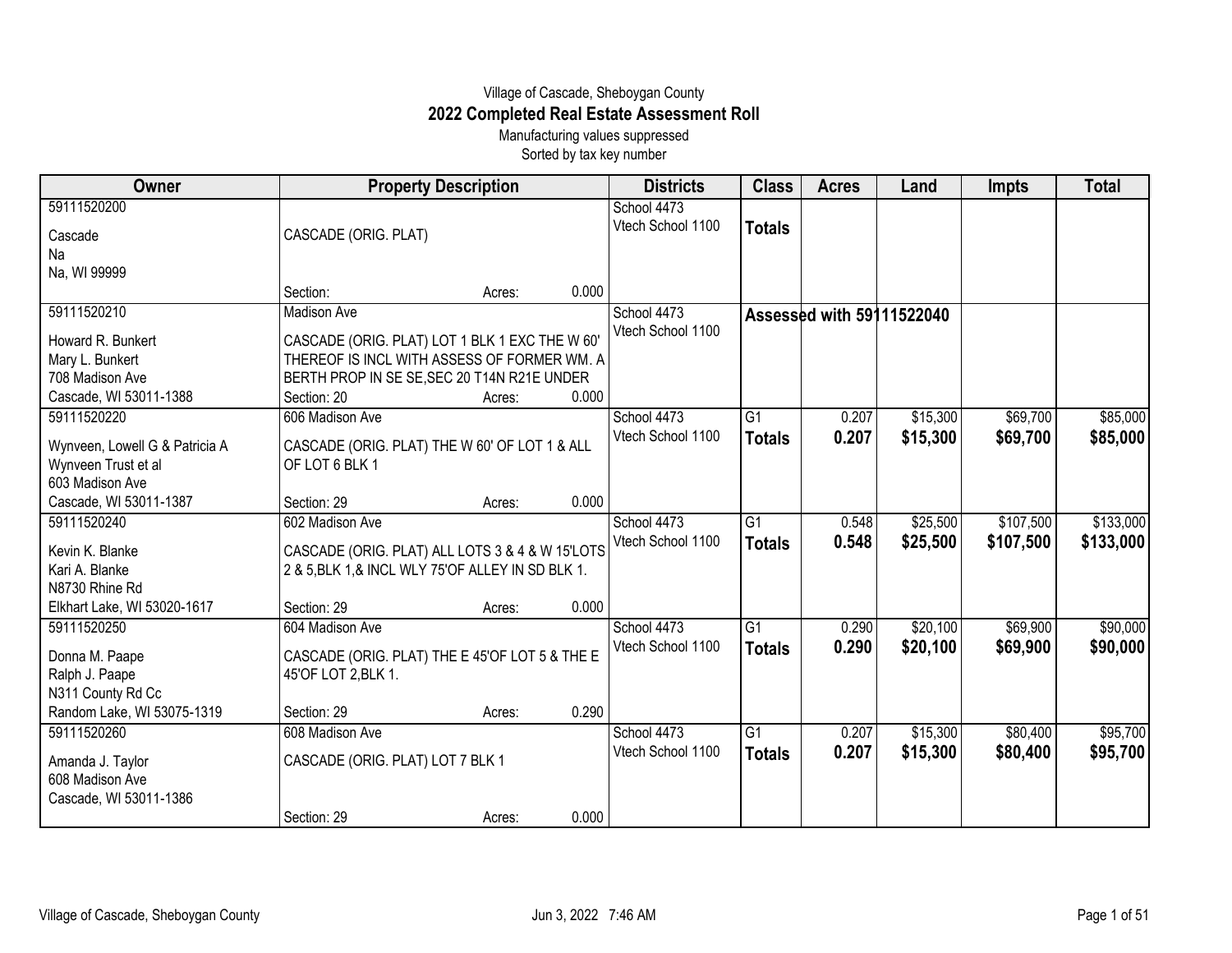| Owner                                                     | <b>Property Description</b>                       | <b>Districts</b>  | <b>Class</b>    | <b>Acres</b> | Land        | <b>Impts</b> | <b>Total</b>    |
|-----------------------------------------------------------|---------------------------------------------------|-------------------|-----------------|--------------|-------------|--------------|-----------------|
| 59111520270                                               | 610 Madison Ave                                   | School 4473       | $\overline{G1}$ | 0.410        | \$23,000    | \$90,700     | \$113,700       |
| Christopher J. Shouldice                                  | CASCADE (ORIG. PLAT) LOTS 8 & 9 BLK 1             | Vtech School 1100 | <b>Totals</b>   | 0.410        | \$23,000    | \$90,700     | \$113,700       |
| Robert L. Velasquez                                       |                                                   |                   |                 |              |             |              |                 |
| 610 Madison Ave                                           |                                                   |                   |                 |              |             |              |                 |
| Cascade, WI 53011-1386                                    | 0.410<br>Section: 29<br>Acres:                    |                   |                 |              |             |              |                 |
| 59111520280                                               | County Rd NN                                      | School 4473       | X4              | 0.000        | \$0         | \$0          | $\overline{50}$ |
|                                                           | CASCADE (ORIG. PLAT) PRT LOT 1 BLK 2, COM AT      | Vtech School 1100 | <b>Totals</b>   | 0.000        | \$0         | \$0          | \$0             |
| Village of Cascade (Prt of Cedar St)<br>Attn: For Streets | NE COR, SD LOT, TH SE ALG ELY LN SD LOT 106', NW  |                   |                 |              |             |              |                 |
| PO Box 157                                                | TO NW COR SD LOT 1, TH NE ALG NLY LN OF LOT       |                   |                 |              |             |              |                 |
| Cascade, WI 53011-0157                                    | 0.000<br>Section: 29<br>Acres:                    |                   |                 |              |             |              |                 |
| 59111520291                                               | 417 Francis Ave                                   | School 4473       | $\overline{G1}$ | 0.540        | \$25,400    | \$145,800    | \$171,200       |
|                                                           |                                                   | Vtech School 1100 | <b>Totals</b>   | 0.540        | \$25,400    | \$145,800    | \$171,200       |
| Karl W. Leissring                                         | CASCADE (ORIG. PLAT) LOTS 1 & 2 & THE E 45'LOT    |                   |                 |              |             |              |                 |
| Kathleen J. Leissring                                     | 3, BLK 2, EXC COM AT NE COR, SD LOT 1, TH SE ALG  |                   |                 |              |             |              |                 |
| 417 Francis Ave                                           | ELY LN SD LOT 106', NW TO NW COR LOT 1, TH NE     |                   |                 |              |             |              |                 |
| PO Box 261                                                | 0.000<br>Section: 29<br>Acres:                    |                   |                 |              |             |              |                 |
| Cascade, WI 53011-0261<br>59111520301                     | 415 Francis Ave                                   | School 4473       | $\overline{G1}$ | 0.350        | \$21,600    | \$68,600     | \$90,200        |
|                                                           |                                                   | Vtech School 1100 |                 |              |             |              |                 |
| Robert E. Radtke                                          | CASCADE (ORIG. PLAT) THE W 15'OF LOT 3, ALL OF    |                   | <b>Totals</b>   | 0.350        | \$21,600    | \$68,600     | \$90,200        |
| 415 Francis Ave                                           | LOT 4 & E 20'OF LOT 5, BLK 2; AND VAC ALLEY LYING |                   |                 |              |             |              |                 |
| Cascade, WI 53011-1392                                    | ADJ THERETO.                                      |                   |                 |              |             |              |                 |
|                                                           | 0.000<br>Section: 29<br>Acres:                    |                   |                 |              |             |              |                 |
| 59111520311                                               | 504 Madison Ave                                   | School 4473       | G1              | 0.000        | $\sqrt{30}$ | \$159,700    | \$159,700       |
| 504 Kbjb, LLC                                             | CASCADE (ORIG. PLAT) LOT 5, EXC THE E 20'OF SD    | Vtech School 1100 | G <sub>2</sub>  | 0.480        | \$21,500    | \$69,800     | \$91,300        |
| 302 E Water St                                            | LOT ALSO ALL OF LOT 8,& THE W 20'OF LOT 9, ALL IN |                   | <b>Totals</b>   | 0.480        | \$21,500    | \$229,500    | \$251,000       |
| Cascade, WI 53011-1393                                    | BLK 2; AND VAC ALLEY LYING ADJ THERETO.           |                   |                 |              |             |              |                 |
|                                                           | 0.000<br>Section: 29<br>Acres:                    |                   |                 |              |             |              |                 |
| 59111520321                                               | 413 Francis Ave                                   | School 4473       | $\overline{G1}$ | 0.720        | \$27,200    | \$118,600    | \$145,800       |
| Jamie Schultz                                             | CASCADE (ORIG. PLAT) LOT 6 BLK 2 & THAT PRT OF    | Vtech School 1100 | <b>Totals</b>   | 0.720        | \$27,200    | \$118,600    | \$145,800       |
| 413 Francis Ave # a                                       | VAC E WATER ST LYING BETWEEN BLKS 2 & 3 & N       |                   |                 |              |             |              |                 |
| Cascade, WI 53011-1392                                    | OF N LN MILW RIV IN SD BLKS 2 & 3 & S OF SLY LN   |                   |                 |              |             |              |                 |
|                                                           | 0.000<br>Section: 29<br>Acres:                    |                   |                 |              |             |              |                 |
| 59111520331                                               | 502 Madison Ave                                   | School 4473       | $\overline{G1}$ | 0.230        | \$17,000    | \$76,200     | \$93,200        |
|                                                           |                                                   | Vtech School 1100 | <b>Totals</b>   | 0.230        | \$17,000    | \$76,200     | \$93,200        |
| Christine M. King                                         | CASCADE (ORIG. PLAT) LOT 7 BLK 2, AND SLY 1/2     |                   |                 |              |             |              |                 |
| 502 Madison Ave                                           | VAC ALLEY LYING ADJACENT THERETO ON SAME          |                   |                 |              |             |              |                 |
| Cascade, WI 53011-1393                                    | SIDE OF RIVER.<br>0.000                           |                   |                 |              |             |              |                 |
|                                                           | Section: 29<br>Acres:                             |                   |                 |              |             |              |                 |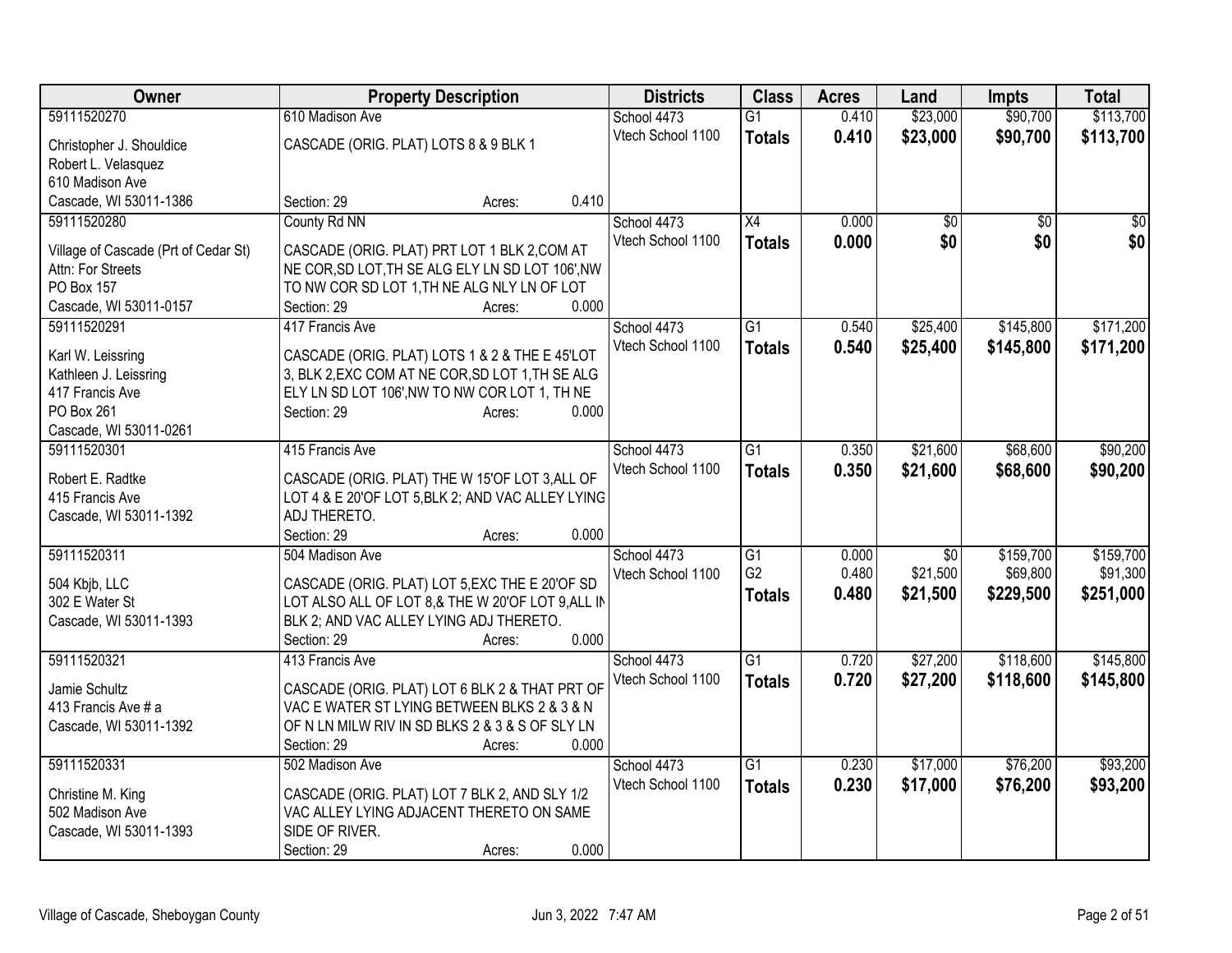| Owner                             | <b>Property Description</b>                                                                  | <b>Districts</b> | <b>Class</b>      | <b>Acres</b>    | Land  | <b>Impts</b> | <b>Total</b> |           |
|-----------------------------------|----------------------------------------------------------------------------------------------|------------------|-------------------|-----------------|-------|--------------|--------------|-----------|
| 59111520341                       | <b>Madison Ave</b>                                                                           |                  | School 4473       | $\overline{G2}$ | 0.360 | \$19,100     | \$26,000     | \$45,100  |
| Steven W. Sippel                  | CASCADE (ORIG. PLAT) THE E 40'OF LOT 9 & ALL OF                                              |                  | Vtech School 1100 | <b>Totals</b>   | 0.360 | \$19,100     | \$26,000     | \$45,100  |
| Laurie A. Sippel                  | LOT 10, BLK 2 AND SLY PRT VAC LYING ADJ                                                      |                  |                   |                 |       |              |              |           |
| W7770 County Rd V                 | THERETO.                                                                                     |                  |                   |                 |       |              |              |           |
| Cascade, WI 53011-1233            | Section: 29<br>Acres:                                                                        | 0.360            |                   |                 |       |              |              |           |
| 59111520361                       | 508 Madison Ave                                                                              |                  | School 4473       | $\overline{G2}$ | 0.450 | \$20,900     | \$161,700    | \$182,600 |
|                                   |                                                                                              |                  | Vtech School 1100 | <b>Totals</b>   | 0.450 | \$20,900     | \$161,700    | \$182,600 |
| Capital Investment Properties LLC | CASCADE (ORIG. PLAT) LOTS 11 & 12, BLK 2; AND                                                |                  |                   |                 |       |              |              |           |
| 916 Armstrong Ave                 | SLY PRT VAC ALLEY LYING ADJ THERETO.                                                         |                  |                   |                 |       |              |              |           |
| Howards Grove, WI 53083-1159      |                                                                                              |                  |                   |                 |       |              |              |           |
|                                   | Section: 29<br>Acres:                                                                        | 0.450            |                   |                 |       |              |              |           |
| 59111520380                       | 411 Francis Ave                                                                              |                  | School 4473       | G1              | 0.418 | \$23,200     | \$156,600    | \$179,800 |
| Gene A. Althen                    | CASCADE (ORIG. PLAT) LOTS 1-2 & 3 OF BLK 3                                                   |                  | Vtech School 1100 | <b>Totals</b>   | 0.418 | \$23,200     | \$156,600    | \$179,800 |
| Kathy L. Althen                   | LYING E OF DISCONT FOREST MILL RACE EXC                                                      |                  |                   |                 |       |              |              |           |
| 411 Francis Ave                   | THAT PRT OF LOTS 1 & 2 LYING SE OF PIPE LINE                                                 |                  |                   |                 |       |              |              |           |
| Cascade, WI 53011                 | Section: 29<br>Acres:                                                                        | 0.000            |                   |                 |       |              |              |           |
| 59111520390                       | 403 Francis Ave                                                                              |                  | School 4473       | G1              | 0.344 | \$21,500     | \$80,400     | \$101,900 |
| Ronald M. Geib                    |                                                                                              |                  | Vtech School 1100 | <b>Totals</b>   | 0.344 | \$21,500     | \$80,400     | \$101,900 |
| 403 Francis Ave                   | CASCADE (ORIG. PLAT) ALL OF LOTS 4 & 5, BLK 3<br>EXC THE W 20'OF LOT 5 & INCL THAT PRT LOT 3 |                  |                   |                 |       |              |              |           |
| Cascade, WI 53011-1392            | LYING SWLY OF THE DISCONT FOREST MILL RACE                                                   |                  |                   |                 |       |              |              |           |
|                                   | Section: 29<br>Acres:                                                                        | 0.000            |                   |                 |       |              |              |           |
| 59111520400                       | 401 Francis Ave                                                                              |                  | School 4473       | $\overline{G1}$ | 0.207 | \$15,300     | \$97,700     | \$113,000 |
|                                   |                                                                                              |                  | Vtech School 1100 | <b>Totals</b>   | 0.207 | \$15,300     | \$97,700     | \$113,000 |
| William A. Hellmer                | CASCADE (ORIG. PLAT) THE W 20'OF LOT 5 AND                                                   |                  |                   |                 |       |              |              |           |
| Beverly A. Hellmer                | THE E 40'OF LOT 6 BLK 3.                                                                     |                  |                   |                 |       |              |              |           |
| 401 Francis Ave                   |                                                                                              |                  |                   |                 |       |              |              |           |
| Cascade, WI 53011-1392            | Section: 29<br>Acres:                                                                        | 0.000            |                   |                 |       |              |              |           |
| 59111520410                       | 401 West Water St                                                                            |                  | School 4473       | $\overline{G1}$ | 0.140 | \$10,400     | \$88,400     | \$98,800  |
| Samantha M. Frey                  | CASCADE (ORIG. PLAT) THE WLY 20'OF LOT 6 & ALL                                               |                  | Vtech School 1100 | <b>Totals</b>   | 0.140 | \$10,400     | \$88,400     | \$98,800  |
| 401 W Water St                    | OF LOT 7 BLK 3 EXC THE NWLY 73'OF AFORE DESC.                                                |                  |                   |                 |       |              |              |           |
| Cascade, WI 53011                 |                                                                                              |                  |                   |                 |       |              |              |           |
|                                   | Section: 29<br>Acres:                                                                        | 0.140            |                   |                 |       |              |              |           |
| 59111520420                       | 405 West Water St                                                                            |                  | School 4473       | $\overline{G1}$ | 0.130 | \$9,600      | \$57,000     | \$66,600  |
|                                   |                                                                                              |                  | Vtech School 1100 | <b>Totals</b>   | 0.130 | \$9,600      | \$57,000     | \$66,600  |
| Lake Sands LLC                    | CASCADE (ORIG. PLAT) THE NWLY 73'OF LOT 7,&                                                  |                  |                   |                 |       |              |              |           |
| PO Box 228                        | THE NWLY 73' OF THE WLY 20'OF LOT 6 BLK 3.                                                   |                  |                   |                 |       |              |              |           |
| Cascade, WI 53011-0228            |                                                                                              |                  |                   |                 |       |              |              |           |
|                                   | Section: 29<br>Acres:                                                                        | 0.130            |                   |                 |       |              |              |           |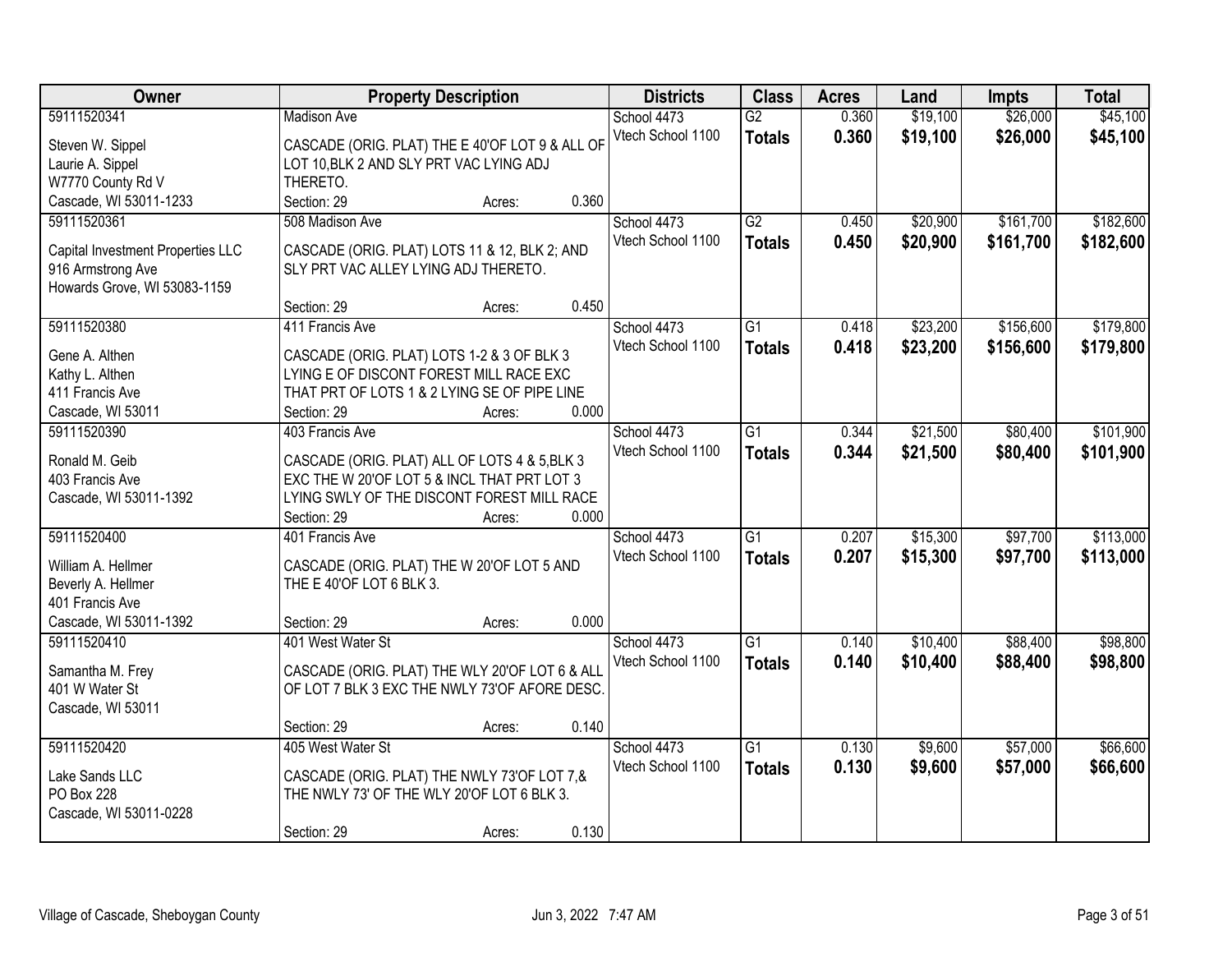| Owner                   | <b>Property Description</b>                            | <b>Districts</b>  | <b>Class</b>    | <b>Acres</b> | Land     | Impts    | <b>Total</b> |
|-------------------------|--------------------------------------------------------|-------------------|-----------------|--------------|----------|----------|--------------|
| 59111520440             | 404 Madison Ave                                        | School 4473       | $\overline{G1}$ | 0.410        | \$23,000 | \$88,600 | \$111,600    |
| Margaret M. Payne       | CASCADE (ORIG. PLAT) LOTS 8 & 9, BLK 3.                | Vtech School 1100 | <b>Totals</b>   | 0.410        | \$23,000 | \$88,600 | \$111,600    |
| 404 Madison Ave         |                                                        |                   |                 |              |          |          |              |
| PO Box 83               |                                                        |                   |                 |              |          |          |              |
| Cascade, WI 53011-0083  | 0.410<br>Section: 29<br>Acres:                         |                   |                 |              |          |          |              |
| 59111520450             | 406 Madison Ave                                        | School 4473       | G1              | 0.227        | \$16,800 | \$83,900 | \$100,700    |
|                         |                                                        | Vtech School 1100 | <b>Totals</b>   | 0.227        | \$16,800 | \$83,900 | \$100,700    |
| Thomas N. Heraty        | CASCADE (ORIG. PLAT) LOT 10 & WLY 6' OF LOT 11         |                   |                 |              |          |          |              |
| Catherine A. Heraty     | <b>BLK 3.</b>                                          |                   |                 |              |          |          |              |
| 406 Madison Ave         |                                                        |                   |                 |              |          |          |              |
| PO Box 057              | 0.000<br>Section: 29<br>Acres:                         |                   |                 |              |          |          |              |
| Cascade, WI 53011-0057  |                                                        |                   |                 |              |          |          |              |
| 59111520460             | 408 Madison Ave                                        | School 4473       | $\overline{G1}$ | 0.346        | \$21,500 | \$72,100 | \$93,600     |
| 408 Kbjb LLC            | CASCADE (ORIG. PLAT) LOT 11, BLK 3, EXC THE WLY        | Vtech School 1100 | <b>Totals</b>   | 0.346        | \$21,500 | \$72,100 | \$93,600     |
| 302 E Water St          | 6' OF SD LOT 11,& ALSO LOT 12, BLK 3, EXC COM AT       |                   |                 |              |          |          |              |
| Cascade, WI 53011       | SE COR SD LOT 12, TH SW ON MADISON AVE 20', NW         |                   |                 |              |          |          |              |
|                         | 0.000<br>Section: 29<br>Acres:                         |                   |                 |              |          |          |              |
| 59111520480             | <b>Madison Ave</b>                                     | School 4473       | G2              | 0.130        | \$3,500  | \$0      | \$3,500      |
|                         |                                                        | Vtech School 1100 | <b>Totals</b>   | 0.130        | \$3,500  | \$0      | \$3,500      |
| Joseph C. Nennig Jr     | CASCADE (ORIG. PLAT) PRT LOTS 12 & 13, BLK             |                   |                 |              |          |          |              |
| 115 1/2 Forest Ave      | 3, COM AT A PNT 25'W OF SE COR SD LOT 13, TH N         |                   |                 |              |          |          |              |
| Plymouth, WI 53073-1217 | 114', SWLY TO A PNT 20'W & 98'N OF SE COR LOT<br>0.130 |                   |                 |              |          |          |              |
| 59111520490             | Section: 29<br>Acres:<br>412 Madison Ave               | School 4473       | $\overline{G2}$ | 0.251        | \$16,100 | \$28,900 | \$45,000     |
|                         |                                                        | Vtech School 1100 |                 |              |          |          |              |
| Joseph C. Nennig Jr     | CASCADE (ORIG. PLAT) THAT PRT OF THE ELY 25'           |                   | <b>Totals</b>   | 0.251        | \$16,100 | \$28,900 | \$45,000     |
| 115 1/2 Forest Ave      | OF LOT 13 & THAT PRT OF LOT 14 THAT LIES S & E         |                   |                 |              |          |          |              |
| Plymouth, WI 53073-1217 | OF MILWAUKEE RIVER EXC THE SLY 60' OF THE ELY          |                   |                 |              |          |          |              |
|                         | 0.000<br>Section: 29<br>Acres:                         |                   |                 |              |          |          |              |
| 59111520500             | 414 Madison Ave                                        | School 4473       | $\overline{G1}$ | 0.041        | \$3,100  | \$60,300 | \$63,400     |
| Lake Sands LLC          | CASCADE (ORIG. PLAT) THE ELY 30' OF THE SLY 60'        | Vtech School 1100 | <b>Totals</b>   | 0.041        | \$3,100  | \$60,300 | \$63,400     |
| PO Box 228              | OF LOT 14 BLK 3.                                       |                   |                 |              |          |          |              |
| Cascade, WI 53011-0228  |                                                        |                   |                 |              |          |          |              |
|                         | 0.000<br>Section: 29<br>Acres:                         |                   |                 |              |          |          |              |
| 59111520510             | 406 West Water St                                      | School 4473       | $\overline{G1}$ | 0.100        | \$7,400  | \$74,100 | \$81,500     |
|                         |                                                        | Vtech School 1100 | <b>Totals</b>   | 0.100        | \$7,400  | \$74,100 | \$81,500     |
| Joseph L. Fischer       | CASCADE (ORIG. PLAT) N1/2 OF LOT 1 BLK 4.              |                   |                 |              |          |          |              |
| 406 W Water St          |                                                        |                   |                 |              |          |          |              |
| Cascade, WI 53011-1608  |                                                        |                   |                 |              |          |          |              |
|                         | 0.100<br>Section: 29<br>Acres:                         |                   |                 |              |          |          |              |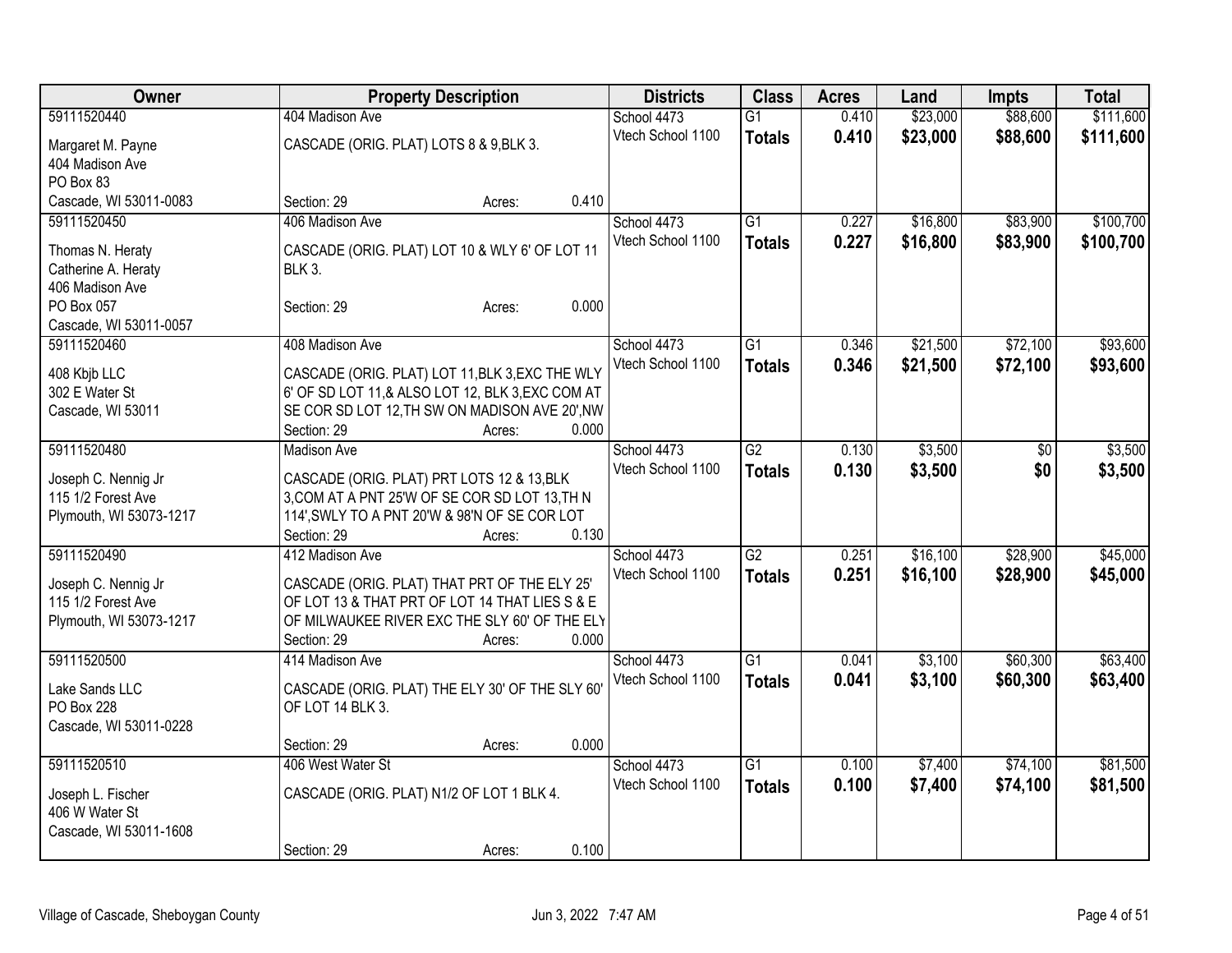| Owner                               |                                                                                                | <b>Property Description</b> |       |                   | <b>Class</b>    | <b>Acres</b> | Land     | <b>Impts</b> | <b>Total</b> |
|-------------------------------------|------------------------------------------------------------------------------------------------|-----------------------------|-------|-------------------|-----------------|--------------|----------|--------------|--------------|
| 59111520520                         | 404 West Water St                                                                              |                             |       | School 4473       | $\overline{G1}$ | 0.207        | \$15,300 | \$67,900     | \$83,200     |
| Daniel J. Gahagan                   | CASCADE (ORIG. PLAT) S1/2 OF LOTS 1 & 2 BLK 4.                                                 |                             |       | Vtech School 1100 | <b>Totals</b>   | 0.207        | \$15,300 | \$67,900     | \$83,200     |
| Margo L. Gahagan                    |                                                                                                |                             |       |                   |                 |              |          |              |              |
| W4645 Marys Ave                     |                                                                                                |                             |       |                   |                 |              |          |              |              |
| Fond Du Lac, WI 54937-7053          | Section: 29                                                                                    | Acres:                      | 0.000 |                   |                 |              |          |              |              |
| 59111520530                         | 305 Francis Ave                                                                                |                             |       | School 4473       | G1              | 0.103        | \$7,700  | \$71,300     | \$79,000     |
| Sarah L. Mielke                     | CASCADE (ORIG. PLAT) N1/2 OF LOT 2 BLK 4.                                                      |                             |       | Vtech School 1100 | <b>Totals</b>   | 0.103        | \$7,700  | \$71,300     | \$79,000     |
| 305 Francis Ave                     |                                                                                                |                             |       |                   |                 |              |          |              |              |
| Cascade, WI 53011-1605              |                                                                                                |                             |       |                   |                 |              |          |              |              |
|                                     | Section: 29                                                                                    | Acres:                      | 0.000 |                   |                 |              |          |              |              |
| 59111520540                         | 303 Francis Ave                                                                                |                             |       | School 4473       | $\overline{G1}$ | 0.210        | \$15,600 | \$59,900     | \$75,500     |
| Kayla M. Haas                       | CASCADE (ORIG. PLAT) LOT 3 BLK 4                                                               |                             |       | Vtech School 1100 | <b>Totals</b>   | 0.210        | \$15,600 | \$59,900     | \$75,500     |
| 303 Francis Ave                     |                                                                                                |                             |       |                   |                 |              |          |              |              |
| Cascade, WI 53011                   |                                                                                                |                             |       |                   |                 |              |          |              |              |
|                                     | Section: 29                                                                                    | Acres:                      | 0.210 |                   |                 |              |          |              |              |
| 59111520550                         | 301 Francis Ave                                                                                |                             |       | School 4473       | $\overline{G1}$ | 0.207        | \$15,300 | \$63,800     | \$79,100     |
| Zachary R. Wetzel                   | CASCADE (ORIG. PLAT) LOT 4 BLK 4.                                                              |                             |       | Vtech School 1100 | <b>Totals</b>   | 0.207        | \$15,300 | \$63,800     | \$79,100     |
| Amanda R. Wetzel                    |                                                                                                |                             |       |                   |                 |              |          |              |              |
| 301 Francis Ave                     |                                                                                                |                             |       |                   |                 |              |          |              |              |
| Cascade, WI 53011-1605              | Section: 29                                                                                    | Acres:                      | 0.000 |                   |                 |              |          |              |              |
| 59111520560                         | 403 Lake St                                                                                    |                             |       | School 4473       | $\overline{G1}$ | 0.120        | \$8,900  | \$90,900     | \$99,800     |
| Dennis E. Perronne                  |                                                                                                |                             |       | Vtech School 1100 | <b>Totals</b>   | 0.120        | \$8,900  | \$90,900     | \$99,800     |
| Deborah L. Perronne                 | CASCADE (ORIG. PLAT) TR 2, A-16886 & OTHER<br>LANDS - LOTS 5 & 6, BLK 4, EXC COM AT NE COR LOT |                             |       |                   |                 |              |          |              |              |
| 403 Lake St                         | 5, TH SW ALG FRANCES AVE 31.4'TO E LN LAKE ST, S                                               |                             |       |                   |                 |              |          |              |              |
| Cascade, WI 53011                   | Section: 29                                                                                    | Acres:                      | 0.120 |                   |                 |              |          |              |              |
| 59111520570                         | 405 Lake St                                                                                    |                             |       | School 4473       | $\overline{G1}$ | 0.170        | \$12,600 | \$90,600     | \$103,200    |
|                                     |                                                                                                |                             |       | Vtech School 1100 | <b>Totals</b>   | 0.170        | \$12,600 | \$90,600     | \$103,200    |
| Roger D. Carpenter                  | CASCADE (ORIG. PLAT) TR 1, A-16886 & OTHER<br>LANDS - PRT LOTS 5 & 6, BLK 4, COM AT NE COR LOT |                             |       |                   |                 |              |          |              |              |
| Maryann B. Carpenter<br>405 Lake St | 5, TH SW ALG FRANCES AVE 31.4'TO E LN LAKE ST, S                                               |                             |       |                   |                 |              |          |              |              |
| Cascade, WI 53011-1604              | Section: 29                                                                                    | Acres:                      | 0.170 |                   |                 |              |          |              |              |
| 59111520580                         | 302 Madison Ave                                                                                |                             |       | School 4473       | $\overline{G2}$ | 0.270        | \$16,800 | \$200,400    | \$217,200    |
|                                     |                                                                                                |                             |       | Vtech School 1100 | <b>Totals</b>   | 0.270        | \$16,800 | \$200,400    | \$217,200    |
| Jwz Investments LLC                 | CASCADE (ORIG. PLAT) LOT 7 & W 10'LOT 8, BLK 4,                                                |                             |       |                   |                 |              |          |              |              |
| 6733 Abraham Ct                     | ALSO E 8'OF LAKE ST LYING W OF & ADJ TO W LN SI<br>LOT <sub>7</sub> .                          |                             |       |                   |                 |              |          |              |              |
| Sheboygan Falls, WI 53085-2809      | Section: 29                                                                                    | Acres:                      | 0.270 |                   |                 |              |          |              |              |
|                                     |                                                                                                |                             |       |                   |                 |              |          |              |              |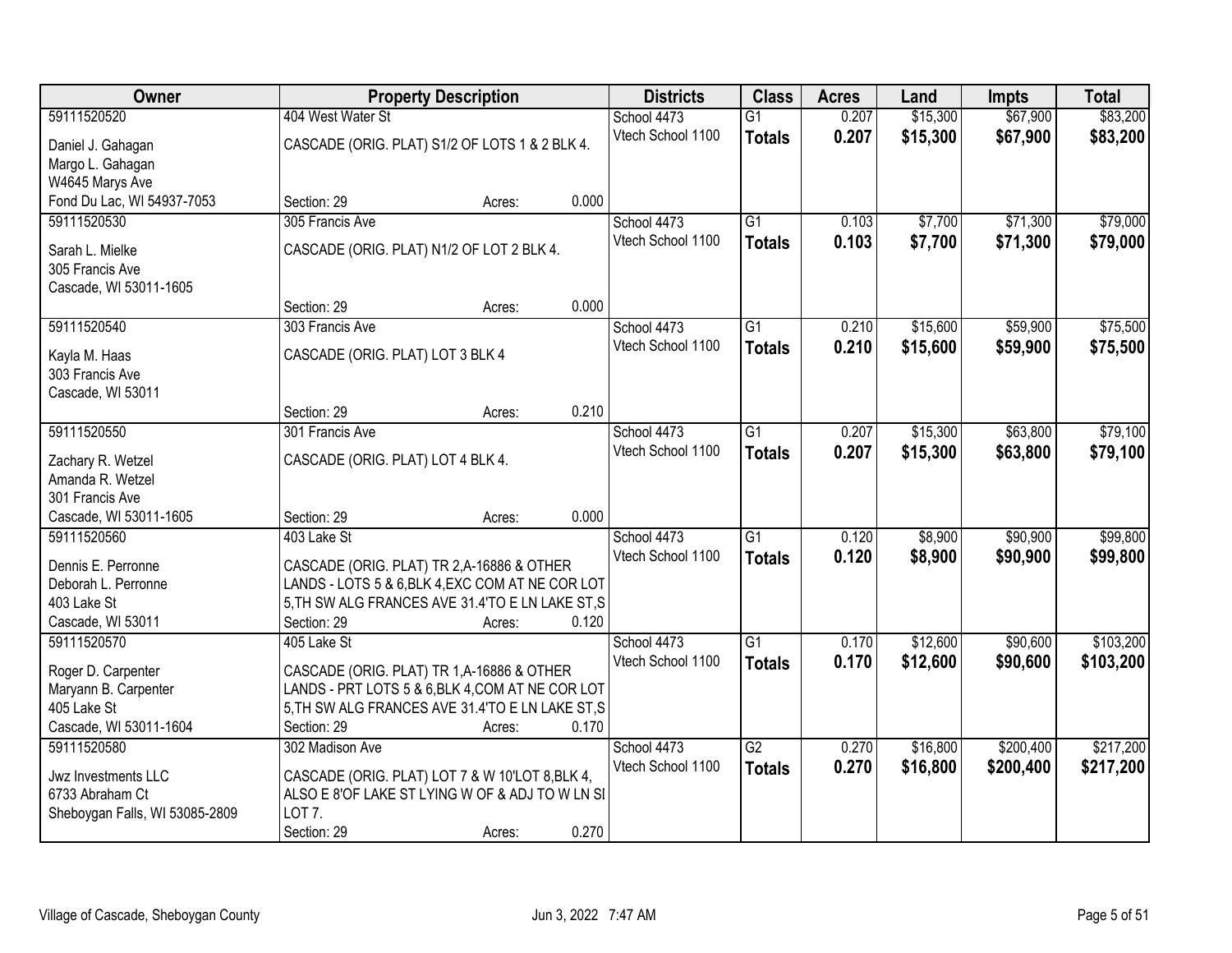| Owner                                                                                      |                                                                                                                                                 | <b>Property Description</b> |       |                                  | <b>Class</b>                     | <b>Acres</b>   | Land                 | <b>Impts</b>           | <b>Total</b>           |
|--------------------------------------------------------------------------------------------|-------------------------------------------------------------------------------------------------------------------------------------------------|-----------------------------|-------|----------------------------------|----------------------------------|----------------|----------------------|------------------------|------------------------|
| 59111520590                                                                                | 306 Madison Ave                                                                                                                                 |                             |       | School 4473                      | $\overline{G1}$                  | 0.150          | \$11,100             | \$88,900               | \$100,000              |
| Mark D. Breitzman<br>306 Madison Ave<br>Cascade, WI 53011-1399                             | CASCADE (ORIG. PLAT) THE WLY 43'OF THE ELY<br>50'OF LOT 8 BLK 4.                                                                                |                             |       | Vtech School 1100                | <b>Totals</b>                    | 0.150          | \$11,100             | \$88,900               | \$100,000              |
|                                                                                            | Section: 29                                                                                                                                     | Acres:                      | 0.150 |                                  |                                  |                |                      |                        |                        |
| 59111520610                                                                                | 312 Madison Ave                                                                                                                                 |                             |       | School 4473                      | G1                               | 0.275          | \$17,000             | \$148,900              | \$165,900              |
| Paul A. Mcmullen<br>W5323 County Rd F<br>Waldo, WI 53093-1616                              | CASCADE (ORIG. PLAT) LOTS 11 & 12 BLK 4.                                                                                                        |                             |       | Vtech School 1100                | G <sub>2</sub><br><b>Totals</b>  | 0.138<br>0.413 | \$8,800<br>\$25,800  | \$37,300<br>\$186,200  | \$46,100<br>\$212,000  |
|                                                                                            | Section: 29                                                                                                                                     | Acres:                      | 0.000 |                                  |                                  |                |                      |                        |                        |
| 59111520620                                                                                | 310 Madison Ave                                                                                                                                 |                             |       | School 4473                      | G2                               | 0.437          | \$20,700             | \$124,000              | \$144,700              |
| National Exchange Bank Trust<br>130 S Main St<br>PO Box 988                                | CASCADE (ORIG. PLAT) LOTS 9 & 10,& THE ELY 7'OF<br>LOT 8, BLK 4.                                                                                |                             |       | Vtech School 1100                | <b>Totals</b>                    | 0.437          | \$20,700             | \$124,000              | \$144,700              |
| Fond Du Lac, WI 54936-0988                                                                 | Section: 29                                                                                                                                     | Acres:                      | 0.000 |                                  |                                  |                |                      |                        |                        |
| 59111520630                                                                                | 210 Madison Ave Unit 1                                                                                                                          |                             |       | School 4473                      | G1                               | 0.158          | \$10,500             | \$54,000               | \$64,500               |
| Michael S. Yurmanovich<br>203 E Water St<br><b>PO Box 114</b>                              | CASCADE (ORIG. PLAT) ALL OF BLK 5 & PRT NE<br>NW, SEC 29, ADJ TO BLK 5, COM AT INTER OF N-S1/4<br>LN & CEN OF MADISON AVE, TH S59 DEG 12'W      |                             |       | Vtech School 1100                | <b>Totals</b>                    | 0.158          | \$10,500             | \$54,000               | \$64,500               |
| Cascade, WI 53011-0114                                                                     | Section: 29                                                                                                                                     | Acres:                      | 0.000 |                                  |                                  |                |                      |                        |                        |
| 59111520640<br>Vereit Real Estate LP<br>2325 E Camelback Rd Fl 9<br>Phoenix, AZ 85016-9080 | 209 Madison Ave<br>CASCADE (ORIG. PLAT) LOT 1, BLK 6.                                                                                           |                             |       | School 4473<br>Vtech School 1100 | $\overline{G2}$<br><b>Totals</b> | 0.210<br>0.210 | \$13,400<br>\$13,400 | \$295,600<br>\$295,600 | \$309,000<br>\$309,000 |
|                                                                                            | Section: 29                                                                                                                                     | Acres:                      | 0.210 |                                  |                                  |                |                      |                        |                        |
| 59111520650<br>Tiffanie Westerbeke<br>207 Madison Ave<br>Cascade, WI 53011-1356            | 207 Madison Ave<br>CASCADE (ORIG. PLAT) ALL OF LOT 2, BLK 6.                                                                                    |                             |       | School 4473<br>Vtech School 1100 | $\overline{G1}$<br><b>Totals</b> | 0.207<br>0.207 | \$15,300<br>\$15,300 | \$94,100<br>\$94,100   | \$109,400<br>\$109,400 |
|                                                                                            | Section: 29                                                                                                                                     | Acres:                      | 0.000 |                                  |                                  |                |                      |                        |                        |
| 59111520660                                                                                | 205 Madison Ave                                                                                                                                 |                             |       | School 4473                      | $\overline{G1}$                  | 0.158          | \$11,700             | \$128,900              | \$140,600              |
| Justin A. Rittenhouse<br>Julie D. Rittenhouse<br>205 Madison Ave                           | CASCADE (ORIG. PLAT) LOT 3 BLK 6 ALSO PRT NE<br>NW, SEC 29, COM AT SW COR, SD LOT 3, TH NW TO<br>CEN STH 28, NE ALG HWY 70'TO E LN SD NE NW, TH |                             |       | Vtech School 1100                | <b>Totals</b>                    | 0.158          | \$11,700             | \$128,900              | \$140,600              |
| Cascade, WI 53011-1356                                                                     | Section: 29                                                                                                                                     | Acres:                      | 0.000 |                                  |                                  |                |                      |                        |                        |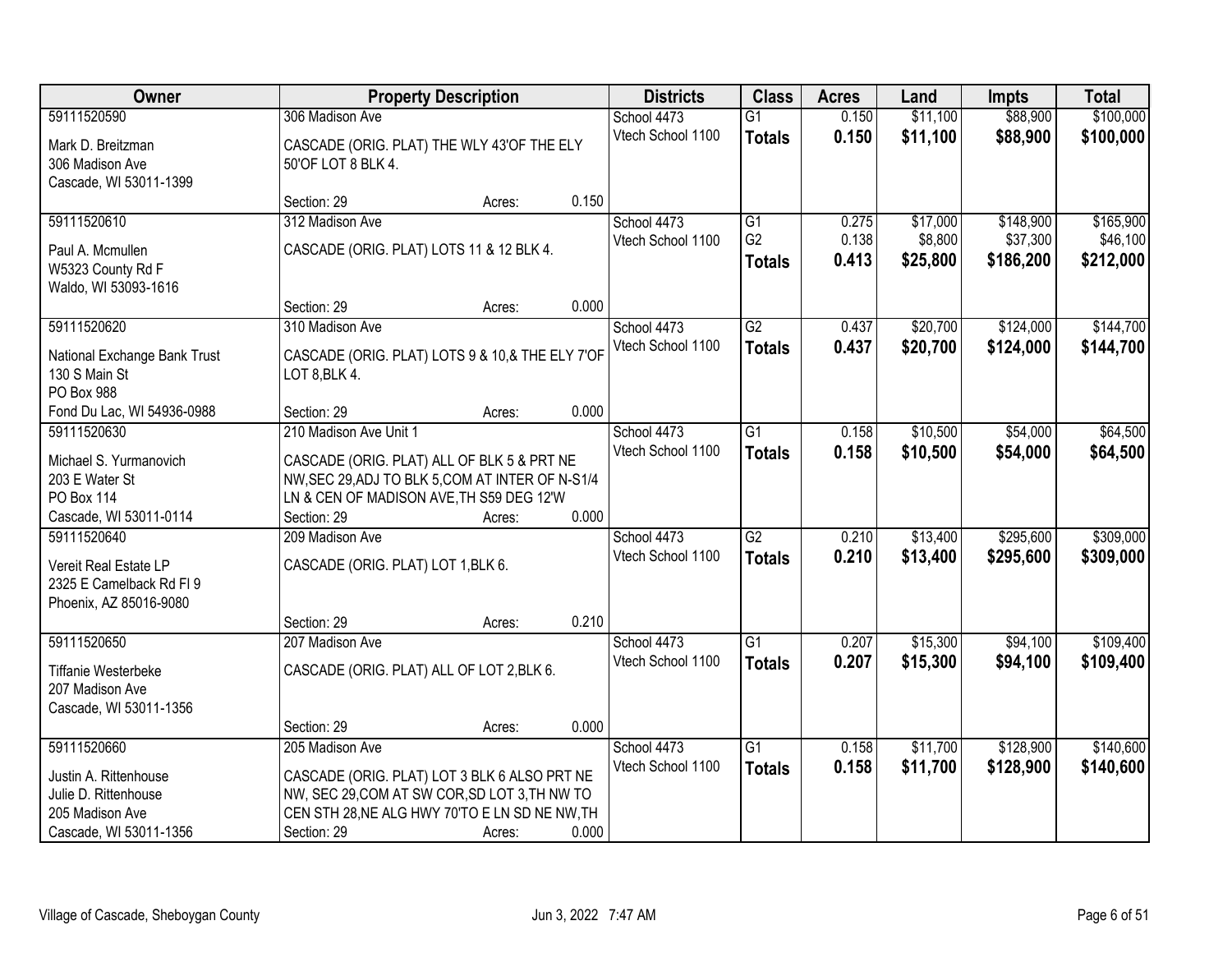| Owner                    |                                                 | <b>Property Description</b> |       |                   | <b>Class</b>    | <b>Acres</b> | Land     | <b>Impts</b> | <b>Total</b> |
|--------------------------|-------------------------------------------------|-----------------------------|-------|-------------------|-----------------|--------------|----------|--------------|--------------|
| 59111520670              | 210 Milwaukee Ave                               |                             |       | School 4473       | $\overline{G1}$ | 0.327        | \$21,000 | \$97,100     | \$118,100    |
| Franklin W. Arbuckle     | CASCADE (ORIG. PLAT) THE ELY 1/2 OF LOT 5 & ALL |                             |       | Vtech School 1100 | <b>Totals</b>   | 0.327        | \$21,000 | \$97,100     | \$118,100    |
| Tera A. Hilbelink        | OF LOT 6.& THE WLY 5' OF LOT 7 BLK 6.           |                             |       |                   |                 |              |          |              |              |
| 210 Milwaukee Ave        |                                                 |                             |       |                   |                 |              |          |              |              |
| Cascade, WI 53011-1397   | Section: 29                                     | Acres:                      | 0.000 |                   |                 |              |          |              |              |
| 59111520680              | 208 Milwaukee Ave                               |                             |       | School 4473       | $\overline{G1}$ | 0.293        | \$20,200 | \$99,300     | \$119,500    |
| Kathleen M. Berthiaume   | CASCADE (ORIG. PLAT) LOT 4 & THE WLY 1/2 OF     |                             |       | Vtech School 1100 | <b>Totals</b>   | 0.293        | \$20,200 | \$99,300     | \$119,500    |
| 208 Milwaukee Ave        | LOT 5 BLK 6.                                    |                             |       |                   |                 |              |          |              |              |
| Cascade, WI 53011-1397   |                                                 |                             |       |                   |                 |              |          |              |              |
|                          | Section: 29                                     | Acres:                      | 0.000 |                   |                 |              |          |              |              |
| 59111520690              | 304 Lake St                                     |                             |       | School 4473       | G1              | 0.198        | \$14,700 | \$72,000     | \$86,700     |
| Michael Hernandez        | CASCADE (ORIG. PLAT) N1/2 OF LOTS 7 & 8, BLK    |                             |       | Vtech School 1100 | <b>Totals</b>   | 0.198        | \$14,700 | \$72,000     | \$86,700     |
| 304 Lake St              | 6, EXC THE WLY 5' OF SD N1/2 OF LOT 7.          |                             |       |                   |                 |              |          |              |              |
| Cascade, WI 53011-1603   |                                                 |                             |       |                   |                 |              |          |              |              |
|                          | Section: 29                                     | Acres:                      | 0.000 |                   |                 |              |          |              |              |
| 59111520700              | 302 Lake St                                     |                             |       | School 4473       | G1              | 0.200        | \$14,800 | \$91,500     | \$106,300    |
| Harold E. Haas Jr        | CASCADE (ORIG. PLAT) S1/2 OF LOTS 7 & 8, BLK    |                             |       | Vtech School 1100 | <b>Totals</b>   | 0.200        | \$14,800 | \$91,500     | \$106,300    |
| Michele A. Haas          | 6, EXC THE WLY 5' OF SD S1/2 OF LOT 7.          |                             |       |                   |                 |              |          |              |              |
| 302 Lake St              |                                                 |                             |       |                   |                 |              |          |              |              |
| Cascade, WI 53011-1603   | Section: 29                                     | Acres:                      | 0.200 |                   |                 |              |          |              |              |
| 59111520720              | 311 Madison Ave                                 |                             |       | School 4473       | $\overline{G2}$ | 0.420        | \$20,300 | \$188,100    | \$208,400    |
| Judy & Laura LLC         | CASCADE (ORIG. PLAT) LOTS 1 & 2 & ELY 4'OF THE  |                             |       | Vtech School 1100 | <b>Totals</b>   | 0.420        | \$20,300 | \$188,100    | \$208,400    |
| 210 First Ave Unit 3     | NLY 42' OF LOT 3 BLK 7.                         |                             |       |                   |                 |              |          |              |              |
| Adell, WI 53001-1195     |                                                 |                             |       |                   |                 |              |          |              |              |
|                          | Section: 29                                     | Acres:                      | 0.420 |                   |                 |              |          |              |              |
| 59111520730              | 307 Madison Ave Unit A                          |                             |       | School 4473       | $\overline{G1}$ | 0.200        | \$14,800 | \$139,800    | \$154,600    |
| <b>K&amp;L Acres LLC</b> | CASCADE (ORIG. PLAT) LOT 3, EXC THE ELY 4'OF    |                             |       | Vtech School 1100 | <b>Totals</b>   | 0.200        | \$14,800 | \$139,800    | \$154,600    |
| N2485 Klein Ln           | THE NLY 42'THEREOF, BLK 7.                      |                             |       |                   |                 |              |          |              |              |
| Adell, WI 53001-1511     |                                                 |                             |       |                   |                 |              |          |              |              |
|                          | Section: 29                                     | Acres:                      | 0.200 |                   |                 |              |          |              |              |
| 59111520740              | 305 Madison Ave                                 |                             |       | School 4473       | $\overline{G1}$ | 0.186        | \$13,800 | \$91,100     | \$104,900    |
| Stuart C. Hellmer        | CASCADE (ORIG. PLAT) THE E 54' OF LOT 4 BLK 7.  |                             |       | Vtech School 1100 | <b>Totals</b>   | 0.186        | \$13,800 | \$91,100     | \$104,900    |
| Marcia L. Hellmer        |                                                 |                             |       |                   |                 |              |          |              |              |
| 546 Clark St             |                                                 |                             |       |                   |                 |              |          |              |              |
| Cascade, WI 53011-1383   | Section: 29                                     | Acres:                      | 0.000 |                   |                 |              |          |              |              |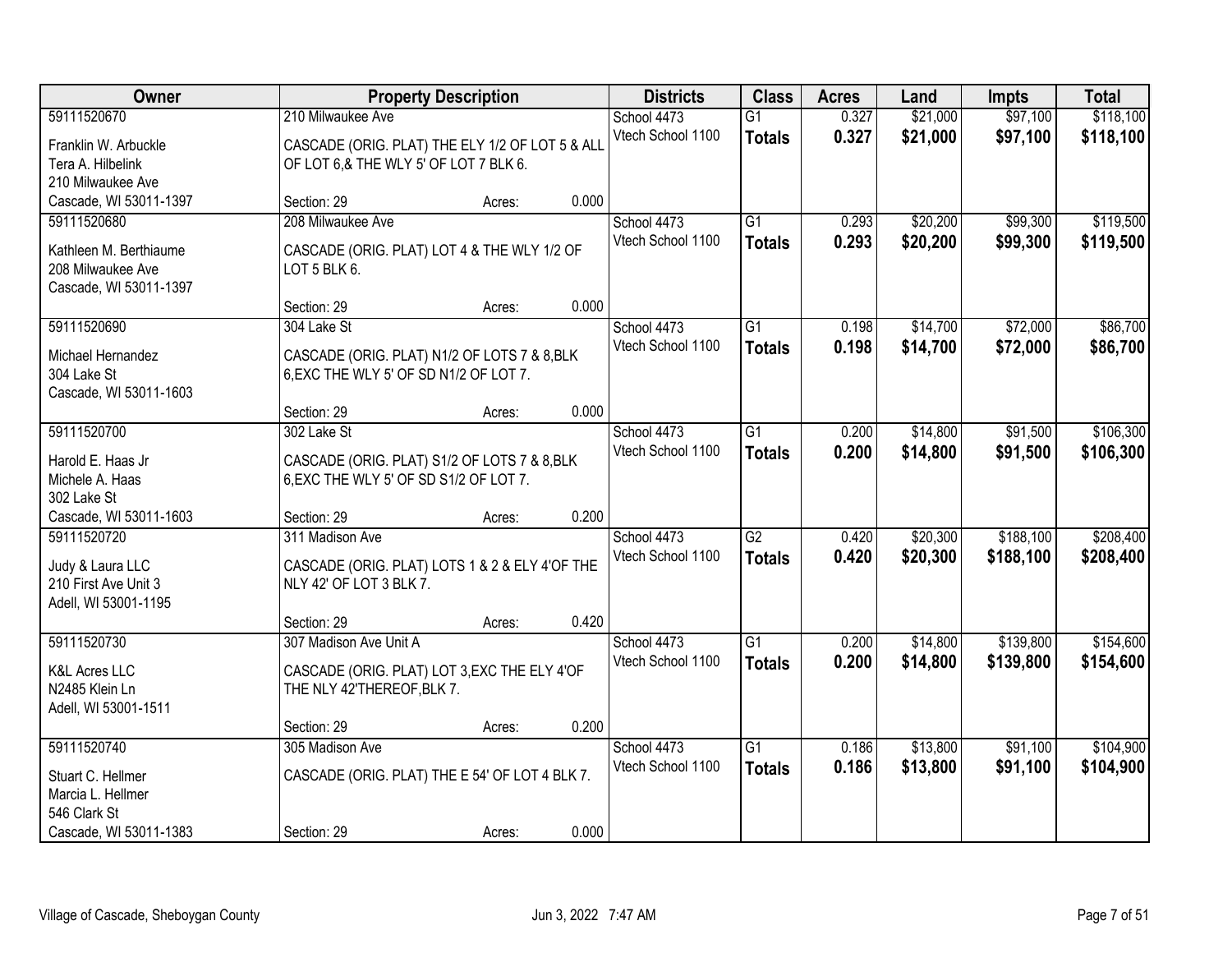| Owner                    |                                                 | <b>Property Description</b> |       |                   | <b>Class</b>    | <b>Acres</b> | Land     | <b>Impts</b>    | <b>Total</b> |
|--------------------------|-------------------------------------------------|-----------------------------|-------|-------------------|-----------------|--------------|----------|-----------------|--------------|
| 59111520760              | 303 Madison Ave                                 |                             |       | School 4473       | $\overline{G1}$ | 0.210        | \$15,600 | \$45,600        | \$61,200     |
| Michael S. Yurmanovich   | CASCADE (ORIG. PLAT) THE ELY 55'OF LOT 5 BLK    |                             |       | Vtech School 1100 | <b>Totals</b>   | 0.210        | \$15,600 | \$45,600        | \$61,200     |
| 203 E Water St           | 7,& THE WLY 6'OF LOT 4 BLK 7.                   |                             |       |                   |                 |              |          |                 |              |
| <b>PO Box 114</b>        |                                                 |                             |       |                   |                 |              |          |                 |              |
| Cascade, WI 53011-0114   | Section: 29                                     | Acres:                      | 0.210 |                   |                 |              |          |                 |              |
| 59111520770              | 301 Madison Ave Unit 1N                         |                             |       | School 4473       | $\overline{G2}$ | 0.220        | \$14,100 | \$144,500       | \$158,600    |
|                          |                                                 |                             |       | Vtech School 1100 | <b>Totals</b>   | 0.220        | \$14,100 | \$144,500       | \$158,600    |
| Robert W. Dix            | CASCADE (ORIG. PLAT) THE W 5' OF LOT 5 & ALL OF |                             |       |                   |                 |              |          |                 |              |
| Kimberly A. Dix          | LOT 6 BLK 7.                                    |                             |       |                   |                 |              |          |                 |              |
| N2448 Walnut Ln          |                                                 |                             |       |                   |                 |              |          |                 |              |
| Adell, WI 53001-1208     | Section: 29                                     | Acres:                      | 0.220 |                   |                 |              |          |                 |              |
| 59111520780              | 301 Lake St                                     |                             |       | School 4473       | $\overline{G1}$ | 0.220        | \$16,300 | \$91,700        | \$108,000    |
| Thomas R. Benzschawel    | CASCADE (ORIG. PLAT) LOTS 7 & 8, EXC THE S 70'  |                             |       | Vtech School 1100 | <b>Totals</b>   | 0.220        | \$16,300 | \$91,700        | \$108,000    |
| Debra A. Benzschawel     | OF SD LOTS BLK 7.                               |                             |       |                   |                 |              |          |                 |              |
| 301 Lake St              |                                                 |                             |       |                   |                 |              |          |                 |              |
| PO Box 215               | Section: 29                                     | Acres:                      | 0.000 |                   |                 |              |          |                 |              |
| Cascade, WI 53011-0215   |                                                 |                             |       |                   |                 |              |          |                 |              |
| 59111520790              | 302 Milwaukee Ave                               |                             |       | School 4473       | G1              | 0.193        | \$14,300 | \$139,800       | \$154,100    |
| Ronald K. Michaelson Jr  | CASCADE (ORIG. PLAT) THE S 70' OF LOTS 7 & 8    |                             |       | Vtech School 1100 | <b>Totals</b>   | 0.193        | \$14,300 | \$139,800       | \$154,100    |
| Sarah D. Michaelson      | <b>BLK 7.</b>                                   |                             |       |                   |                 |              |          |                 |              |
| 302 Milwaukee Ave        |                                                 |                             |       |                   |                 |              |          |                 |              |
| Cascade, WI 53011-1394   | Section: 29                                     | Acres:                      | 0.000 |                   |                 |              |          |                 |              |
| 59111520800              | 306 Milwaukee Ave                               |                             |       | School 4473       | G1              | 0.230        | \$17,000 | \$65,400        | \$82,400     |
|                          |                                                 |                             |       | Vtech School 1100 |                 | 0.230        | \$17,000 | \$65,400        | \$82,400     |
| Frederick W. Arbuckle    | CASCADE (ORIG. PLAT) LOTS 9, EXC THE W 52' AND  |                             |       |                   | <b>Totals</b>   |              |          |                 |              |
| 306 Milwaukee Ave        | ALL OF LOT 10 BLK 7.                            |                             |       |                   |                 |              |          |                 |              |
| PO Box 253               |                                                 |                             |       |                   |                 |              |          |                 |              |
| Cascade, WI 53011-0253   | Section: 29                                     | Acres:                      | 0.230 |                   |                 |              |          |                 |              |
| 59111520810              | 304 Milwaukee Ave                               |                             |       | School 4473       | $\overline{G1}$ | 0.180        | \$13,300 | \$81,200        | \$94,500     |
| Daniel J. Cuming         | CASCADE (ORIG. PLAT) THE W 52' OF LOT 9 BLK 7.  |                             |       | Vtech School 1100 | <b>Totals</b>   | 0.180        | \$13,300 | \$81,200        | \$94,500     |
| 4130 Clover Rd Apt d     |                                                 |                             |       |                   |                 |              |          |                 |              |
| Manitowoc, WI 54220-8876 |                                                 |                             |       |                   |                 |              |          |                 |              |
|                          | Section: 29                                     | Acres:                      | 0.180 |                   |                 |              |          |                 |              |
| 59111520820              | Milwaukee Ave                                   |                             |       | School 4473       | $\overline{G1}$ | 0.207        | \$7,700  | $\overline{50}$ | \$7,700      |
|                          |                                                 |                             |       | Vtech School 1100 | <b>Totals</b>   | 0.207        | \$7,700  | \$0             | \$7,700      |
| Craig N. Desmidt         | CASCADE (ORIG. PLAT) LOT 11 BLK 7.              |                             |       |                   |                 |              |          |                 |              |
| 310 Milwaukee Ave        |                                                 |                             |       |                   |                 |              |          |                 |              |
| Cascade, WI 53011-1394   |                                                 |                             |       |                   |                 |              |          |                 |              |
|                          | Section: 29                                     | Acres:                      | 0.000 |                   |                 |              |          |                 |              |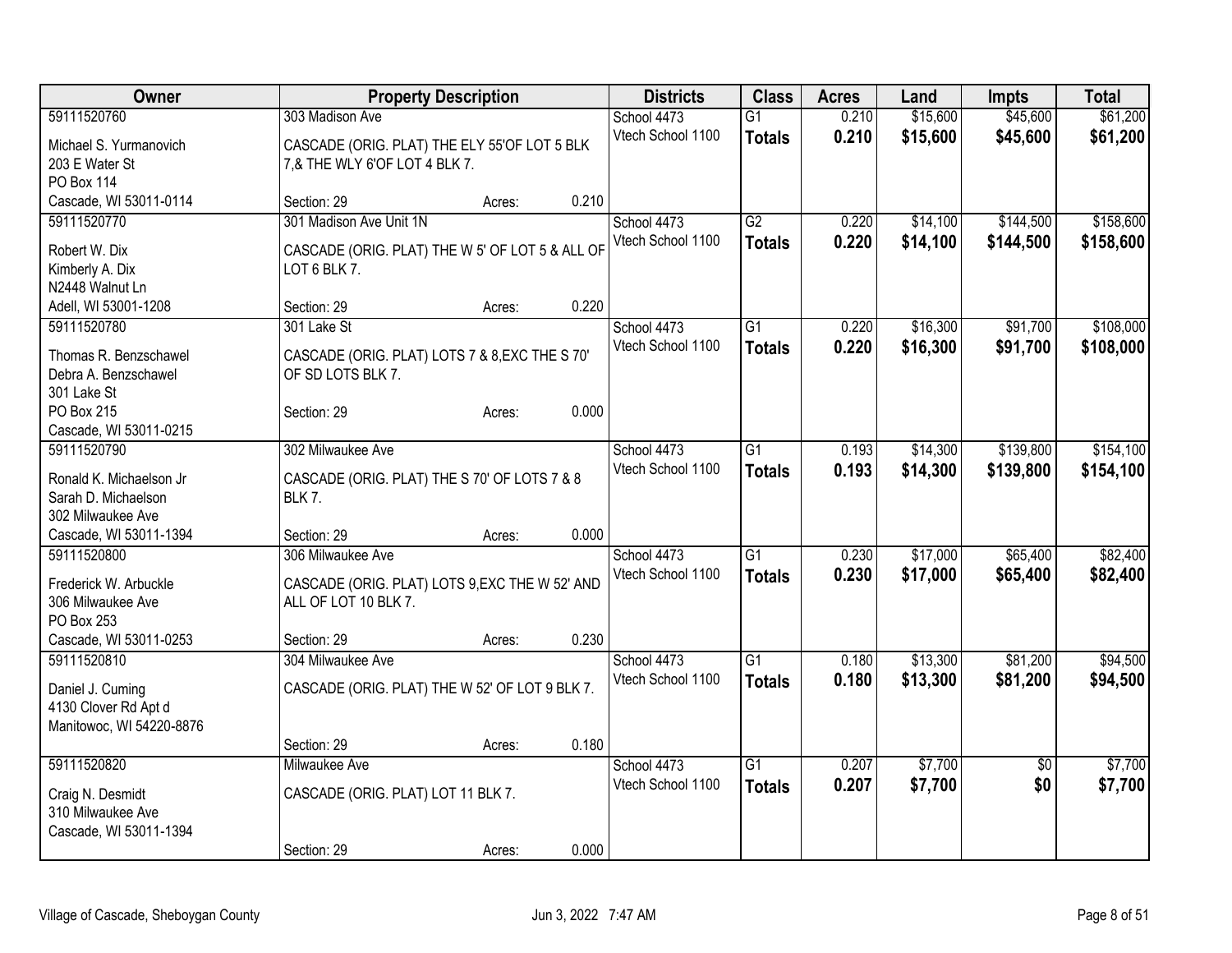| Owner                   |                                                      | <b>Property Description</b> |       |                   | <b>Class</b>    | <b>Acres</b> | Land            | <b>Impts</b>    | <b>Total</b>    |
|-------------------------|------------------------------------------------------|-----------------------------|-------|-------------------|-----------------|--------------|-----------------|-----------------|-----------------|
| 59111520830             | 310 Milwaukee Ave                                    |                             |       | School 4473       | $\overline{G1}$ | 0.207        | \$15,300        | \$83,000        | \$98,300        |
| Craig N. Desmidt        | CASCADE (ORIG. PLAT) LOT 12 BLK 7.                   |                             |       | Vtech School 1100 | <b>Totals</b>   | 0.207        | \$15,300        | \$83,000        | \$98,300        |
| 310 Milwaukee Ave       |                                                      |                             |       |                   |                 |              |                 |                 |                 |
| Cascade, WI 53011-1394  |                                                      |                             |       |                   |                 |              |                 |                 |                 |
|                         | Section: 29                                          | Acres:                      | 0.000 |                   |                 |              |                 |                 |                 |
| 59111520861             |                                                      |                             |       | School 4473       | G1              | 0.430        | \$22,100        | \$5,100         | \$27,200        |
| Kevin Carl Schultz      | CASCADE (ORIG. PLAT) THE SLY 100' OF LOT 4 &         |                             |       | Vtech School 1100 | <b>Totals</b>   | 0.430        | \$22,100        | \$5,100         | \$27,200        |
| 405 Madison Ave         | ALL OF LOTS 5,10 & 11 BLK 8 (FEED MILL) & THAT       |                             |       |                   |                 |              |                 |                 |                 |
| PO Box 223              | PRT VACATED ALLEY DESC IN #1931822                   |                             |       |                   |                 |              |                 |                 |                 |
| Cascade, WI 53011-0223  | Section: 29                                          | Acres:                      | 0.430 |                   |                 |              |                 |                 |                 |
| 59111520870             | 405 Madison Ave                                      |                             |       | School 4473       | $\overline{G1}$ | 0.084        | \$6,200         | \$70,100        | \$76,300        |
|                         |                                                      |                             |       | Vtech School 1100 | <b>Totals</b>   | 0.084        | \$6,200         | \$70,100        | \$76,300        |
| Kevin Schultz           | CASCADE (ORIG. PLAT) THE NLY 50' OF LOT 4 BLK        |                             |       |                   |                 |              |                 |                 |                 |
| 405 Madison Ave         | 8.                                                   |                             |       |                   |                 |              |                 |                 |                 |
| <b>PO Box 223</b>       |                                                      |                             |       |                   |                 |              |                 |                 |                 |
| Cascade, WI 53011-0223  | Section: 29                                          | Acres:                      | 0.000 |                   |                 |              |                 |                 |                 |
| 59111520880             | 401 Madison Ave                                      |                             |       | School 4473       | $\overline{G1}$ | 0.260        | \$18,900        | \$96,300        | \$115,200       |
| Joan A. Schwabe         | CASCADE (ORIG. PLAT) LOTS 6 & 7 BLK 8 EXC COM        |                             |       | Vtech School 1100 | <b>Totals</b>   | 0.260        | \$18,900        | \$96,300        | \$115,200       |
| 401 Madison Ave         | AT NE COR LOT 6, TH SELY ALG ELY LN SD LOT           |                             |       |                   |                 |              |                 |                 |                 |
| PO Box 108              | 65', SWLY 50', NWLY 65'TO NLY LN LOT 6, TH NELY      |                             |       |                   |                 |              |                 |                 |                 |
| Cascade, WI 53011-0108  | Section: 29                                          | Acres:                      | 0.000 |                   |                 |              |                 |                 |                 |
| 59111520890             | 403 Madison Ave                                      |                             |       | School 4473       | $\overline{G1}$ | 0.070        | \$5,200         | \$54,100        | \$59,300        |
| Nathan S. Harvey        | CASCADE (ORIG. PLAT) PRT LOT 6, BLK 8, COM AT        |                             |       | Vtech School 1100 | <b>Totals</b>   | 0.070        | \$5,200         | \$54,100        | \$59,300        |
| N3635 Timberview Rd     | NE COR LOT 6, TH SELY ALG ELY LN SD LOT              |                             |       |                   |                 |              |                 |                 |                 |
| Waldo, WI 53093-1207    | 65', SWLY 50', NWLY 65' TO NLY LN LOT 6, TH NELY 50' |                             |       |                   |                 |              |                 |                 |                 |
|                         | Section: 29                                          | Acres:                      | 0.070 |                   |                 |              |                 |                 |                 |
| 59111520900             | 304 West Water St                                    |                             |       | School 4473       | $\overline{X4}$ | 0.079        | \$0             | $\overline{50}$ | $\overline{50}$ |
|                         |                                                      |                             |       | Vtech School 1100 | <b>Totals</b>   | 0.079        | \$0             | \$0             | \$0             |
| Cascade Lions Club Inc  | CASCADE (ORIG. PLAT) S 38'OF W 30'LOT 6,& S 38'      |                             |       |                   |                 |              |                 |                 |                 |
| 304 W Water St          | LOT 7, ALSO N1/2 VAC ALLEY LYING S OF & ADJ TO S     |                             |       |                   |                 |              |                 |                 |                 |
| Cascade, WI 53011       | LN LOTS 6 & 7, ALL IN BLK 8.                         |                             | 0.000 |                   |                 |              |                 |                 |                 |
| 59111520910             | Section: 29<br>Milwaukee Ave & W                     | Acres:                      |       | School 4473       | $\overline{X4}$ | 0.413        | $\overline{50}$ | $\overline{30}$ | $\overline{30}$ |
|                         |                                                      |                             |       | Vtech School 1100 |                 |              | \$0             | \$0             | \$0             |
| Cascade Lion's Club Inc | CASCADE (ORIG. PLAT) LOTS 8 & 9, BLK 8, & S1/2 VAC   |                             |       |                   | <b>Totals</b>   | 0.413        |                 |                 |                 |
| 305 W Water St          | ALLEY LYING S OF & ADJ TO S LN LOTS 6 & 7, BLK 8.    |                             |       |                   |                 |              |                 |                 |                 |
| Cascade, WI 53011       |                                                      |                             |       |                   |                 |              |                 |                 |                 |
|                         | Section: 29                                          | Acres:                      | 0.000 |                   |                 |              |                 |                 |                 |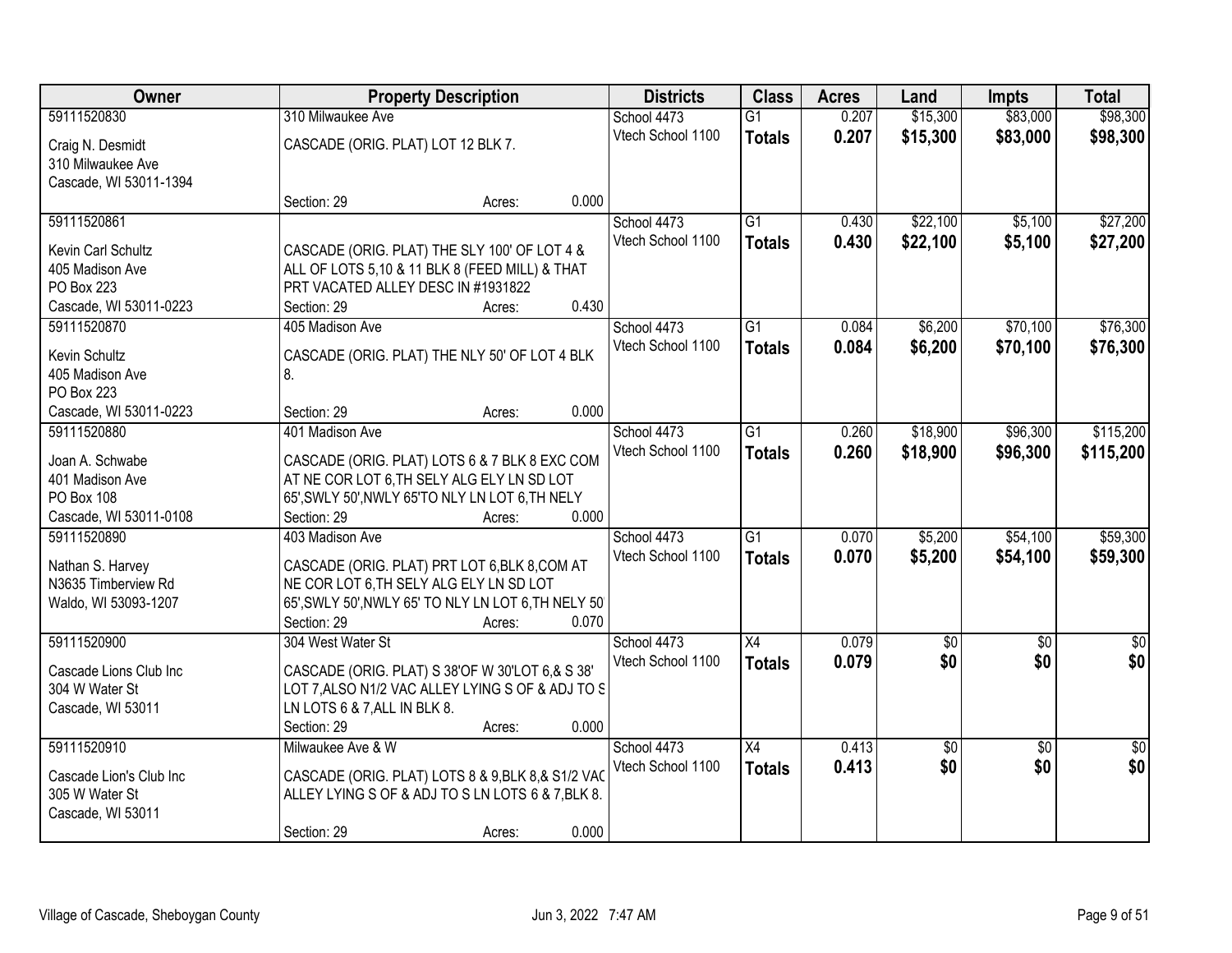| Owner                                    | <b>Property Description</b>                                      | <b>Districts</b>  | <b>Class</b>    | <b>Acres</b> | Land            | <b>Impts</b>    | <b>Total</b> |
|------------------------------------------|------------------------------------------------------------------|-------------------|-----------------|--------------|-----------------|-----------------|--------------|
| 59111520922                              | 302 East Water St                                                | School 4473       | $\overline{G3}$ | 1.290        | $\overline{60}$ | $\overline{50}$ | \$0          |
| Kbjb, LLC                                | CASCADE (ORIG. PLAT) LOTS 1, 2 & THAT PRT OF                     | TID <sub>1</sub>  | <b>Totals</b>   | 1.290        | \$0             | \$0             | \$0          |
| 302 E Water St                           | LOT 3 LYING NELY OF MILWAUKEE RIVER & LOTS                       | Vtech School 1100 |                 |              |                 |                 |              |
| Cascade, WI 53011-1606                   | 12,13 & 14, BLK 8 & PRT VACATED ALLEY DESC IN                    |                   |                 |              |                 |                 |              |
|                                          | 1.290<br>Section: 29<br>Acres:                                   |                   |                 |              |                 |                 |              |
| 59111520930                              | 515 Madison Ave                                                  | School 4473       | $\overline{G1}$ | 0.207        | \$15,300        | \$79,800        | \$95,100     |
| Kenneth J. Thelen                        | CASCADE (ORIG. PLAT) LOT 1 BLK 9.                                | Vtech School 1100 | <b>Totals</b>   | 0.207        | \$15,300        | \$79,800        | \$95,100     |
| Jenny Thelen                             |                                                                  |                   |                 |              |                 |                 |              |
| 515 Madison Ave                          |                                                                  |                   |                 |              |                 |                 |              |
| Cascade, WI 53011-1601                   | 0.000<br>Section: 29<br>Acres:                                   |                   |                 |              |                 |                 |              |
| 59111520950                              | 509 Madison Ave                                                  | School 4473       | $\overline{G1}$ | 0.250        | \$18,500        | \$101,600       | \$120,100    |
| Michael J. Maxon et al                   |                                                                  | Vtech School 1100 | <b>Totals</b>   | 0.250        | \$18,500        | \$101,600       | \$120,100    |
| 509 Madison Ave                          | CASCADE (ORIG. PLAT) LOT 2 & THE E 15'OF LOT 3,<br><b>BLK 9.</b> |                   |                 |              |                 |                 |              |
| Cascade, WI 53011-1601                   |                                                                  |                   |                 |              |                 |                 |              |
|                                          | 0.250<br>Section: 29<br>Acres:                                   |                   |                 |              |                 |                 |              |
| 59111520960                              | 507 Madison Ave                                                  | School 4473       | $\overline{G2}$ | 0.150        | \$9,600         | \$86,400        | \$96,000     |
|                                          |                                                                  | Vtech School 1100 | <b>Totals</b>   | 0.150        | \$9,600         | \$86,400        | \$96,000     |
| Steven W. Sippel                         | CASCADE (ORIG. PLAT) THE W 45' OF LOT 3 BLK 9.                   |                   |                 |              |                 |                 |              |
| Laurie A. Sippel                         |                                                                  |                   |                 |              |                 |                 |              |
| W7770 County Rd V                        |                                                                  |                   |                 |              |                 |                 |              |
| Cascade, WI 53011-1233                   | 0.150<br>Section: 29<br>Acres:                                   |                   |                 |              |                 |                 |              |
| 59111520970                              | 505 Madison Ave                                                  | School 4473       | $\overline{G1}$ | 0.207        | \$15,300        | \$91,300        | \$106,600    |
| Judy K. Doherty                          | CASCADE (ORIG. PLAT) LOT 4 BLK 9                                 | Vtech School 1100 | <b>Totals</b>   | 0.207        | \$15,300        | \$91,300        | \$106,600    |
| 505 Madison Ave                          |                                                                  |                   |                 |              |                 |                 |              |
| PO Box 095                               |                                                                  |                   |                 |              |                 |                 |              |
| Cascade, WI 53011-0095                   | 0.000<br>Section: 29<br>Acres:                                   |                   |                 |              |                 |                 |              |
| 59111520990                              | 503 Madison Ave                                                  | School 4473       | $\overline{G1}$ | 0.275        | \$19,600        | \$110,000       | \$129,600    |
| 503 Kbjb, LLC                            | CASCADE (ORIG. PLAT) LOT 5 AND THE ELY 20' OF                    | Vtech School 1100 | <b>Totals</b>   | 0.275        | \$19,600        | \$110,000       | \$129,600    |
| 302 E Water St                           | LOT 6 BLK 9.                                                     |                   |                 |              |                 |                 |              |
| Cascade, WI 53011-1350                   |                                                                  |                   |                 |              |                 |                 |              |
|                                          | 0.000<br>Section: 29<br>Acres:                                   |                   |                 |              |                 |                 |              |
| 59111521000                              | 501 Madison Ave                                                  | School 4473       | $\overline{G1}$ | 0.138        | \$10,200        | \$109,700       | \$119,900    |
|                                          |                                                                  | Vtech School 1100 | <b>Totals</b>   | 0.138        | \$10,200        | \$109,700       | \$119,900    |
| Travis M. Lambrecht<br>Keri M. Lambrecht | CASCADE (ORIG. PLAT) THE WLY 40' OF LOT 6 BLK<br>9.              |                   |                 |              |                 |                 |              |
| PO Box 307                               |                                                                  |                   |                 |              |                 |                 |              |
| Cascade, WI 53011                        | 0.000<br>Section: 29<br>Acres:                                   |                   |                 |              |                 |                 |              |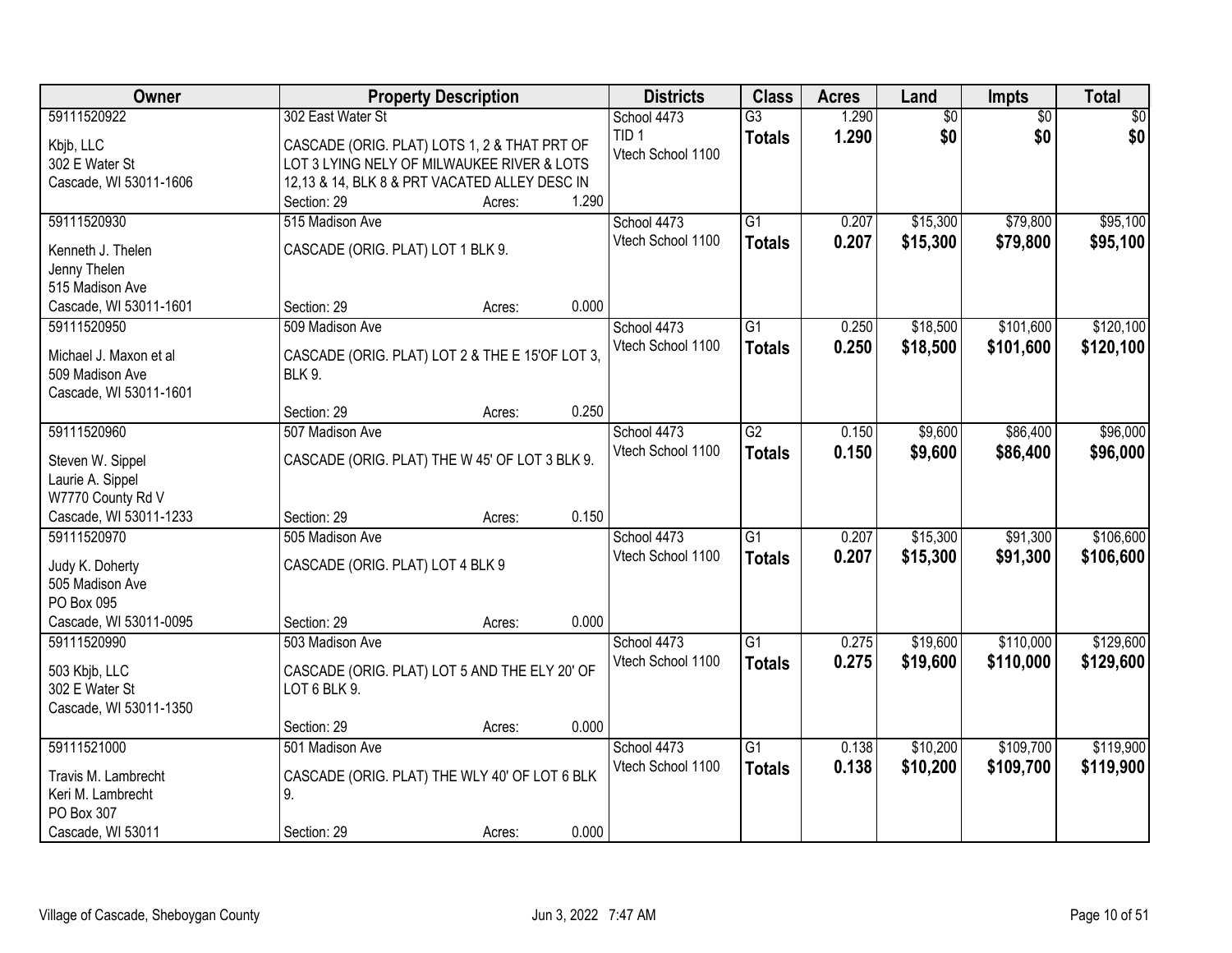| Owner                                  |                                                | <b>Property Description</b> |       | <b>Districts</b>                 | <b>Class</b>    | <b>Acres</b> | Land     | <b>Impts</b>    | <b>Total</b> |
|----------------------------------------|------------------------------------------------|-----------------------------|-------|----------------------------------|-----------------|--------------|----------|-----------------|--------------|
| 59111521010                            | Milwaukee Ave & E                              |                             |       | School 4473                      | $\overline{G1}$ | 0.410        | \$23,000 | $\overline{50}$ | \$23,000     |
| Stuart G. Hellmer                      | CASCADE (ORIG. PLAT) LOTS 7 & 8, BLK 9.        |                             |       | Vtech School 1100                | <b>Totals</b>   | 0.410        | \$23,000 | \$0             | \$23,000     |
| Marcia L. Hellmer                      |                                                |                             |       |                                  |                 |              |          |                 |              |
| 546 Clark St                           |                                                |                             |       |                                  |                 |              |          |                 |              |
| Cascade, WI 53011-1383                 | Section: 29                                    | Acres:                      | 0.410 |                                  |                 |              |          |                 |              |
| 59111521020                            | Milwaukee Ave                                  |                             |       | School 4473                      | $\overline{G1}$ | 0.207        | \$15,300 | $\overline{50}$ | \$15,300     |
| Kim A. Wiltgen                         | CASCADE (ORIG. PLAT) LOT 11 BLK 9              |                             |       | Vtech School 1100                | <b>Totals</b>   | 0.207        | \$15,300 | \$0             | \$15,300     |
| 302 Clark St                           |                                                |                             |       |                                  |                 |              |          |                 |              |
| Cascade, WI 53011-1358                 |                                                |                             |       |                                  |                 |              |          |                 |              |
|                                        | Section: 29                                    | Acres:                      | 0.000 |                                  |                 |              |          |                 |              |
| 59111521021                            | 508 Milwaukee Ave                              |                             |       | School 4473                      | G1              | 0.410        | \$23,000 | \$116,800       | \$139,800    |
| Lon A. Schneider                       |                                                |                             |       | Vtech School 1100                | <b>Totals</b>   | 0.410        | \$23,000 | \$116,800       | \$139,800    |
| Madonna A. Schneider                   | CASCADE (ORIG.PLAT) LOTS 9 & 10, BLK 9         |                             |       |                                  |                 |              |          |                 |              |
| 508 Milwaukee Ave                      |                                                |                             |       |                                  |                 |              |          |                 |              |
| Cascade, WI 53011-1324                 | Section: 29                                    | Acres:                      | 0.410 |                                  |                 |              |          |                 |              |
| 59111521030                            | 302 Clark St                                   |                             |       | School 4473                      | $\overline{G1}$ | 0.207        | \$15,300 | \$118,900       | \$134,200    |
|                                        |                                                |                             |       | Vtech School 1100                | <b>Totals</b>   | 0.207        | \$15,300 | \$118,900       | \$134,200    |
| Kim A. Wiltgen                         | CASCADE (ORIG. PLAT) LOT 12 BLK 9.             |                             |       |                                  |                 |              |          |                 |              |
| 302 Clark St<br>Cascade, WI 53011-1358 |                                                |                             |       |                                  |                 |              |          |                 |              |
|                                        | Section: 29                                    | Acres:                      | 0.000 |                                  |                 |              |          |                 |              |
| 59111521040                            | 609 Madison Ave                                |                             |       | School 4473                      | $\overline{G1}$ | 0.410        | \$23,000 | \$131,300       | \$154,300    |
|                                        |                                                |                             |       | Vtech School 1100                | <b>Totals</b>   | 0.410        | \$23,000 | \$131,300       | \$154,300    |
| Joseph Niedzialkowski                  | CASCADE (ORIG. PLAT) LOTS 1 & 2 BLK 10.        |                             |       |                                  |                 |              |          |                 |              |
| Janice Niedzialkowski                  |                                                |                             |       |                                  |                 |              |          |                 |              |
| 609 Madison Ave                        |                                                |                             |       |                                  |                 |              |          |                 |              |
| Cascade, WI 53011-1387                 | Section: 29                                    | Acres:                      | 0.410 |                                  |                 |              |          |                 |              |
| 59111521050                            | 605 Madison Ave                                |                             |       | School 4473<br>Vtech School 1100 | $\overline{G1}$ | 0.210        | \$15,600 | \$125,600       | \$141,200    |
| Timothy J. Schwind                     | CASCADE (ORIG. PLAT) LOT 3 BLK 10.             |                             |       |                                  | <b>Totals</b>   | 0.210        | \$15,600 | \$125,600       | \$141,200    |
| Debra L. Schwind                       |                                                |                             |       |                                  |                 |              |          |                 |              |
| 605 Madison Ave                        |                                                |                             |       |                                  |                 |              |          |                 |              |
| Cascade, WI 53011-1387                 | Section: 29                                    | Acres:                      | 0.210 |                                  |                 |              |          |                 |              |
| 59111521060                            | 603 Madison Ave                                |                             |       | School 4473                      | G1              | 0.310        | \$20,600 | \$111,000       | \$131,600    |
| Wynveen, Lowell G & Patricia A         | CASCADE (ORIG. PLAT) LOT 4 & THE E1/2 OF LOT 5 |                             |       | Vtech School 1100                | <b>Totals</b>   | 0.310        | \$20,600 | \$111,000       | \$131,600    |
| Wynveen Trust et al                    | <b>BLK 10.</b>                                 |                             |       |                                  |                 |              |          |                 |              |
| 603 Madison Ave                        |                                                |                             |       |                                  |                 |              |          |                 |              |
| Cascade, WI 53011-1387                 | Section: 29                                    | Acres:                      | 0.310 |                                  |                 |              |          |                 |              |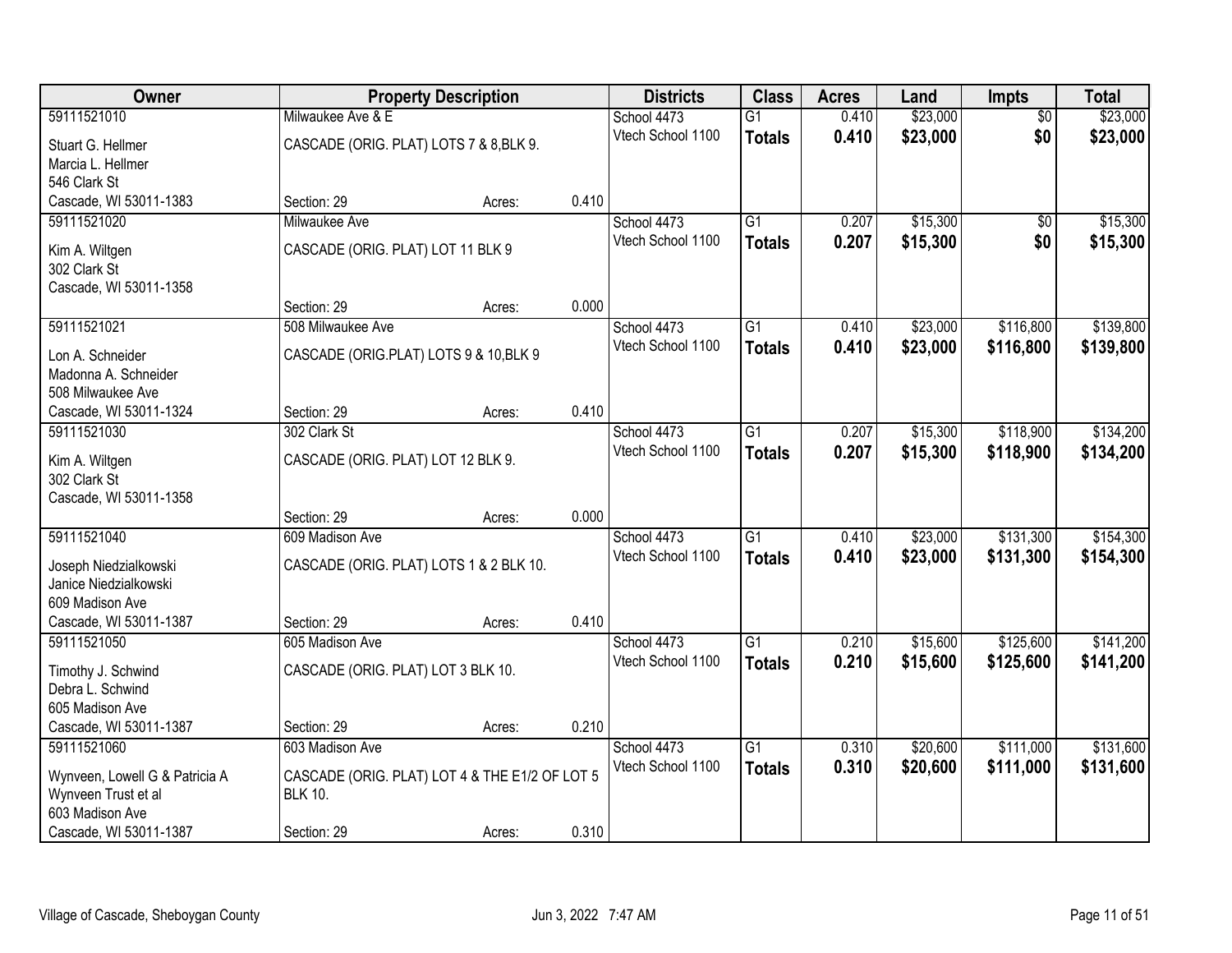| Owner                                                                           |                                                                                                                                        | <b>Property Description</b> |       |                                  | <b>Class</b>                     | <b>Acres</b>   | Land                 | <b>Impts</b>         | <b>Total</b>         |
|---------------------------------------------------------------------------------|----------------------------------------------------------------------------------------------------------------------------------------|-----------------------------|-------|----------------------------------|----------------------------------|----------------|----------------------|----------------------|----------------------|
| 59111521070                                                                     | 601 Madison Ave                                                                                                                        |                             |       | School 4473                      | $\overline{G1}$                  | 0.310          | \$20,600             | \$115,200            | \$135,800            |
| Jacob Iller et al<br>601 Madison Ave<br>Cascade, WI 53011-1387                  | CASCADE (ORIG. PLAT) THE W1/2 OF LOT 5 & ALL<br>OF LOT 6 BLK 10.                                                                       |                             |       | Vtech School 1100                | <b>Totals</b>                    | 0.310          | \$20,600             | \$115,200            | \$135,800            |
|                                                                                 | Section: 29                                                                                                                            | Acres:                      | 0.310 |                                  |                                  |                |                      |                      |                      |
| 59111521080                                                                     | 301 Clark St                                                                                                                           |                             |       | School 4473                      | $\overline{G1}$                  | 0.410          | \$23,000             | \$92,800             | \$115,800            |
| Brad D. Holder<br>301 Clark St<br>Cascade, WI 53011-1358                        | CASCADE (ORIG. PLAT) LOT 7 & 8, BLK 10.                                                                                                |                             |       | Vtech School 1100                | <b>Totals</b>                    | 0.410          | \$23,000             | \$92,800             | \$115,800            |
|                                                                                 | Section: 29                                                                                                                            | Acres:                      | 0.410 |                                  |                                  |                |                      |                      |                      |
| 59111521100                                                                     | 606 Milwaukee Ave                                                                                                                      |                             |       | School 4473                      | G1                               | 0.420          | \$23,200             | \$121,400            | \$144,600            |
| Tanner B. Lorenz<br>606 Milwaukee Ave<br>Cascade, WI 53011-1354                 | CASCADE (ORIG. PLAT) LOTS 9 & 10, BLK 10.                                                                                              |                             |       | Vtech School 1100                | <b>Totals</b>                    | 0.420          | \$23,200             | \$121,400            | \$144,600            |
|                                                                                 | Section: 29                                                                                                                            | Acres:                      | 0.420 |                                  |                                  |                |                      |                      |                      |
| 59111521120                                                                     | 610 Milwaukee Ave                                                                                                                      |                             |       | School 4473                      | G1                               | 0.207          | \$15,300             | \$69,700             | \$85,000             |
| Radzinski, Cynthia J Radzinski Trust<br>Cynthia J. Radzinski<br>N3021 Bates Rd  | CASCADE (ORIG. PLAT) LOT 11 BLK 10.                                                                                                    |                             |       | Vtech School 1100                | <b>Totals</b>                    | 0.207          | \$15,300             | \$69,700             | \$85,000             |
| Cascade, WI 53011-1315                                                          | Section: 29                                                                                                                            | Acres:                      | 0.000 |                                  |                                  |                |                      |                      |                      |
| 59111521130<br>Julie L. Goldsbury<br>302 Wisconsin St<br>Cascade, WI 53011-1363 | 302 Wisconsin St<br>CASCADE (ORIG. PLAT) THE W 56' OF LOT 12 BLK<br>10.                                                                |                             |       | School 4473<br>Vtech School 1100 | $\overline{G1}$<br><b>Totals</b> | 0.193<br>0.193 | \$14,300<br>\$14,300 | \$78,200<br>\$78,200 | \$92,500<br>\$92,500 |
|                                                                                 | Section: 29                                                                                                                            | Acres:                      | 0.000 |                                  |                                  |                |                      |                      |                      |
| 59111521140                                                                     | 601 Milwaukee Ave Unit 1                                                                                                               |                             |       | School 4473                      | $\overline{G2}$                  | 1.752          | \$33,800             | \$170,900            | \$204,700            |
| Jerri Meyer<br>601 Milwaukee Ave Apt 3<br>Cascade, WI 53011-1359                | CASCADE (ORIG. PLAT) LOTS 1,2,3 & 4,& VAC ALLEY<br>ALG SLY LN SD LOTS, ALSO LOTS 9,10,11 & 12, ALL IN<br><b>BLK 11.</b><br>Section: 29 | Acres:                      | 0.000 | Vtech School 1100                | <b>Totals</b>                    | 1.752          | \$33,800             | \$170,900            | \$204,700            |
| 59111521150                                                                     | 205 Clark St                                                                                                                           |                             |       | School 4473                      | $\overline{G1}$                  | 0.250          | \$18,500             | \$111,600            | \$130,100            |
| Deborah A. Saueressig<br>205 Clark St<br>Cascade, WI 53011-1372                 | CASCADE (ORIG. PLAT) LOTS 5 & 6, EXCEPT THE S<br>60' OF SD LOTS BLK 11.                                                                |                             |       | Vtech School 1100                | <b>Totals</b>                    | 0.250          | \$18,500             | \$111,600            | \$130,100            |
|                                                                                 | Section: 29                                                                                                                            | Acres:                      | 0.250 |                                  |                                  |                |                      |                      |                      |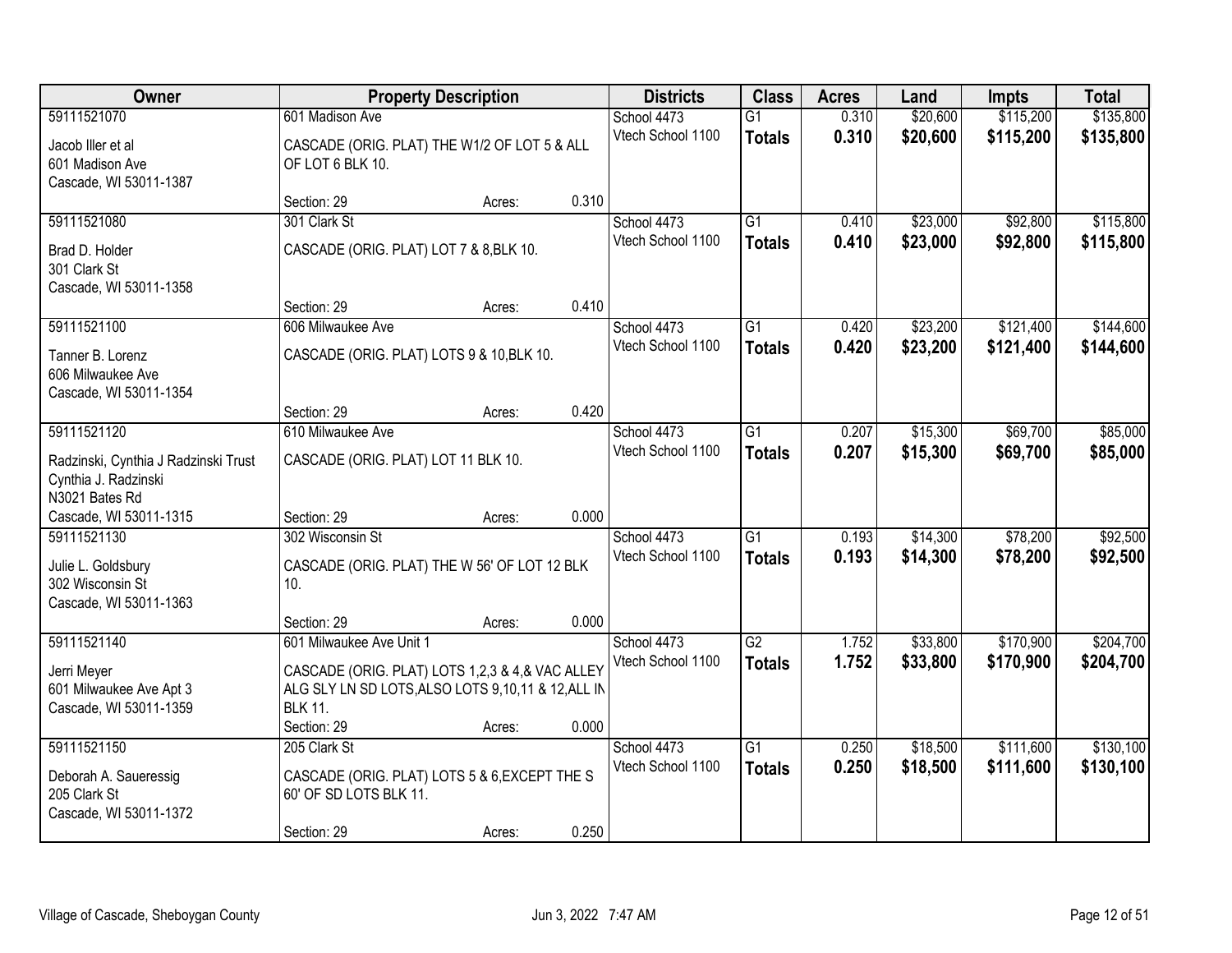| Owner                                   |                                                  | <b>Property Description</b> |       | <b>Districts</b>  | <b>Class</b>    | <b>Acres</b> | Land            | <b>Impts</b>    | <b>Total</b>    |
|-----------------------------------------|--------------------------------------------------|-----------------------------|-------|-------------------|-----------------|--------------|-----------------|-----------------|-----------------|
| 59111521160                             | 203 Clark St                                     |                             |       | School 4473       | $\overline{G1}$ | 0.210        | \$15,600        | \$94,900        | \$110,500       |
| Mark N. Campanile                       | CASCADE (ORIG. PLAT) S 60'LOTS 5 & 6, BLK 11, &  |                             |       | Vtech School 1100 | <b>Totals</b>   | 0.210        | \$15,600        | \$94,900        | \$110,500       |
| 203 Clark St                            | THAT PRT VAC 18'ALLEY LYING SLY OF LOTS 5 & 6,8  |                             |       |                   |                 |              |                 |                 |                 |
| Cascade, WI 53011-1372                  | NLY OF LOTS 7 & 8, SD BLK 11.                    |                             |       |                   |                 |              |                 |                 |                 |
|                                         | Section: 29                                      | Acres:                      | 0.210 |                   |                 |              |                 |                 |                 |
| 59111521170                             | 201 Clark St                                     |                             |       | School 4473       | $\overline{G1}$ | 0.413        | \$23,700        | \$81,400        | \$105,100       |
|                                         |                                                  |                             |       | Vtech School 1100 | <b>Totals</b>   | 0.413        | \$23,700        | \$81,400        | \$105,100       |
| Dawn A. Propson                         | CASCADE (ORIG. PLAT) LOTS 7 & 8 BLK 11.          |                             |       |                   |                 |              |                 |                 |                 |
| 201 Clark St                            |                                                  |                             |       |                   |                 |              |                 |                 |                 |
| Cascade, WI 53011-1372                  | Section: 29                                      |                             | 0.000 |                   |                 |              |                 |                 |                 |
| 59111521190                             | 509 Milwaukee Ave                                | Acres:                      |       | School 4473       | X4              | 1.450        | $\overline{50}$ | $\overline{50}$ | $\overline{30}$ |
|                                         |                                                  |                             |       | Vtech School 1100 |                 | 1.450        | \$0             | \$0             | \$0             |
| St Pauls Evangelical Luthran Church     | CASCADE (ORIG. PLAT) LOTS 1,2,3,9,10,11 & 12,BLK |                             |       |                   | <b>Totals</b>   |              |                 |                 |                 |
| 509 Milwaukee Ave                       | 12.                                              |                             |       |                   |                 |              |                 |                 |                 |
| Cascade, WI 53011-1324                  |                                                  |                             |       |                   |                 |              |                 |                 |                 |
|                                         | Section: 29                                      | Acres:                      | 1.450 |                   |                 |              |                 |                 |                 |
| 59111521200                             | Milwaukee Ave                                    |                             |       | School 4473       | X4              | 0.410        | \$0             | \$0             | \$0             |
| St Pauls Evangelical Lutheran Church    | CASCADE (ORIG. PLAT) LOT 4 & 5 BLK 12.           |                             |       | Vtech School 1100 | <b>Totals</b>   | 0.410        | \$0             | \$0             | \$0             |
| 509 Milwaukee Ave                       |                                                  |                             |       |                   |                 |              |                 |                 |                 |
| Cascade, WI 53011-1324                  |                                                  |                             |       |                   |                 |              |                 |                 |                 |
|                                         | Section: 29                                      | Acres:                      | 0.410 |                   |                 |              |                 |                 |                 |
| 59111521210                             | 501 Milwaukee Ave                                |                             |       | School 4473       | $\overline{G2}$ | 0.220        | \$6,600         | \$132,600       | \$139,200       |
|                                         |                                                  |                             |       | Vtech School 1100 | <b>Totals</b>   | 0.220        | \$6,600         | \$132,600       | \$139,200       |
| Matthew Edwin Ryan<br>501 Milwaukee Ave | CASCADE (ORIG. PLAT) LOT 6 BLK 12.               |                             |       |                   |                 |              |                 |                 |                 |
| Cascade, WI 53011-1324                  |                                                  |                             |       |                   |                 |              |                 |                 |                 |
|                                         | Section: 29                                      | Acres:                      | 0.000 |                   |                 |              |                 |                 |                 |
| 59111521220                             | 201 East Water St                                |                             |       | School 4473       | $\overline{G1}$ | 0.410        | \$23,000        | \$117,300       | \$140,300       |
|                                         |                                                  |                             |       | Vtech School 1100 | <b>Totals</b>   | 0.410        | \$23,000        | \$117,300       | \$140,300       |
| Jessica L. Gierach                      | CASCADE (ORIG. PLAT) LOTS 7 & 8 BLK 12.          |                             |       |                   |                 |              |                 |                 |                 |
| Thomas A. Gierach                       |                                                  |                             |       |                   |                 |              |                 |                 |                 |
| 201 E Water St                          |                                                  |                             |       |                   |                 |              |                 |                 |                 |
| Cascade, WI 53011-1373                  | Section: 29                                      | Acres:                      | 0.410 |                   |                 |              |                 |                 |                 |
| 59111521230                             | 203 East Water St                                |                             |       | School 4473       | $\overline{G1}$ | 0.239        | \$17,700        | \$103,900       | \$121,600       |
| Michael S. Yurmanovich                  | CASCADE (ORIG. PLAT) LOTS 1-2-3-12-13 & 14 BLK   |                             |       | Vtech School 1100 | <b>Totals</b>   | 0.239        | \$17,700        | \$103,900       | \$121,600       |
| 203 E Water St                          | 13 (SUBJ TO MILL RACE), EXC COM AT INTER OF S    |                             |       |                   |                 |              |                 |                 |                 |
| <b>PO Box 114</b>                       | LINE MILW AVE & THREAD OF MILW RIV, TH SLY ALG   |                             |       |                   |                 |              |                 |                 |                 |
| Cascade, WI 53011-0114                  | Section: 29                                      | Acres:                      | 0.000 |                   |                 |              |                 |                 |                 |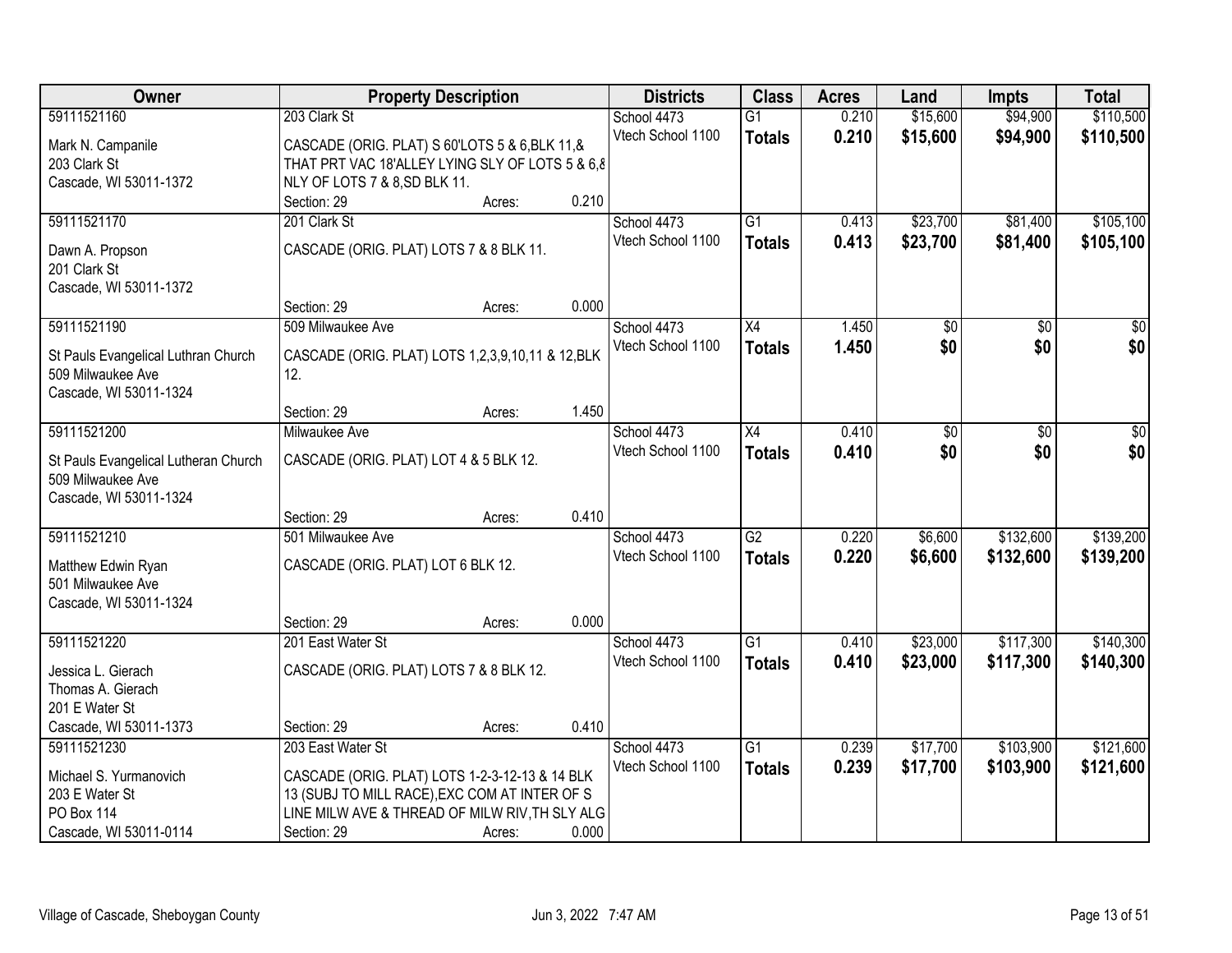| Owner                                 |                                                                                    | <b>Property Description</b> |       | <b>Districts</b>  | <b>Class</b>    | <b>Acres</b> | Land            | <b>Impts</b>    | <b>Total</b>    |
|---------------------------------------|------------------------------------------------------------------------------------|-----------------------------|-------|-------------------|-----------------|--------------|-----------------|-----------------|-----------------|
| 59111521240                           |                                                                                    |                             |       | School 4473       | X4              | 0.000        | $\overline{50}$ | $\overline{50}$ | \$0             |
| Village of Cascade (Prt of Cedar St)  | CASCADE (ORIG. PLAT) LOTS 4,5,6,7,8,9,10 & 11, BLK                                 |                             |       | Vtech School 1100 | <b>Totals</b>   | 0.000        | \$0             | \$0             | \$0             |
| Attn: For Streets                     | 13, SUBJ TO MILL RACE.                                                             |                             |       |                   |                 |              |                 |                 |                 |
| PO Box 157                            |                                                                                    |                             |       |                   |                 |              |                 |                 |                 |
| Cascade, WI 53011-0157                | Section: 29                                                                        | Acres:                      | 0.000 |                   |                 |              |                 |                 |                 |
| 59111521241                           |                                                                                    |                             |       | School 4473       | $\overline{X4}$ | 0.000        | $\overline{50}$ | $\overline{50}$ | \$0             |
|                                       | CASCADE (ORIG. PLAT) PRT OF LOTS 3,12,13 &                                         |                             |       | Vtech School 1100 | <b>Totals</b>   | 0.000        | \$0             | \$0             | \$0             |
| Village of Cascade<br>PO Box 157      | 14, BLK 13, COM AT INTER OF S LINE MILW AVE &                                      |                             |       |                   |                 |              |                 |                 |                 |
| Cascade, WI 53011-0157                | THREAD OF MILW RIV, TH SLY ALG SD THREAD                                           |                             |       |                   |                 |              |                 |                 |                 |
|                                       | Section: 29                                                                        | Acres:                      | 0.000 |                   |                 |              |                 |                 |                 |
| 59111521250                           | West Water St                                                                      |                             |       | School 4473       | X4              | 0.000        | \$0             | \$0             | $\overline{50}$ |
|                                       |                                                                                    |                             |       | Vtech School 1100 | <b>Totals</b>   | 0.000        | \$0             | \$0             | \$0             |
| Village of Cascade (Prt of Cedar St)  | CASCADE (ORIG. PLAT) ALL OF LOTS 1 & 2, BLK 14, &                                  |                             |       |                   |                 |              |                 |                 |                 |
| Attn: For Streets                     | N1/2 OF VAC ALLEY LYING S OF & ADJ TO SD LOTS,                                     |                             |       |                   |                 |              |                 |                 |                 |
| <b>PO Box 157</b>                     | ALSO NELY 1/3 OF LOT 9 & ALL OF LOTS 10,11 &                                       |                             |       |                   |                 |              |                 |                 |                 |
| Cascade, WI 53011-0157                | Section: 29                                                                        | Acres:                      | 0.000 |                   |                 |              |                 |                 |                 |
| 59111521260                           | 207 Lake St                                                                        |                             |       | School 4473       | G1              | 0.551        | \$25,500        | \$48,900        | \$74,400        |
| Regan Schmitt                         | CASCADE (ORIG. PLAT) LOTS 3,4,5 & 6 BLK 14 EXC                                     |                             |       | Vtech School 1100 | <b>Totals</b>   | 0.551        | \$25,500        | \$48,900        | \$74,400        |
| 207 Lake St                           | THE S 50'OF SD LOTS.                                                               |                             |       |                   |                 |              |                 |                 |                 |
| Cascade, WI 53011-1602                |                                                                                    |                             |       |                   |                 |              |                 |                 |                 |
|                                       | Section: 29                                                                        | Acres:                      | 0.000 |                   |                 |              |                 |                 |                 |
| 59111521270                           | 205 Lake St                                                                        |                             |       | School 4473       | $\overline{G2}$ | 0.275        | \$17,000        | \$46,300        | \$63,300        |
| Brian D. Limberg                      | CASCADE (ORIG. PLAT) THE S 50'OF LOTS 3,4,5 & 6                                    |                             |       | Vtech School 1100 | <b>Totals</b>   | 0.275        | \$17,000        | \$46,300        | \$63,300        |
| Leah L. Limberg                       | <b>BLK 14.</b>                                                                     |                             |       |                   |                 |              |                 |                 |                 |
| N6260 River Heights Dr                |                                                                                    |                             |       |                   |                 |              |                 |                 |                 |
| Plymouth, WI 53073-3624               | Section: 29                                                                        | Acres:                      | 0.000 |                   |                 |              |                 |                 |                 |
| 59111521280                           | 203 Lake St                                                                        |                             |       | School 4473       | $\overline{G1}$ | 0.584        | \$25,800        | \$86,400        | \$112,200       |
|                                       |                                                                                    |                             |       | Vtech School 1100 | <b>Totals</b>   | 0.584        | \$25,800        | \$86,400        | \$112,200       |
| Aden C. Yoder                         | CASCADE (ORIG. PLAT) ALL OF LOTS 7,8 & 9 BLK 14                                    |                             |       |                   |                 |              |                 |                 |                 |
| 203 Lake St<br>Cascade, WI 53011-1602 | EXC THE NELY 1/3 OF SD LOT 9,& ALL OF VAC<br>ALLEY LYING N OF & ADJ TO AFORE DESC. |                             |       |                   |                 |              |                 |                 |                 |
|                                       | Section: 29                                                                        | Acres:                      | 0.000 |                   |                 |              |                 |                 |                 |
| 59111521290                           | 208 Lake St                                                                        |                             |       | School 4473       | $\overline{G1}$ | 0.207        | \$15,300        | \$94,400        | \$109,700       |
|                                       |                                                                                    |                             |       | Vtech School 1100 | <b>Totals</b>   | 0.207        | \$15,300        | \$94,400        | \$109,700       |
| Joseph D. Strackbein                  | CASCADE (ORIG. PLAT) THE N1/2 OF LOTS 1 & 2 BLK                                    |                             |       |                   |                 |              |                 |                 |                 |
| Chastidy Maglio Strackbein            | 15.                                                                                |                             |       |                   |                 |              |                 |                 |                 |
| 208 Lake St                           |                                                                                    |                             |       |                   |                 |              |                 |                 |                 |
| Cascade, WI 53011-1602                | Section: 29                                                                        | Acres:                      | 0.000 |                   |                 |              |                 |                 |                 |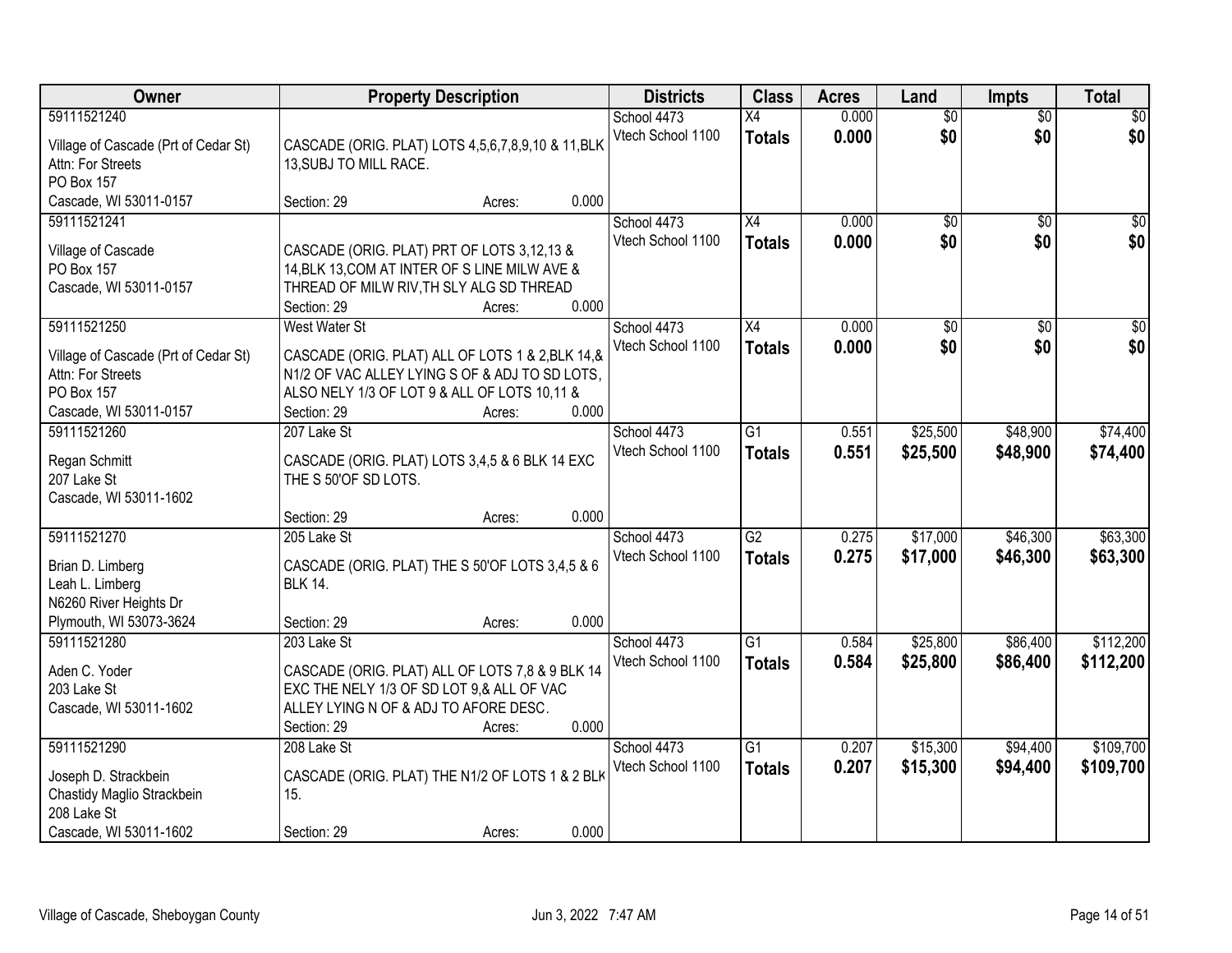| Owner                                                        |                                                                                                   | <b>Property Description</b> |       | <b>Districts</b>  | <b>Class</b>    | <b>Acres</b> | Land            | Impts           | <b>Total</b>    |
|--------------------------------------------------------------|---------------------------------------------------------------------------------------------------|-----------------------------|-------|-------------------|-----------------|--------------|-----------------|-----------------|-----------------|
| 59111521300                                                  | 211 Milwaukee Ave                                                                                 |                             |       | School 4473       | $\overline{G1}$ | 0.210        | \$15,600        | \$81,600        | \$97,200        |
| Tyler L. Wright                                              | CASCADE (ORIG. PLAT) THE N1/2 OF LOTS 3 & 4 BLK                                                   |                             |       | Vtech School 1100 | <b>Totals</b>   | 0.210        | \$15,600        | \$81,600        | \$97,200        |
| 211 Milwaukee Ave                                            | 15.                                                                                               |                             |       |                   |                 |              |                 |                 |                 |
| Cascade, WI 53011-1397                                       |                                                                                                   |                             |       |                   |                 |              |                 |                 |                 |
|                                                              | Section: 29                                                                                       | Acres:                      | 0.210 |                   |                 |              |                 |                 |                 |
| 59111521310                                                  | 206 Lake St                                                                                       |                             |       | School 4473       | $\overline{G1}$ | 0.463        | \$24,200        | \$85,900        | \$110,100       |
| Robert W. Doying                                             | CASCADE (ORIG. PLAT) S1/2 LOTS 1,2,3 & 4, BLK 15,8                                                |                             |       | Vtech School 1100 | <b>Totals</b>   | 0.463        | \$24,200        | \$85,900        | \$110,100       |
| Suzanne L. Doying                                            | N1/2 VAC ALLEY IN V553 P601 DOC # 906715 LYING                                                    |                             |       |                   |                 |              |                 |                 |                 |
| 206 Lake St                                                  | S OF & ADJ TO SD LOTS.                                                                            |                             |       |                   |                 |              |                 |                 |                 |
| Cascade, WI 53093                                            | Section: 29                                                                                       | Acres:                      | 0.463 |                   |                 |              |                 |                 |                 |
| 59111521320                                                  | 209 Milwaukee Ave                                                                                 |                             |       | School 4473       | $\overline{G1}$ | 0.220        | \$16,300        | \$70,300        | \$86,600        |
| 209 Kbjb, LLC                                                | CASCADE (ORIG. PLAT) LOT 5 BLK 15, & THE N1/2                                                     |                             |       | Vtech School 1100 | <b>Totals</b>   | 0.220        | \$16,300        | \$70,300        | \$86,600        |
| 302 E Water St                                               | OF VAC ALLEY LYING S OF & ADJ TO SD LOT.                                                          |                             |       |                   |                 |              |                 |                 |                 |
| Cascade, WI 53011-1606                                       |                                                                                                   |                             |       |                   |                 |              |                 |                 |                 |
|                                                              | Section: 29                                                                                       | Acres:                      | 0.220 |                   |                 |              |                 |                 |                 |
| 59111521330                                                  |                                                                                                   |                             |       | School 4473       | $\overline{X4}$ | 1.278        | $\overline{50}$ | $\overline{30}$ | $\overline{50}$ |
|                                                              |                                                                                                   |                             |       | Vtech School 1100 | <b>Totals</b>   | 1.278        | \$0             | \$0             | \$0             |
| <b>Cascade Housing Authority</b><br>c/o Cascade Village Hall | CASCADE (ORIG. PLAT) LOTS 6 & 7, BLK 15, & N1/2 OF<br>VAC ALLEY LYING S OF & ADJ TO SD LOTS, ALSO |                             |       |                   |                 |              |                 |                 |                 |
| Milwaukee St                                                 | LOTS 8,9 & 10, BLK 15, & THE S1/2 OF VAC ALLEY                                                    |                             |       |                   |                 |              |                 |                 |                 |
| Cascade, WI 53011                                            | Section: 29                                                                                       | Acres:                      | 0.000 |                   |                 |              |                 |                 |                 |
| 59111521340                                                  | 204 Lake St                                                                                       |                             |       | School 4473       | $\overline{G1}$ | 0.413        | \$23,000        | \$127,800       | \$150,800       |
|                                                              |                                                                                                   |                             |       | Vtech School 1100 | <b>Totals</b>   | 0.413        | \$23,000        | \$127,800       | \$150,800       |
| Miralem Lugonjic                                             | CASCADE (ORIG. PLAT) THE N1/2 OF LOTS 11,12,13                                                    |                             |       |                   |                 |              |                 |                 |                 |
| Kelly M. Lugonjic<br>204 Lake St                             | & 14 BLK 15 & S1/2 VAC ALLEY IN V553 P601 DOC #<br>906715 LYING N OF & ADJ TO SD LOTS.            |                             |       |                   |                 |              |                 |                 |                 |
| Cascade, WI 53011-1602                                       | Section: 29                                                                                       | Acres:                      | 0.463 |                   |                 |              |                 |                 |                 |
| 59111521350                                                  | 202 Lake St                                                                                       |                             |       | School 4473       | $\overline{G1}$ | 0.410        | \$23,000        | \$119,900       | \$142,900       |
|                                                              |                                                                                                   |                             |       | Vtech School 1100 | <b>Totals</b>   | 0.410        | \$23,000        | \$119,900       | \$142,900       |
| Beth M. Wodsedalek                                           | CASCADE (ORIG. PLAT) TR 1 CSM V2 P 296 - THE                                                      |                             |       |                   |                 |              |                 |                 |                 |
| Aric L. Van Ess                                              | S1/2 OF LOTS 11,12,13 & 14, BLK 15                                                                |                             |       |                   |                 |              |                 |                 |                 |
| 202 Lake St<br>Cascade, WI 53011-1602                        | Section: 29                                                                                       | Acres:                      | 0.410 |                   |                 |              |                 |                 |                 |
| 59111521361                                                  |                                                                                                   |                             |       | School 4473       |                 |              |                 |                 |                 |
|                                                              |                                                                                                   |                             |       | Vtech School 1100 | Assessed with   |              |                 |                 |                 |
| Calico Fields of Cascade                                     | CALICO FIELDS OF CASCADE                                                                          |                             |       |                   |                 |              |                 |                 |                 |
| Na                                                           |                                                                                                   |                             |       |                   |                 |              |                 |                 |                 |
| Na, WI 99999                                                 |                                                                                                   |                             |       |                   |                 |              |                 |                 |                 |
|                                                              | Section:                                                                                          | Acres:                      | 0.000 |                   |                 |              |                 |                 |                 |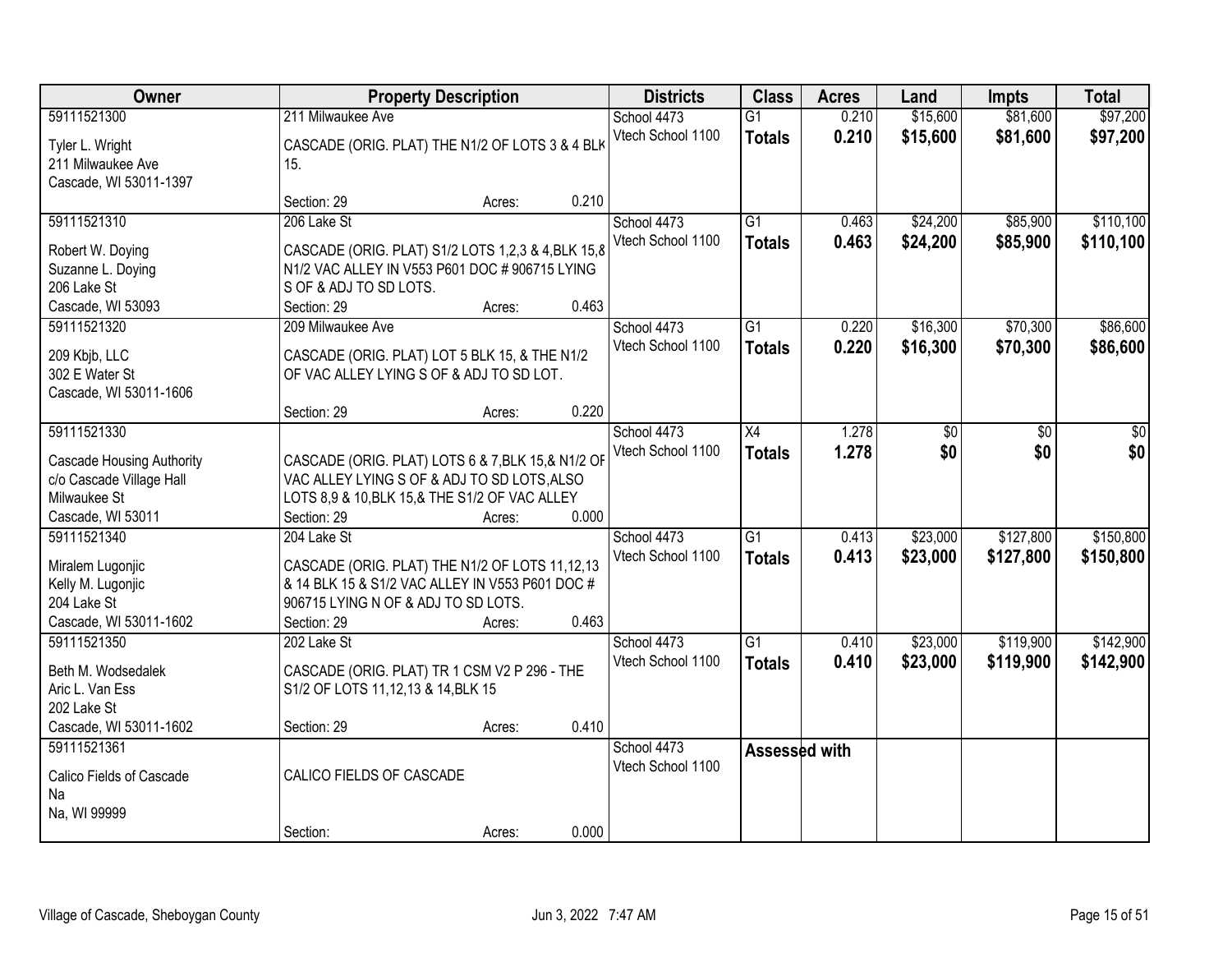| Owner                  |                                | <b>Property Description</b> |       | <b>Districts</b>  | <b>Class</b>    | <b>Acres</b> | Land     | <b>Impts</b> | <b>Total</b> |
|------------------------|--------------------------------|-----------------------------|-------|-------------------|-----------------|--------------|----------|--------------|--------------|
| 59111521362            | 503 Johnson Dr                 |                             |       | School 4473       | $\overline{G1}$ | 0.356        | \$24,600 | \$94,300     | \$118,900    |
| Ryan J. Hesprich       | CALICO FIELDS OF CASCADE LOT 1 |                             |       | Vtech School 1100 | <b>Totals</b>   | 0.356        | \$24,600 | \$94,300     | \$118,900    |
| Kayla R. Hesprich      |                                |                             |       |                   |                 |              |          |              |              |
| 503 Johnson Dr         |                                |                             |       |                   |                 |              |          |              |              |
| Cascade, WI 53011-1351 | Section: 29                    | Acres:                      | 0.000 |                   |                 |              |          |              |              |
| 59111521363            | 505 Johnson Dr                 |                             |       | School 4473       | $\overline{G1}$ | 0.340        | \$24,200 | \$116,300    | \$140,500    |
| Michael J. Henkel      | CALICO FIELDS OF CASCADE LOT 2 |                             |       | Vtech School 1100 | <b>Totals</b>   | 0.340        | \$24,200 | \$116,300    | \$140,500    |
| 505 Johnson Dr         |                                |                             |       |                   |                 |              |          |              |              |
| Cascade, WI 53011-1351 |                                |                             |       |                   |                 |              |          |              |              |
|                        | Section: 29                    | Acres:                      | 0.340 |                   |                 |              |          |              |              |
| 59111521364            | 507 Johnson Dr                 |                             |       | School 4473       | $\overline{G1}$ | 0.344        | \$24,400 | \$97,900     | \$122,300    |
| Robert F. Falk         | CALICO FIELDS OF CASCADE LOT 3 |                             |       | Vtech School 1100 | <b>Totals</b>   | 0.344        | \$24,400 | \$97,900     | \$122,300    |
| Vivina A. Falk         |                                |                             |       |                   |                 |              |          |              |              |
| 507 Johnson Dr         |                                |                             |       |                   |                 |              |          |              |              |
| Cascade, WI 53011-1351 | Section: 29                    | Acres:                      | 0.000 |                   |                 |              |          |              |              |
| 59111521365            | 602 Kings Ct                   |                             |       | School 4473       | $\overline{G1}$ | 0.345        | \$24,400 | \$128,800    | \$153,200    |
| John J. Worth          | CALICO FIELDS OF CASCADE LOT 4 |                             |       | Vtech School 1100 | <b>Totals</b>   | 0.345        | \$24,400 | \$128,800    | \$153,200    |
| 602 Kings Ct           |                                |                             |       |                   |                 |              |          |              |              |
| Cascade, WI 53011-1369 |                                |                             |       |                   |                 |              |          |              |              |
|                        | Section: 29                    | Acres:                      | 0.000 |                   |                 |              |          |              |              |
| 59111521366            | 603A Kings Ct                  |                             |       | School 4473       | $\overline{G1}$ | 0.608        | \$29,000 | \$193,100    | \$222,100    |
| Paul Powers            | CALICO FIELDS OF CASCADE LOT 5 |                             |       | Vtech School 1100 | <b>Totals</b>   | 0.608        | \$29,000 | \$193,100    | \$222,100    |
| Tanya B. Powers        |                                |                             |       |                   |                 |              |          |              |              |
| 603A Kings Ct          |                                |                             |       |                   |                 |              |          |              |              |
| Cascade, WI 53011-1369 | Section: 29                    | Acres:                      | 0.000 |                   |                 |              |          |              |              |
| 59111521367            | 604 Kings Ct                   |                             |       | School 4473       | $\overline{G1}$ | 0.489        | \$27,600 | \$132,100    | \$159,700    |
| Boyd K. Ditter         | CALICO FIELDS OF CASCADE LOT 6 |                             |       | Vtech School 1100 | <b>Totals</b>   | 0.489        | \$27,600 | \$132,100    | \$159,700    |
| Vicky A. Ditter        |                                |                             |       |                   |                 |              |          |              |              |
| 604 Kings Ct           |                                |                             |       |                   |                 |              |          |              |              |
| Cascade, WI 53011-1369 | Section: 29                    | Acres:                      | 0.000 |                   |                 |              |          |              |              |
| 59111521368            | 605 Kings Ct                   |                             |       | School 4473       | $\overline{G1}$ | 0.414        | \$25,900 | \$145,900    | \$171,800    |
| Carrie A. Herzog       | CALICO FIELDS OF CASCADE LOT 7 |                             |       | Vtech School 1100 | <b>Totals</b>   | 0.414        | \$25,900 | \$145,900    | \$171,800    |
| Lauren E. Pieper       |                                |                             |       |                   |                 |              |          |              |              |
| 605 Kings Ct           |                                |                             |       |                   |                 |              |          |              |              |
| Cascade, WI 53011-1369 | Section: 29                    | Acres:                      | 0.000 |                   |                 |              |          |              |              |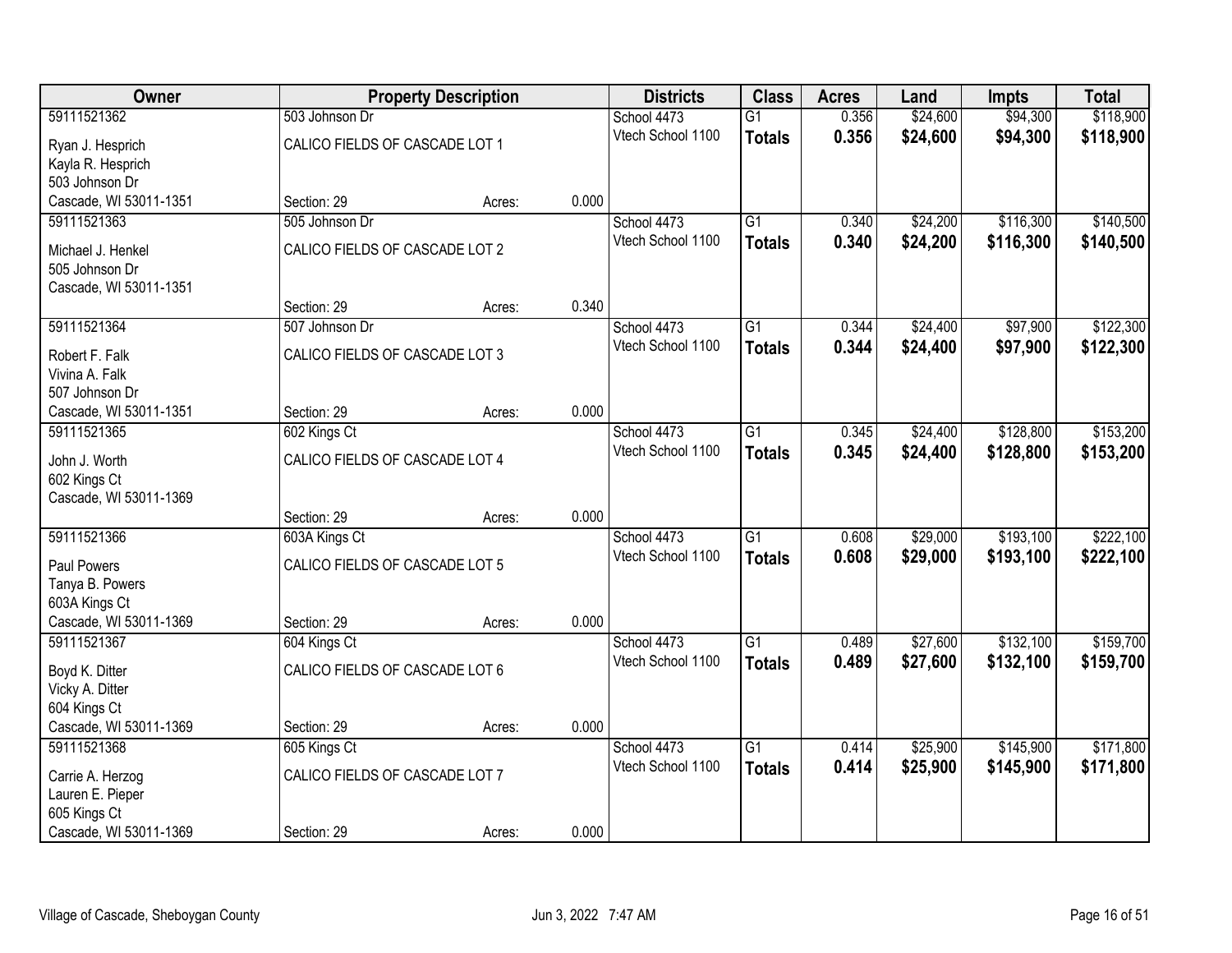| Owner                                 |                                 | <b>Property Description</b> |       | <b>Districts</b>                 | <b>Class</b>    | <b>Acres</b>   | Land                 | Impts                  | <b>Total</b> |
|---------------------------------------|---------------------------------|-----------------------------|-------|----------------------------------|-----------------|----------------|----------------------|------------------------|--------------|
| 59111521369                           | 606 Kings Ct                    |                             |       | School 4473                      | $\overline{G1}$ | 0.565          | \$28,500             | \$116,200              | \$144,700    |
| Frank E. Seegert                      | CALICO FIELDS OF CASCADE LOT 8  |                             |       | Vtech School 1100                | <b>Totals</b>   | 0.565          | \$28,500             | \$116,200              | \$144,700    |
| Shelby E. Seegert                     |                                 |                             |       |                                  |                 |                |                      |                        |              |
| 606 Kings Ct                          |                                 |                             |       |                                  |                 |                |                      |                        |              |
| Cascade, WI 53011-1369                | Section: 29                     | Acres:                      | 0.000 |                                  |                 |                |                      |                        |              |
| 59111521370                           |                                 |                             |       | School 4473                      | Assessed with   |                |                      |                        |              |
| Plat of Cascade Estates               | PLAT OF CASCADE ESTATES         |                             |       | Vtech School 1100                |                 |                |                      |                        |              |
| Na                                    |                                 |                             |       |                                  |                 |                |                      |                        |              |
| Na, WI 99999                          |                                 |                             |       |                                  |                 |                |                      |                        |              |
|                                       | Section:                        | Acres:                      | 0.000 |                                  |                 |                |                      |                        |              |
| 59111521371                           | 607 Kings Ct                    |                             |       | School 4473                      | $\overline{G1}$ | 0.461          | \$27,000             | \$141,700              | \$168,700    |
| Anne M. Gilbert                       | CALICO FIELDS OF CASCADE LOT 9  |                             |       | Vtech School 1100                | <b>Totals</b>   | 0.461          | \$27,000             | \$141,700              | \$168,700    |
| 607 Kings Ct                          |                                 |                             |       |                                  |                 |                |                      |                        |              |
| Cascade, WI 53011-1369                |                                 |                             |       |                                  |                 |                |                      |                        |              |
|                                       | Section: 29                     | Acres:                      | 0.000 |                                  |                 |                |                      |                        |              |
| 59111521372                           | 511 Johnson Dr                  |                             |       | School 4473                      | $\overline{G1}$ | 0.390          | \$25,400             | \$117,200              | \$142,600    |
| Ronald D. Adamczewski                 | CALICO FIELDS OF CASCADE LOT 10 |                             |       | Vtech School 1100                | <b>Totals</b>   | 0.390          | \$25,400             | \$117,200              | \$142,600    |
| 511 Johnson Dr                        |                                 |                             |       |                                  |                 |                |                      |                        |              |
| Cascade, WI 53011-1351                |                                 |                             |       |                                  |                 |                |                      |                        |              |
|                                       | Section: 29                     | Acres:                      | 0.390 |                                  |                 |                |                      |                        |              |
| 59111521373                           | 513 Johnson Dr                  |                             |       | School 4473<br>Vtech School 1100 | $\overline{G1}$ | 0.510          | \$28,000             | \$95,900               | \$123,900    |
| Jesse L. Carron                       | CALICO FIELDS OF CASCADE LOT 11 |                             |       |                                  | <b>Totals</b>   | 0.510          | \$28,000             | \$95,900               | \$123,900    |
| Kristina J. Carron                    |                                 |                             |       |                                  |                 |                |                      |                        |              |
| 513 Johnson Dr                        |                                 |                             |       |                                  |                 |                |                      |                        |              |
| Cascade, WI 53011-1351<br>59111521374 | Section: 29                     | Acres:                      | 0.000 |                                  |                 |                |                      |                        |              |
|                                       | 515 Johnson Dr                  |                             |       | School 4473<br>Vtech School 1100 | $\overline{G1}$ | 0.663<br>0.663 | \$29,500<br>\$29,500 | \$100,700<br>\$100,700 | \$130,200    |
| Keith H. Meredith                     | CALICO FIELDS OF CASCADE LOT 12 |                             |       |                                  | <b>Totals</b>   |                |                      |                        | \$130,200    |
| Christine M. Meredith                 |                                 |                             |       |                                  |                 |                |                      |                        |              |
| 515 Johnson Dr                        |                                 |                             | 0.000 |                                  |                 |                |                      |                        |              |
| Cascade, WI 53011-1351<br>59111521375 | Section: 29<br>514 Johnson Dr   | Acres:                      |       | School 4473                      | $\overline{G1}$ | 0.576          | \$28,600             | \$101,500              | \$130,100    |
|                                       |                                 |                             |       | Vtech School 1100                | <b>Totals</b>   | 0.576          | \$28,600             | \$101,500              | \$130,100    |
| Daniel L. Schmahl                     | CALICO FIELDS OF CASCADE LOT 13 |                             |       |                                  |                 |                |                      |                        |              |
| 514 Johnson Dr                        |                                 |                             |       |                                  |                 |                |                      |                        |              |
| Cascade, WI 53011                     |                                 |                             | 0.000 |                                  |                 |                |                      |                        |              |
|                                       | Section: 29                     | Acres:                      |       |                                  |                 |                |                      |                        |              |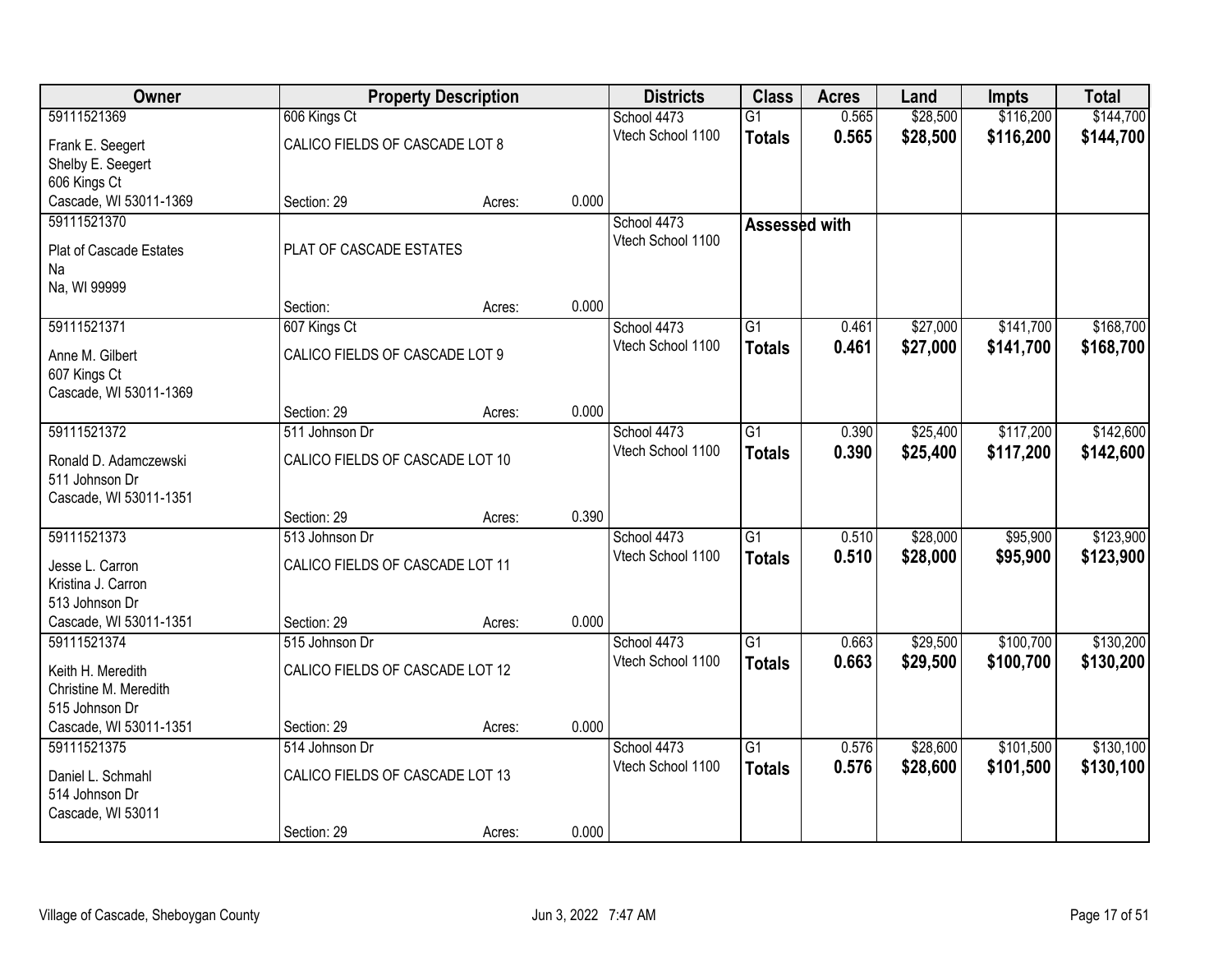| Owner                  |                                 | <b>Property Description</b> |       | <b>Districts</b>  | <b>Class</b>    | <b>Acres</b> | Land     | <b>Impts</b> | <b>Total</b> |
|------------------------|---------------------------------|-----------------------------|-------|-------------------|-----------------|--------------|----------|--------------|--------------|
| 59111521376            | 512 Johnson Dr                  |                             |       | School 4473       | $\overline{G1}$ | 0.574        | \$28,600 | \$121,400    | \$150,000    |
| Matthew R. Thornton    | CALICO FIELDS OF CASCADE LOT 14 |                             |       | Vtech School 1100 | <b>Totals</b>   | 0.574        | \$28,600 | \$121,400    | \$150,000    |
| Meghan M. Wessel       |                                 |                             |       |                   |                 |              |          |              |              |
| 512 Johnson Dr         |                                 |                             |       |                   |                 |              |          |              |              |
| Cascade, WI 53011-1351 | Section: 29                     | Acres:                      | 0.000 |                   |                 |              |          |              |              |
| 59111521377            | 510 Johnson Dr                  |                             |       | School 4473       | $\overline{G1}$ | 0.466        | \$27,100 | \$132,200    | \$159,300    |
| Todd W. Triebensee     | CALICO FIELDS OF CASCADE LOT 15 |                             |       | Vtech School 1100 | <b>Totals</b>   | 0.466        | \$27,100 | \$132,200    | \$159,300    |
| Georgette Triebensee   |                                 |                             |       |                   |                 |              |          |              |              |
| 510 Johnson Dr         |                                 |                             |       |                   |                 |              |          |              |              |
| Cascade, WI 53011-1351 | Section: 29                     | Acres:                      | 0.000 |                   |                 |              |          |              |              |
| 59111521378            | 508 Johnson Dr                  |                             |       | School 4473       | G1              | 0.340        | \$24,200 | \$141,500    | \$165,700    |
| Shawn A. Krueger       | CALICO FIELDS OF CASCADE LOT 16 |                             |       | Vtech School 1100 | <b>Totals</b>   | 0.340        | \$24,200 | \$141,500    | \$165,700    |
| 508 Johnson Dr         |                                 |                             |       |                   |                 |              |          |              |              |
| Cascade, WI 53011-1351 |                                 |                             |       |                   |                 |              |          |              |              |
|                        | Section: 29                     | Acres:                      | 0.340 |                   |                 |              |          |              |              |
| 59111521379            | 506 Johnson Dr                  |                             |       | School 4473       | $\overline{G1}$ | 0.340        | \$24,200 | \$126,900    | \$151,100    |
| Eric G. Braun          | CALICO FIELDS OF CASCADE LOT 17 |                             |       | Vtech School 1100 | <b>Totals</b>   | 0.340        | \$24,200 | \$126,900    | \$151,100    |
| 506 Johnson Dr         |                                 |                             |       |                   |                 |              |          |              |              |
| Cascade, WI 53011-1351 |                                 |                             |       |                   |                 |              |          |              |              |
|                        | Section: 29                     | Acres:                      | 0.340 |                   |                 |              |          |              |              |
| 59111521381            | 504 Johnson Dr                  |                             |       | School 4473       | $\overline{G1}$ | 0.340        | \$24,200 | \$84,700     | \$108,900    |
| Shawn D. Reilly        | CALICO FIELDS OF CASCADE LOT 18 |                             |       | Vtech School 1100 | <b>Totals</b>   | 0.340        | \$24,200 | \$84,700     | \$108,900    |
| 504 Johnson Dr         |                                 |                             |       |                   |                 |              |          |              |              |
| Cascade, WI 53011-1351 |                                 |                             |       |                   |                 |              |          |              |              |
|                        | Section: 29                     | Acres:                      | 0.340 |                   |                 |              |          |              |              |
| 59111521382            | 106 Francis Ave                 |                             |       | School 4473       | $\overline{G1}$ | 0.367        | \$24,900 | \$107,400    | \$132,300    |
| John J. Dowty          | CALICO FIELDS OF CASCADE LOT 19 |                             |       | Vtech School 1100 | <b>Totals</b>   | 0.367        | \$24,900 | \$107,400    | \$132,300    |
| Debra K. Dowty         |                                 |                             |       |                   |                 |              |          |              |              |
| 106 Francis Ave        |                                 |                             |       |                   |                 |              |          |              |              |
| Cascade, WI 53011-1348 | Section: 29                     | Acres:                      | 0.000 |                   |                 |              |          |              |              |
| 59111521383            | 104 Francis Ave                 |                             |       | School 4473       | $\overline{G1}$ | 0.450        | \$26,700 | \$106,500    | \$133,200    |
| Lewis L. Philip        | CALICO FIELDS OF CASCADE LOT 20 |                             |       | Vtech School 1100 | <b>Totals</b>   | 0.450        | \$26,700 | \$106,500    | \$133,200    |
| Holly C. Philip        |                                 |                             |       |                   |                 |              |          |              |              |
| 104 Francis Ave        |                                 |                             |       |                   |                 |              |          |              |              |
| Cascade, WI 53011      | Section: 29                     | Acres:                      | 0.000 |                   |                 |              |          |              |              |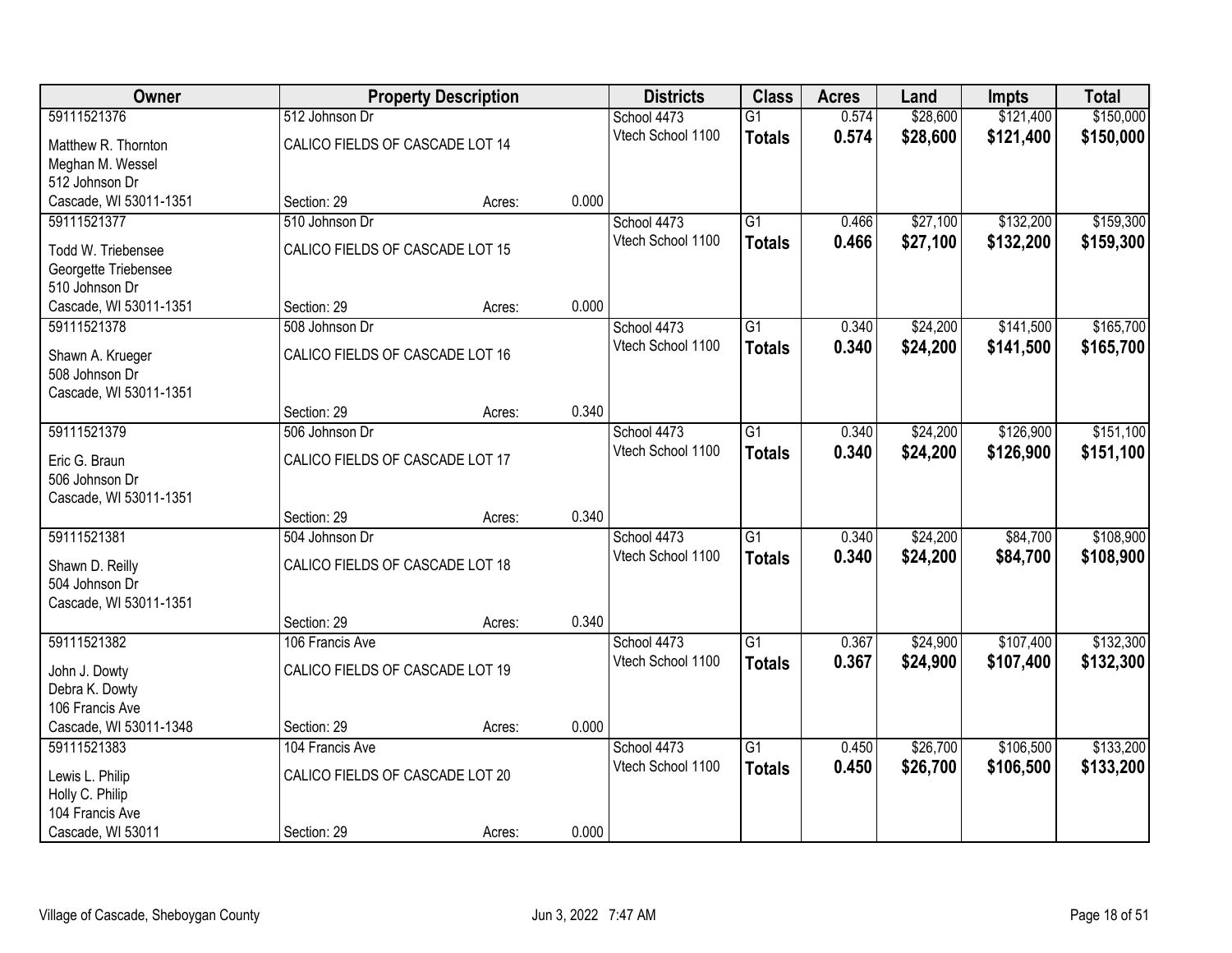| Owner                                                              |                                                                                                                                                                     | <b>Property Description</b> |       | <b>Districts</b>  | <b>Class</b>    | <b>Acres</b> | Land     | <b>Impts</b> | <b>Total</b> |
|--------------------------------------------------------------------|---------------------------------------------------------------------------------------------------------------------------------------------------------------------|-----------------------------|-------|-------------------|-----------------|--------------|----------|--------------|--------------|
| 59111521384                                                        | 503 Marshall Ct                                                                                                                                                     |                             |       | School 4473       | $\overline{G1}$ | 0.406        | \$25,800 | \$110,500    | \$136,300    |
| Trista M. Dowty<br>503 Marshall Ct<br>Cascade, WI 53011-1375       | CALICO FIELDS OF CASCADE LOT 21                                                                                                                                     |                             |       | Vtech School 1100 | <b>Totals</b>   | 0.406        | \$25,800 | \$110,500    | \$136,300    |
|                                                                    | Section: 29                                                                                                                                                         | Acres:                      | 0.000 |                   |                 |              |          |              |              |
| 59111521385                                                        | 505 Marshall Ct                                                                                                                                                     |                             |       | School 4473       | G1              | 0.374        | \$25,000 | \$111,100    | \$136,100    |
| Keith A. Haak<br>505 Marshall Ct<br>Cascade, WI 53011-1375         | CALICO FIELDS OF CASCADE LOT 22                                                                                                                                     |                             |       | Vtech School 1100 | <b>Totals</b>   | 0.374        | \$25,000 | \$111,100    | \$136,100    |
|                                                                    | Section: 29                                                                                                                                                         | Acres:                      | 0.000 |                   |                 |              |          |              |              |
| 59111521386                                                        | 507 Marshall Ct                                                                                                                                                     |                             |       | School 4473       | $\overline{G1}$ | 0.539        | \$28,300 | \$160,100    | \$188,400    |
| Matthew J. Schroeder<br>Sarah L. Schroeder<br>507 Marshall Ct      | CALICO FIELDS OF CASCADE LOT 23                                                                                                                                     |                             |       | Vtech School 1100 | <b>Totals</b>   | 0.539        | \$28,300 | \$160,100    | \$188,400    |
| Cascade, WI 53011-1375                                             | Section: 29                                                                                                                                                         | Acres:                      | 0.000 |                   |                 |              |          |              |              |
| 59111521387                                                        | 509 Marshall Ct                                                                                                                                                     |                             |       | School 4473       | $\overline{G1}$ | 0.581        | \$28,700 | \$115,900    | \$144,600    |
| Michael T. Gilhuber<br>Dana M. Gilhuber<br>509 Marshall Ct         | CALICO FIELDS OF CASCADE LOT 24                                                                                                                                     |                             |       | Vtech School 1100 | <b>Totals</b>   | 0.581        | \$28,700 | \$115,900    | \$144,600    |
| Cascade, WI 53011-1375                                             | Section: 29                                                                                                                                                         | Acres:                      | 0.000 |                   |                 |              |          |              |              |
| 59111521388                                                        | 511 Marshall Ct                                                                                                                                                     |                             |       | School 4473       | $\overline{G1}$ | 0.367        | \$24,900 | \$155,000    | \$179,900    |
| Brandt A. Mulholland<br>Christine E. Mulholland<br>511 Marshall Ct | CALICO FIELDS OF CASCADE LOT 25                                                                                                                                     |                             |       | Vtech School 1100 | <b>Totals</b>   | 0.367        | \$24,900 | \$155,000    | \$179,900    |
| Cascade, WI 53011-1375                                             | Section: 29                                                                                                                                                         | Acres:                      | 0.000 |                   |                 |              |          |              |              |
| 59111521389                                                        | 502 Marshall Ct                                                                                                                                                     |                             |       | School 4473       | $\overline{G1}$ | 0.410        | \$25,800 | \$103,600    | \$129,400    |
| Peter J. Holentunder<br>Lu A. Holentunder<br>502 Marshall Ct       | CALICO FIELDS OF CASCADE LOT 26                                                                                                                                     |                             |       | Vtech School 1100 | <b>Totals</b>   | 0.410        | \$25,800 | \$103,600    | \$129,400    |
| PO Box 194<br>Cascade, WI 53011-0194                               | Section: 29                                                                                                                                                         | Acres:                      | 0.410 |                   |                 |              |          |              |              |
| 59111521390                                                        | 503 Lake Ct                                                                                                                                                         |                             |       | School 4473       | $\overline{G1}$ | 0.460        | \$27,000 | \$148,900    | \$175,900    |
| Judy A. Stoneman<br>503 Lake Ct<br>Cascade, WI 53011               | CASCADE ESTATES N1/2 LOT 1, COM AT NE COR, SD<br>LOT 1, TH S0 DEG 56'06"W 113.50'ALG E LN SD<br>LOT, N89 DEG 03'54"W 190', N0 DEG 56' 06"E 56.34'AL(<br>Section: 29 | Acres:                      | 0.460 | Vtech School 1100 | <b>Totals</b>   | 0.460        | \$27,000 | \$148,900    | \$175,900    |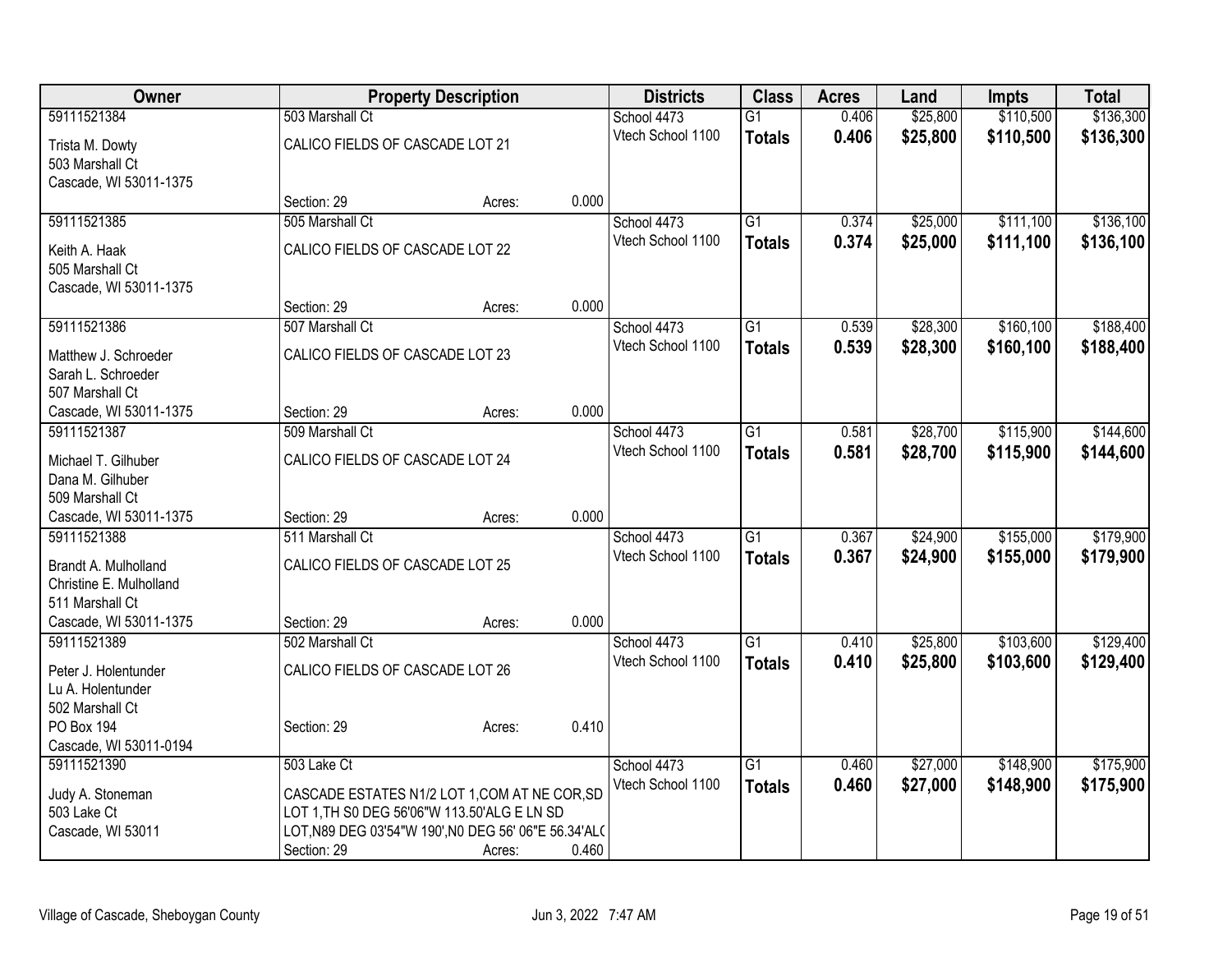| <b>Owner</b>                             |                                        | <b>Property Description</b> |       | <b>Districts</b>  | <b>Class</b>    | <b>Acres</b> | Land     | <b>Impts</b> | <b>Total</b> |
|------------------------------------------|----------------------------------------|-----------------------------|-------|-------------------|-----------------|--------------|----------|--------------|--------------|
| 59111521391                              | 401 Mary Mae Ct                        |                             |       | School 4473       | $\overline{G1}$ | 0.379        | \$25,100 | \$106,500    | \$131,600    |
| Ann M. Bitter                            | CALICO FIELDS OF CASCADE LOT 27        |                             |       | Vtech School 1100 | <b>Totals</b>   | 0.379        | \$25,100 | \$106,500    | \$131,600    |
| 401 Mary Mae Ct                          |                                        |                             |       |                   |                 |              |          |              |              |
| Cascade, WI 53011                        |                                        |                             |       |                   |                 |              |          |              |              |
|                                          | Section: 29                            | Acres:                      | 0.000 |                   |                 |              |          |              |              |
| 59111521392                              | 403 Mary Mae Ct                        |                             |       | School 4473       | $\overline{G1}$ | 0.376        | \$25,100 | \$254,700    | \$279,800    |
| Bradley R Miller & Lucile K Miller Trust | CALICO FIELDS OF CASCADE LOTS 28 & 29. |                             |       | Vtech School 1100 | <b>Totals</b>   | 0.376        | \$25,100 | \$254,700    | \$279,800    |
| 3-31-2014                                |                                        |                             |       |                   |                 |              |          |              |              |
| 403 Mary Mae Ct                          |                                        |                             |       |                   |                 |              |          |              |              |
| Cascade, WI 53011-1357                   | Section: 29                            | Acres:                      | 0.000 |                   |                 |              |          |              |              |
| 59111521394                              | 407 Mary Mae Ct                        |                             |       | School 4473       | $\overline{G1}$ | 0.344        | \$24,400 | \$95,200     | \$119,600    |
| Gregory A. Brown                         | CALICO FIELDS OF CASCADE LOT 30        |                             |       | Vtech School 1100 | <b>Totals</b>   | 0.344        | \$24,400 | \$95,200     | \$119,600    |
| 407 Mary Mae Ct                          |                                        |                             |       |                   |                 |              |          |              |              |
| Cascade, WI 53011-1357                   |                                        |                             |       |                   |                 |              |          |              |              |
|                                          | Section: 29                            | Acres:                      | 0.000 |                   |                 |              |          |              |              |
| 59111521395                              | 411 Mary Mae Ct                        |                             |       | School 4473       | $\overline{G1}$ | 0.459        | \$27,000 | \$127,700    | \$154,700    |
| Jason M. Shilts                          | CALICO FIELDS OF CASCADE LOT 31        |                             |       | Vtech School 1100 | <b>Totals</b>   | 0.459        | \$27,000 | \$127,700    | \$154,700    |
| Jamie M. Shilts                          |                                        |                             |       |                   |                 |              |          |              |              |
| 411 Mary Mae Ct                          |                                        |                             |       |                   |                 |              |          |              |              |
| Cascade, WI 53011-1357                   | Section: 29                            | Acres:                      | 0.000 |                   |                 |              |          |              |              |
| 59111521396                              | Mary Mae Ct                            |                             |       | School 4473       | $\overline{G1}$ | 0.347        | \$4,000  | \$0          | \$4,000      |
| Jason M. Shilts                          | CALICO FIELDS OF CASCADE LOT 32        |                             |       | Vtech School 1100 | <b>Totals</b>   | 0.347        | \$4,000  | \$0          | \$4,000      |
| Jamie M. Shilts                          |                                        |                             |       |                   |                 |              |          |              |              |
| 411 Mary Mae Ct                          |                                        |                             |       |                   |                 |              |          |              |              |
| Cascade, WI 53011-1357                   | Section: 29                            | Acres:                      | 0.000 |                   |                 |              |          |              |              |
| 59111521397                              | 195 Francis Ave                        |                             |       | School 4473       | $\overline{G1}$ | 0.420        | \$26,100 | \$109,300    | \$135,400    |
| Anthony D. Capelle                       | CALICO FIELDS OF CASCADE LOT 33        |                             |       | Vtech School 1100 | <b>Totals</b>   | 0.420        | \$26,100 | \$109,300    | \$135,400    |
| Kari A. Capelle                          |                                        |                             |       |                   |                 |              |          |              |              |
| 195 Francis Ave                          |                                        |                             |       |                   |                 |              |          |              |              |
| Cascade, WI 53011-1348                   | Section: 29                            | Acres:                      | 0.000 |                   |                 |              |          |              |              |
| 59111521398                              | 410 Johnson Dr                         |                             |       | School 4473       | $\overline{G1}$ | 0.418        | \$26,000 | \$202,900    | \$228,900    |
| Christopher M. Weaver                    | CALICO FIELDS OF CASCADE LOT 34        |                             |       | Vtech School 1100 | <b>Totals</b>   | 0.418        | \$26,000 | \$202,900    | \$228,900    |
| 412 Johnson Dr                           |                                        |                             |       |                   |                 |              |          |              |              |
| Cascade, WI 53011-1350                   |                                        |                             |       |                   |                 |              |          |              |              |
|                                          | Section: 29                            | Acres:                      | 0.000 |                   |                 |              |          |              |              |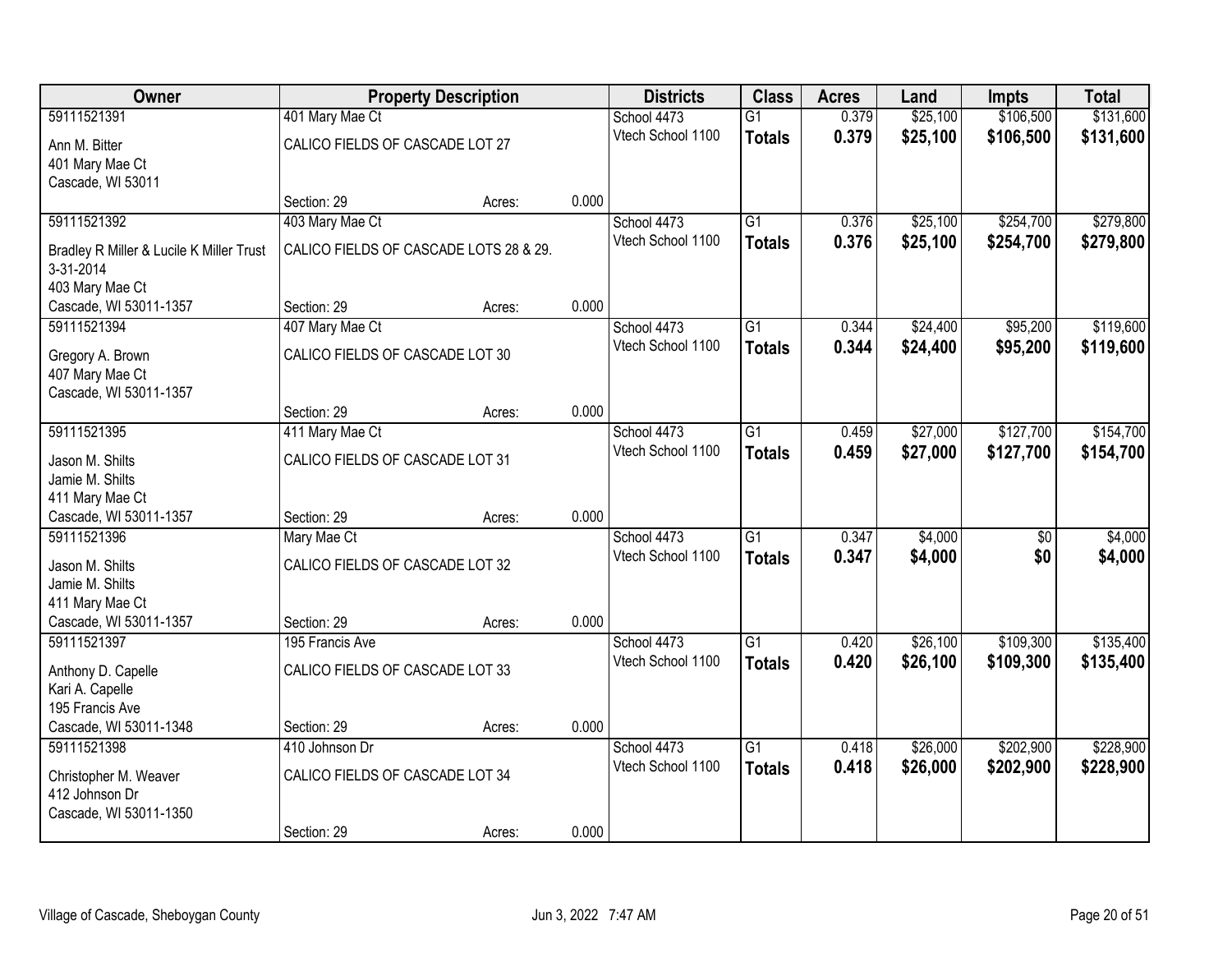| \$102,800<br>\$129,200<br>59111521399<br>408 Johnson Dr<br>$\overline{G1}$<br>0.434<br>\$26,400<br>School 4473<br>Vtech School 1100<br>0.434<br>\$26,400<br>\$102,800<br>\$129,200<br><b>Totals</b><br>CALICO FIELDS OF CASCADE LOT 35<br>Gary D. Lorenz<br>Jennifer L. Lorenz<br>408 Johnson Dr<br>0.430<br>Cascade, WI 53011-1350<br>Section: 29<br>Acres:<br>\$134,300<br>\$161,800<br>$\overline{G1}$<br>\$27,500<br>59111521400<br>505 Lake Ct<br>School 4473<br>0.484<br>Vtech School 1100<br>0.484<br>\$27,500<br>\$134,300<br>\$161,800<br><b>Totals</b><br>CASCADE ESTATES PRT LOT 2, COM AT NE COR SD<br>Derek Kolthoff<br>LOT, TH S48 DEG 25'24"W 236.52', NWLY 54.70'ALG<br>Allison Kolthoff<br>CURVE N0 DEG 56'06"E 137.57', TH S89 DEG 17'05"E<br>505 Lake Ct<br>0.000<br>Cascade, WI 53011-1347<br>Section: 29<br>Acres:<br>\$191,600<br>\$217,900<br>404 Johnson Dr<br>$\overline{G1}$<br>\$26,300<br>59111521402<br>School 4473<br>0.430<br>Vtech School 1100<br>0.430<br>\$26,300<br>\$191,600<br>\$217,900<br><b>Totals</b><br>CALICO FIELDS OF CASCADE LOT 37<br>Keith A. Babler<br>Elizabeth L. Babler<br>404 Johnson Dr<br>0.430<br>Cascade, WI 53011<br>Section: 29<br>Acres:<br>\$26,400<br>\$113,200<br>59111521403<br>School 4473<br>$\overline{G1}$<br>0.434<br>406 Johnson Dr<br>Vtech School 1100<br>0.434<br>\$26,400<br>\$113,200<br>\$139,600<br><b>Totals</b><br>CALICO FIELDS OF CASCADE LOT 36<br>Carol A. Ryman<br>10117 W Loma Blanca Dr<br>Sun City, AZ 85351-1171<br>0.000<br>Section: 29<br>Acres:<br>\$133,300<br>59111521404<br>502 Lake Ct<br>$\overline{G1}$<br>\$27,000<br>0.462<br>School 4473<br>0.462<br>\$27,000<br>\$133,300<br>Vtech School 1100<br>\$160,300<br><b>Totals</b><br>CASCADE ESTATES PRT LOT 1, COM AT SE COR, SD<br>David C. Simonsen<br>Ann L. Wehausen<br>LOT, TH N89 DEG 3'54"W 190', N0 DEG 56'6"E 106', S89<br>502 Lake Ct<br>DEG 3'54"E 190', TH S0 DEG 56'6"W 106.50'TO BEG.<br>Cascade, WI 53011-1347<br>0.000<br>Section: 29<br>Acres:<br>$\overline{G1}$<br>\$171,300<br>59111521405<br>School 4473<br>\$27,700<br>504 Lake Ct<br>0.490 | Owner | <b>Property Description</b> | <b>Districts</b> | <b>Class</b> | <b>Acres</b> | Land | <b>Impts</b> | <b>Total</b> |
|--------------------------------------------------------------------------------------------------------------------------------------------------------------------------------------------------------------------------------------------------------------------------------------------------------------------------------------------------------------------------------------------------------------------------------------------------------------------------------------------------------------------------------------------------------------------------------------------------------------------------------------------------------------------------------------------------------------------------------------------------------------------------------------------------------------------------------------------------------------------------------------------------------------------------------------------------------------------------------------------------------------------------------------------------------------------------------------------------------------------------------------------------------------------------------------------------------------------------------------------------------------------------------------------------------------------------------------------------------------------------------------------------------------------------------------------------------------------------------------------------------------------------------------------------------------------------------------------------------------------------------------------------------------------------------------------------------------------------------------------------------------------------------------------------------------------------------------------------------------------------------------------------------------------------------------------------------------------------------------------------------------------------------------------------------------------------------------------------------------------|-------|-----------------------------|------------------|--------------|--------------|------|--------------|--------------|
|                                                                                                                                                                                                                                                                                                                                                                                                                                                                                                                                                                                                                                                                                                                                                                                                                                                                                                                                                                                                                                                                                                                                                                                                                                                                                                                                                                                                                                                                                                                                                                                                                                                                                                                                                                                                                                                                                                                                                                                                                                                                                                                    |       |                             |                  |              |              |      |              |              |
|                                                                                                                                                                                                                                                                                                                                                                                                                                                                                                                                                                                                                                                                                                                                                                                                                                                                                                                                                                                                                                                                                                                                                                                                                                                                                                                                                                                                                                                                                                                                                                                                                                                                                                                                                                                                                                                                                                                                                                                                                                                                                                                    |       |                             |                  |              |              |      |              |              |
|                                                                                                                                                                                                                                                                                                                                                                                                                                                                                                                                                                                                                                                                                                                                                                                                                                                                                                                                                                                                                                                                                                                                                                                                                                                                                                                                                                                                                                                                                                                                                                                                                                                                                                                                                                                                                                                                                                                                                                                                                                                                                                                    |       |                             |                  |              |              |      |              |              |
|                                                                                                                                                                                                                                                                                                                                                                                                                                                                                                                                                                                                                                                                                                                                                                                                                                                                                                                                                                                                                                                                                                                                                                                                                                                                                                                                                                                                                                                                                                                                                                                                                                                                                                                                                                                                                                                                                                                                                                                                                                                                                                                    |       |                             |                  |              |              |      |              |              |
|                                                                                                                                                                                                                                                                                                                                                                                                                                                                                                                                                                                                                                                                                                                                                                                                                                                                                                                                                                                                                                                                                                                                                                                                                                                                                                                                                                                                                                                                                                                                                                                                                                                                                                                                                                                                                                                                                                                                                                                                                                                                                                                    |       |                             |                  |              |              |      |              |              |
|                                                                                                                                                                                                                                                                                                                                                                                                                                                                                                                                                                                                                                                                                                                                                                                                                                                                                                                                                                                                                                                                                                                                                                                                                                                                                                                                                                                                                                                                                                                                                                                                                                                                                                                                                                                                                                                                                                                                                                                                                                                                                                                    |       |                             |                  |              |              |      |              |              |
|                                                                                                                                                                                                                                                                                                                                                                                                                                                                                                                                                                                                                                                                                                                                                                                                                                                                                                                                                                                                                                                                                                                                                                                                                                                                                                                                                                                                                                                                                                                                                                                                                                                                                                                                                                                                                                                                                                                                                                                                                                                                                                                    |       |                             |                  |              |              |      |              |              |
|                                                                                                                                                                                                                                                                                                                                                                                                                                                                                                                                                                                                                                                                                                                                                                                                                                                                                                                                                                                                                                                                                                                                                                                                                                                                                                                                                                                                                                                                                                                                                                                                                                                                                                                                                                                                                                                                                                                                                                                                                                                                                                                    |       |                             |                  |              |              |      |              |              |
|                                                                                                                                                                                                                                                                                                                                                                                                                                                                                                                                                                                                                                                                                                                                                                                                                                                                                                                                                                                                                                                                                                                                                                                                                                                                                                                                                                                                                                                                                                                                                                                                                                                                                                                                                                                                                                                                                                                                                                                                                                                                                                                    |       |                             |                  |              |              |      |              |              |
|                                                                                                                                                                                                                                                                                                                                                                                                                                                                                                                                                                                                                                                                                                                                                                                                                                                                                                                                                                                                                                                                                                                                                                                                                                                                                                                                                                                                                                                                                                                                                                                                                                                                                                                                                                                                                                                                                                                                                                                                                                                                                                                    |       |                             |                  |              |              |      |              |              |
|                                                                                                                                                                                                                                                                                                                                                                                                                                                                                                                                                                                                                                                                                                                                                                                                                                                                                                                                                                                                                                                                                                                                                                                                                                                                                                                                                                                                                                                                                                                                                                                                                                                                                                                                                                                                                                                                                                                                                                                                                                                                                                                    |       |                             |                  |              |              |      |              |              |
|                                                                                                                                                                                                                                                                                                                                                                                                                                                                                                                                                                                                                                                                                                                                                                                                                                                                                                                                                                                                                                                                                                                                                                                                                                                                                                                                                                                                                                                                                                                                                                                                                                                                                                                                                                                                                                                                                                                                                                                                                                                                                                                    |       |                             |                  |              |              |      |              |              |
|                                                                                                                                                                                                                                                                                                                                                                                                                                                                                                                                                                                                                                                                                                                                                                                                                                                                                                                                                                                                                                                                                                                                                                                                                                                                                                                                                                                                                                                                                                                                                                                                                                                                                                                                                                                                                                                                                                                                                                                                                                                                                                                    |       |                             |                  |              |              |      |              |              |
|                                                                                                                                                                                                                                                                                                                                                                                                                                                                                                                                                                                                                                                                                                                                                                                                                                                                                                                                                                                                                                                                                                                                                                                                                                                                                                                                                                                                                                                                                                                                                                                                                                                                                                                                                                                                                                                                                                                                                                                                                                                                                                                    |       |                             |                  |              |              |      |              |              |
|                                                                                                                                                                                                                                                                                                                                                                                                                                                                                                                                                                                                                                                                                                                                                                                                                                                                                                                                                                                                                                                                                                                                                                                                                                                                                                                                                                                                                                                                                                                                                                                                                                                                                                                                                                                                                                                                                                                                                                                                                                                                                                                    |       |                             |                  |              |              |      |              |              |
| \$139,600<br>\$160,300<br>\$199,000                                                                                                                                                                                                                                                                                                                                                                                                                                                                                                                                                                                                                                                                                                                                                                                                                                                                                                                                                                                                                                                                                                                                                                                                                                                                                                                                                                                                                                                                                                                                                                                                                                                                                                                                                                                                                                                                                                                                                                                                                                                                                |       |                             |                  |              |              |      |              |              |
|                                                                                                                                                                                                                                                                                                                                                                                                                                                                                                                                                                                                                                                                                                                                                                                                                                                                                                                                                                                                                                                                                                                                                                                                                                                                                                                                                                                                                                                                                                                                                                                                                                                                                                                                                                                                                                                                                                                                                                                                                                                                                                                    |       |                             |                  |              |              |      |              |              |
|                                                                                                                                                                                                                                                                                                                                                                                                                                                                                                                                                                                                                                                                                                                                                                                                                                                                                                                                                                                                                                                                                                                                                                                                                                                                                                                                                                                                                                                                                                                                                                                                                                                                                                                                                                                                                                                                                                                                                                                                                                                                                                                    |       |                             |                  |              |              |      |              |              |
|                                                                                                                                                                                                                                                                                                                                                                                                                                                                                                                                                                                                                                                                                                                                                                                                                                                                                                                                                                                                                                                                                                                                                                                                                                                                                                                                                                                                                                                                                                                                                                                                                                                                                                                                                                                                                                                                                                                                                                                                                                                                                                                    |       |                             |                  |              |              |      |              |              |
|                                                                                                                                                                                                                                                                                                                                                                                                                                                                                                                                                                                                                                                                                                                                                                                                                                                                                                                                                                                                                                                                                                                                                                                                                                                                                                                                                                                                                                                                                                                                                                                                                                                                                                                                                                                                                                                                                                                                                                                                                                                                                                                    |       |                             |                  |              |              |      |              |              |
|                                                                                                                                                                                                                                                                                                                                                                                                                                                                                                                                                                                                                                                                                                                                                                                                                                                                                                                                                                                                                                                                                                                                                                                                                                                                                                                                                                                                                                                                                                                                                                                                                                                                                                                                                                                                                                                                                                                                                                                                                                                                                                                    |       |                             |                  |              |              |      |              |              |
|                                                                                                                                                                                                                                                                                                                                                                                                                                                                                                                                                                                                                                                                                                                                                                                                                                                                                                                                                                                                                                                                                                                                                                                                                                                                                                                                                                                                                                                                                                                                                                                                                                                                                                                                                                                                                                                                                                                                                                                                                                                                                                                    |       |                             |                  |              |              |      |              |              |
|                                                                                                                                                                                                                                                                                                                                                                                                                                                                                                                                                                                                                                                                                                                                                                                                                                                                                                                                                                                                                                                                                                                                                                                                                                                                                                                                                                                                                                                                                                                                                                                                                                                                                                                                                                                                                                                                                                                                                                                                                                                                                                                    |       |                             |                  |              |              |      |              |              |
|                                                                                                                                                                                                                                                                                                                                                                                                                                                                                                                                                                                                                                                                                                                                                                                                                                                                                                                                                                                                                                                                                                                                                                                                                                                                                                                                                                                                                                                                                                                                                                                                                                                                                                                                                                                                                                                                                                                                                                                                                                                                                                                    |       |                             |                  |              |              |      |              |              |
|                                                                                                                                                                                                                                                                                                                                                                                                                                                                                                                                                                                                                                                                                                                                                                                                                                                                                                                                                                                                                                                                                                                                                                                                                                                                                                                                                                                                                                                                                                                                                                                                                                                                                                                                                                                                                                                                                                                                                                                                                                                                                                                    |       |                             |                  |              |              |      |              |              |
|                                                                                                                                                                                                                                                                                                                                                                                                                                                                                                                                                                                                                                                                                                                                                                                                                                                                                                                                                                                                                                                                                                                                                                                                                                                                                                                                                                                                                                                                                                                                                                                                                                                                                                                                                                                                                                                                                                                                                                                                                                                                                                                    |       |                             |                  |              |              |      |              |              |
|                                                                                                                                                                                                                                                                                                                                                                                                                                                                                                                                                                                                                                                                                                                                                                                                                                                                                                                                                                                                                                                                                                                                                                                                                                                                                                                                                                                                                                                                                                                                                                                                                                                                                                                                                                                                                                                                                                                                                                                                                                                                                                                    |       |                             |                  |              |              |      |              |              |
|                                                                                                                                                                                                                                                                                                                                                                                                                                                                                                                                                                                                                                                                                                                                                                                                                                                                                                                                                                                                                                                                                                                                                                                                                                                                                                                                                                                                                                                                                                                                                                                                                                                                                                                                                                                                                                                                                                                                                                                                                                                                                                                    |       |                             |                  |              |              |      |              |              |
| Vtech School 1100<br>0.490<br>\$27,700<br>\$199,000<br>\$171,300<br><b>Totals</b>                                                                                                                                                                                                                                                                                                                                                                                                                                                                                                                                                                                                                                                                                                                                                                                                                                                                                                                                                                                                                                                                                                                                                                                                                                                                                                                                                                                                                                                                                                                                                                                                                                                                                                                                                                                                                                                                                                                                                                                                                                  |       |                             |                  |              |              |      |              |              |
| Patrick S. Meyer<br>CASCADE ESTATES PRT LOT 2, COM AT SE COR, SD                                                                                                                                                                                                                                                                                                                                                                                                                                                                                                                                                                                                                                                                                                                                                                                                                                                                                                                                                                                                                                                                                                                                                                                                                                                                                                                                                                                                                                                                                                                                                                                                                                                                                                                                                                                                                                                                                                                                                                                                                                                   |       |                             |                  |              |              |      |              |              |
| LOT, TH N89 DEG 3'54"W 157'TO ELY LN LAKE<br>Jacqueline M. Derus                                                                                                                                                                                                                                                                                                                                                                                                                                                                                                                                                                                                                                                                                                                                                                                                                                                                                                                                                                                                                                                                                                                                                                                                                                                                                                                                                                                                                                                                                                                                                                                                                                                                                                                                                                                                                                                                                                                                                                                                                                                   |       |                             |                  |              |              |      |              |              |
| 504 Lake Ct<br>CT, NWLY 48.97' ALG SD ELY LN, N48 DEG 25'24" E                                                                                                                                                                                                                                                                                                                                                                                                                                                                                                                                                                                                                                                                                                                                                                                                                                                                                                                                                                                                                                                                                                                                                                                                                                                                                                                                                                                                                                                                                                                                                                                                                                                                                                                                                                                                                                                                                                                                                                                                                                                     |       |                             |                  |              |              |      |              |              |
| Cascade, WI 53011-1347<br>0.490<br>Section: 29<br>Acres:                                                                                                                                                                                                                                                                                                                                                                                                                                                                                                                                                                                                                                                                                                                                                                                                                                                                                                                                                                                                                                                                                                                                                                                                                                                                                                                                                                                                                                                                                                                                                                                                                                                                                                                                                                                                                                                                                                                                                                                                                                                           |       |                             |                  |              |              |      |              |              |
| \$27,200<br>\$123,200<br>\$150,400<br>59111521410<br>506 Lake Ct<br>School 4473<br>$\overline{G1}$<br>0.470                                                                                                                                                                                                                                                                                                                                                                                                                                                                                                                                                                                                                                                                                                                                                                                                                                                                                                                                                                                                                                                                                                                                                                                                                                                                                                                                                                                                                                                                                                                                                                                                                                                                                                                                                                                                                                                                                                                                                                                                        |       |                             |                  |              |              |      |              |              |
| Vtech School 1100<br>0.470<br>\$27,200<br>\$123,200<br>\$150,400<br><b>Totals</b><br>CASCADE ESTATES LOT 2,CSM V 6 P 163 - PRT LOT<br>August F. Grahl                                                                                                                                                                                                                                                                                                                                                                                                                                                                                                                                                                                                                                                                                                                                                                                                                                                                                                                                                                                                                                                                                                                                                                                                                                                                                                                                                                                                                                                                                                                                                                                                                                                                                                                                                                                                                                                                                                                                                              |       |                             |                  |              |              |      |              |              |
| Mary E. Grahl<br>3, COM AT NW COR SD LOT, TH S46 DEG 24'50"E                                                                                                                                                                                                                                                                                                                                                                                                                                                                                                                                                                                                                                                                                                                                                                                                                                                                                                                                                                                                                                                                                                                                                                                                                                                                                                                                                                                                                                                                                                                                                                                                                                                                                                                                                                                                                                                                                                                                                                                                                                                       |       |                             |                  |              |              |      |              |              |
| 506 Lake Ct<br>233.21', NELY ALG A CURVE 54.54', N0 DEG 56'6"E                                                                                                                                                                                                                                                                                                                                                                                                                                                                                                                                                                                                                                                                                                                                                                                                                                                                                                                                                                                                                                                                                                                                                                                                                                                                                                                                                                                                                                                                                                                                                                                                                                                                                                                                                                                                                                                                                                                                                                                                                                                     |       |                             |                  |              |              |      |              |              |
| 0.470<br>Cascade, WI 53011-1347<br>Section: 29<br>Acres:                                                                                                                                                                                                                                                                                                                                                                                                                                                                                                                                                                                                                                                                                                                                                                                                                                                                                                                                                                                                                                                                                                                                                                                                                                                                                                                                                                                                                                                                                                                                                                                                                                                                                                                                                                                                                                                                                                                                                                                                                                                           |       |                             |                  |              |              |      |              |              |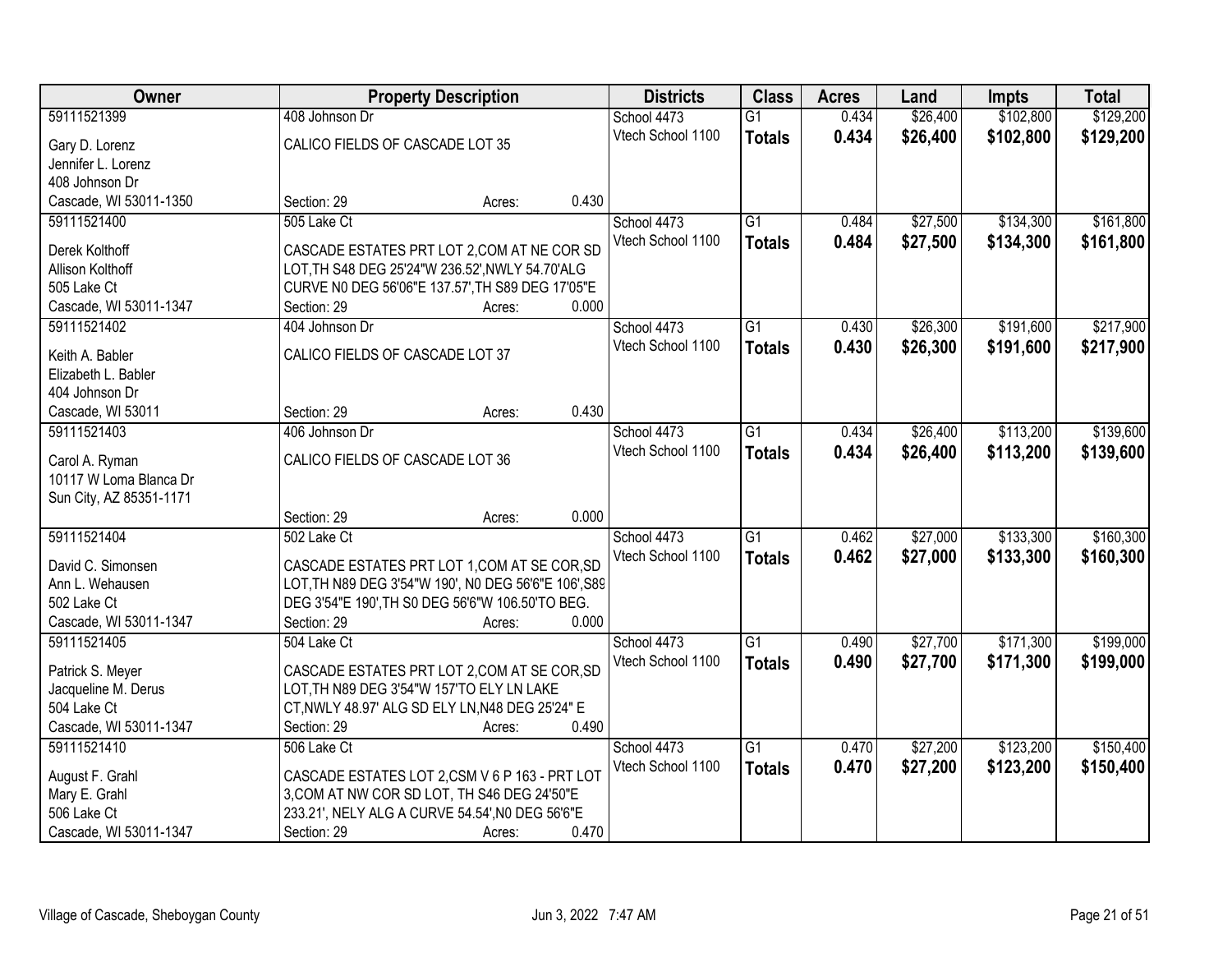| Owner                                  | <b>Property Description</b>                                                                    | <b>Districts</b>  | <b>Class</b>    | <b>Acres</b> | Land     | <b>Impts</b> | <b>Total</b> |
|----------------------------------------|------------------------------------------------------------------------------------------------|-------------------|-----------------|--------------|----------|--------------|--------------|
| 59111521411                            | 507 Lake Ct                                                                                    | School 4473       | $\overline{G1}$ | 0.460        | \$27,000 | \$93,700     | \$120,700    |
| Richard A. Wright                      | CASCADE ESTATES LOT 1 CSM V6 P 163 - PRT LOT                                                   | Vtech School 1100 | <b>Totals</b>   | 0.460        | \$27,000 | \$93,700     | \$120,700    |
| 507 Lake Ct                            | 3, COM AT NW COR, SD LOT, TH S0 DEG 25'50"E                                                    |                   |                 |              |          |              |              |
| Cascade, WI 53011-1347                 | 202.79', S89 DEG 3'54"E 149.23', NELY ALG A CURVE                                              |                   |                 |              |          |              |              |
|                                        | 0.460<br>Section: 29<br>Acres:                                                                 |                   |                 |              |          |              |              |
| 59111521420                            | 202 Francis Ave                                                                                | School 4473       | $\overline{G1}$ | 0.530        | \$28,200 | \$152,800    | \$181,000    |
|                                        |                                                                                                | Vtech School 1100 | <b>Totals</b>   | 0.530        | \$28,200 | \$152,800    | \$181,000    |
| Linda L. Schipper                      | CASCADE ESTATES S1/2 LOT 4, COM AT SW COR, SD                                                  |                   |                 |              |          |              |              |
| 202 Francis Ave                        | LOT, TH N0 DEG 25'50"W 160.98', S89 DEG 3'54"E                                                 |                   |                 |              |          |              |              |
| Cascade, WI 53011-1349                 | 179.04', S0 DEG 56'6"W 93.83' SWLY 107.91'ALG<br>0.530                                         |                   |                 |              |          |              |              |
|                                        | Section: 29<br>Acres:                                                                          |                   |                 |              |          |              |              |
| 59111521422                            | 508 Lake Ct                                                                                    | School 4473       | G1              | 0.530        | \$28,200 | \$103,600    | \$131,800    |
| Harry A. Gramoll                       | CASCADE ESTATES THE N1/2 OF LOT 4.                                                             | Vtech School 1100 | <b>Totals</b>   | 0.530        | \$28,200 | \$103,600    | \$131,800    |
| 508 Lake Ct                            |                                                                                                |                   |                 |              |          |              |              |
| Cascade, WI 53011-1347                 |                                                                                                |                   |                 |              |          |              |              |
|                                        | 0.000<br>Section: 29<br>Acres:                                                                 |                   |                 |              |          |              |              |
| 59111521423                            | 199 Francis Ave                                                                                | School 4473       | G1              | 0.350        | \$24,500 | \$129,500    | \$154,000    |
|                                        |                                                                                                | Vtech School 1100 | <b>Totals</b>   | 0.350        | \$24,500 | \$129,500    | \$154,000    |
| Marie E. Dickmann<br>Jacob R. Dickmann | CASCADE ESTATES LOT 1,CSM V 9 P 225-26 - PRT<br>OUTLOT 1, CASCADE EST & PRT NE NW, SEC 29, CON |                   |                 |              |          |              |              |
| 199 Francis Ave                        | AT SW COR SD OUTLOT 1, TH S0 DEG 10' 38"E                                                      |                   |                 |              |          |              |              |
| Cascade, WI 53011-1348                 | 0.350<br>Section: 29<br>Acres:                                                                 |                   |                 |              |          |              |              |
| 59111521424                            | 201 Francis Ave                                                                                | School 4473       | $\overline{G1}$ | 0.450        | \$26,700 | \$94,800     | \$121,500    |
|                                        |                                                                                                |                   |                 |              |          |              |              |
| Bruce D K. Saille                      | CASCADE ESTATES LOT 2,CSM V 9 P 225-26 - PRT                                                   | Vtech School 1100 | <b>Totals</b>   | 0.450        | \$26,700 | \$94,800     | \$121,500    |
| 201 Francis Ave                        | OUTLOT 1 & PRT NE NW, SEC 29, COM N57 DEG E                                                    |                   |                 |              |          |              |              |
| Cascade, WI 53011-1349                 | 133.90'FROM SW COR SD OUTLOT 1, TH S0 DEG                                                      |                   |                 |              |          |              |              |
|                                        | Section: 29<br>0.450<br>Acres:                                                                 |                   |                 |              |          |              |              |
| 59111521425                            | 203 Francis Ave                                                                                | School 4473       | $\overline{G1}$ | 0.340        | \$24,200 | \$163,900    | \$188,100    |
| James J. Habeck                        | CASCADE ESTATES LOT 1,CSM V 11 P 167 - PRT                                                     | Vtech School 1100 | <b>Totals</b>   | 0.340        | \$24,200 | \$163,900    | \$188,100    |
| 208 Madison Ave                        | OUTLOT 1, COM N89 DEG 03'54"W 207.20'FROM NE                                                   |                   |                 |              |          |              |              |
| Cascade, WI 53011-1356                 | COR SD OUTLOT TH CONT N89 DEG 03'54"W                                                          |                   |                 |              |          |              |              |
|                                        | 0.340<br>Section: 29<br>Acres:                                                                 |                   |                 |              |          |              |              |
| 59111521426                            | 207 Francis Ave                                                                                | School 4473       | $\overline{G1}$ | 0.370        | \$24,900 | \$159,600    | \$184,500    |
|                                        |                                                                                                | Vtech School 1100 | <b>Totals</b>   | 0.370        | \$24,900 | \$159,600    | \$184,500    |
| James J. Habeck                        | CASCADE ESTATES LOT 2,CSM V 11 P 167 - PRT                                                     |                   |                 |              |          |              |              |
| 208 Madison Ave                        | OUTLOT 1, COM AT NE COR SD OUTLOT, TH N89                                                      |                   |                 |              |          |              |              |
| Cascade, WI 53011-1356                 | DEG 03'54"W 207.20', S0 DEG 56'04"W 133.94', N62 DE(                                           |                   |                 |              |          |              |              |
|                                        | 0.370<br>Section: 29<br>Acres:                                                                 |                   |                 |              |          |              |              |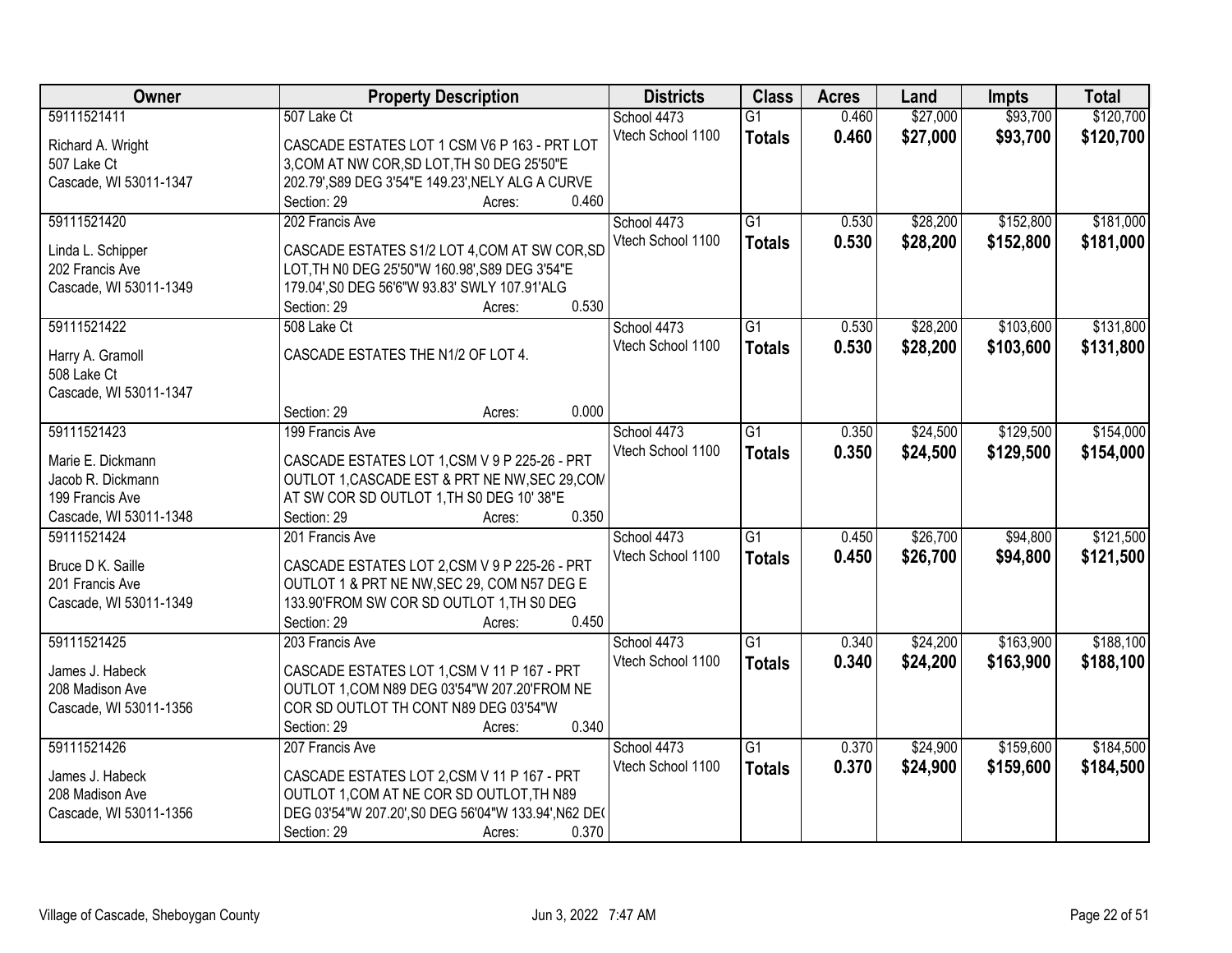| Owner                  | <b>Property Description</b>                                                              | <b>Districts</b>  | <b>Class</b>    | <b>Acres</b> | Land     | <b>Impts</b> | <b>Total</b> |
|------------------------|------------------------------------------------------------------------------------------|-------------------|-----------------|--------------|----------|--------------|--------------|
| 59111521435            | <b>Bobolink Ln</b>                                                                       | School 4473       | G4              | 0.800        | \$200    | \$0          | \$200        |
| Daniel P. Berg         | PRT SE NE, SEC 20, COM S89 DEG 35'19"W 381.13'                                           | Vtech School 1100 | G <sub>5</sub>  | 0.200        | \$400    | \$0          | \$400        |
| 6308 Sylvan Ln         | FROM E1/4 COR, SD SEC, TH CONT S89 DEG                                                   |                   | <b>Totals</b>   | 1.000        | \$600    | \$0          | \$600        |
| Monona, WI 53716       | 35'19"W 208.71', N00 DEG 24'41"W 208.71', N89 DEG                                        |                   |                 |              |          |              |              |
|                        | 1.000<br>Section: 20<br>Acres:                                                           |                   |                 |              |          |              |              |
| 59111521441            | 214 North Ave                                                                            | School 4473       | $\overline{G1}$ | 1.300        | \$31,500 | \$213,100    | \$244,600    |
|                        |                                                                                          | Vtech School 1100 | <b>Totals</b>   | 1.300        | \$31,500 | \$213,100    | \$244,600    |
| James W. Brusse        | PRT E1/2 SW1/4, SEC 20, COM AT CEN SD SEC, TH                                            |                   |                 |              |          |              |              |
| Stefanie L. Brusse     | S89 DEG 15' 48"W 891.88', S0 DEG 31'10"E 541.57', E                                      |                   |                 |              |          |              |              |
| 214 North Ave          | 99.29', TH S0 DEG 31'10"E 642.33'TO PNT OF BEG TH                                        |                   |                 |              |          |              |              |
| Cascade, WI 53011-1610 | 1.300<br>Section: 20<br>Acres:                                                           |                   |                 |              |          |              |              |
| 59111521442            | 202 North Ave                                                                            | School 4473       | $\overline{G1}$ | 17.600       | \$79,200 | \$151,100    | \$230,300    |
| Gary L. Weimer         | A-21473 - PRT NE SW & SE SW, SEC 20, COM S89                                             | Vtech School 1100 | <b>Totals</b>   | 17.600       | \$79,200 | \$151,100    | \$230,300    |
| Dorothy E. Weimer      | DEG 15'48"W 218.48'FROM CEN SD SEC, TH CONT                                              |                   |                 |              |          |              |              |
| 202 North Ave          | S89 DEG 15'48"W 673.40' S0 DEG 31'10"E 541.57',E                                         |                   |                 |              |          |              |              |
| <b>PO Box 115</b>      | 17.600<br>Section: 20<br>Acres:                                                          |                   |                 |              |          |              |              |
| Cascade, WI 53011-0115 |                                                                                          |                   |                 |              |          |              |              |
| 59111521450            | 102 North Ave                                                                            | School 4473       | G1              | 4.690        | \$48,500 | \$263,000    | \$311,500    |
|                        |                                                                                          | Vtech School 1100 | <b>Totals</b>   | 4.690        | \$48,500 | \$263,000    | \$311,500    |
| Ricky John Raab        | PRT NE SW, SEC 20, COM 279.18' W OF NE COR W1/2                                          |                   |                 |              |          |              |              |
| Lanna Mae Meggers      | SD1/4, TH S 531.96', W 384.12', N TO E&W 1/4 LN, TH E                                    |                   |                 |              |          |              |              |
| 102 North Ave          | TO BEG.                                                                                  |                   |                 |              |          |              |              |
| Cascade, WI 53011-1384 | 4.690<br>Section: 20<br>Acres:                                                           |                   |                 |              |          |              |              |
| 59111521460            | North Ave                                                                                | School 4473       | X4              | 6.430        | \$0      | \$0          | \$0          |
|                        | St Paul's Lutheran Cemetary Associatior   A-21035 & OTHER LANDS - PRT NE SW, SEC 20, COM | Vtech School 1100 | <b>Totals</b>   | 6.430        | \$0      | \$0          | \$0          |
| 509 Milwaukee Ave      | IN CEN OF TN RD 19'SE OF ITS INTER WITH W LN NE                                          |                   |                 |              |          |              |              |
| Cascade, WI 53011-1324 | SW, TH SE ALG HWY 455.5', N 671.2', W 383.6' TH S                                        |                   |                 |              |          |              |              |
|                        | 6.430<br>Section: 20<br>Acres:                                                           |                   |                 |              |          |              |              |
| 59111521470            | 101 North Ave                                                                            | School 4473       | $\overline{G1}$ | 7.600        | \$57,800 | \$153,600    | \$211,400    |
|                        |                                                                                          |                   |                 |              |          |              |              |
| Michael B. Degroff     | PRT E1/2 SW1/4, SEC 20, COM IN CEN OF NORTH ST                                           | Vtech School 1100 | <b>Totals</b>   | 7.600        | \$57,800 | \$153,600    | \$211,400    |
| Susan W. Degroff       | 1250.7'S & 473.2'E OF NW COR SD E1/2, TH N56 DEG                                         |                   |                 |              |          |              |              |
| 101 North Ave          | 21'W 116.26'TO PNT OF BEG, S3 DEG 9'W 533.14', S89                                       |                   |                 |              |          |              |              |
| Cascade, WI 53011-1385 | Section: 20<br>7.600<br>Acres:                                                           |                   |                 |              |          |              |              |
| 59111521481            | 608 Lake St                                                                              | School 4473       | $\overline{G1}$ | 1.000        | \$30,000 | \$156,700    | \$186,700    |
|                        |                                                                                          | Vtech School 1100 | <b>Totals</b>   | 1.000        | \$30,000 | \$156,700    | \$186,700    |
| Dolores C. Schroeder   | LOT 1 CSM V4 P 303 - PRT SE SW, SEC 20, COM S89                                          |                   |                 |              |          |              |              |
| 608 Lake St            | DEG 22'30" W 66' & N 200'FROM THE S1/4 COR, SD                                           |                   |                 |              |          |              |              |
| Cascade, WI 53011-1533 | SEC, TH NWLY 191.83'& N39 DEG 58'W 50'ALG W LN                                           |                   |                 |              |          |              |              |
|                        | 1.000<br>Section: 20<br>Acres:                                                           |                   |                 |              |          |              |              |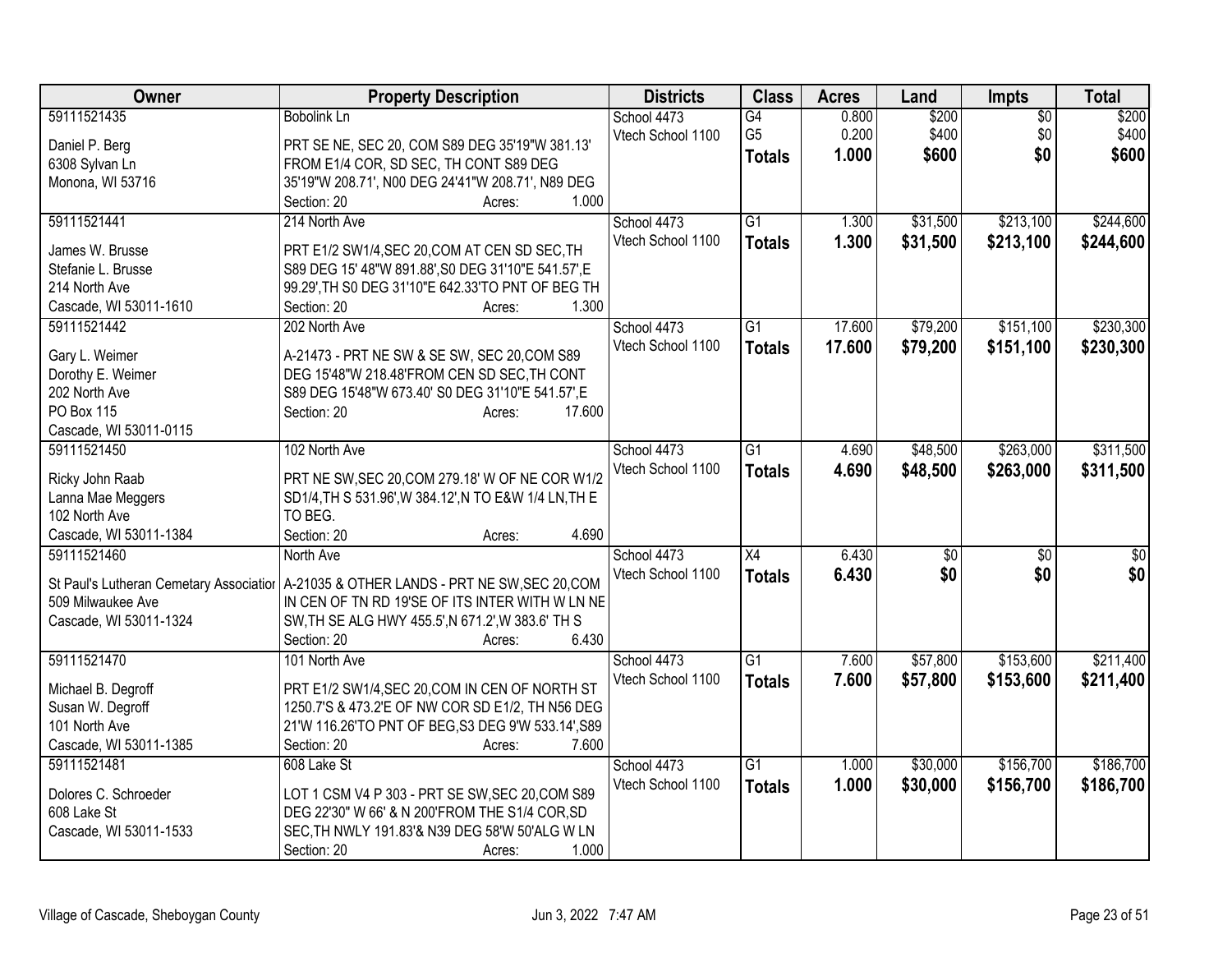| <b>Owner</b>                           | <b>Property Description</b>                                                          | <b>Districts</b>  | <b>Class</b>    | <b>Acres</b> | Land     | <b>Impts</b>    | <b>Total</b> |
|----------------------------------------|--------------------------------------------------------------------------------------|-------------------|-----------------|--------------|----------|-----------------|--------------|
| 59111521482                            | 609 Lake St                                                                          | School 4473       | $\overline{G1}$ | 0.580        | \$25,800 | \$247,200       | \$273,000    |
| Janice Lynn Dycee                      | LOT 2 CSM V4 P234 - PRT SE SW, SEC 20 - COM                                          | Vtech School 1100 | <b>Totals</b>   | 0.580        | \$25,800 | \$247,200       | \$273,000    |
| 609 Lake St                            | 199.28' N & NWLY 48.33'FROM S1/4 COR, SD SEC, TH                                     |                   |                 |              |          |                 |              |
| Cascade, WI 53011-1533                 | NWLY 189.53' ALG E LINE OF LAKE ST, N39 DEG 58'W                                     |                   |                 |              |          |                 |              |
|                                        | 0.580<br>Section: 20<br>Acres:                                                       |                   |                 |              |          |                 |              |
| 59111521483                            | 610 Lake St                                                                          | School 4473       | $\overline{G1}$ | 0.350        | \$21,600 | \$116,500       | \$138,100    |
|                                        |                                                                                      | Vtech School 1100 | <b>Totals</b>   | 0.350        | \$21,600 | \$116,500       | \$138,100    |
| Ryan N. Fleming                        | LOT 2,CSM V 10 P 287 - PRT SE SW, SEC 20, COM AT                                     |                   |                 |              |          |                 |              |
| 610 Lake St                            | NE COR CSM V 4 P 303, TH N39 DEG 58'W                                                |                   |                 |              |          |                 |              |
| Cascade, WI 53011-1533                 | 88.97', NWLY 11.03'ALG CURVE, S85 DEG 31'W 153.08'<br>0.350<br>Section: 20<br>Acres: |                   |                 |              |          |                 |              |
| 59111521484                            |                                                                                      | School 4473       | $\overline{G4}$ | 0.170        | \$100    | $\overline{50}$ | \$100        |
|                                        |                                                                                      | Vtech School 1100 | <b>Totals</b>   | 0.170        | \$100    | \$0             | \$100        |
| Constance M Hughes Family LLC          | OUTLOT 1 CSM V25 P171-172 #1944823 - PRT SE                                          |                   |                 |              |          |                 |              |
| W6035 Whispering Ln                    | SW, SEC 20.                                                                          |                   |                 |              |          |                 |              |
| Plymouth, WI 53073-4065                |                                                                                      |                   |                 |              |          |                 |              |
|                                        | 0.170<br>Section: 20<br>Acres:                                                       |                   |                 |              |          |                 |              |
| 59111521485                            | 612 Lake St                                                                          | School 4473       | G1              | 0.610        | \$26,100 | \$123,400       | \$149,500    |
| Anthony C. Piechowski                  | LOT 1 CSM V25 P171-172 - PRT SE SW, SEC 20.                                          | Vtech School 1100 | <b>Totals</b>   | 0.610        | \$26,100 | \$123,400       | \$149,500    |
| 612 Lake St                            |                                                                                      |                   |                 |              |          |                 |              |
| Cascade, WI 53011-1533                 |                                                                                      |                   |                 |              |          |                 |              |
|                                        | 0.610<br>Section: 20<br>Acres:                                                       |                   |                 |              |          |                 |              |
| 59111521486                            | Lake St                                                                              | School 4473       | G4              | 12.970       | \$2,500  | $\overline{50}$ | \$2,500      |
| Ats Developers, LLC                    | LOT 2 CSM V25 P171-172 #1944823 - PRT SE SW,                                         | Vtech School 1100 | <b>Totals</b>   | 12.970       | \$2,500  | \$0             | \$2,500      |
| 4235 E Parke Ridge Ln                  | <b>SEC 20.</b>                                                                       |                   |                 |              |          |                 |              |
| Sheboygan, WI 53083-1752               |                                                                                      |                   |                 |              |          |                 |              |
|                                        | 12.970<br>Section: 20<br>Acres:                                                      |                   |                 |              |          |                 |              |
| 59111521490                            | 215 North Ave                                                                        | School 4473       | G1              | 6.510        | \$54,500 | \$146,400       | \$200,900    |
|                                        |                                                                                      | Vtech School 1100 | <b>Totals</b>   | 6.510        | \$54,500 | \$146,400       | \$200,900    |
| Leonard R. Simonson                    | PRT SE SW, SEC 20, COM 1250.7' S & 473.2' E OF NW                                    |                   |                 |              |          |                 |              |
| Karen L. Simonson                      | COR E1/2 SW1/4, TH S57 DEG 48'E ON CEN OF                                            |                   |                 |              |          |                 |              |
| 215 North Ave                          | NORTH ST 150.95'TO PNT OF BEG, TH S 3 DEG 09'W                                       |                   |                 |              |          |                 |              |
| Cascade, WI 53011-1611                 | 6.510<br>Section: 20<br>Acres:                                                       |                   |                 |              |          |                 |              |
| 59111521500                            | 209 North Ave                                                                        | School 4473       | $\overline{G1}$ | 1.200        | \$31,000 | \$214,900       | \$245,900    |
| Breitzman Joint Revocable Living Trust | PRT E1/2 SW1/4, SEC 20, COM IN CEN OF NORTH ST                                       | Vtech School 1100 | <b>Totals</b>   | 1.200        | \$31,000 | \$214,900       | \$245,900    |
| 209 North Ave                          | AT A PNT 1250.75'S & 473'E OF NW COR SD E1/2,N56                                     |                   |                 |              |          |                 |              |
| Cascade, WI 53011-1611                 | DEG 21'W 116.26' S3 DEG 9'W 533.14', S89 DEG                                         |                   |                 |              |          |                 |              |
|                                        | 1.200<br>Section: 20<br>Acres:                                                       |                   |                 |              |          |                 |              |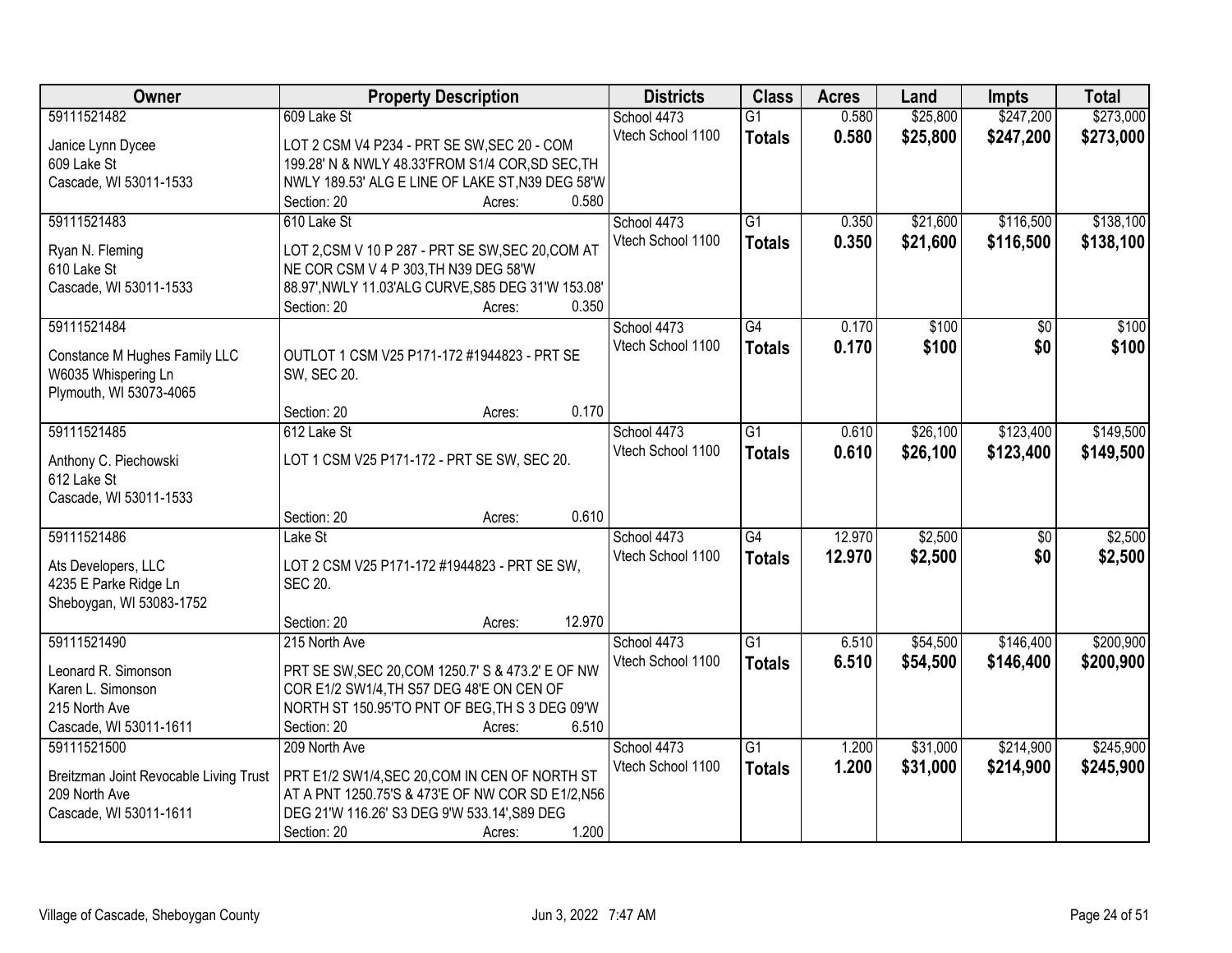| Owner                                | <b>Property Description</b>                                                                          | <b>Districts</b>  | <b>Class</b>    | <b>Acres</b> | Land            | <b>Impts</b>    | <b>Total</b>    |
|--------------------------------------|------------------------------------------------------------------------------------------------------|-------------------|-----------------|--------------|-----------------|-----------------|-----------------|
| 59111521501                          | 211 North Ave                                                                                        | School 4473       | $\overline{G1}$ | 0.830        | \$28,300        | \$146,000       | \$174,300       |
| Sandra K. Shavlik                    | PRT E1/2 SW1/4, SEC 20, COM AT NW COR TR 1 CSM                                                       | Vtech School 1100 | <b>Totals</b>   | 0.830        | \$28,300        | \$146,000       | \$174,300       |
| Michael R. Shavlik                   | V5 P19, TH ALG CENLN NORTH AVE S56 DEG 21'00"E                                                       |                   |                 |              |                 |                 |                 |
| 211 North Ave                        | 116.26', CONT ALG CENLN S57 DEG 48'00"E 50.95',                                                      |                   |                 |              |                 |                 |                 |
| Cascade, WI 53011-1611               | 0.830<br>Section: 20<br>Acres:                                                                       |                   |                 |              |                 |                 |                 |
| 59111521510                          | 510 Lake St                                                                                          | School 4473       | G2              | 5.460        | \$51,400        | \$195,000       | \$246,400       |
|                                      |                                                                                                      | Vtech School 1100 | <b>Totals</b>   | 5.460        | \$51,400        | \$195,000       | \$246,400       |
| Ats Developers LLC                   | PRT SE SW, SEC 20 & PRT NE NW, SEC 29, COM S89                                                       |                   |                 |              |                 |                 |                 |
| PO Box 67<br>Cascade, WI 53011-0067  | DEG 22' 30"W 66'FROM S1/4 POST OF SEC 20, TH N<br>200', S89 DEG 22' 30"W 599', S1 DEG 05'E 400', N89 |                   |                 |              |                 |                 |                 |
|                                      | 5.460<br>Section: 20<br>Acres:                                                                       |                   |                 |              |                 |                 |                 |
| 59111521520                          | 201 North Ave                                                                                        | School 4473       | G1              | 1.150        | \$30,800        | \$106,100       | \$136,900       |
|                                      |                                                                                                      | Vtech School 1100 |                 | 1.150        | \$30,800        | \$106,100       | \$136,900       |
| Shawn M. Becker                      | PRT SE SW, SEC 20, COM N0 DEG 04'W 1223'FROM                                                         |                   | <b>Totals</b>   |              |                 |                 |                 |
| 201 North Ave                        | S1/4 POST, TH NWLY ON CEN OF NORTH ST                                                                |                   |                 |              |                 |                 |                 |
| Cascade, WI 53011-1611               | 298.67'TO PNT OF BEG, TH N82 DEG 40'52"W ON CEN                                                      |                   |                 |              |                 |                 |                 |
|                                      | 1.150<br>Section: 20<br>Acres:                                                                       |                   |                 |              |                 |                 |                 |
| 59111521521                          | 613 Lake St                                                                                          | School 4473       | $\overline{G1}$ | 0.470        | \$24,300        | \$147,100       | \$171,400       |
| Judith Lynn Puls                     | LOT 4 CSM V3 P 236 - PRT SE SW, SEC 20, COM N0                                                       | Vtech School 1100 | <b>Totals</b>   | 0.470        | \$24,300        | \$147,100       | \$171,400       |
| W6828 S Silver Lake Rd               | DEG 47'30"W 668.72'FROM S1/4 COR, SD SEC, TO S                                                       |                   |                 |              |                 |                 |                 |
| Wautoma, WI 54982-5888               | LN N1/2 SE SW, TH S89 DEG 17'30"W 205.83', N01 DEG                                                   |                   |                 |              |                 |                 |                 |
|                                      | 0.470<br>Section: 20<br>Acres:                                                                       |                   |                 |              |                 |                 |                 |
| 59111521522                          | 615 Lake St                                                                                          | School 4473       | $\overline{G1}$ | 0.940        | \$29,400        | \$184,800       | \$214,200       |
|                                      |                                                                                                      | Vtech School 1100 | <b>Totals</b>   | 0.940        | \$29,400        | \$184,800       | \$214,200       |
| Gerald G. Hendrickson                | TR 3 & PRT LOT 2 CSM V3 P 236 - PRT SE SW, SEC                                                       |                   |                 |              |                 |                 |                 |
| Sandra J. Hendrickson                | 20, COM N0 DEG 47'30"W 768.72' FROM S1/4 COR, SD                                                     |                   |                 |              |                 |                 |                 |
| 615 Lake St<br>PO Box 186            | SEC, TH S89 DEG 17'30"W 207.62'TO E LN LAKE<br>0.940                                                 |                   |                 |              |                 |                 |                 |
| Cascade, WI 53011-0186               | Section: 20<br>Acres:                                                                                |                   |                 |              |                 |                 |                 |
| 59111521530                          |                                                                                                      | School 4473       | $\overline{X4}$ | 0.230        | $\overline{60}$ | $\overline{30}$ | $\overline{30}$ |
|                                      |                                                                                                      | Vtech School 1100 | <b>Totals</b>   | 0.230        | \$0             | \$0             | \$0             |
| Village of Cascade (Prt of Cedar St) | PRT SE SW, SEC 20, COM S89 DEG 22'30"W 661.29'&                                                      |                   |                 |              |                 |                 |                 |
| Attn: For Streets                    | N1 DEG 05' W 266'FROM S1/4 COR, SD SEC, TH N1                                                        |                   |                 |              |                 |                 |                 |
| PO Box 157                           | DEG 05'W 100', N89 DEG 22'30"E 100', S1 DEG 05'E                                                     |                   |                 |              |                 |                 |                 |
| Cascade, WI 53011-0157               | 0.230<br>Section: 20<br>Acres:                                                                       |                   |                 |              |                 |                 |                 |
| 59111521531                          | 611 Lake St                                                                                          | School 4473       | $\overline{G1}$ | 0.460        | \$24,800        | \$126,200       | \$151,000       |
| Michael R. Anderson                  | LOT 1 CSM V4 P 234 - PRT SE SW, SEC 20, COM                                                          | Vtech School 1100 | <b>Totals</b>   | 0.460        | \$24,800        | \$126,200       | \$151,000       |
| 611 Lake St                          | 199.28'N & NWLY 48.33'ALG E LN LAKE ST FROM                                                          |                   |                 |              |                 |                 |                 |
| Cascade, WI 53011-1533               | W1/4 COR, SD SEC, TH N0 DEG 47'30"W 320.50'TO                                                        |                   |                 |              |                 |                 |                 |
|                                      | 0.460<br>Section: 20<br>Acres:                                                                       |                   |                 |              |                 |                 |                 |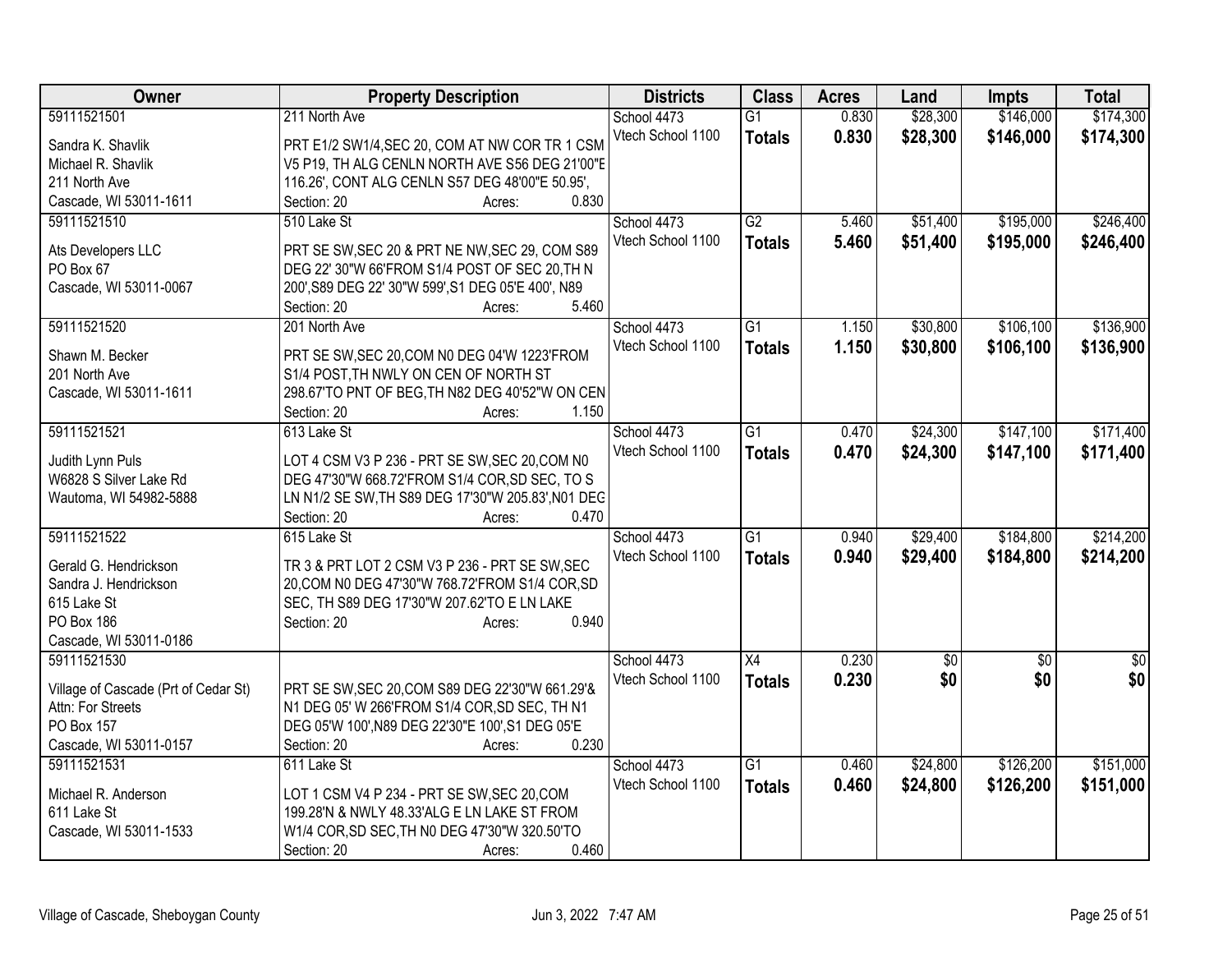| Owner                                | <b>Property Description</b>                             |        |        | <b>Districts</b>  | <b>Class</b>    | <b>Acres</b> | Land     | <b>Impts</b>    | <b>Total</b> |
|--------------------------------------|---------------------------------------------------------|--------|--------|-------------------|-----------------|--------------|----------|-----------------|--------------|
| 59111521540                          | <b>Bobolink Ln</b>                                      |        |        | School 4473       | G4              | 19.000       | \$3,500  | $\overline{50}$ | \$3,500      |
| Daniel P. Berg                       | E1/2 OF NE SE, SEC 20.                                  |        |        | Vtech School 1100 | G <sub>5</sub>  | 1.000        | \$500    | \$0             | \$500        |
| 6308 Sylvan Ln                       |                                                         |        |        |                   | <b>Totals</b>   | 20.000       | \$4,000  | \$0             | \$4,000      |
| Monona, WI 53716                     |                                                         |        |        |                   |                 |              |          |                 |              |
|                                      | Section: 20                                             | Acres: | 20.000 |                   |                 |              |          |                 |              |
| 59111521541                          | <b>Bobolink Ln</b>                                      |        |        | School 4473       | $\overline{G4}$ | 6.430        | \$1,200  | \$0             | \$1,200      |
| Daniel P. Berg                       | W1/2 NE SE, SEC 20 & ALL OF VACATED DOVE                |        |        | Vtech School 1100 | G <sub>5</sub>  | 4.000        | \$1,600  | \$0             | \$1,600      |
| 6308 Sylvan Ln                       | LN, EXC THAT PRT PLATTED AS NORTH MEADOWS,              |        |        |                   | <b>Totals</b>   | 10.430       | \$2,800  | \$0             | \$2,800      |
| Monona, WI 53716                     | & NORTH MEADOWS ADD #1& NORTH MEADOWS                   |        |        |                   |                 |              |          |                 |              |
|                                      | Section: 20                                             | Acres: | 10.430 |                   |                 |              |          |                 |              |
| 59111521551                          | Clark St                                                |        |        | School 4473       | G4              | 7.720        | \$1,500  | \$0             | \$1,500      |
|                                      |                                                         |        |        | Vtech School 1100 | G5M             | 4.000        | \$10,000 | \$0             | \$10,000     |
| Daniel P. Berg                       | THAT PRT NW SE, SEC 20, LYING E OF MILL                 |        |        |                   | <b>Totals</b>   | 11.720       | \$11,500 | \$0             | \$11,500     |
| 6308 Sylvan Ln                       | POND, EXC COM IN CEN OF CTH NN 449.64'DUE N             |        |        |                   |                 |              |          |                 |              |
| Monona, WI 53716                     | OF S LN NW SE, TH E 289.66', NO DEG 3'E 295.33', W      |        |        |                   |                 |              |          |                 |              |
|                                      | Section: 20                                             | Acres: | 11.720 |                   |                 |              |          |                 |              |
| 59111521560                          |                                                         |        |        | School 4473       | X4              | 12.500       | \$0      | \$0             | \$0          |
| Village of Cascade (Prt of Cedar St) | ALL THAT PRT OF E1/2 SW 1/4 & W1/2 SE1/4, SEC           |        |        | Vtech School 1100 | <b>Totals</b>   | 12.500       | \$0      | \$0             | \$0          |
| Attn: For Streets                    | 20, OVER- FLOWED BY WATER OF MILL POND AT               |        |        |                   |                 |              |          |                 |              |
| <b>PO Box 157</b>                    | HIGH WATER MARK.                                        |        |        |                   |                 |              |          |                 |              |
| Cascade, WI 53011-0157               | Section: 20                                             | Acres: | 12.500 |                   |                 |              |          |                 |              |
| 59111521570                          | 541 Clark St                                            |        |        | School 4473       | $\overline{G1}$ | 1.130        | \$30,700 | \$131,000       | \$161,700    |
| Levi J. Melius                       | PRT NW SE, SEC 20, COM AT INTER OF S LN SD1/4           |        |        | Vtech School 1100 | <b>Totals</b>   | 1.130        | \$30,700 | \$131,000       | \$161,700    |
| Karel D. Melius                      | WITH CEN CTH NN, TH E 584.85', N 85', W 575.67'TO       |        |        |                   |                 |              |          |                 |              |
| 541 Clark St                         | CEN, SD HWY, TH S6 DEG 10'W ALG HWY 85.50'TO            |        |        |                   |                 |              |          |                 |              |
| Cascade, WI 53011                    | Section: 20                                             | Acres: | 1.130  |                   |                 |              |          |                 |              |
| 59111521580                          | 543 Clark St                                            |        |        | School 4473       | G1              | 0.730        | \$27,300 | \$143,500       | \$170,800    |
|                                      |                                                         |        |        | Vtech School 1100 | <b>Totals</b>   | 0.730        | \$27,300 | \$143,500       | \$170,800    |
| Stuart G. Hellmer                    | PRT NW SE, SEC 20, COM 740.95' W & 175'N OF SE          |        |        |                   |                 |              |          |                 |              |
| Marcia L. Hellmer                    | COR SD 1/4, TH W 342.7'TO APPROX CEN CTH                |        |        |                   |                 |              |          |                 |              |
| 546 Clark St                         | NN, S10 DEG 14'W 91.45'ON APPROX CEN SD HWY, E          |        |        |                   |                 |              |          |                 |              |
| Cascade, WI 53011-1383               | Section: 20                                             | Acres: | 0.730  |                   |                 |              |          |                 |              |
| 59111521590                          |                                                         |        |        | School 4473       | G4              | 1.520        | \$300    | $\overline{30}$ | \$300        |
| Daniel P. Berg                       | "ERROR DEED"PRT NW SE, SEC 20, COM 740.95' W &          |        |        | Vtech School 1100 | <b>Totals</b>   | 1.520        | \$300    | \$0             | \$300        |
| 6308 Sylvan Ln                       | 175'N OF SE COR SD1/4, N 214.65', E 216.95', S 304.64', |        |        |                   |                 |              |          |                 |              |
| Monona, WI 53716                     | W 216.95'M/L, TH N 90'TO BEG.                           |        |        |                   |                 |              |          |                 |              |
|                                      | Section: 20                                             | Acres: | 1.520  |                   |                 |              |          |                 |              |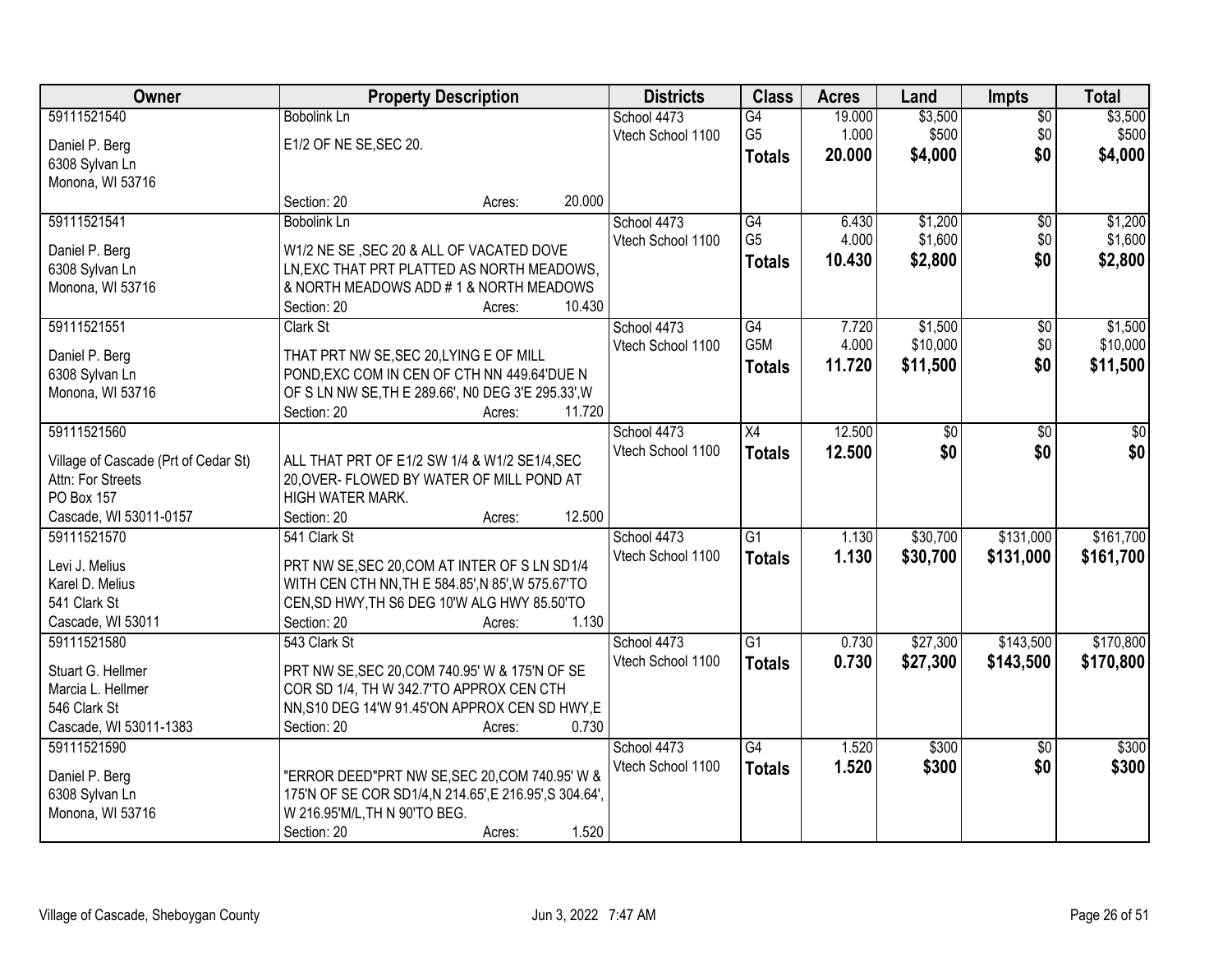| Owner                   | <b>Property Description</b>                           | <b>Districts</b>  | <b>Class</b>    | <b>Acres</b> | Land            | <b>Impts</b>    | <b>Total</b>    |
|-------------------------|-------------------------------------------------------|-------------------|-----------------|--------------|-----------------|-----------------|-----------------|
| 59111521591             | 545 Clark St                                          | School 4473       | $\overline{G1}$ | 0.690        | \$26,900        | \$90,700        | \$117,600       |
| Lori Lee Luther         | PRT NW SE, SEC 20, COM 740.95' W & 265'N OF SE        | Vtech School 1100 | <b>Totals</b>   | 0.690        | \$26,900        | \$90,700        | \$117,600       |
| Luther Luana            | COR SD1/4, TH W 326.7', S10 DEG 14'W 91.45' E         |                   |                 |              |                 |                 |                 |
| 545 Clark St            | 342.7', TH N 90'TO BEG.                               |                   |                 |              |                 |                 |                 |
| Cascade, WI 53011-1390  | 0.690<br>Section: 20<br>Acres:                        |                   |                 |              |                 |                 |                 |
| 59111521592             |                                                       | School 4473       | X4              | 0.700        | $\overline{50}$ | $\overline{50}$ | $\overline{50}$ |
|                         |                                                       | Vtech School 1100 | <b>Totals</b>   | 0.700        | \$0             | \$0             | \$0             |
| Village of Cascade      | PRT NE SE & NW SE, SEC 20, COM AT E1/4 COR SD         |                   |                 |              |                 |                 |                 |
| PO Box 157              | SEC, TH S89 DEG 35'19"W 655.84', S00 DEG 05'44"E      |                   |                 |              |                 |                 |                 |
| Cascade, WI 53011-0157  | 671.96', S89 DEG 54'16"W 462.61', N00 DEG 05'44"W     |                   |                 |              |                 |                 |                 |
|                         | Section: 20<br>0.700<br>Acres:                        |                   |                 |              |                 |                 |                 |
| 59111521600             | 547 Clark St                                          | School 4473       | G1              | 0.910        | \$29,100        | \$128,400       | \$157,500       |
|                         |                                                       | Vtech School 1100 | <b>Totals</b>   | 0.910        | \$29,100        | \$128,400       | \$157,500       |
| Lois Suemnicht          | PRT NW SE, SEC 20, COM 740.95' W & 389.65' N OF SE    |                   |                 |              |                 |                 |                 |
| 547 Clark St            | COR SD 1/4, TH W 304.54'TO CEN CTH "NN", S10 DEG      |                   |                 |              |                 |                 |                 |
| Cascade, WI 53011-1390  | 14'W 126.45'ON CEN SD HWY, E 326.7', TH N 124.65'TC   |                   |                 |              |                 |                 |                 |
|                         | Section: 20<br>0.910<br>Acres:                        |                   |                 |              |                 |                 |                 |
| 59111521610             | 549 Clark St                                          | School 4473       | $\overline{G1}$ | 0.640        | \$26,400        | \$80,400        | \$106,800       |
| Jason R. Degroff        | PRT NW SE, SEC 20, COM 845.49' W & 449.64'N OF SE     | Vtech School 1100 | <b>Totals</b>   | 0.640        | \$26,400        | \$80,400        | \$106,800       |
| 549 Clark St            | COR NW SE TH E 89.66', NO DEG 3'E 98.44', W           |                   |                 |              |                 |                 |                 |
| Cascade, WI 53011-1390  | 272.18'TO CEN CTH NN, S10 DEG 07'W 0N CEN SD          |                   |                 |              |                 |                 |                 |
|                         | 0.640<br>Section: 20<br>Acres:                        |                   |                 |              |                 |                 |                 |
| 59111521620             |                                                       | School 4473       | G5M             | 1.270        | \$3,200         | $\overline{50}$ | \$3,200         |
|                         |                                                       | Vtech School 1100 | <b>Totals</b>   | 1.270        | \$3,200         | \$0             | \$3,200         |
| Daniel P. Berg          | PRT NW SE, SEC 20, COM 524'W OF SE COR SD1/4, TH      |                   |                 |              |                 |                 |                 |
| 6308 Sylvan Ln          | N 389.64' E 142', S 389.64', TH W 142' TO BEG.        |                   |                 |              |                 |                 |                 |
| Monona, WI 53716        |                                                       |                   |                 |              |                 |                 |                 |
|                         | 1.270<br>Section: 20<br>Acres:                        |                   |                 |              |                 |                 |                 |
| 59111521630             | 551 Clark St                                          | School 4473       | $\overline{G1}$ | 1.170        | \$30,900        | \$177,100       | \$208,000       |
| Brian A. Carmody        | PRT NW SE, SEC 20, COM 845.49' W & 389.64'N OF SE     | Vtech School 1100 | <b>Totals</b>   | 1.170        | \$30,900        | \$177,100       | \$208,000       |
| Kristy L. Carmody       | COR SD 1/4, TH N10 DEG 07'E 160'TO PNT OF             |                   |                 |              |                 |                 |                 |
| 551 Clark St            | BEG, TH E 72.18', NO DEG 3'E 196.89', W 234.92'TO CEN |                   |                 |              |                 |                 |                 |
| Cascade, WI 53011-1390  | 1.170<br>Section: 20<br>Acres:                        |                   |                 |              |                 |                 |                 |
| 59111521640             | Clark St                                              | School 4473       | $\overline{G1}$ | 1.010        | \$30,100        | $\overline{50}$ | \$30,100        |
|                         |                                                       |                   |                 |              |                 |                 |                 |
| Eric A. Helsell         | PRT NW SE, SEC 20, COM N88 DEG 21'56"W                | Vtech School 1100 | <b>Totals</b>   | 1.010        | \$30,100        | \$0             | \$30,100        |
| Christine A. Helsell    | 2178.01'FROM E1/4 COR, SD SEC, IN CEN CTH NN, TH      |                   |                 |              |                 |                 |                 |
| W4594 County Rd C       | N88 DEG 21'56"W 237.46'TO MEANDER COR OF MILL         |                   |                 |              |                 |                 |                 |
| Plymouth, WI 53073-4248 | 1.010<br>Section: 20<br>Acres:                        |                   |                 |              |                 |                 |                 |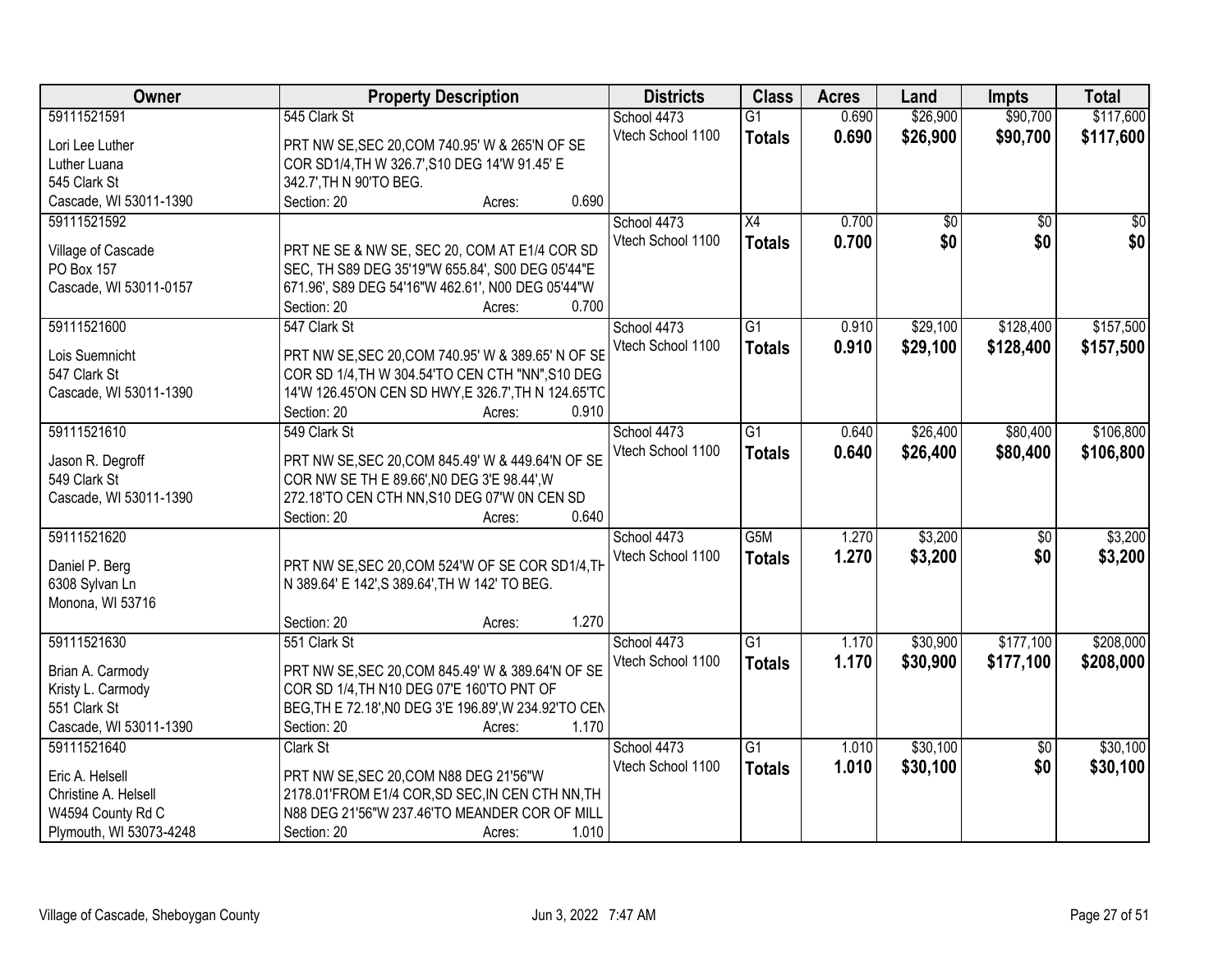| Owner                                | <b>Property Description</b>                        | <b>Districts</b>  | <b>Class</b>    | <b>Acres</b> | Land            | Impts           | <b>Total</b> |
|--------------------------------------|----------------------------------------------------|-------------------|-----------------|--------------|-----------------|-----------------|--------------|
| 59111521650                          |                                                    | School 4473       | $\overline{X4}$ | 0.750        | $\overline{60}$ | $\overline{50}$ | \$0          |
| Village of Cascade (Prt of Cedar St) | PRT NW SE,& PRT SW SE, SEC 20, COM 740.95'W &      | Vtech School 1100 | <b>Totals</b>   | 0.750        | \$0             | \$0             | \$0          |
| Attn: For Streets                    | 175'N OF SE COR NW SE, SD SEC, TH W 342.7'TO CEN   |                   |                 |              |                 |                 |              |
| PO Box 157                           | CTH NN THE PNT OF BEG, TH W TO HW LN OF MILL       |                   |                 |              |                 |                 |              |
| Cascade, WI 53011-0157               | 0.750<br>Section: 20<br>Acres:                     |                   |                 |              |                 |                 |              |
| 59111521651                          | 544 Clark St                                       | School 4473       | $\overline{G1}$ | 0.470        | \$24,300        | \$159,600       | \$183,900    |
|                                      |                                                    | Vtech School 1100 | <b>Totals</b>   | 0.470        | \$24,300        | \$159,600       | \$183,900    |
| Daniel R. Quinlan                    | LOT 1 CSM V 6 P 248 - PRT NW SE, SEC 20, COM AT    |                   |                 |              |                 |                 |              |
| Karen Quinlan                        | THE CEN OF CLARK ST 1164.03'S & 186.30' E OF       |                   |                 |              |                 |                 |              |
| 544 Clark St                         | CEN OF SEC 20, TH N12 DEG 33'E 149.73', N78 DEG    |                   |                 |              |                 |                 |              |
| Cascade, WI 53011-1383               | 0.470<br>Section: 20<br>Acres:                     |                   |                 |              |                 |                 |              |
| 59111521652                          | 546 Clark St                                       | School 4473       | $\overline{G1}$ | 0.440        | \$23,600        | \$164,700       | \$188,300    |
| Stuart G. Hellmer                    | LOT 1 CSM V 7 P 167 - PRT NW SE, SEC 20, COM AT    | Vtech School 1100 | <b>Totals</b>   | 0.440        | \$23,600        | \$164,700       | \$188,300    |
| Marcia L. Hellmer                    | NE COR CSM V 6 P 248, TH N78 DEG 41'W 201.18', N14 |                   |                 |              |                 |                 |              |
| 546 Clark St                         | DEG 56'50"W 52.50', N8 DEG 21'8"W 56.12', S78 DEG  |                   |                 |              |                 |                 |              |
| Cascade, WI 53011-1383               | Section: 20<br>0.440<br>Acres:                     |                   |                 |              |                 |                 |              |
| 59111521654                          | 552 Clark St                                       | School 4473       | G1              | 0.620        | \$27,000        | \$154,000       | \$181,000    |
|                                      |                                                    | Vtech School 1100 |                 | 0.620        | \$27,000        | \$154,000       | \$181,000    |
| Steven M. Fischer                    | LOT 2 CSM V 7 P 227 - PRT NW SE, SEC 20, COM N12   |                   | <b>Totals</b>   |              |                 |                 |              |
| Susan B. Fischer                     | DEG 33'E 331'FROM NE COR, CSM V 7 P 167, TH N88    |                   |                 |              |                 |                 |              |
| 552 Clark St                         | DEG 36'W 315.14', S5 DEG 51'14"W 98.41', S88 DEG   |                   |                 |              |                 |                 |              |
| Cascade, WI 53011-1383               | 0.620<br>Section: 20<br>Acres:                     |                   |                 |              |                 |                 |              |
| 59111521655                          | 554 Clark St                                       | School 4473       | $\overline{G1}$ | 0.740        | \$28,200        | \$169,200       | \$197,400    |
| Marena Luedtke                       | LOT 1 CSM V13 P 72-73 - PRT NW SE, SEC 20, COM     | Vtech School 1100 | <b>Totals</b>   | 0.740        | \$28,200        | \$169,200       | \$197,400    |
| 554 Clark St                         | N12 DEG 33' E 100'FROM SE R/W COR LOT 2 CSM V7     |                   |                 |              |                 |                 |              |
| Cascade, WI 53011-1383               | P 227, TH N88 DEG 36'W 281.51', N05 DEG 51'14"E    |                   |                 |              |                 |                 |              |
|                                      | 0.740                                              |                   |                 |              |                 |                 |              |
|                                      | Section: 20<br>Acres:                              |                   |                 |              |                 |                 |              |
| 59111521656                          | 556 Clark St                                       | School 4473       | $\overline{G1}$ | 0.750        | \$28,300        | \$214,400       | \$242,700    |
| Jason J. Harrison                    | LOT 2 CSM V13 P 72-73 - PRT NW SE, SEC 20, COM     | Vtech School 1100 | <b>Totals</b>   | 0.750        | \$28,300        | \$214,400       | \$242,700    |
| Wendy J. Harrison                    | N12 DEG 33' E 100', S88 DEG 36'E 33.61' & N12 DEG  |                   |                 |              |                 |                 |              |
| 556 Clark St                         | 19'43"E 101.85'FROM SE R/W LN LOT 2 CSM V7 P 227   |                   |                 |              |                 |                 |              |
| Cascade, WI 53011-1383               | 0.750<br>Section: 20<br>Acres:                     |                   |                 |              |                 |                 |              |
| 59111521657                          | 558 Clark St                                       | School 4473       | $\overline{G1}$ | 0.740        | \$28,200        | \$182,300       | \$210,500    |
|                                      |                                                    | Vtech School 1100 | <b>Totals</b>   | 0.740        | \$28,200        | \$182,300       | \$210,500    |
| Kate E. Theisen                      | LOT 3 CSM V13 P 72-73 - PRT NW SE, SEC 20, COM     |                   |                 |              |                 |                 |              |
| 558 Clark St                         | N12 DEG 33' E 100', S88 DEG 36'E 33.61'& N12 DEG   |                   |                 |              |                 |                 |              |
| Cascade, WI 53011-1383               | 19'43"E 203.7'FROM SE R/W COR LOT 2 CSM V7 P227    |                   |                 |              |                 |                 |              |
|                                      | 0.740<br>Section: 20<br>Acres:                     |                   |                 |              |                 |                 |              |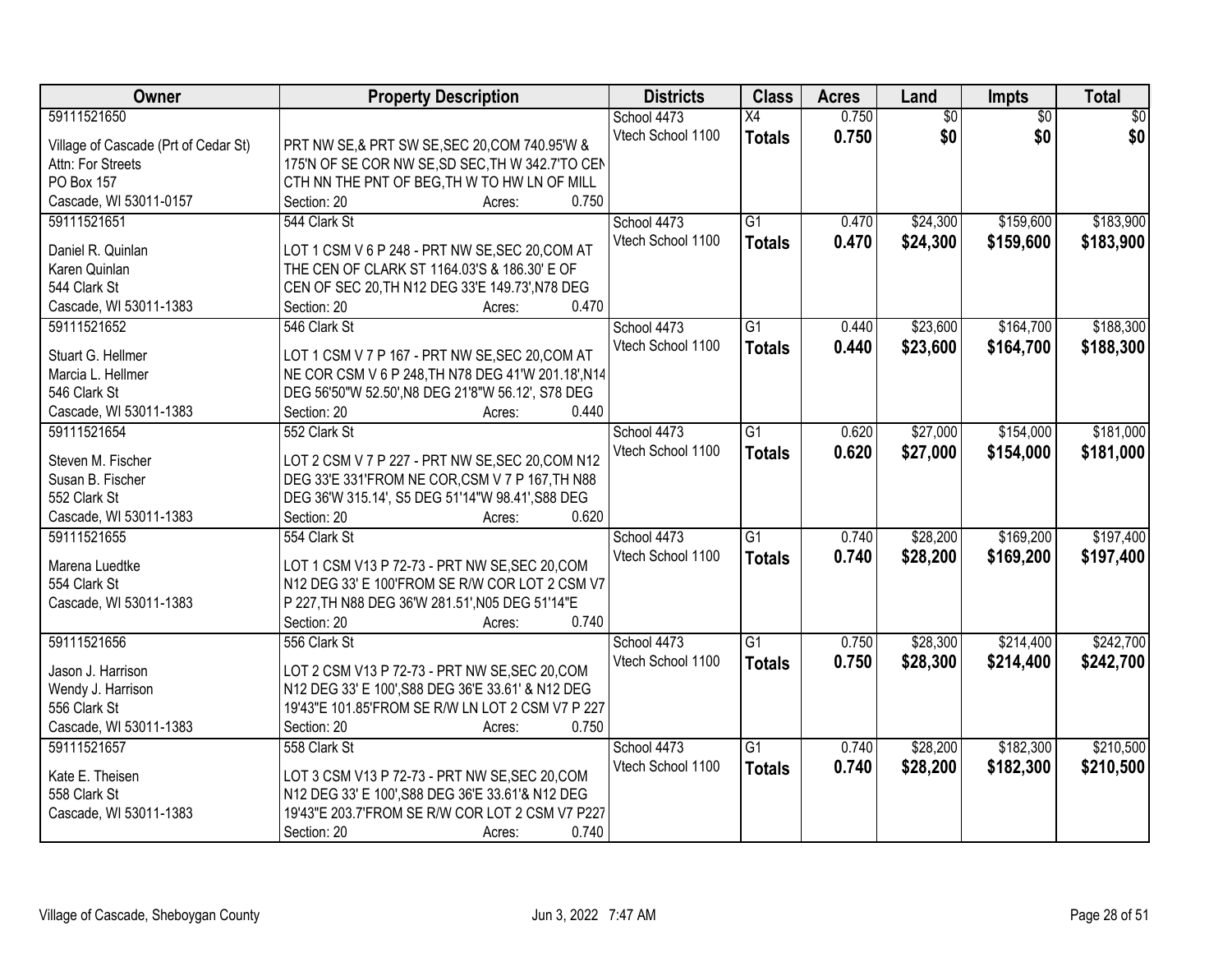| Owner                         | <b>Property Description</b>                                     | <b>Districts</b>  | <b>Class</b>    | <b>Acres</b> | Land     | <b>Impts</b> | <b>Total</b> |
|-------------------------------|-----------------------------------------------------------------|-------------------|-----------------|--------------|----------|--------------|--------------|
| 59111521658                   | 560 Clark St                                                    | School 4473       | $\overline{G1}$ | 0.710        | \$27,900 | \$189,800    | \$217,700    |
| Scott G. Spradau              | LOT 4 CSM V13 P 72-73 - PRT NW SE, SEC 20, COM                  | Vtech School 1100 | <b>Totals</b>   | 0.710        | \$27,900 | \$189,800    | \$217,700    |
| 560 Clark St                  | N12 DEG 33' E 100', S88 DEG 36'E 33.61'& N12 DEG                |                   |                 |              |          |              |              |
| Cascade, WI 53011-1383        | 19'43"E 305.55'FROM SE R/W COR LOT 2 CSM V7                     |                   |                 |              |          |              |              |
|                               | 0.710<br>Section: 20<br>Acres:                                  |                   |                 |              |          |              |              |
| 59111521659                   | 553 Clark St                                                    | School 4473       | $\overline{G1}$ | 0.540        | \$25,400 | \$152,800    | \$178,200    |
|                               |                                                                 | Vtech School 1100 | <b>Totals</b>   | 0.540        | \$25,400 | \$152,800    | \$178,200    |
| Virginia M. Culver            | LOT 1 CSM V13 P 132-33 - PRT NW SE, SEC 20, COM                 |                   |                 |              |          |              |              |
| 553 Clark St                  | S89 DEG 35' 19"W 2177.67'& S10 DEG 26' 28"W                     |                   |                 |              |          |              |              |
| Cascade, WI 53011-1390        | 497.06'FROM E1/4 COR, SD SEC, TH N89 DEG 21'38"E                |                   |                 |              |          |              |              |
|                               | 0.540<br>Section: 20<br>Acres:                                  |                   |                 |              |          |              |              |
| 59111521660                   | 506 Clark St                                                    | School 4473       | $\overline{G1}$ | 1.180        | \$30,900 | \$81,700     | \$112,600    |
| Garry Tenpas                  | PRT SW SE, SEC 20, COM N88 DEG 57'37"E 864.70'&                 | Vtech School 1100 | <b>Totals</b>   | 1.180        | \$30,900 | \$81,700     | \$112,600    |
| Donna Tenpas                  | N28 DEG 13'W 145'FROM THE S1/4 COR, SD SEC, TH                  |                   |                 |              |          |              |              |
| 506 Clark St                  | N28 DEG 13'W 164.66'ALG W LINE CLARK ST, S60                    |                   |                 |              |          |              |              |
| PO Box 105                    | 1.180<br>Section: 20<br>Acres:                                  |                   |                 |              |          |              |              |
| Cascade, WI 53011-0105        |                                                                 |                   |                 |              |          |              |              |
| 59111521661                   | 555 Clark St                                                    | School 4473       | G1              | 0.540        | \$25,400 | \$171,200    | \$196,600    |
|                               |                                                                 | Vtech School 1100 | <b>Totals</b>   | 0.540        | \$25,400 | \$171,200    | \$196,600    |
| Merle Dean Guinn              | LOT 2 CSM V13 P 132-33 - PRT NW SE, SEC 20, COM                 |                   |                 |              |          |              |              |
| Lavera M. Guinn               | S89 DEG 35' 19"W 2177.67'& S10 DEG 26' 28"E                     |                   |                 |              |          |              |              |
| 555 Clark St                  | 395.16'FROM E1/4 COR, SD SEC, TH N89 DEG 21'38"E<br>0.540       |                   |                 |              |          |              |              |
| Cascade, WI 53011-1390        | Section: 20<br>Acres:                                           |                   |                 |              |          |              |              |
| 59111521662                   | 601 Bobolink Ln                                                 | School 4473       | $\overline{G1}$ | 0.620        | \$26,200 | \$180,600    | \$206,800    |
| Chad J. Krahn                 | LOT 3 CSM V13 P 132-33 - PRT NW SE, SEC 20, COM                 | Vtech School 1100 | <b>Totals</b>   | 0.620        | \$26,200 | \$180,600    | \$206,800    |
| Carrie E. Krahn               | S89 DEG 35' 19"W 2177.67'& S10 DEG 26' 28"W                     |                   |                 |              |          |              |              |
| 601 Bobolink Ln               | 277.20'FROM E1/4 COR, SD SEC, TH N89 DEG 35'19"E                |                   |                 |              |          |              |              |
| Cascade, WI 53011-1614        | 0.620<br>Section: 20<br>Acres:                                  |                   |                 |              |          |              |              |
| 59111521663                   | 601 Clark St                                                    | School 4473       | $\overline{G1}$ | 0.700        | \$27,000 | \$201,200    | \$228,200    |
|                               |                                                                 | Vtech School 1100 | <b>Totals</b>   | 0.700        | \$27,000 | \$201,200    | \$228,200    |
| Erin L. Lilly<br>601 Clark St | LOT 1 CSM V16 P 250-51, #1566410 - PRT NW<br><b>SE, SEC 20.</b> |                   |                 |              |          |              |              |
| Cascade, WI 53011             |                                                                 |                   |                 |              |          |              |              |
|                               | 0.700<br>Section: 20<br>Acres:                                  |                   |                 |              |          |              |              |
| 59111521665                   | 548 Clark St                                                    | School 4473       | $\overline{G1}$ | 0.550        | \$26,300 | \$88,500     | \$114,800    |
|                               |                                                                 | Vtech School 1100 |                 | 0.550        |          |              |              |
| Andrew D. Schroeder           | LOT 1 CSM V19 P 169-70 #1678533 - PRT NW SE,                    |                   | <b>Totals</b>   |              | \$26,300 | \$88,500     | \$114,800    |
| Heidi A. Schroeder            | <b>SEC 20.</b>                                                  |                   |                 |              |          |              |              |
| 548 Clark St                  |                                                                 |                   |                 |              |          |              |              |
| Cascade, WI 53011-1383        | 0.550<br>Section: 20<br>Acres:                                  |                   |                 |              |          |              |              |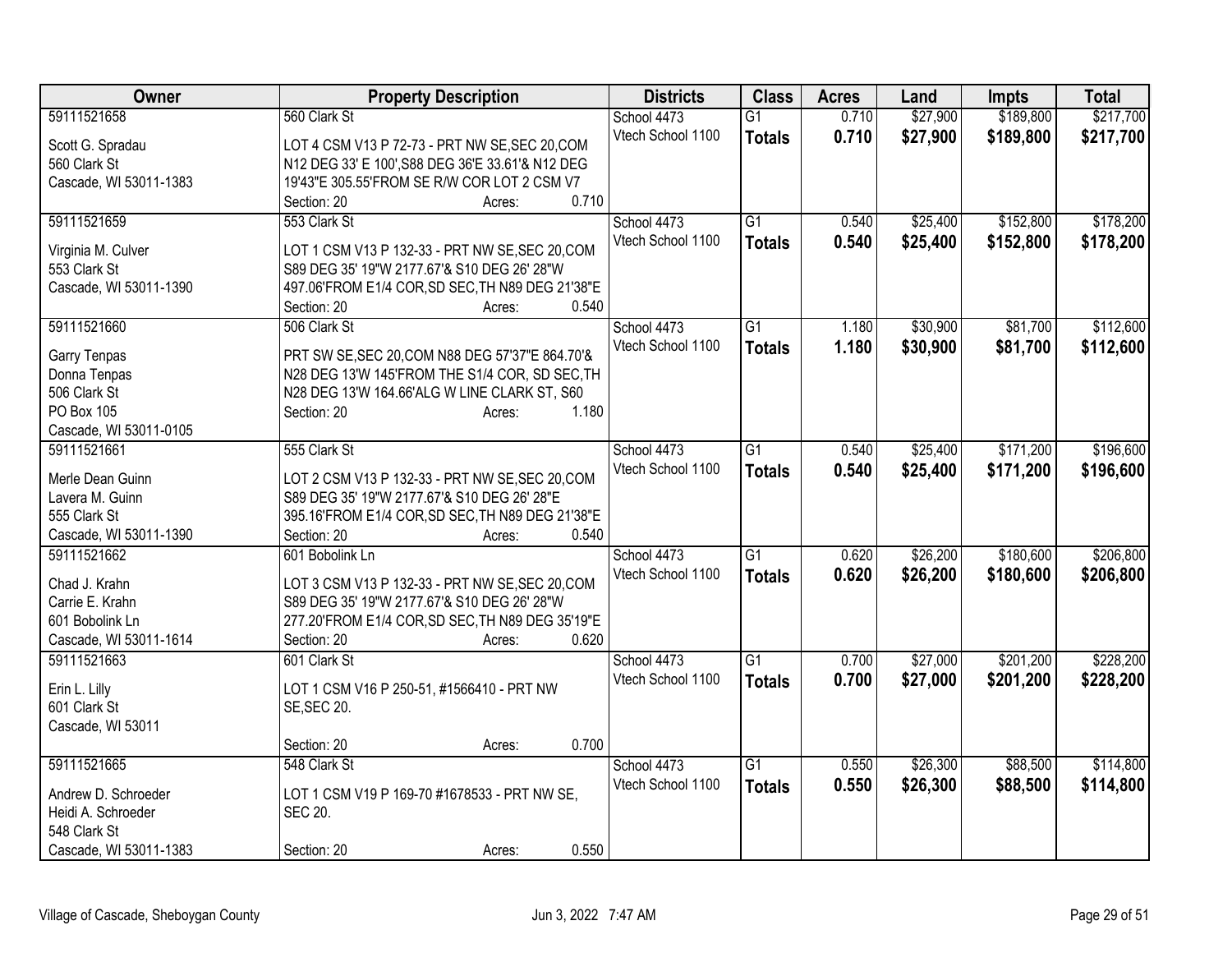| Owner                  | <b>Property Description</b>                        | <b>Districts</b>  | <b>Class</b>    | <b>Acres</b> | Land     | <b>Impts</b>    | <b>Total</b> |
|------------------------|----------------------------------------------------|-------------------|-----------------|--------------|----------|-----------------|--------------|
| 59111521666            | Clark St                                           | School 4473       | $\overline{G1}$ | 0.600        | \$26,000 | \$17,000        | \$43,000     |
| Jason J. Harrison      | LOT 2 CSM V19 P 169-70 #1678533 - PRT NW SE,       | Vtech School 1100 | <b>Totals</b>   | 0.600        | \$26,000 | \$17,000        | \$43,000     |
| 556 Clark St           | <b>SEC 20.</b>                                     |                   |                 |              |          |                 |              |
| Cascade, WI 53011-1383 |                                                    |                   |                 |              |          |                 |              |
|                        | 0.600<br>Section: 20<br>Acres:                     |                   |                 |              |          |                 |              |
| 59111521670            | 509 West Water St                                  | School 4473       | $\overline{G1}$ | 6.830        | \$55,500 | \$129,400       | \$184,900    |
|                        |                                                    | Vtech School 1100 | <b>Totals</b>   | 6.830        | \$55,500 | \$129,400       | \$184,900    |
| Clarence F. Maas       | PRT S1/2 SW SE, SEC 20 & PRT NW NE, SEC 29, COM    |                   |                 |              |          |                 |              |
| Linda D. Maas          | AT S1/4 POST, SEC 20, TH N0 DEG 10'E 652.5'TO NW   |                   |                 |              |          |                 |              |
| 509 W Water St         | COR S1/2 SW SE, SEC 20, TH S89 DEG E 388', S15     |                   |                 |              |          |                 |              |
| Cascade, WI 53011-1609 | 6.830<br>Section: 20<br>Acres:                     |                   |                 |              |          |                 |              |
| 59111521680            | 534 Clark St                                       | School 4473       | $\overline{G1}$ | 2.030        | \$35,200 | \$182,400       | \$217,600    |
| Pamela S. Hamilton     | PRT SW SE, SEC 20, COM IN CEN OF NORTH ST, N 89    | Vtech School 1100 | <b>Totals</b>   | 2.030        | \$35,200 | \$182,400       | \$217,600    |
| 534 Clark St           | DEG 06'E 96.46'FROM ITS INTER WITH N&S1/4 LINE     |                   |                 |              |          |                 |              |
| PO Box 202             | SEC 20, TH N 89 DEG 06'E 152.89'ON CEN OF NORTH    |                   |                 |              |          |                 |              |
| Cascade, WI 53011-0202 | 2.030<br>Section: 20<br>Acres:                     |                   |                 |              |          |                 |              |
| 59111521700            | 516 Clark St                                       | School 4473       | $\overline{G1}$ | 0.613        | \$26,100 | \$90,000        | \$116,100    |
|                        |                                                    | Vtech School 1100 | <b>Totals</b>   | 0.613        | \$26,100 | \$90,000        | \$116,100    |
| Daniel Wiersema        | PRT SW SE, SEC 20, COM IN CEN OF CLARK ST S28      |                   |                 |              |          |                 |              |
| Michelle Wiersema      | DEG 13'E 596.51'FROM ITS INTER WITH CEN OF         |                   |                 |              |          |                 |              |
| 516 Clark St           | NORTH ST, TH S61 DEG 47'W 147.35', SW 65.7'TO W    |                   |                 |              |          |                 |              |
| Cascade, WI 53011-1381 | 0.000<br>Section: 20<br>Acres:                     |                   |                 |              |          |                 |              |
| 59111521710            | 520 Clark St                                       | School 4473       | $\overline{G1}$ | 0.310        | \$20,600 | \$94,600        | \$115,200    |
| Robert A. Shaw Jr      | PRT SW SE, SEC 20, COM IN CEN OF CLARK ST S28      | Vtech School 1100 | <b>Totals</b>   | 0.310        | \$20,600 | \$94,600        | \$115,200    |
| Kaitlyn J. Shaw        | DEG 13'E 506.51'FROM ITS INTER WITH CEN OF         |                   |                 |              |          |                 |              |
| 520 Clark St           | NORTH AVE, TH S61 DEG 47'W 150', S28 DEG 13'E 90', |                   |                 |              |          |                 |              |
| Cascade, WI 53011-1381 | Section: 20<br>0.310<br>Acres:                     |                   |                 |              |          |                 |              |
| 59111521720            | Clark St                                           | School 4473       | $\overline{G1}$ | 0.624        | \$26,200 | $\overline{50}$ | \$26,200     |
|                        |                                                    | Vtech School 1100 | <b>Totals</b>   | 0.624        | \$26,200 | \$0             | \$26,200     |
| Jerod E. Weiss         | PRT SW SE, SEC 20, COM S28 DEG 13'E 206.51' FROM   |                   |                 |              |          |                 |              |
| Sarah E. Prokash       | INTER OF CEN OF NORTH ST WITH CEN OF CLARK         |                   |                 |              |          |                 |              |
| 533 Clark St           | ST, TH S28 DEG 13'E ON CEN OF CLARK ST 100', S61   |                   |                 |              |          |                 |              |
| Cascade, WI 53011-1382 | 0.000<br>Section: 20<br>Acres:                     |                   |                 |              |          |                 |              |
| 59111521730            | 524 Clark St                                       | School 4473       | G1              | 0.735        | \$27,400 | \$195,100       | \$222,500    |
| Jerald E. Weinhold     | PRT SW SE, SEC 20, COM IN CEN OF CLARK ST S28      | Vtech School 1100 | <b>Totals</b>   | 0.735        | \$27,400 | \$195,100       | \$222,500    |
| Mary E. Weinhold       | DEG 13'E 306.51'FROM ITS INTER WITH CEN OF         |                   |                 |              |          |                 |              |
| 524 Clark St           | NORTH AVE, TH S28 DEG 13'E 100'ON CEN CLARK        |                   |                 |              |          |                 |              |
| PO Box 248             | 0.000<br>Section: 20<br>Acres:                     |                   |                 |              |          |                 |              |
| Cascade, WI 53011-0248 |                                                    |                   |                 |              |          |                 |              |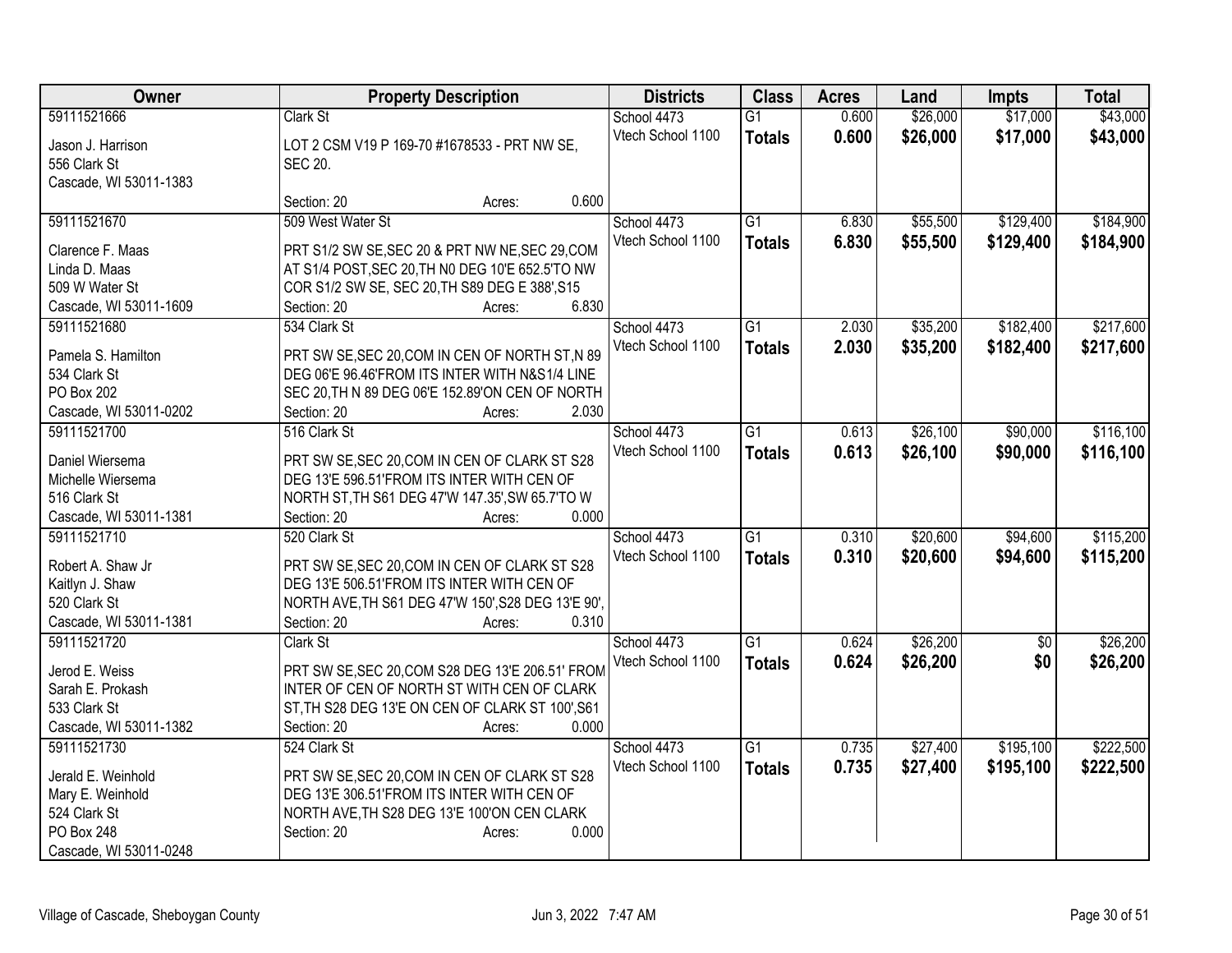| Owner                                | <b>Property Description</b>                            | <b>Districts</b>  | <b>Class</b>    | <b>Acres</b> | Land     | <b>Impts</b>    | <b>Total</b>    |
|--------------------------------------|--------------------------------------------------------|-------------------|-----------------|--------------|----------|-----------------|-----------------|
| 59111521740                          | 522 Clark St                                           | School 4473       | $\overline{G1}$ | 0.800        | \$28,900 | \$164,700       | \$193,600       |
| Jaeckels, David A & Beth S Jaeckels  | PRT SW SE, SEC 20, COM IN CEN OF CLARK ST S28          | Vtech School 1100 | <b>Totals</b>   | 0.800        | \$28,900 | \$164,700       | \$193,600       |
| Trust et al                          | DEG 13'E 406.51'FROM ITS INTER WITH CEN OF             |                   |                 |              |          |                 |                 |
| 522 Clark St                         | NORTH ST, TH S28 DEG 13'E 100'M/L ON CEN OF            |                   |                 |              |          |                 |                 |
| Cascade, WI 53011-1381               | 0.000<br>Section: 20<br>Acres:                         |                   |                 |              |          |                 |                 |
| 59111521750                          | North Ave                                              | School 4473       | $\overline{X4}$ | 0.000        | \$0      | $\overline{50}$ | $\overline{50}$ |
|                                      |                                                        | Vtech School 1100 |                 | 0.000        | \$0      | \$0             | \$0             |
| Village of Cascade (Prt of Cedar St) | PRT SW SE & SE SW, SEC 20, COM AT INTER OF CEN         |                   | <b>Totals</b>   |              |          |                 |                 |
| Attn: For Streets                    | OF NORTH AVE WITH E BANK OF MILWAUKEE                  |                   |                 |              |          |                 |                 |
| PO Box 157                           | RIV, TH SE ON SD E BANK TO S LINE N1/2 SW SE, E        |                   |                 |              |          |                 |                 |
| Cascade, WI 53011-0157               | 0.000<br>Section: 20<br>Acres:                         |                   |                 |              |          |                 |                 |
| 59111521760                          | 514 Clark St                                           | School 4473       | $\overline{G1}$ | 0.450        | \$23,900 | \$104,400       | \$128,300       |
| Jonathan D. Guttmann                 | A-19057 & OTHER LANDS - PRT SW SE, SEC 20, DESC        | Vtech School 1100 | <b>Totals</b>   | 0.450        | \$23,900 | \$104,400       | \$128,300       |
|                                      |                                                        |                   |                 |              |          |                 |                 |
| Sarah M. Westerman                   | AS COM IN CEN OF CLARK ST 630.7'NW OF CEN OF           |                   |                 |              |          |                 |                 |
| 514 Clark St                         | FRANCES AVE, TH NW ON CLARK ST 124.2', TH WLY<br>0.450 |                   |                 |              |          |                 |                 |
| Cascade, WI 53011-1381               | Section: 20<br>Acres:                                  |                   |                 |              |          |                 |                 |
| 59111521770                          | 510 Clark St                                           | School 4473       | G1              | 0.370        | \$22,100 | \$114,000       | \$136,100       |
| Andrew C. Payne                      | PRT SW SE, SEC 20, COM IN CEN OF CLARK ST              | Vtech School 1100 | <b>Totals</b>   | 0.370        | \$22,100 | \$114,000       | \$136,100       |
| 510 Clark St                         | 515.7'NW OF CEN OF FRANCES AVE, TH N30 DEG W           |                   |                 |              |          |                 |                 |
| Cascade, WI 53011-1381               | ON SD ST 115', S59 DEG 01'W 149.5'M/L TO W LN OF       |                   |                 |              |          |                 |                 |
|                                      | Section: 20<br>0.370<br>Acres:                         |                   |                 |              |          |                 |                 |
| 59111521780                          | 508 Clark St                                           | School 4473       | $\overline{G1}$ | 1.000        | \$30,000 | \$61,400        | \$91,400        |
|                                      |                                                        | Vtech School 1100 | <b>Totals</b>   | 1.000        | \$30,000 | \$61,400        | \$91,400        |
| Stuart G. Hellmer                    | A-22515 & OTHER LANDS - PRT SW SE, SEC 20, COM         |                   |                 |              |          |                 |                 |
| Marcia L. Hellmer                    | IN CEN CLARK ST 431.7'NW OF INTER WITH CEN             |                   |                 |              |          |                 |                 |
| 546 Clark St                         | FRANCES AVE, TH NW ON CLARK ST 84', S59 DEG            |                   |                 |              |          |                 |                 |
| Cascade, WI 53011-1383               | 1.000<br>Section: 20<br>Acres:                         |                   |                 |              |          |                 |                 |
| 59111521790                          | 504 Clark St                                           | School 4473       | $\overline{G1}$ | 0.661        | \$26,600 | \$182,400       | \$209,000       |
| Lee A. Tullberg                      | PRT SW SE SEC 20, COM AT INTER OF W LN CLARK           | Vtech School 1100 | <b>Totals</b>   | 0.661        | \$26,600 | \$182,400       | \$209,000       |
| Lynnette M. Tullberg                 | ST WITH S LN SEC 20, TH NW ALG CLARK ST 145', S64      |                   |                 |              |          |                 |                 |
| 504 Clark St                         | DEG 30'W 73', S8 DEG 07'W 100'TO S SEC LN, TH E        |                   |                 |              |          |                 |                 |
| Cascade, WI 53011-1381               | 0.000<br>Section: 20<br>Acres:                         |                   |                 |              |          |                 |                 |
| 59111521810                          | 535 Clark St                                           | School 4473       | G1              | 0.850        | \$28,500 | \$148,200       | \$176,700       |
|                                      |                                                        | Vtech School 1100 |                 | 0.850        | \$28,500 | \$148,200       | \$176,700       |
| Jeffrey R. Pietsch                   | PRT SW SE, SEC 20, COM IN CEN OF CLARK ST              |                   | <b>Totals</b>   |              |          |                 |                 |
| Amy Pietsch                          | 1291.1'NW OF ITS INTER WITH CEN OF FRANCES             |                   |                 |              |          |                 |                 |
| 535 Clark St                         | AVE, TH NE AT R/A TO CLARK ST 247.5', NW PARA          |                   |                 |              |          |                 |                 |
| Cascade, WI 53011-1382               | 0.850<br>Section: 20<br>Acres:                         |                   |                 |              |          |                 |                 |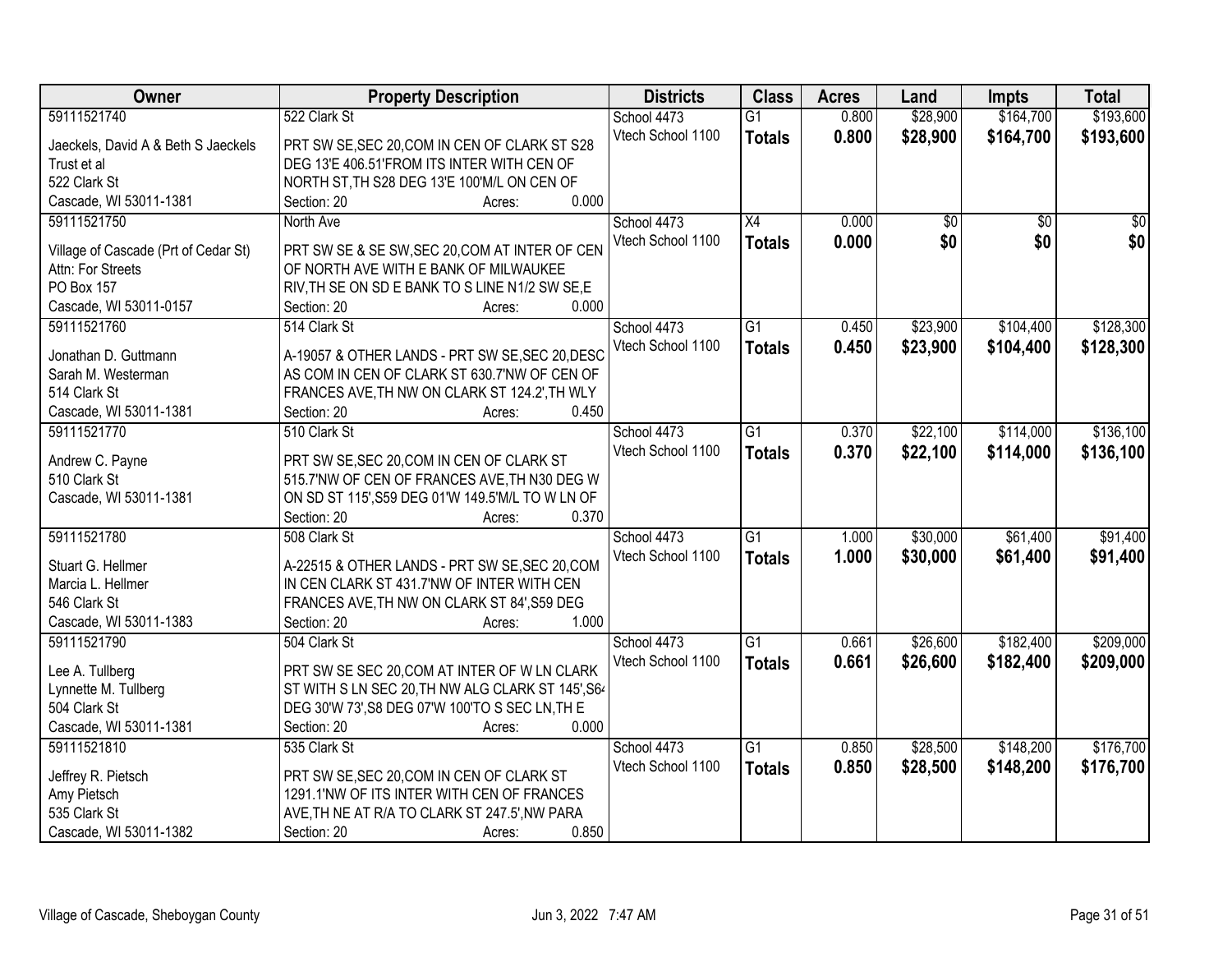| Owner                              | <b>Property Description</b>                                                           | <b>Districts</b>  | <b>Class</b>    | <b>Acres</b> | Land     | <b>Impts</b> | <b>Total</b> |
|------------------------------------|---------------------------------------------------------------------------------------|-------------------|-----------------|--------------|----------|--------------|--------------|
| 59111521811                        | 533 Clark St                                                                          | School 4473       | $\overline{G1}$ | 0.510        | \$25,100 | \$81,600     | \$106,700    |
| Jerod E. Weiss                     | PRT SW SE, SEC 20, COM IN CEN OF CLARK                                                | Vtech School 1100 | <b>Totals</b>   | 0.510        | \$25,100 | \$81,600     | \$106,700    |
| 533 Clark St                       | ST,1201.1'NW OF ITS INTER WITH CEN FRANCES                                            |                   |                 |              |          |              |              |
| Cascade, WI 53011-1382             | AVE, TH NW ON CLARK ST 90', TH NE AT R/A                                              |                   |                 |              |          |              |              |
|                                    | 0.510<br>Section: 20<br>Acres:                                                        |                   |                 |              |          |              |              |
| 59111521820                        | 531 Clark St                                                                          | School 4473       | $\overline{G1}$ | 0.700        | \$27,000 | \$113,200    | \$140,200    |
|                                    |                                                                                       | Vtech School 1100 | <b>Totals</b>   | 0.700        | \$27,000 | \$113,200    | \$140,200    |
| Ronald H. Schmidt                  | PRT SW SE SEC 20, COM IN CEN OF CLARK ST                                              |                   |                 |              |          |              |              |
| Celine Schmidt                     | 1078.1'NW OF ITS INTER WITH CEN FRANCES AVE,                                          |                   |                 |              |          |              |              |
| 531 Clark St                       | TH NW ON CLARK ST 123', NE AT R/A 247.5', SE AT                                       |                   |                 |              |          |              |              |
| Cascade, WI 53011-1382             | 0.700<br>Section: 20<br>Acres:                                                        |                   |                 |              |          |              |              |
| 59111521830                        | 529 Clark St                                                                          | School 4473       | $\overline{G1}$ | 0.430        | \$23,400 | \$129,400    | \$152,800    |
| David K. Cotter                    | PRT SW SE, SEC 20, COM IN CEN OF CLARK ST                                             | Vtech School 1100 | <b>Totals</b>   | 0.430        | \$23,400 | \$129,400    | \$152,800    |
| 529 Clark St                       | 1003.1'NW OF ITS INTER WITH CEN OF FRANCES                                            |                   |                 |              |          |              |              |
| Cascade, WI 53011                  | AVE, TH NW ON CLARK ST 75', NE AT R/A 247.5', SE AT                                   |                   |                 |              |          |              |              |
|                                    | 0.430<br>Section: 20<br>Acres:                                                        |                   |                 |              |          |              |              |
| 59111521840                        | Clark St                                                                              | School 4473       | $\overline{G5}$ | 4.500        | \$2,300  | \$0          | \$2,300      |
|                                    |                                                                                       | Vtech School 1100 | <b>Totals</b>   | 4.500        | \$2,300  | \$0          | \$2,300      |
| James Robert Rohrbeck              | B-1984 - PRT SW SE, SEC 20, COM AT NE COR OF SD                                       |                   |                 |              |          |              |              |
| Edith A. Rohrbeck                  | SW SE, TH S89 DEG 08'58"W 835.44', S28 DEG 53'33"E                                    |                   |                 |              |          |              |              |
| 557 Upper Rd                       | 478.49', N62 DEG 04'46"E 6.55', N28 DEG 13'W                                          |                   |                 |              |          |              |              |
| Kohler, WI 53044-1437              | 4.500<br>Section: 20<br>Acres:                                                        |                   |                 |              |          |              |              |
| 59111521850                        | 527 Clark St                                                                          | School 4473       | $\overline{G1}$ | 0.380        | \$22,300 | \$134,900    | \$157,200    |
| Deborah R. Halvorson               | PRT SW SE, SEC 20, COM IN CEN OF CLARK ST                                             | Vtech School 1100 | <b>Totals</b>   | 0.380        | \$22,300 | \$134,900    | \$157,200    |
| Raymond J. Halvorson               | 937.1'NW OF ITS INTER WITH CEN OF FRANCIS                                             |                   |                 |              |          |              |              |
| 527 Clark St                       | AVE, TH NW ON CLARK ST 66', NE AT R/A                                                 |                   |                 |              |          |              |              |
| 527 Clark St                       | 0.380<br>Section: 20<br>Acres:                                                        |                   |                 |              |          |              |              |
| Cascade, WI 53011                  |                                                                                       |                   |                 |              |          |              |              |
| 59111521860                        | 525 Clark St                                                                          | School 4473       | $\overline{G1}$ | 0.600        | \$26,000 | \$80,400     | \$106,400    |
|                                    |                                                                                       | Vtech School 1100 | <b>Totals</b>   | 0.600        | \$26,000 | \$80,400     | \$106,400    |
| Randall L. Flunker<br>525 Clark St | PRT SW SE SEC 20, COM IN CEN OF CLARK ST<br>832.1'NW OF ITS INTER WITH CEN OF FRANCES |                   |                 |              |          |              |              |
| Cascade, WI 53011-1382             | AVE, TH NW ON CLARK ST 105', NE AT R/A 247.5', SE                                     |                   |                 |              |          |              |              |
|                                    | 0.600<br>Section: 20<br>Acres:                                                        |                   |                 |              |          |              |              |
| 59111521870                        | Clark St                                                                              | School 4473       | $\overline{G1}$ | 6.040        | \$53,100 | \$3,600      | \$56,700     |
|                                    |                                                                                       |                   |                 |              |          |              |              |
| James Robert Rohrbeck              | PRT OF SW SE SEC 20, COM IN CEN CLARK ST                                              | Vtech School 1100 | <b>Totals</b>   | 6.040        | \$53,100 | \$3,600      | \$56,700     |
| Edith A. Rohrbeck                  | 761.75'NW OF ITS INTER WITH CEN FRANCES                                               |                   |                 |              |          |              |              |
| 557 Upper Rd                       | AVE, TH NW ALG ST 67.5', NE AT R/A 253.5', NW AT R/A                                  |                   |                 |              |          |              |              |
| Kohler, WI 53044-1437              | 6.040<br>Section: 20<br>Acres:                                                        |                   |                 |              |          |              |              |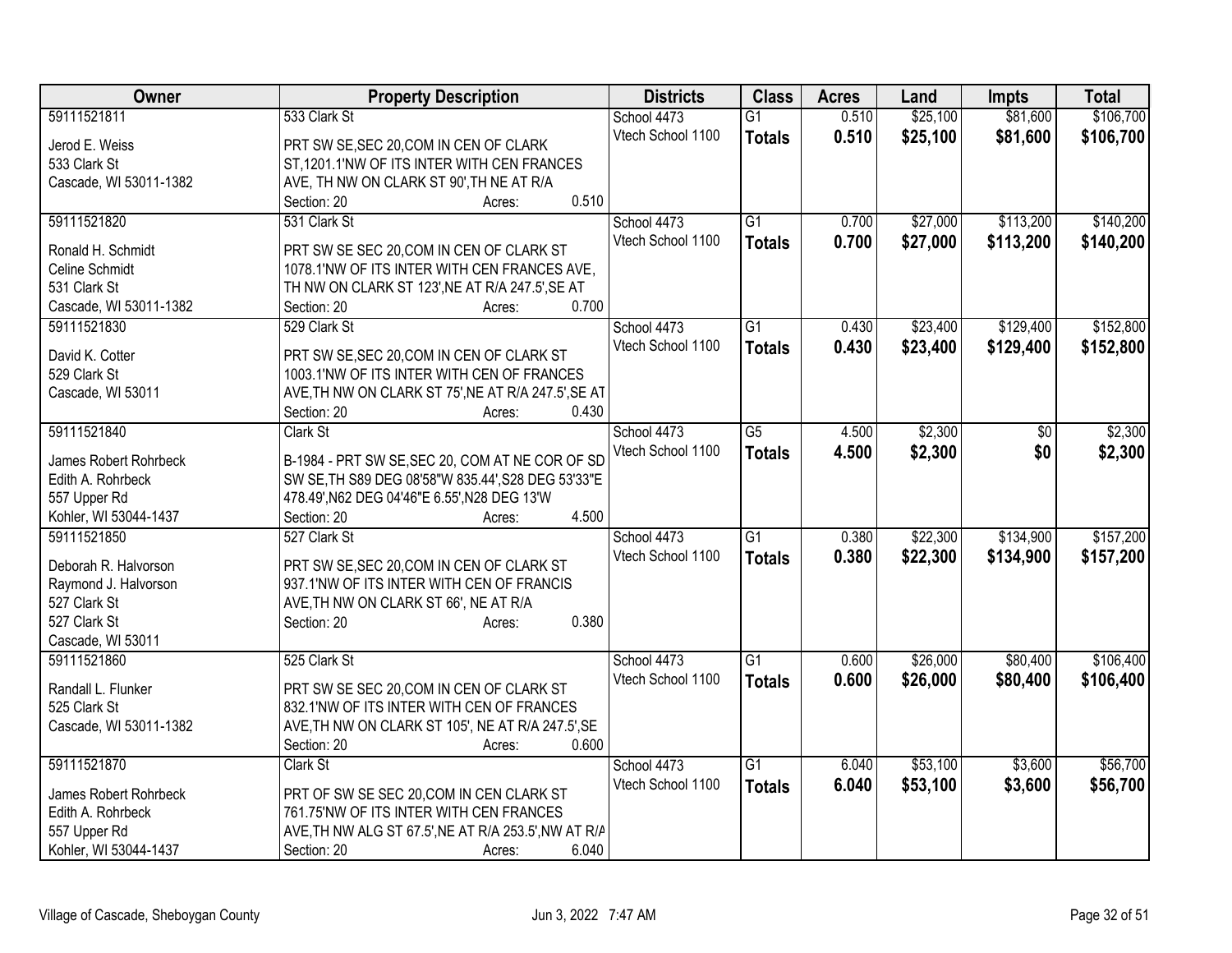| Owner                  | <b>Property Description</b>                             | <b>Districts</b>  | <b>Class</b>    | <b>Acres</b> | Land     | <b>Impts</b> | <b>Total</b> |
|------------------------|---------------------------------------------------------|-------------------|-----------------|--------------|----------|--------------|--------------|
| 59111521880            | 521 Clark St                                            | School 4473       | $\overline{G1}$ | 0.360        | \$21,800 | \$141,000    | \$162,800    |
| Barry A. Maas          | TR 1, CSM V 2 P 153 - PRT SW SE, SEC 20, COM IN         | Vtech School 1100 | <b>Totals</b>   | 0.360        | \$21,800 | \$141,000    | \$162,800    |
| 521 Clark St           | CEN OF CLARK ST N28 DEG 13'W 661.75'FROM ITS            |                   |                 |              |          |              |              |
| Cascade, WI 53011-1382 | INTER WITH CEN OF FRANCES AVE, TH N28 DEG               |                   |                 |              |          |              |              |
|                        | 0.360<br>Section: 20<br>Acres:                          |                   |                 |              |          |              |              |
| 59111521890            | 517 Clark St                                            | School 4473       | $\overline{G1}$ | 0.249        | \$18,400 | \$73,800     | \$92,200     |
|                        |                                                         | Vtech School 1100 | <b>Totals</b>   | 0.249        | \$18,400 | \$73,800     | \$92,200     |
| Edith A. Rohrbeck      | PRT SW SE, COM IN CEN CLARK ST 617.25'NW OF             |                   |                 |              |          |              |              |
| 557 Upper Rd           | CEN FRANCES AVE, TH NW ALG ST 44.5', NE                 |                   |                 |              |          |              |              |
| Kohler, WI 53044-1437  | 167.9'M/L, SLY 2', NE 90', S22 DEG 30'E 36', TH S65 DEG |                   |                 |              |          |              |              |
|                        | 0.000<br>Section: 20<br>Acres:                          |                   |                 |              |          |              |              |
| 59111521900            | 515 Clark St                                            | School 4473       | $\overline{G1}$ | 4.200        | \$46,000 | \$83,300     | \$129,300    |
| Emily L. Holentunder   | PRT SW SE, SEC 20, COM IN CEN OF CLARK ST AT A          | Vtech School 1100 | <b>Totals</b>   | 4.200        | \$46,000 | \$83,300     | \$129,300    |
| Austin J. Holentunder  | PNT 473.81' NWLY OF ITS INTER WITH CEN LINE OF          |                   |                 |              |          |              |              |
| 515 Clark St           | FRANCES AVE, TH NWLY ON CEN OF CLARK ST                 |                   |                 |              |          |              |              |
| Cascade, WI 53011-1382 | 4.200<br>Section: 20<br>Acres:                          |                   |                 |              |          |              |              |
| 59111521910            | 511 Clark St                                            | School 4473       | G1              | 0.420        | \$23,200 | \$127,000    | \$150,200    |
|                        |                                                         | Vtech School 1100 |                 | 0.420        | \$23,200 | \$127,000    | \$150,200    |
| Michelle M. Krahn      | PRT SW SE, SEC 20, COM IN CEN OF CLARK ST               |                   | <b>Totals</b>   |              |          |              |              |
| 511 Clark St           | 415.25'NWLY OF ITS INTER WITH CEN OF FRANCES            |                   |                 |              |          |              |              |
| Cascade, WI 53011-1382 | AVE, TH N89 DEG E 194.92', N15 DEG 35'W 125.7', S68     |                   |                 |              |          |              |              |
|                        | Section: 20<br>0.420<br>Acres:                          |                   |                 |              |          |              |              |
| 59111521920            | 509 Clark St                                            | School 4473       | $\overline{G1}$ | 0.242        | \$17,900 | \$77,600     | \$95,500     |
| Mary Ann Berth         | PRT SW SE, SEC 20, COM IN CEN CLARK ST                  | Vtech School 1100 | <b>Totals</b>   | 0.242        | \$17,900 | \$77,600     | \$95,500     |
| 509 Clark St           | 415.25'NW OF ITS INTER WITH CEN FRANCES AVE,            |                   |                 |              |          |              |              |
| Cascade, WI 53011-1382 | TH SE ALG ST 75', NE 167', N8 DEG 0'W 49', TH W         |                   |                 |              |          |              |              |
|                        | Section: 20<br>0.000<br>Acres:                          |                   |                 |              |          |              |              |
| 59111521930            | 507 Clark St                                            | School 4473       | $\overline{G1}$ | 0.710        | \$25,000 | \$30,000     | \$55,000     |
|                        |                                                         | Vtech School 1100 |                 |              |          |              |              |
| Michael S. Yurmanovich | PRT SW SE, SEC 20, COM AT A PNT THAT IS 299.68'N        |                   | <b>Totals</b>   | 0.710        | \$25,000 | \$30,000     | \$55,000     |
| 203 E Water St         | & S87 DEG 34'W 96.95'FROM SE COR, SD SW SE, TH          |                   |                 |              |          |              |              |
| <b>PO Box 114</b>      | S87 DEG 34'W 264.55', S8 DEG 11'E 49', S81 DEG 14'W     |                   |                 |              |          |              |              |
| Cascade, WI 53011-0114 | 0.710<br>Section: 20<br>Acres:                          |                   |                 |              |          |              |              |
| 59111521942            | 501 Clark St                                            | School 4473       | G1              | 0.450        | \$23,900 | \$122,900    | \$146,800    |
|                        |                                                         | Vtech School 1100 | <b>Totals</b>   | 0.450        | \$23,900 | \$122,900    | \$146,800    |
| Mark A. Haskins        | PRT SWSE, SEC 20 & PRT NWNE SEC 29, COM 270'V           |                   |                 |              |          |              |              |
| 501 Clark St           | OF SE COR, SWSE, SEC 20, TH N 110.33', S74 DEG          |                   |                 |              |          |              |              |
| Cascade, WI 53011-1382 | 25'W TO ELY LN CLARK ST, S28 DEG 33'E ON CLARK          |                   |                 |              |          |              |              |
|                        | 0.450<br>Section: 20<br>Acres:                          |                   |                 |              |          |              |              |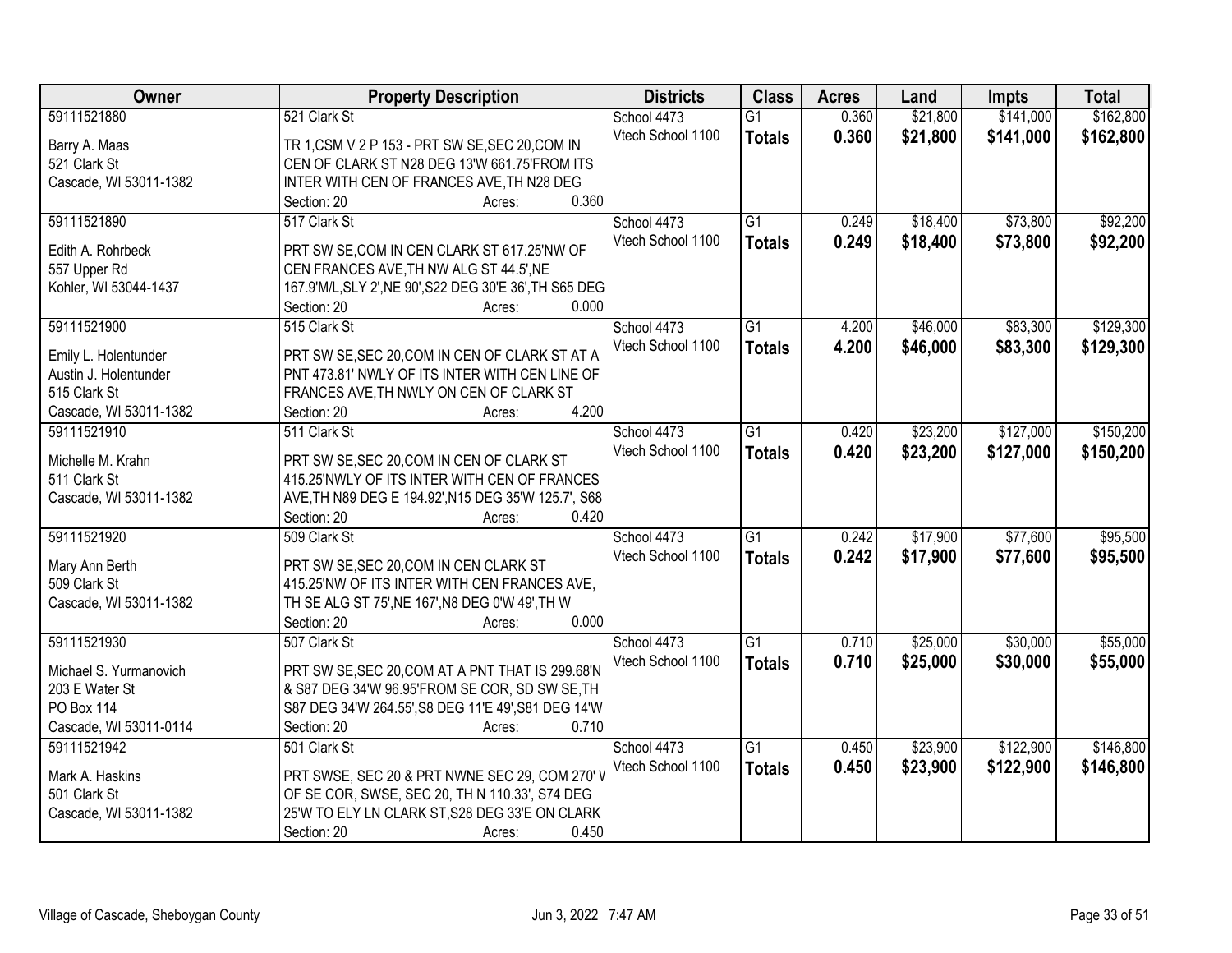| Owner                                                     | <b>Property Description</b>                                                                            | <b>Districts</b>  | <b>Class</b>    | <b>Acres</b> | Land       | <b>Impts</b>    | <b>Total</b> |
|-----------------------------------------------------------|--------------------------------------------------------------------------------------------------------|-------------------|-----------------|--------------|------------|-----------------|--------------|
| 59111521960                                               | 505 Clark St                                                                                           | School 4473       | $\overline{G1}$ | 1.777        | \$33,900   | \$116,800       | \$150,700    |
| Mark A. Vranak                                            | PRT SW SE, SEC 20, COM IN S LN SEC 20 AT A PNT                                                         | Vtech School 1100 | <b>Totals</b>   | 1.777        | \$33,900   | \$116,800       | \$150,700    |
| 505 Clark St                                              | S87 DEG 36'W 270'FROM SE COR SW SE, TH N87 DEC                                                         |                   |                 |              |            |                 |              |
| Cascade, WI 53011-1382                                    | 36'E 270', N 299.68', S87 DEG 34'W 96.95', S 80', S81 DE(                                              |                   |                 |              |            |                 |              |
|                                                           | 0.000<br>Section: 20<br>Acres:                                                                         |                   |                 |              |            |                 |              |
| 59111521970                                               | 539 Clark St                                                                                           | School 4473       | $\overline{G1}$ | 0.600        | \$26,000   | \$157,700       | \$183,700    |
|                                                           |                                                                                                        | Vtech School 1100 | <b>Totals</b>   | 0.600        | \$26,000   | \$157,700       | \$183,700    |
| Sheena B. Pattison                                        | PRT SW SE, SEC 20, COM IN CEN CLARK ST, N28 DEG                                                        |                   |                 |              |            |                 |              |
| 539 Clark St                                              | 13'W 1441.1'FROM ITS INTER WITH CEN FRANCES                                                            |                   |                 |              |            |                 |              |
| Cascade, WI 53011-1382                                    | AVE, TH N61 DEG 47'E 247.50', N28 DEG 13'W 45'TO N<br>0.600<br>Section: 20                             |                   |                 |              |            |                 |              |
| 59111521981                                               | Acres:<br>619 Lake St                                                                                  | School 4473       | $\overline{G1}$ | 0.410        | \$23,700   | \$139,100       | \$162,800    |
|                                                           |                                                                                                        | Vtech School 1100 |                 |              |            |                 |              |
| Jeffery S. Brickner                                       | LOT 1 CSM V3 P 236 - PRT SW SE & SE SW, SEC                                                            |                   | <b>Totals</b>   | 0.410        | \$23,700   | \$139,100       | \$162,800    |
| Marilyn M. Brickner                                       | 20, COM AT S 1/4 COR, SD SEC, TH N0 DEG 47' 30"W                                                       |                   |                 |              |            |                 |              |
| 619 Lake St                                               | ALG N-S1/4 LN SD SEC 668.72'TO S LN N1/2 SE SW,                                                        |                   |                 |              |            |                 |              |
| Cascade, WI 53011-1533                                    | Section: 20<br>0.410<br>Acres:                                                                         |                   |                 |              |            |                 |              |
| 59111521982                                               | 617 Lake St                                                                                            | School 4473       | $\overline{G1}$ | 0.510        | \$25,900   | \$186,600       | \$212,500    |
| Timothy L. Yurk                                           | LOT 2 CSM V3 P 236 - PRT SW SE & SE SW, SEC                                                            | Vtech School 1100 | <b>Totals</b>   | 0.510        | \$25,900   | \$186,600       | \$212,500    |
| Dawn E. Yurk                                              | 20, COM AT S 1/4 COR SD SEC, TH N0 DEG 47' 30"W                                                        |                   |                 |              |            |                 |              |
| 617 Lake St                                               | ALG N-S1/4 LN SD SEC 668.72'TO S LN N1/2 SE SW,                                                        |                   |                 |              |            |                 |              |
| Cascade, WI 53011-1533                                    | Section: 20<br>0.510<br>Acres:                                                                         |                   |                 |              |            |                 |              |
| 59111521990                                               |                                                                                                        | School 4473       | $\overline{G4}$ | 3.580        | \$700      | $\overline{50}$ | \$700        |
|                                                           |                                                                                                        | Vtech School 1100 | <b>Totals</b>   | 3.580        | \$700      | \$0             | \$700        |
| Daniel P. Berg                                            | PRT SE SE, SEC 20, COM AT NE COR, SD1/4, TH W                                                          |                   |                 |              |            |                 |              |
| 6308 Sylvan Ln                                            | 453.75', S10 DEG E 174.5', N72 DEG E 70' M/L, S36 DEG                                                  |                   |                 |              |            |                 |              |
| Monona, WI 53716                                          | E 465.6', NELY PARA WITH STH 28 99', S36 DEG E TO                                                      |                   |                 |              |            |                 |              |
|                                                           | 3.580<br>Section: 20<br>Acres:                                                                         |                   |                 |              |            |                 |              |
| 59111522000                                               | <b>Madison Ave</b>                                                                                     | School 4473       | $\overline{G4}$ | 0.380        | \$100      | $\overline{50}$ | \$100        |
| Daniel P. Berg                                            | PRT SE SE, SEC 20, & PRT SW SW, SEC 21, COM AT                                                         | Vtech School 1100 | <b>Totals</b>   | 0.380        | \$100      | \$0             | \$100        |
| 6308 Sylvan Ln                                            | INTER OF W LN SEC 21 WITH CEN STH 28, TH NE ON                                                         |                   |                 |              |            |                 |              |
| Monona, WI 53716                                          | CEN SD HWY 82.5', N36 DEG W 165', SW PARA WITH                                                         |                   |                 |              |            |                 |              |
|                                                           | Section: 20<br>0.380<br>Acres:                                                                         |                   |                 |              |            |                 |              |
| 59111522010                                               |                                                                                                        | School 4473       | X4              | 6.710        | $\sqrt{6}$ | $\overline{50}$ | $\sqrt{50}$  |
|                                                           |                                                                                                        | Vtech School 1100 | <b>Totals</b>   | 6.710        | \$0        | \$0             | \$0          |
| Village of Cascade (Prt of Cedar St)<br>Attn: For Streets | PRT S1/2 SE1/4, SEC 20, COM AT A PNT 749'N OF SW<br>COR, SE SE, SD SEC, TH N 140', N72 DEG E 945', N10 |                   |                 |              |            |                 |              |
| PO Box 157                                                | DEG W 174.5'TO N LN SE SE, S89 DEG W 860'TO NW                                                         |                   |                 |              |            |                 |              |
|                                                           |                                                                                                        |                   |                 |              |            |                 |              |
| Cascade, WI 53011-0157                                    | 6.710<br>Section: 20<br>Acres:                                                                         |                   |                 |              |            |                 |              |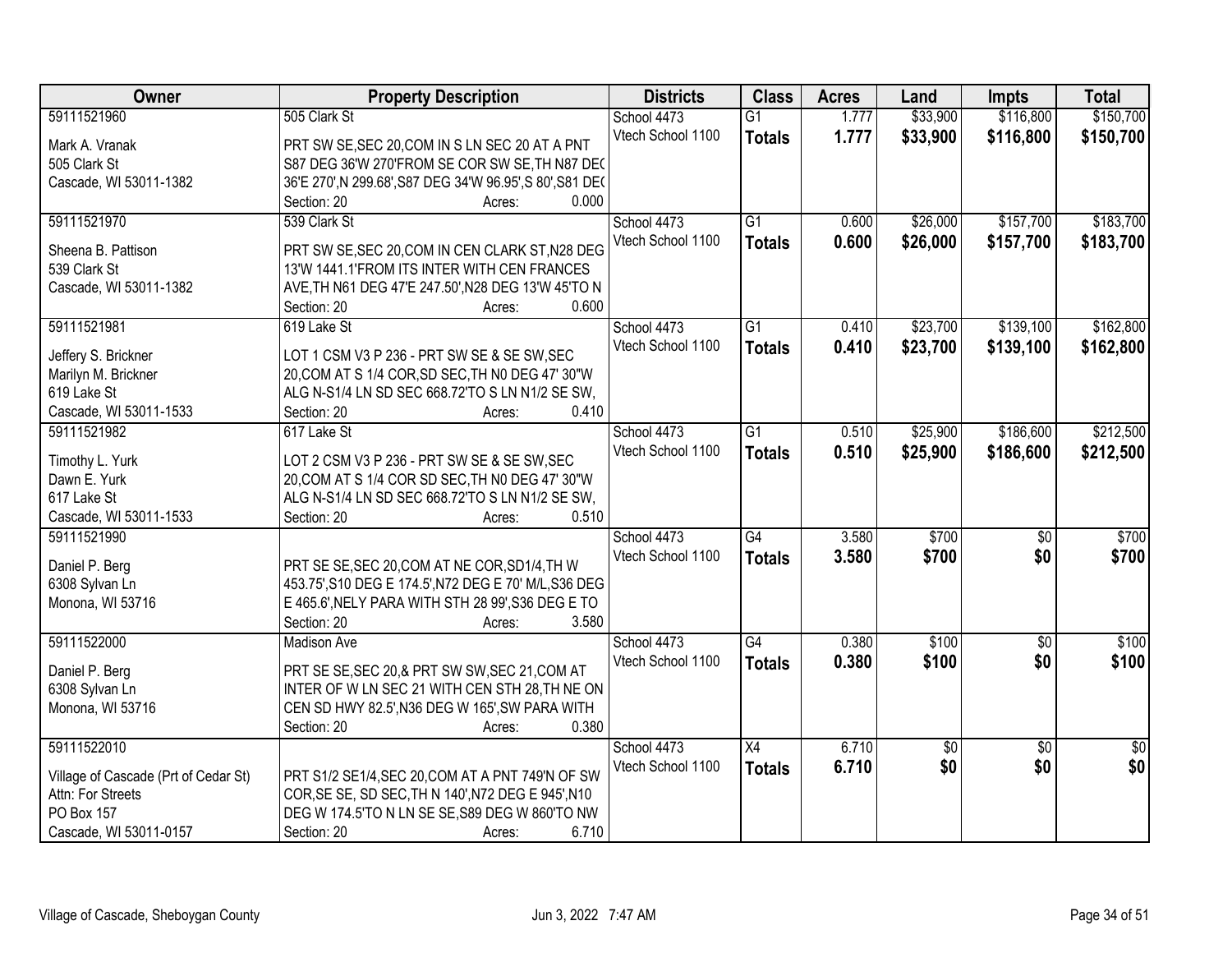| Owner                  | <b>Property Description</b>                                                               | <b>Districts</b>  | <b>Class</b>                     | <b>Acres</b>   | Land             | <b>Impts</b> | <b>Total</b>     |
|------------------------|-------------------------------------------------------------------------------------------|-------------------|----------------------------------|----------------|------------------|--------------|------------------|
| 59111522020            | 720 Madison Ave                                                                           | School 4473       | G1                               | 1.200          | \$31,000         | \$99,200     | \$130,200        |
| Susan M. Lodl          | PRT SE SE, SEC 20, COM IN CEN STH 28 16.5'SWLY                                            | Vtech School 1100 | G4                               | 3.000          | \$100            | \$0          | \$100            |
| Paul R. Lodl           | OF ITS INTER WITH E LN SEC 20, TH SWLY ALG CEN                                            |                   | <b>Totals</b>                    | 4.200          | \$31,100         | \$99,200     | \$130,300        |
| 720 Madison Ave        | OF HWY 223.5', N37 DEG 46'W 231', S73 DEG 05'W                                            |                   |                                  |                |                  |              |                  |
| PO Box 158             | Section: 20<br>4.200<br>Acres:                                                            |                   |                                  |                |                  |              |                  |
| Cascade, WI 53011-0158 |                                                                                           |                   |                                  |                |                  |              |                  |
| 59111522030            | 716 Madison Ave                                                                           | School 4473       | G1                               | 3.350          | \$41,800         | \$72,700     | \$114,500        |
| John Yewko             | PRT SE SE, SEC 20, COM IN CEN STH 28 240'SWLY OF                                          | Vtech School 1100 | G4                               | 8.000          | \$1,600          | \$0          | \$1,600          |
| Cynthia M. Yewko       | ITS INTER WITH E LN SEC 20, TH S52 DEG 06'W ALG                                           |                   | <b>Totals</b>                    | 11.350         | \$43,400         | \$72,700     | \$116,100        |
| 716 Madison Ave        | CEN SD HWY 502', N34 DEG 15'W 134.9', N65 DEG 39'V                                        |                   |                                  |                |                  |              |                  |
| Cascade, WI 53011-1388 | 11.350<br>Section: 20<br>Acres:                                                           |                   |                                  |                |                  |              |                  |
| 59111522040            | 708 Madison Ave                                                                           | School 4473       | G1                               | 2.250          | \$36,300         | \$99,500     | \$135,800        |
|                        |                                                                                           | Vtech School 1100 | G <sub>5</sub>                   | 4.000          | \$2,000          | \$0          | \$2,000          |
| Howard R. Bunkert      | LOT 1, BLK 1, ORIG PLAT OF VIL OF CASCADE, EXC                                            |                   | <b>Totals</b>                    | 6.250          | \$38,300         | \$99,500     | \$137,800        |
| Mary L. Bunkert        | WLY 60'OF SD LOT, ALSO PRT SE SE, SEC 20, COM IN                                          |                   |                                  |                |                  |              |                  |
| 708 Madison Ave        | CEN STH 28 396'NELY OF ITS INTER WITH EXT E LN                                            |                   |                                  |                |                  |              |                  |
| Cascade, WI 53011-1388 | 0.000<br>Section: 20<br>Acres:                                                            |                   |                                  |                |                  |              |                  |
| 59111522050            | 706 Madison Ave                                                                           | School 4473       | G1                               | 0.540          | \$25,400         | \$133,300    | \$158,700        |
| Thomas R. Horner       | PRT SE SE, SEC 20, COM IN CEN STH 28 275'NE OF                                            | Vtech School 1100 | <b>Totals</b>                    | 0.540          | \$25,400         | \$133,300    | \$158,700        |
| 706 Madison Ave        | EXT E LN BLK 1 VILL CASCADE, NE ON HWY 120', N32                                          |                   |                                  |                |                  |              |                  |
| Cascade, WI 53011-1388 | DEG 15'W 198', S44 DEG W 120', TH S32 DEG 15'E                                            |                   |                                  |                |                  |              |                  |
|                        | 0.000<br>Section: 20<br>Acres:                                                            |                   |                                  |                |                  |              |                  |
| 59111522060            | 704 Madison Ave                                                                           | School 4473       | $\overline{G1}$                  | 0.270          | \$19,300         | \$93,900     | \$113,200        |
| Richard Heath Rosio    |                                                                                           | Vtech School 1100 | <b>Totals</b>                    | 0.270          | \$19,300         | \$93,900     | \$113,200        |
| Vicky Lynn Rosio       | PRT SE SE, SEC 20, & PRT NE NE SEC 29, COM IN<br>CEN STH 28 204'NE OF EXT E LN BLK 1 VILL |                   |                                  |                |                  |              |                  |
| 704 Madison Ave        | CASCADE, TH NE ON HWY 60', N32 DEG 15'W 198', S44                                         |                   |                                  |                |                  |              |                  |
| Cascade, WI 53011-1388 | 0.000<br>Section: 20<br>Acres:                                                            |                   |                                  |                |                  |              |                  |
| 59111522070            | 702 Madison Ave                                                                           | School 4473       | $\overline{G1}$                  | 0.920          | \$29,200         | \$94,100     | \$123,300        |
|                        |                                                                                           | Vtech School 1100 | <b>Totals</b>                    | 0.920          | \$29,200         | \$94,100     | \$123,300        |
| Jason Deverney         | PRT SE SE, SEC 20, & PRT NE NE SEC 29, COM AT                                             |                   |                                  |                |                  |              |                  |
| 702 Madison Ave        | INTER OF EXT E LN BLK 1 VILL CASCADE WITH CEN                                             |                   |                                  |                |                  |              |                  |
| PO Box 72              | STH 28, TH NW ALG ELY LN BLK 1 198', N44 DEG E                                            |                   |                                  |                |                  |              |                  |
| Cascade, WI 53011-0072 | Section: 20<br>0.920<br>Acres:                                                            |                   |                                  |                |                  |              |                  |
| 59111522091            | 713 Madison Ave                                                                           | School 4473       | G1                               | 0.960          | \$29,600         | \$111,600    | \$141,200        |
| Kurt A. Breitzman      | PRT SE SE, SEC 20, COM IN CEN STH 28, 160'SWLY OF                                         | Vtech School 1100 | G4                               | 1.000          | \$200            | \$0          | \$200            |
| Brenda M. Breitzman    | ITS INTER WITH E SEC LN, TH SE AT R/A TO SD HWY                                           |                   | G <sub>5</sub><br>G <sub>6</sub> | 0.720<br>5.000 | \$400<br>\$6,300 | \$0<br>\$0   | \$400<br>\$6,300 |
| 713 Madison Ave        | 250', SW AT R/A 190', NW AT R/A 250'TO CEN SD                                             |                   |                                  | 7.680          |                  |              |                  |
| Cascade, WI 53011      | 7.680<br>Section: 20<br>Acres:                                                            |                   | <b>Totals</b>                    |                | \$36,500         | \$111,600    | \$148,100        |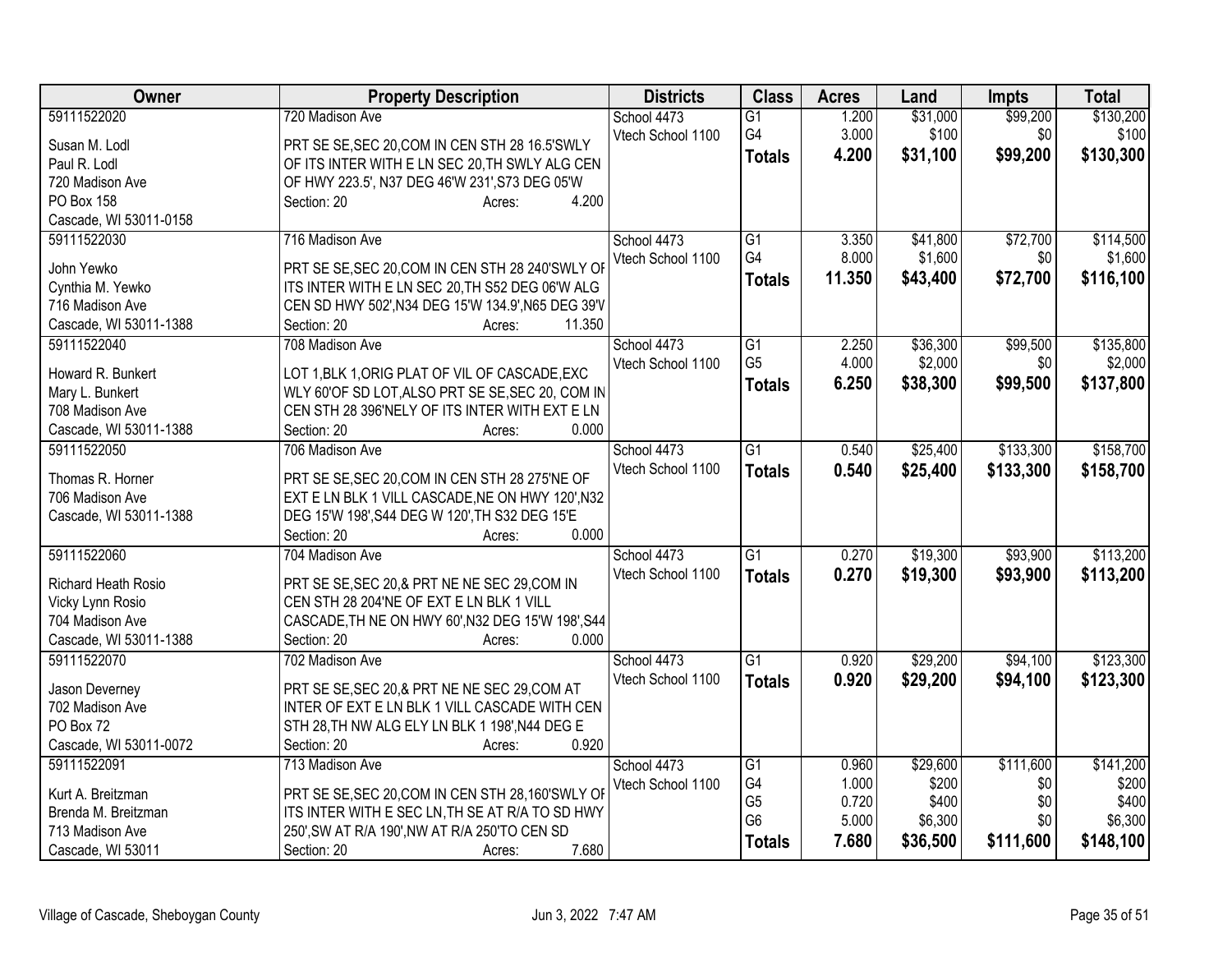| Owner                                                     | <b>Property Description</b>                                                                         | <b>Districts</b>  | <b>Class</b>             | <b>Acres</b> | Land            | <b>Impts</b>    | <b>Total</b>    |
|-----------------------------------------------------------|-----------------------------------------------------------------------------------------------------|-------------------|--------------------------|--------------|-----------------|-----------------|-----------------|
| 59111522100                                               | 709 Madison Ave                                                                                     | School 4473       | $\overline{G1}$          | 0.760        | \$27,600        | \$97,600        | \$125,200       |
| Brittni A. Schneider                                      | PRT SE SE, SEC 20, COM AT THE SE COR, SD SEC, TH                                                    | Vtech School 1100 | <b>Totals</b>            | 0.760        | \$27,600        | \$97,600        | \$125,200       |
| 709 Madison Ave                                           | WLY 261.52' N4 DEG 37'W 24.11', N58 DEG 21'E                                                        |                   |                          |              |                 |                 |                 |
| Cascade, WI 53011-1389                                    | 124.98'TO PNT OF BEG, N36 DEG 20'W 366.56'TO CEN                                                    |                   |                          |              |                 |                 |                 |
|                                                           | 0.760<br>Section: 20<br>Acres:                                                                      |                   |                          |              |                 |                 |                 |
| 59111522108                                               | N/a                                                                                                 | School 4473       | $\overline{\mathsf{x2}}$ | 1.510        | $\overline{50}$ | $\overline{50}$ | $\overline{50}$ |
|                                                           |                                                                                                     | Vtech School 1100 | <b>Totals</b>            | 1.510        | \$0             | \$0             | \$0             |
| State of Wisconsin Dept of Transportatic                  | PRT SE SE, SEC 20 (BUNKERT) 0.15 AC. PRT SE                                                         |                   |                          |              |                 |                 |                 |
| 944 Vanderperren Way                                      | SE, SEC 20 (BREITZMAN) 0.13 AC. PRT SE SE, SEC 20                                                   |                   |                          |              |                 |                 |                 |
| Green Bay, WI 54304-5344                                  | (RONN) 0.12 AC. PRT SE SE, SEC 20 (YEWKO) 0.40<br>1.510                                             |                   |                          |              |                 |                 |                 |
|                                                           | Section: 20<br>Acres:                                                                               |                   |                          |              |                 |                 |                 |
| 59111522109                                               |                                                                                                     | School 4473       | $\overline{X4}$          | 0.450        | $\overline{50}$ | $\overline{50}$ | $\overline{50}$ |
| Village of Cascade (Prt of Cedar St)                      | NW SE, SEC 20 0.45 AC                                                                               | Vtech School 1100 | <b>Totals</b>            | 0.450        | \$0             | \$0             | \$0             |
| Attn: For Streets                                         |                                                                                                     |                   |                          |              |                 |                 |                 |
| <b>PO Box 157</b>                                         |                                                                                                     |                   |                          |              |                 |                 |                 |
| Cascade, WI 53011-0157                                    | 0.450<br>Section: 20<br>Acres:                                                                      |                   |                          |              |                 |                 |                 |
| 59111522110                                               | <b>Wisconsin St</b>                                                                                 | School 4473       | G1                       | 0.970        | \$29,700        | \$18,700        | \$48,400        |
|                                                           |                                                                                                     | Vtech School 1100 | G <sub>5</sub>           | 14.000       | \$7,000         | \$0             | \$7,000         |
| Stephen & Christine Kopecky Revocable<br>Trust 05-14-2021 | TR 2 & 3, V 4 CSM P 262 - PRT NE NE, SEC 29, COM AT<br>NE COR SEC 29, TH W 509.52', S13 DEG 37'48"E |                   | <b>Totals</b>            | 14.970       | \$36,700        | \$18,700        | \$55,400        |
| 5250 N Kimbark PI                                         | 212.36', S64 DEG 44' 14"W 101.60', S29 DEG 54'15"E                                                  |                   |                          |              |                 |                 |                 |
| Whitefish Bay, WI 53217-5334                              | 14.970<br>Section: 29<br>Acres:                                                                     |                   |                          |              |                 |                 |                 |
| 59111522111                                               | 301 Wisconsin St                                                                                    | School 4473       | $\overline{G1}$          | 1.010        | \$30,100        | \$81,200        | \$111,300       |
|                                                           |                                                                                                     | Vtech School 1100 |                          | 1.010        | \$30,100        |                 | \$111,300       |
| Stephen & Christine Kopecky Revocable                     | TR 1, CSM V 4 P 263 - PRT NE NE, SEC 29, COM N38                                                    |                   | <b>Totals</b>            |              |                 | \$81,200        |                 |
| Trust 05-14-2021                                          | DEG 52'E 33'& S31 DEG 8'E 52.98'FROM SE COR BLK                                                     |                   |                          |              |                 |                 |                 |
| 5250 N Kimbark PI                                         | 10, OP, TH N64 DEG 54' 20" E 331.84', N31 DEG 8'W                                                   |                   |                          |              |                 |                 |                 |
| Whitefish Bay, WI 53217-5334                              | Section: 29<br>1.010<br>Acres:                                                                      |                   |                          |              |                 |                 |                 |
| 59111522112                                               | N3191 Bates Rd                                                                                      | School 4473       | $\overline{X4}$          | 12.330       | $\sqrt{50}$     | $\overline{50}$ | $\overline{30}$ |
| Village of Cascade                                        | PRT NW NW, SEC 28, COM 670'E OF NW COR                                                              | Vtech School 1100 | <b>Totals</b>            | 12.330       | \$0             | \$0             | \$0             |
| PO Box 700227                                             | SD1/4, TH E 660', S0 DEG 56'12"W 660', W 620', S 0 DEG                                              |                   |                          |              |                 |                 |                 |
| Oostburg, WI 53070-0227                                   | 56'12"W 672'M/L TO S LINE NW NW, W 457', N23 DEG E                                                  |                   |                          |              |                 |                 |                 |
|                                                           | Section: 28<br>12.330<br>Acres:                                                                     |                   |                          |              |                 |                 |                 |
| 59111522113                                               | 801 Madison Ave                                                                                     | School 4473       | X4                       | 20.000       | \$0             | $\overline{30}$ | $\overline{50}$ |
|                                                           |                                                                                                     | Vtech School 1100 | <b>Totals</b>            | 20.000       | \$0             | \$0             | \$0             |
| Cascade Fire Department Inc                               | PART W1/2 OF SW1/4 SEC 21, T14N, R21E DESC AS:                                                      |                   |                          |              |                 |                 |                 |
| 501 Milwaukee Ave                                         | COM AT SW COR SD SEC 21; TH N00-05-49W, 40'; TH                                                     |                   |                          |              |                 |                 |                 |
| Cascade, WI 53011                                         | N89-20-53E, PARALLEL TO S LN SD SW1/4 570.55' TO                                                    |                   |                          |              |                 |                 |                 |
|                                                           | 20.000<br>Section: 21<br>Acres:                                                                     |                   |                          |              |                 |                 |                 |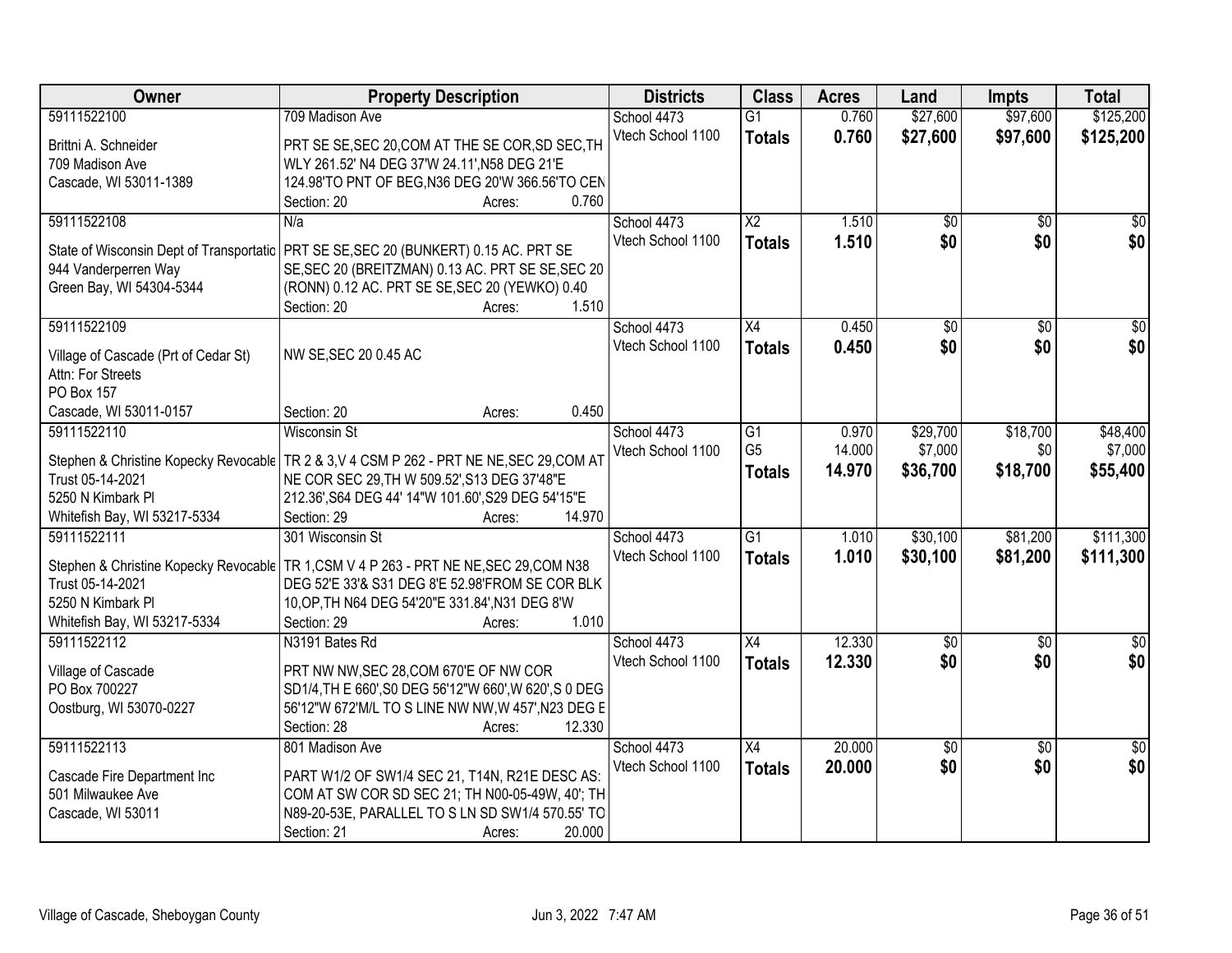| Owner                                            | <b>Property Description</b>                                                                     | <b>Districts</b>  | <b>Class</b>    | <b>Acres</b> | Land     | <b>Impts</b>    | <b>Total</b> |
|--------------------------------------------------|-------------------------------------------------------------------------------------------------|-------------------|-----------------|--------------|----------|-----------------|--------------|
| 59111522120                                      | 305 Wisconsin St                                                                                | School 4473       | $\overline{G1}$ | 5.770        | \$52,300 | \$93,800        | \$146,100    |
| Jeffrey L. Bracht                                | PRT NE NE, SEC 29, & PRT SE SE, SEC 20, COM                                                     | Vtech School 1100 | <b>Totals</b>   | 5.770        | \$52,300 | \$93,800        | \$146,100    |
| Cheryl J. Bracht                                 | 509.52'W OF NE COR SEC 29, TH S13 DEG E                                                         |                   |                 |              |          |                 |              |
| 305 Wisconsin St                                 | 214.5', S64 DEG 13'W 440.88' TO CEN OF WISCONSIN                                                |                   |                 |              |          |                 |              |
| PO Box 296                                       | 5.770<br>Section: 20<br>Acres:                                                                  |                   |                 |              |          |                 |              |
| Cascade, WI 53011-0296                           |                                                                                                 |                   |                 |              |          |                 |              |
| 59111522130                                      | <b>Wisconsin St</b>                                                                             | School 4473       | $\overline{G6}$ | 3.000        | \$15,000 | $\overline{50}$ | \$15,000     |
|                                                  |                                                                                                 | Vtech School 1100 | <b>Totals</b>   | 3.000        | \$15,000 | \$0             | \$15,000     |
| Cecilia B. Hannes                                | PRT NE NE, SEC 29, COM 495'W OF SE COR SD1/4, TH<br>N TO CEN OF TN RD, NW ON RD TO SLN          |                   |                 |              |          |                 |              |
| 1211 N 6th St Apt 1a<br>Sheboygan, WI 53081-3567 | HUNTINGTON AVE, SW ON AVE TO A SPRING, SLY                                                      |                   |                 |              |          |                 |              |
|                                                  | 3.000<br>Section: 29<br>Acres:                                                                  |                   |                 |              |          |                 |              |
| 59111522140                                      |                                                                                                 | School 4473       | $\overline{G5}$ | 1.000        | \$500    | $\overline{50}$ | \$500        |
|                                                  |                                                                                                 | Vtech School 1100 |                 | 1.000        | \$500    | \$0             | \$500        |
| Nolan S. Hollister et al                         | PRT NE NE, SEC 29, COM AT SW COR THEREOF, TH N                                                  |                   | <b>Totals</b>   |              |          |                 |              |
| Na                                               | TO SW COR BLK 12 VILL CASCADE, NE ALG S LN BLK                                                  |                   |                 |              |          |                 |              |
| Na, WI 99999                                     | 12 330', SLY 66'TO SPRING, SW ALG STREAM TO SLN                                                 |                   |                 |              |          |                 |              |
|                                                  | 1.000<br>Section: 29<br>Acres:                                                                  |                   |                 |              |          |                 |              |
| 59111522150                                      | 414 Francis Ave                                                                                 | School 4473       | $\overline{G1}$ | 1.000        | \$30,000 | \$123,500       | \$153,500    |
| Robert J. Becher                                 | PRT NW NE, SEC 29, COM IN N LN FRANCES AVE                                                      | Vtech School 1100 | <b>Totals</b>   | 1.000        | \$30,000 | \$123,500       | \$153,500    |
| Patricia L. Becher                               | 321'SW OF CEN OF CLARK ST, TH N 29 DEG 39'W                                                     |                   |                 |              |          |                 |              |
| 414 Francis Ave                                  | 249.4'TO N LN SEC 29,E TO SPRING, SW ALG                                                        |                   |                 |              |          |                 |              |
| PO Box 058                                       | 1.000<br>Section: 29<br>Acres:                                                                  |                   |                 |              |          |                 |              |
| Cascade, WI 53011-0058                           |                                                                                                 |                   |                 |              |          |                 |              |
| 59111522170                                      | 410 Francis Ave                                                                                 | School 4473       | $\overline{G1}$ | 2.030        | \$35,200 | \$98,800        | \$134,000    |
|                                                  |                                                                                                 | Vtech School 1100 | <b>Totals</b>   | 2.030        | \$35,200 | \$98,800        | \$134,000    |
| Chad M. Riederer                                 | PRT NW NE, SEC 29 & PRT SW SE, SEC 20, COM IN N<br>LINE OF FRANCES AVE 321'SW OF ITS INTER WITH |                   |                 |              |          |                 |              |
| Sharon L. Riederer<br>410 Francis Ave            | CEN OF CLARK ST, TH N29 DEG 39'W 285', SW PARA                                                  |                   |                 |              |          |                 |              |
| Cascade, WI 53011-1392                           | 2.030<br>Section: 29                                                                            |                   |                 |              |          |                 |              |
| 59111522180                                      | Acres:<br>404 Francis Ave                                                                       | School 4473       | $\overline{G1}$ | 0.308        | \$20,600 | \$25,800        | \$46,400     |
|                                                  |                                                                                                 | Vtech School 1100 |                 |              |          |                 |              |
| Mary J. Kane                                     | PRT NW NE, SEC 29, COM IN N LINE FRANCES                                                        |                   | <b>Totals</b>   | 0.308        | \$20,600 | \$25,800        | \$46,400     |
| Troy A. Schneider                                | AVE, 373.43' NELY OF ITS INTER WITH N & S 1/4                                                   |                   |                 |              |          |                 |              |
| 507 Clark St                                     | LINE, SD SEC, TH N59 DEG 41'E ON SD AVE 103', N28                                               |                   |                 |              |          |                 |              |
| Cascade, WI 53011-1382                           | 0.000<br>Section: 29<br>Acres:                                                                  |                   |                 |              |          |                 |              |
| 59111522190                                      | 406 Francis Ave                                                                                 | School 4473       | $\overline{G1}$ | 0.510        | \$25,100 | \$108,000       | \$133,100    |
| Gerald A. Sonnenburg                             | A-17245 - PRT NW NE, SEC 29, COM IN N LN                                                        | Vtech School 1100 | <b>Totals</b>   | 0.510        | \$25,100 | \$108,000       | \$133,100    |
| Laura J. Sonnenburg                              | FRANCES AVE 529' SW OF CEN CLARK ST, TH S58                                                     |                   |                 |              |          |                 |              |
| 406 Francis Ave                                  | DEG 58'W ON SD AVE 85', N28 DEG 22'W 264', N60 DE(                                              |                   |                 |              |          |                 |              |
| Cascade, WI 53011-1392                           | 0.510<br>Section: 29<br>Acres:                                                                  |                   |                 |              |          |                 |              |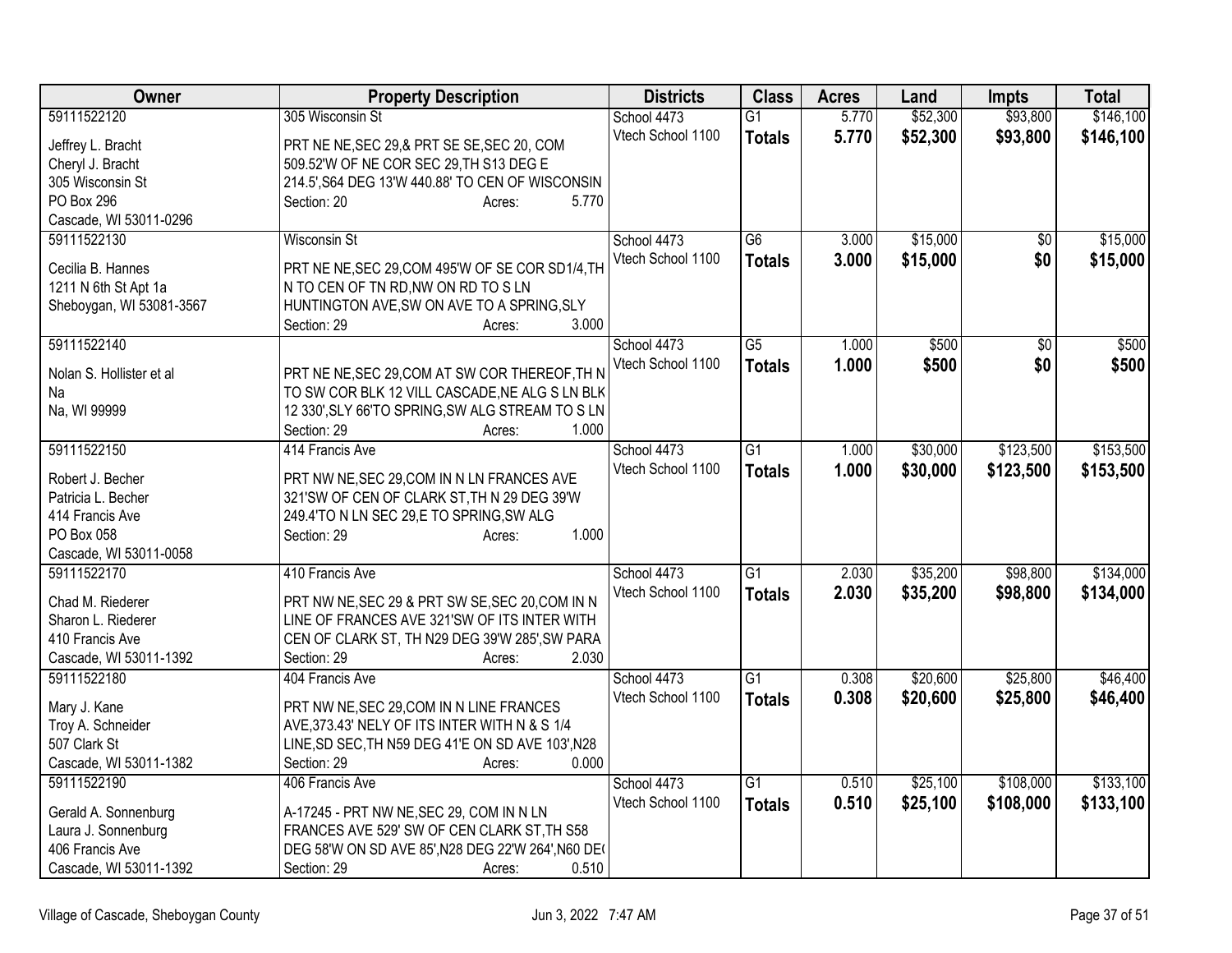| Owner                   | <b>Property Description</b>                        | <b>Districts</b>  | <b>Class</b>    | <b>Acres</b> | Land     | <b>Impts</b> | <b>Total</b> |
|-------------------------|----------------------------------------------------|-------------------|-----------------|--------------|----------|--------------|--------------|
| 59111522200             | 501 West Water St                                  | School 4473       | $\overline{G1}$ | 0.502        | \$25,000 | \$101,900    | \$126,900    |
| Nicholas R. Flunker     | PRT NW NE, SEC 29, COM IN N LINE FRANCES AVE       | Vtech School 1100 | <b>Totals</b>   | 0.502        | \$25,000 | \$101,900    | \$126,900    |
| 501 W Water St          | 312.18'NE OF ITS INTER WITH N&S1/4 LINE, TH N27    |                   |                 |              |          |              |              |
| Cascade, WI 53011-1609  | DEG 27'W 132'TO PNT OF BEG, TH N59 DEG 41'E        |                   |                 |              |          |              |              |
|                         | 0.000<br>Section: 29<br>Acres:                     |                   |                 |              |          |              |              |
| 59111522210             | 402 Francis Ave                                    | School 4473       | $\overline{G1}$ | 0.186        | \$13,700 | \$99,600     | \$113,300    |
| Dylan J. Struve         | PRT NW NE, SEC 29, COM IN NLY LN OF FRANCES        | Vtech School 1100 | <b>Totals</b>   | 0.186        | \$13,700 | \$99,600     | \$113,300    |
| 402 Francis Ave         | AVE 312.18' NELY OF ITS INTER WITH N&S 1/4 LN, TH  |                   |                 |              |          |              |              |
| Cascade, WI 53011-1392  | N27 DEG 27'W 132', N59 DEG 41'E 61.25', S27 DEG    |                   |                 |              |          |              |              |
|                         | 0.000<br>Section: 29<br>Acres:                     |                   |                 |              |          |              |              |
| 59111522220             | 308 Francis Ave                                    | School 4473       | G1              | 0.480        | \$24,500 | \$99,100     | \$123,600    |
|                         |                                                    | Vtech School 1100 | <b>Totals</b>   | 0.480        | \$24,500 | \$99,100     | \$123,600    |
| Thomas M. Hand          | PRT NW NE, SEC 29, COM IN N LINE FRANCES AVE       |                   |                 |              |          |              |              |
| Anna M. Hand            | 799'SWLY OF ITS INTER WITH CEN OF CLARK ST, TH     |                   |                 |              |          |              |              |
| 308 Francis Ave         | SWLY ON SD AVE 120', N27 DEG E 179', N58 DEG 58'E  |                   |                 |              |          |              |              |
| Cascade, WI 53011-1605  | Section: 29<br>0.480<br>Acres:                     |                   |                 |              |          |              |              |
| 59111522230             | 304 Francis Ave                                    | School 4473       | $\overline{G1}$ | 0.250        | \$18,500 | \$44,500     | \$63,000     |
| Michael S. Yurmanovich  | PRT NW NE, SEC 29, COM IN N LN FRANCIS AVE         | Vtech School 1100 | <b>Totals</b>   | 0.250        | \$18,500 | \$44,500     | \$63,000     |
| 203 E Water St          | 110.5'NE OF ITS INTER WITH W LN SD1/4, TH NE ALG   |                   |                 |              |          |              |              |
| PO Box 114              | AVE 60', N27 DEG W 179', S58 DEG 58'W 60', TH S27  |                   |                 |              |          |              |              |
| Cascade, WI 53011-0114  | Section: 29<br>0.250<br>Acres:                     |                   |                 |              |          |              |              |
| 59111522240             | 302 Francis Ave                                    | School 4473       | $\overline{G1}$ | 0.230        | \$17,000 | \$61,900     | \$78,900     |
|                         |                                                    | Vtech School 1100 | <b>Totals</b>   | 0.230        | \$17,000 | \$61,900     | \$78,900     |
| Rock Contracting LLC    | PRT NW NE, SEC 29, COM AT INTER OF W LN SD1/4      |                   |                 |              |          |              |              |
| 1210 County Rd O        | WITH N LN FRANCIS AVE, TH NE ALG AVE 110.5', N27   |                   |                 |              |          |              |              |
| Plymouth, WI 53073-4106 | DEG W 179', S58 DEG 58'W 14', TH S 206'TO BEG      |                   |                 |              |          |              |              |
|                         | 0.230<br>Section: 29<br>Acres:                     |                   |                 |              |          |              |              |
| 59111522250             | 502 West Water St                                  | School 4473       | $\overline{G1}$ | 0.350        | \$21,600 | \$87,100     | \$108,700    |
| Lisa M. Immel           | PRT NW NE, SEC 29, COM 399'S OF N1/4 POST SD       | Vtech School 1100 | <b>Totals</b>   | 0.350        | \$21,600 | \$87,100     | \$108,700    |
| 502 W Water St          | SEC, TH N60 DEG 17'E 193.75', NWLY 90', TH S60 DEG |                   |                 |              |          |              |              |
| Cascade, WI 53011-1609  | 17'W TO A PNT ON THE N&S1/4 LINE OF SD SEC         |                   |                 |              |          |              |              |
|                         | 0.350<br>Section: 29<br>Acres:                     |                   |                 |              |          |              |              |
| 59111522260             | 504 West Water St                                  | School 4473       | G1              | 0.420        | \$23,200 | \$92,100     | \$115,300    |
|                         |                                                    | Vtech School 1100 | <b>Totals</b>   | 0.420        | \$23,200 | \$92,100     | \$115,300    |
| Carolyn S. Freel        | PRT NW NE, SEC 29, COM AT N1/4 POST SD SEC TH S    |                   |                 |              |          |              |              |
| William G. Freel        | 399', N 60 DEG 17'E 195.5', TH NWLY 343' M/L TO    |                   |                 |              |          |              |              |
| 504 W Water St          | BEG, EXC THE SLY 90'THEREOF, & EXC THE ELY         |                   |                 |              |          |              |              |
| Cascade, WI 53011-1609  | 0.420<br>Section: 29<br>Acres:                     |                   |                 |              |          |              |              |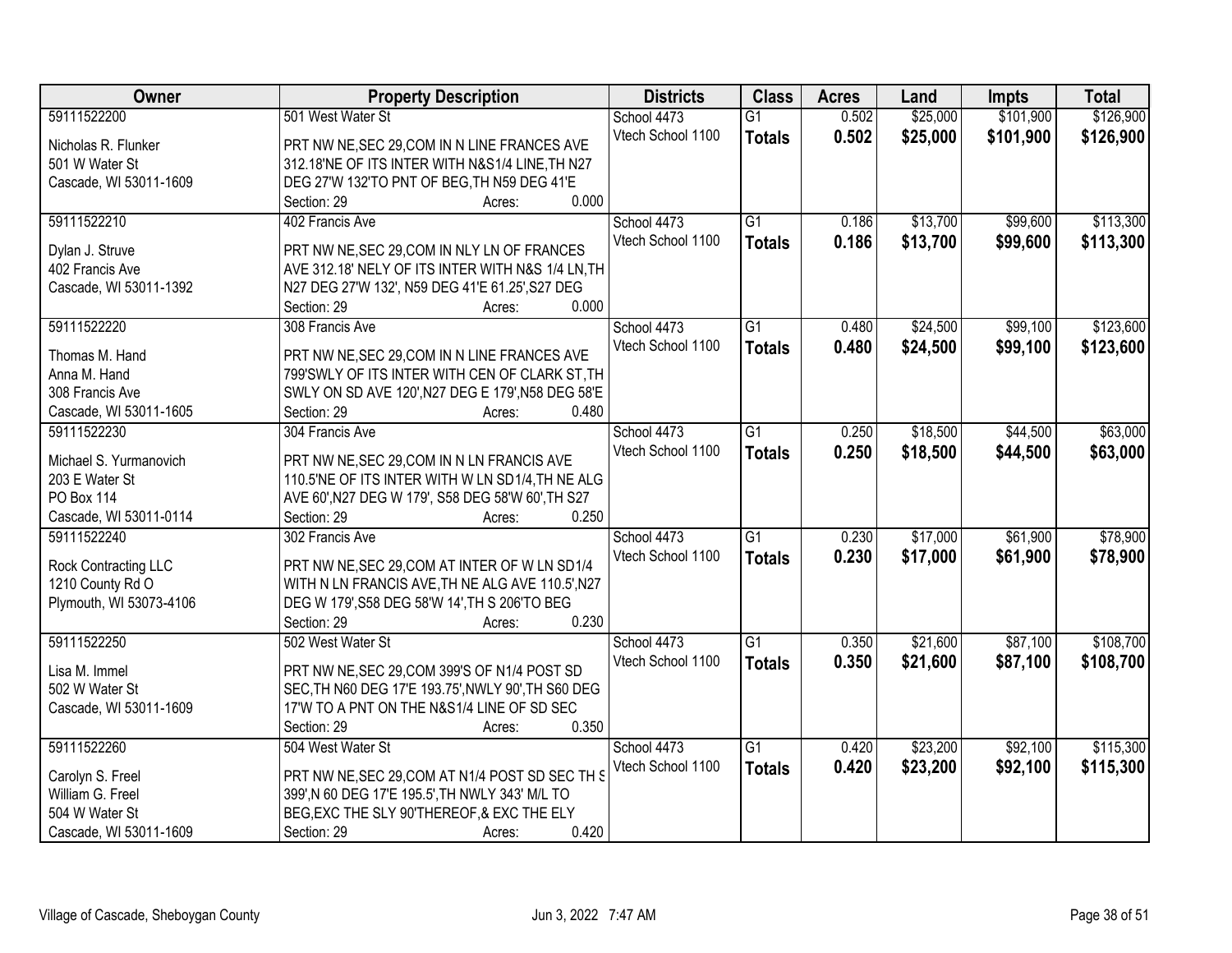| Owner                                  | <b>Property Description</b>                                            | <b>Districts</b>  | <b>Class</b>    | <b>Acres</b> | Land            | <b>Impts</b>    | <b>Total</b>    |
|----------------------------------------|------------------------------------------------------------------------|-------------------|-----------------|--------------|-----------------|-----------------|-----------------|
| 59111522270                            |                                                                        | School 4473       | $\overline{X4}$ | 0.170        | $\overline{50}$ | $\overline{50}$ | $\overline{30}$ |
| Village of Cascade (Prt of Cedar St)   | PRT NW NE, SEC 29, COM ON N LINE FRANCES AVE                           | Vtech School 1100 | <b>Totals</b>   | 0.170        | \$0             | \$0             | \$0             |
| Attn: For Streets                      | 312.18'NE OF ITS INTER WITH W LINE SD1/4, TH N27                       |                   |                 |              |                 |                 |                 |
| PO Box 157                             | DEG 27'W 394.25', S60 DEG 17'W 20', S 27 DEG 27'E                      |                   |                 |              |                 |                 |                 |
| Cascade, WI 53011-0157                 | 0.170<br>Section: 29<br>Acres:                                         |                   |                 |              |                 |                 |                 |
| 59111522280                            | 412 Francis Ave                                                        | School 4473       | $\overline{G1}$ | 0.430        | \$22,200        | \$110,700       | \$132,900       |
|                                        |                                                                        | Vtech School 1100 |                 | 0.430        | \$22,200        | \$110,700       | \$132,900       |
| Boyd M. Chittim                        | PRT NW NE, SEC 29 & PRT SW SE, SEC 20, COM IN N                        |                   | <b>Totals</b>   |              |                 |                 |                 |
| 412 Francis Ave                        | LINE OF FRANCES AVE 321'SWLY OF ITS INTER                              |                   |                 |              |                 |                 |                 |
| Cascade, WI 53011-1392                 | WITH CEN OF CLARK ST, TH SWLY ON N LINE OF                             |                   |                 |              |                 |                 |                 |
|                                        | 0.430<br>Section: 20<br>Acres:                                         |                   |                 |              |                 |                 |                 |
| 59111522290                            | Francis Ave & Clark                                                    | School 4473       | X4              | 0.010        | $\overline{50}$ | $\overline{50}$ | $\overline{30}$ |
|                                        |                                                                        | Vtech School 1100 | <b>Totals</b>   | 0.010        | \$0             | \$0             | \$0             |
| Village of Cascade (Prt of Cedar St)   | PRT NW NE, SEC 29, COM S28 DEG 33'E 7.62'FROM                          |                   |                 |              |                 |                 |                 |
| Attn: For Streets<br><b>PO Box 157</b> | INTER OF N LN SD1/4 WITH ELY LN CLARK ST, TH                           |                   |                 |              |                 |                 |                 |
|                                        | CONT S28 DEG 33'E 32.38'TO NLY LN FRANCIS AVE,<br>Section: 29<br>0.010 |                   |                 |              |                 |                 |                 |
| Cascade, WI 53011-0157                 | Acres:                                                                 |                   |                 |              |                 |                 |                 |
| 59111522300                            |                                                                        | School 4473       | X4              | 4.180        | \$0             | \$0             | \$0             |
| Village of Cascade (Prt of Cedar St)   | PRT SW NE, SEC 29, COM IN S LN HUNTINGTON AVE                          | Vtech School 1100 | <b>Totals</b>   | 4.180        | \$0             | \$0             | \$0             |
| Attn: For Streets                      | 192'NE OF CEN LAKE ST, TH SE AT R/A 165'M/L S60                        |                   |                 |              |                 |                 |                 |
| <b>PO Box 157</b>                      | DEG 44'49"W 189.12', S30 DEG 15'11"E 66.01', N60 DEC                   |                   |                 |              |                 |                 |                 |
| Cascade, WI 53011-0157                 | 4.180<br>Section: 29<br>Acres:                                         |                   |                 |              |                 |                 |                 |
| 59111522310                            | 109 Lake St                                                            | School 4473       | $\overline{G1}$ | 0.730        | \$27,300        | \$166,400       | \$193,700       |
|                                        |                                                                        | Vtech School 1100 | <b>Totals</b>   | 0.730        | \$27,300        | \$166,400       | \$193,700       |
| Daniel J. Burmesch                     | PRT SW NE, SEC 29, COM AT INTER OF SLN                                 |                   |                 |              |                 |                 |                 |
| N1887 County Rd I                      | HUNTINGTON AVE WITH CEN LAKE ST, TH NE ALG                             |                   |                 |              |                 |                 |                 |
| PO Box 373                             | AVE 192', SE AT R/A 165'M/L, S60 DEG 44'49"W                           |                   |                 |              |                 |                 |                 |
| Random Lake, WI 53075-0373             | 0.730<br>Section: 29<br>Acres:                                         |                   |                 |              |                 |                 |                 |
| 59111522320                            | 105 Lake St                                                            | School 4473       | $\overline{G1}$ | 6.070        | \$53,200        | \$80,600        | \$133,800       |
| Robert L. Bevans Jr                    | PRT SW NE, SEC 29 COM IN CEN LAKE ST 231'SE OF                         | Vtech School 1100 | <b>Totals</b>   | 6.070        | \$53,200        | \$80,600        | \$133,800       |
| Tamarie L. Bevans                      | S LN HUNTINGTON AVE, TH NE PARA WITH AVE                               |                   |                 |              |                 |                 |                 |
| 105 Lake St                            | 297', NW AT R/A 25', NE AT R/A 245' M/L TO MILL                        |                   |                 |              |                 |                 |                 |
| Cascade, WI 53011-1368                 | 6.070<br>Section: 29<br>Acres:                                         |                   |                 |              |                 |                 |                 |
| 59111522321                            |                                                                        | School 4473       | X4              | 2.110        | $\overline{50}$ | $\overline{30}$ | $\overline{50}$ |
|                                        |                                                                        | Vtech School 1100 |                 | 2.110        | \$0             | \$0             | \$0             |
| Village of Cascade Village Hall        | TR 1, CSM V 10 P 2-3 - PRT SW NE, SEC 29, COM                          |                   | <b>Totals</b>   |              |                 |                 |                 |
| 301 1st St                             | 329.40'N & N60 DEG 44'49"E 1014.01'FROM CEN SD                         |                   |                 |              |                 |                 |                 |
| Cascade, WI 53011                      | SEC, TH CONT N60 DEG 44' 49"E 30', N29 DEG 15'11"W                     |                   |                 |              |                 |                 |                 |
|                                        | 2.110<br>Section: 29<br>Acres:                                         |                   |                 |              |                 |                 |                 |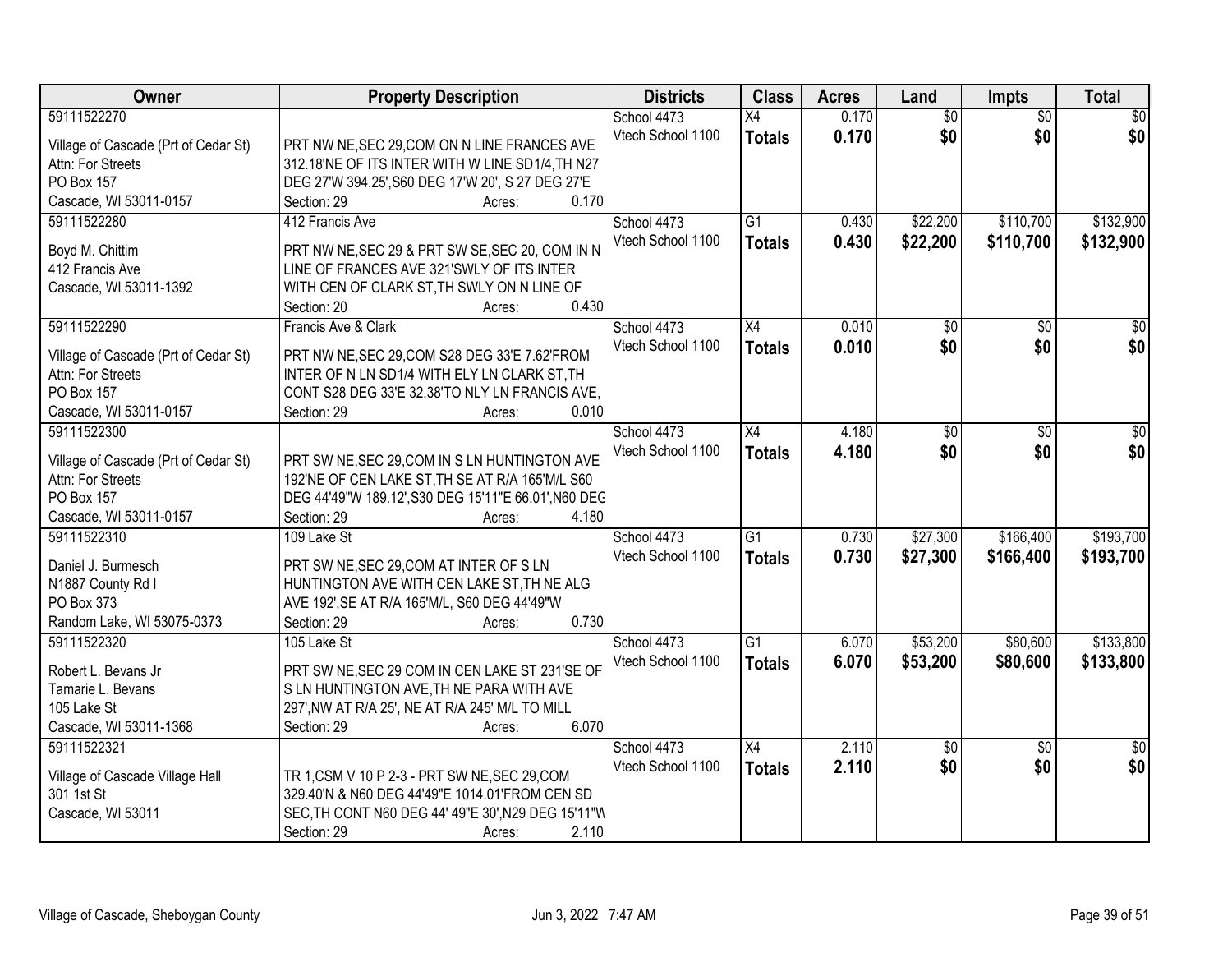| Owner                      | <b>Property Description</b>                           | <b>Districts</b>  | <b>Class</b>    | <b>Acres</b> | Land            | <b>Impts</b>    | <b>Total</b> |
|----------------------------|-------------------------------------------------------|-------------------|-----------------|--------------|-----------------|-----------------|--------------|
| 59111522330                | Lake St                                               | School 4473       | X4              | 0.600        | $\overline{50}$ | $\overline{50}$ | $\sqrt{50}$  |
| Cemetery Buffin            | PRT SW NE, SEC 29, COM IN E LN LAKE ST 346.5'SE       | Vtech School 1100 | <b>Totals</b>   | 0.600        | \$0             | \$0             | \$0          |
| Na                         | OF S LN HUNTINGTON AVE, TH SE ON LAKE ST              |                   |                 |              |                 |                 |              |
| Na, WI 99999               | 132', NE AT R/A 165', NW AT R/A 132', TH SW AT R/A    |                   |                 |              |                 |                 |              |
|                            | 0.600<br>Section: 29<br>Acres:                        |                   |                 |              |                 |                 |              |
| 59111522340                | Lake St                                               | School 4473       | $\overline{G5}$ | 2.540        | \$1,300         | $\overline{50}$ | \$1,300      |
|                            |                                                       | Vtech School 1100 | <b>Totals</b>   | 2.540        | \$1,300         | \$0             | \$1,300      |
| David C. Mielke            | LOT 1 CSM V5 P 338 - PRT SW NE, SEC 29, COM           |                   |                 |              |                 |                 |              |
| Kathleen L. Mielke         | 436.68'N OF CEN, SD SEC, TH N 156.63'TO SLY LN        |                   |                 |              |                 |                 |              |
| W6607 State Highway 144    | HUNTINGTON AVE, N60 DEG 40'37"E 433.05', S30 DEG      |                   |                 |              |                 |                 |              |
| Random Lake, WI 53075-1256 | Section: 29<br>2.540<br>Acres:                        |                   |                 |              |                 |                 |              |
| 59111522341                | 200 Lake St                                           | School 4473       | $\overline{G1}$ | 0.520        | \$25,200        | \$103,800       | \$129,000    |
| Katie L. Henschel          | LOT 2,CSM V 5 P 338 - PRT SW NE, SEC 29, COM          | Vtech School 1100 | <b>Totals</b>   | 0.520        | \$25,200        | \$103,800       | \$129,000    |
| 200 Lake St                | 593.31'N & N60 DEG 40'37"E 435.05'FROM CEN OF         |                   |                 |              |                 |                 |              |
| Cascade, WI 53011-1602     | SEC 29, TH N60 DEG 40'37"E 150', S30 DEG 15'11"E      |                   |                 |              |                 |                 |              |
|                            | Section: 29<br>0.520<br>Acres:                        |                   |                 |              |                 |                 |              |
| 59111522350                | Lake St                                               | School 4473       | $\overline{G4}$ | 5.000        | \$1,000         | \$0             | \$1,000      |
|                            |                                                       | Vtech School 1100 | G <sub>5</sub>  | 0.500        | \$300           | \$0             | \$300        |
| Marcus Estrello Jr         | THE S 198' OF THAT PRT OF SW NE OF SEC 29             |                   | Totals          | 5.500        | \$1,300         | \$0             | \$1,300      |
| Jean L. Estrello           | LYING W OF CEN OF LAKE ST.                            |                   |                 |              |                 |                 |              |
| 100 Lake St                |                                                       |                   |                 |              |                 |                 |              |
| Cascade, WI 53011-1368     | 5.500<br>Section: 29<br>Acres:                        |                   |                 |              |                 |                 |              |
| 59111522360                | Lake St                                               | School 4473       | $\overline{G5}$ | 0.180        | \$100           | $\overline{30}$ | \$100        |
| David C. Mielke            | PRT SW NE, SEC 29, COM 436.68' N & N72 DEG            | Vtech School 1100 | <b>Totals</b>   | 0.180        | \$100           | \$0             | \$100        |
| Kathleen L. Mielke         | 54'26"E 341.90' FROM CEN SD SEC, TH CONT N72          |                   |                 |              |                 |                 |              |
| W6607 State Highway 144    | DEG 54'26"E 339.89'TO W R/W LN CTH NN, S30 DEG        |                   |                 |              |                 |                 |              |
| Random Lake, WI 53075-1256 | 0.180<br>Section: 29<br>Acres:                        |                   |                 |              |                 |                 |              |
| 59111522361                | 122 Lake St                                           | School 4473       | $\overline{G1}$ | 1.930        | \$34,700        | \$184,300       | \$219,000    |
|                            |                                                       | Vtech School 1100 | <b>Totals</b>   | 1.930        | \$34,700        | \$184,300       | \$219,000    |
| John W. Zinck              | LOT 1,CSM V 8 P 266 - PRT SW NE, SEC 29, COM          |                   |                 |              |                 |                 |              |
| Barbara A. Zinck           | 376.68'N OF CEN SD SEC, TH CONT N 60', N72 DEG        |                   |                 |              |                 |                 |              |
| 122 Lake St                | 54'26"E 341.90', N80 DEG 38'34"E 354.26', S30 DEG 15' |                   |                 |              |                 |                 |              |
| Cascade, WI 53011-1368     | 1.930<br>Section: 29<br>Acres:                        |                   |                 |              |                 |                 |              |
| 59111522362                | 110 Lake St                                           | School 4473       | $\overline{G1}$ | 4.470        | \$47,400        | \$252,400       | \$299,800    |
| Keith J. Kiedrowski        | LOT 2,CSM V 8 P 266 - PRT SW NE, SEC 29,COM           | Vtech School 1100 | <b>Totals</b>   | 4.470        | \$47,400        | \$252,400       | \$299,800    |
| Elizabeth A. Kiedrowski    | 198'N OF CEN SD SEC, TH CONT N 178.68', N83 DEG       |                   |                 |              |                 |                 |              |
| 110 Lake St                | 58'20"E 761.19', SELY 345.41'ALG CURVE, TH N89 DEG    |                   |                 |              |                 |                 |              |
| Cascade, WI 53011-1368     | Section: 29<br>4.470<br>Acres:                        |                   |                 |              |                 |                 |              |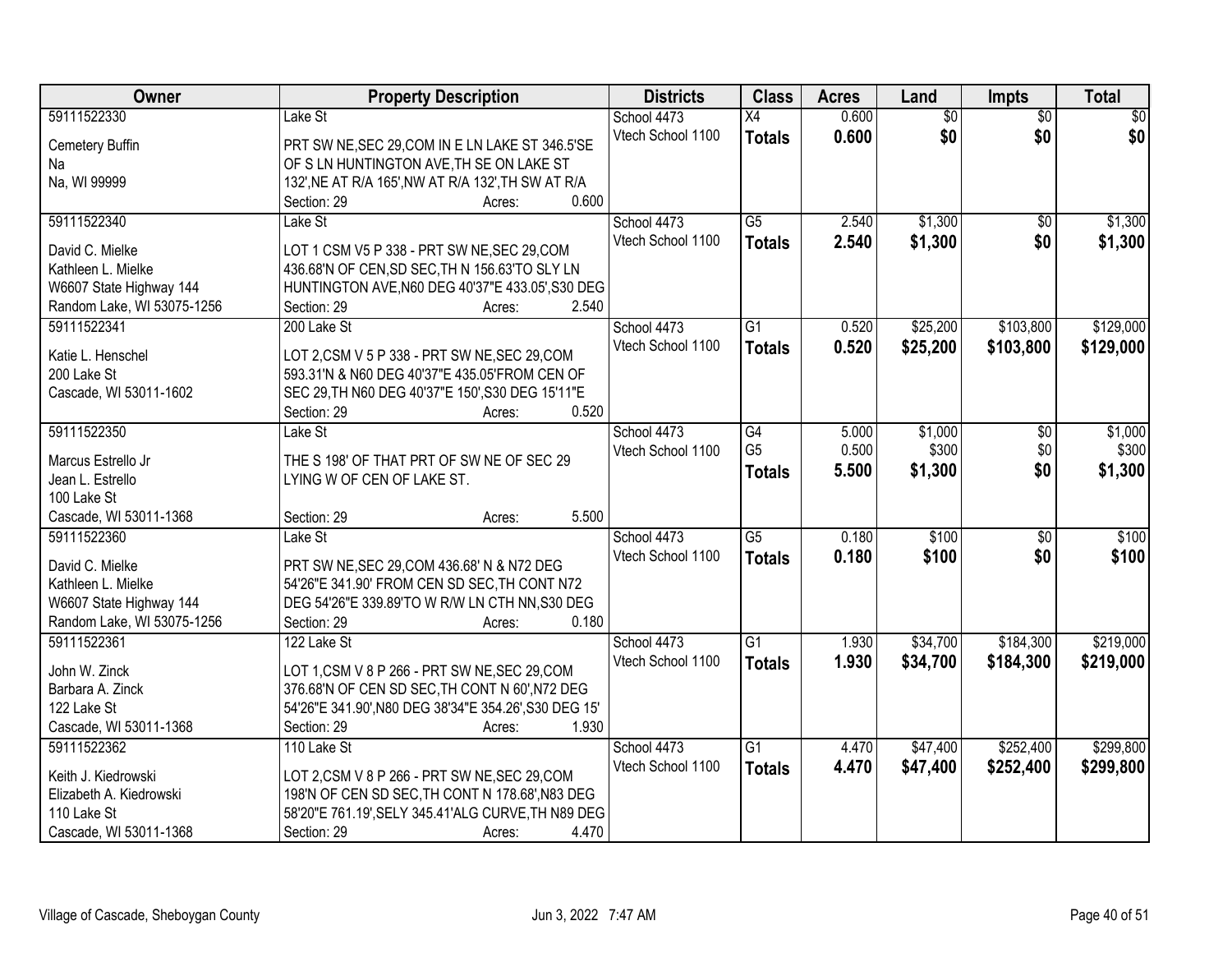| 59111522363<br>0.410<br>$\overline{50}$<br>$\overline{50}$<br>\$0<br>School 4473<br>X4<br>\$0<br>\$0<br>\$0<br>Vtech School 1100<br>0.410<br><b>Totals</b><br>Village of Cascade<br>PRT OF THE SW NE, SEC 29 DEDICATED FOR<br>PO Box 157<br>RD,CSM V 8 P 266.<br>Cascade, WI 53011-0157<br>0.410<br>Section: 29<br>Acres:<br>\$331,700<br>59111522370<br>104 Wisconsin St<br>School 4473<br>$\overline{G1}$<br>12.570<br>\$62,900<br>\$268,800<br>12.570<br>Vtech School 1100<br>\$62,900<br>\$268,800<br>\$331,700<br><b>Totals</b><br>LOT 1 CSM V9 P 4 & AFFT V9 P 47-PRT E1/2<br>Michael J. Mueller<br>Mary B. Mueller<br>NE1/4, SEC 29, COM S0 DEG 57'27"W 1235.96'FROM<br>104 Wisconsin St<br>NE COR, SD SEC, TH CONT S0 DEG 57'27"W<br>12.570<br>Cascade, WI 53011-1365<br>Section: 29<br>Acres:<br>\$165,400<br>\$191,900<br>59111522371<br>102 Wisconsin St<br>School 4473<br>G1<br>0.650<br>\$26,500<br>Vtech School 1100<br>0.650<br>\$26,500<br>\$165,400<br>\$191,900<br><b>Totals</b><br>LOT 2 CSM V9 P 4 & AFFT V9 P 47-PRT SE NE, SEC<br>Dennis G. Brown<br>29, COM S0 DEG 57'27"W 1552.8'FROM NE COR, SD<br>Georgia J. Brown<br>SEC, TH CONT S0 DEG 57'27"W 217.84', N88 DEG 56'<br>102 Wisconsin St<br>0.650<br>Cascade, WI 53011-1365<br>Section: 29<br>Acres:<br>59111522381<br>18.030<br>\$7,200<br>\$7,200<br>School 4473<br>G5<br>$\sqrt[6]{}$<br>Vtech School 1100<br>18.030<br>\$7,200<br>\$0<br>\$7,200<br><b>Totals</b><br>BB-2791 PART SE1/4 NE1/4 SECTION 29, T14, R21E,<br>Walt A. Ruben<br>Jessica A. Ruben<br>BEING THAT PART OF THE FOLLOWING LYING<br>1155 W Fairy Chasm Rd<br>WITHIN THE VILLAGE OF CASCADE: BEGINNING AT<br>Milwaukee, WI 53217-1687<br>17.940<br>Section: 29<br>Acres:<br>$\overline{X4}$<br>9.910<br>59111522382<br>$\overline{\$0}$<br>$\overline{50}$<br>School 4473<br>\$0<br>\$0<br>9.910<br>\$0<br>Vtech School 1100<br><b>Totals</b><br>PRT SE NE, SEC 29, COM AT CNTR 1/4 COR SD SEC,<br>Village of Cascade<br>PO Box 157<br>TH N89 DEG 40'31"E 1308.72', N00 DEG 07'21"E<br>Cascade, WI 53011-0157<br>787.74 TO POB, TH N00 DEG 07'21"E 534.53', N89 | Owner | <b>Property Description</b> | <b>Districts</b> | <b>Class</b> | <b>Acres</b> | Land | Impts | <b>Total</b> |
|-------------------------------------------------------------------------------------------------------------------------------------------------------------------------------------------------------------------------------------------------------------------------------------------------------------------------------------------------------------------------------------------------------------------------------------------------------------------------------------------------------------------------------------------------------------------------------------------------------------------------------------------------------------------------------------------------------------------------------------------------------------------------------------------------------------------------------------------------------------------------------------------------------------------------------------------------------------------------------------------------------------------------------------------------------------------------------------------------------------------------------------------------------------------------------------------------------------------------------------------------------------------------------------------------------------------------------------------------------------------------------------------------------------------------------------------------------------------------------------------------------------------------------------------------------------------------------------------------------------------------------------------------------------------------------------------------------------------------------------------------------------------------------------------------------------------------------------------------------------------------------------------------------------------------------------------------------------------------------------------------------------------------------------------------------------------------------------------------------------------|-------|-----------------------------|------------------|--------------|--------------|------|-------|--------------|
|                                                                                                                                                                                                                                                                                                                                                                                                                                                                                                                                                                                                                                                                                                                                                                                                                                                                                                                                                                                                                                                                                                                                                                                                                                                                                                                                                                                                                                                                                                                                                                                                                                                                                                                                                                                                                                                                                                                                                                                                                                                                                                                   |       |                             |                  |              |              |      |       |              |
|                                                                                                                                                                                                                                                                                                                                                                                                                                                                                                                                                                                                                                                                                                                                                                                                                                                                                                                                                                                                                                                                                                                                                                                                                                                                                                                                                                                                                                                                                                                                                                                                                                                                                                                                                                                                                                                                                                                                                                                                                                                                                                                   |       |                             |                  |              |              |      |       |              |
|                                                                                                                                                                                                                                                                                                                                                                                                                                                                                                                                                                                                                                                                                                                                                                                                                                                                                                                                                                                                                                                                                                                                                                                                                                                                                                                                                                                                                                                                                                                                                                                                                                                                                                                                                                                                                                                                                                                                                                                                                                                                                                                   |       |                             |                  |              |              |      |       |              |
|                                                                                                                                                                                                                                                                                                                                                                                                                                                                                                                                                                                                                                                                                                                                                                                                                                                                                                                                                                                                                                                                                                                                                                                                                                                                                                                                                                                                                                                                                                                                                                                                                                                                                                                                                                                                                                                                                                                                                                                                                                                                                                                   |       |                             |                  |              |              |      |       |              |
|                                                                                                                                                                                                                                                                                                                                                                                                                                                                                                                                                                                                                                                                                                                                                                                                                                                                                                                                                                                                                                                                                                                                                                                                                                                                                                                                                                                                                                                                                                                                                                                                                                                                                                                                                                                                                                                                                                                                                                                                                                                                                                                   |       |                             |                  |              |              |      |       |              |
|                                                                                                                                                                                                                                                                                                                                                                                                                                                                                                                                                                                                                                                                                                                                                                                                                                                                                                                                                                                                                                                                                                                                                                                                                                                                                                                                                                                                                                                                                                                                                                                                                                                                                                                                                                                                                                                                                                                                                                                                                                                                                                                   |       |                             |                  |              |              |      |       |              |
|                                                                                                                                                                                                                                                                                                                                                                                                                                                                                                                                                                                                                                                                                                                                                                                                                                                                                                                                                                                                                                                                                                                                                                                                                                                                                                                                                                                                                                                                                                                                                                                                                                                                                                                                                                                                                                                                                                                                                                                                                                                                                                                   |       |                             |                  |              |              |      |       |              |
|                                                                                                                                                                                                                                                                                                                                                                                                                                                                                                                                                                                                                                                                                                                                                                                                                                                                                                                                                                                                                                                                                                                                                                                                                                                                                                                                                                                                                                                                                                                                                                                                                                                                                                                                                                                                                                                                                                                                                                                                                                                                                                                   |       |                             |                  |              |              |      |       |              |
|                                                                                                                                                                                                                                                                                                                                                                                                                                                                                                                                                                                                                                                                                                                                                                                                                                                                                                                                                                                                                                                                                                                                                                                                                                                                                                                                                                                                                                                                                                                                                                                                                                                                                                                                                                                                                                                                                                                                                                                                                                                                                                                   |       |                             |                  |              |              |      |       |              |
|                                                                                                                                                                                                                                                                                                                                                                                                                                                                                                                                                                                                                                                                                                                                                                                                                                                                                                                                                                                                                                                                                                                                                                                                                                                                                                                                                                                                                                                                                                                                                                                                                                                                                                                                                                                                                                                                                                                                                                                                                                                                                                                   |       |                             |                  |              |              |      |       |              |
|                                                                                                                                                                                                                                                                                                                                                                                                                                                                                                                                                                                                                                                                                                                                                                                                                                                                                                                                                                                                                                                                                                                                                                                                                                                                                                                                                                                                                                                                                                                                                                                                                                                                                                                                                                                                                                                                                                                                                                                                                                                                                                                   |       |                             |                  |              |              |      |       |              |
|                                                                                                                                                                                                                                                                                                                                                                                                                                                                                                                                                                                                                                                                                                                                                                                                                                                                                                                                                                                                                                                                                                                                                                                                                                                                                                                                                                                                                                                                                                                                                                                                                                                                                                                                                                                                                                                                                                                                                                                                                                                                                                                   |       |                             |                  |              |              |      |       |              |
|                                                                                                                                                                                                                                                                                                                                                                                                                                                                                                                                                                                                                                                                                                                                                                                                                                                                                                                                                                                                                                                                                                                                                                                                                                                                                                                                                                                                                                                                                                                                                                                                                                                                                                                                                                                                                                                                                                                                                                                                                                                                                                                   |       |                             |                  |              |              |      |       |              |
|                                                                                                                                                                                                                                                                                                                                                                                                                                                                                                                                                                                                                                                                                                                                                                                                                                                                                                                                                                                                                                                                                                                                                                                                                                                                                                                                                                                                                                                                                                                                                                                                                                                                                                                                                                                                                                                                                                                                                                                                                                                                                                                   |       |                             |                  |              |              |      |       |              |
|                                                                                                                                                                                                                                                                                                                                                                                                                                                                                                                                                                                                                                                                                                                                                                                                                                                                                                                                                                                                                                                                                                                                                                                                                                                                                                                                                                                                                                                                                                                                                                                                                                                                                                                                                                                                                                                                                                                                                                                                                                                                                                                   |       |                             |                  |              |              |      |       |              |
|                                                                                                                                                                                                                                                                                                                                                                                                                                                                                                                                                                                                                                                                                                                                                                                                                                                                                                                                                                                                                                                                                                                                                                                                                                                                                                                                                                                                                                                                                                                                                                                                                                                                                                                                                                                                                                                                                                                                                                                                                                                                                                                   |       |                             |                  |              |              |      |       |              |
|                                                                                                                                                                                                                                                                                                                                                                                                                                                                                                                                                                                                                                                                                                                                                                                                                                                                                                                                                                                                                                                                                                                                                                                                                                                                                                                                                                                                                                                                                                                                                                                                                                                                                                                                                                                                                                                                                                                                                                                                                                                                                                                   |       |                             |                  |              |              |      |       |              |
|                                                                                                                                                                                                                                                                                                                                                                                                                                                                                                                                                                                                                                                                                                                                                                                                                                                                                                                                                                                                                                                                                                                                                                                                                                                                                                                                                                                                                                                                                                                                                                                                                                                                                                                                                                                                                                                                                                                                                                                                                                                                                                                   |       |                             |                  |              |              |      |       |              |
|                                                                                                                                                                                                                                                                                                                                                                                                                                                                                                                                                                                                                                                                                                                                                                                                                                                                                                                                                                                                                                                                                                                                                                                                                                                                                                                                                                                                                                                                                                                                                                                                                                                                                                                                                                                                                                                                                                                                                                                                                                                                                                                   |       |                             |                  |              |              |      |       |              |
|                                                                                                                                                                                                                                                                                                                                                                                                                                                                                                                                                                                                                                                                                                                                                                                                                                                                                                                                                                                                                                                                                                                                                                                                                                                                                                                                                                                                                                                                                                                                                                                                                                                                                                                                                                                                                                                                                                                                                                                                                                                                                                                   |       |                             |                  |              |              |      |       |              |
| $\overline{\$0}$                                                                                                                                                                                                                                                                                                                                                                                                                                                                                                                                                                                                                                                                                                                                                                                                                                                                                                                                                                                                                                                                                                                                                                                                                                                                                                                                                                                                                                                                                                                                                                                                                                                                                                                                                                                                                                                                                                                                                                                                                                                                                                  |       |                             |                  |              |              |      |       |              |
|                                                                                                                                                                                                                                                                                                                                                                                                                                                                                                                                                                                                                                                                                                                                                                                                                                                                                                                                                                                                                                                                                                                                                                                                                                                                                                                                                                                                                                                                                                                                                                                                                                                                                                                                                                                                                                                                                                                                                                                                                                                                                                                   |       |                             |                  |              |              |      |       |              |
|                                                                                                                                                                                                                                                                                                                                                                                                                                                                                                                                                                                                                                                                                                                                                                                                                                                                                                                                                                                                                                                                                                                                                                                                                                                                                                                                                                                                                                                                                                                                                                                                                                                                                                                                                                                                                                                                                                                                                                                                                                                                                                                   |       |                             |                  |              |              |      |       |              |
|                                                                                                                                                                                                                                                                                                                                                                                                                                                                                                                                                                                                                                                                                                                                                                                                                                                                                                                                                                                                                                                                                                                                                                                                                                                                                                                                                                                                                                                                                                                                                                                                                                                                                                                                                                                                                                                                                                                                                                                                                                                                                                                   |       |                             |                  |              |              |      |       |              |
|                                                                                                                                                                                                                                                                                                                                                                                                                                                                                                                                                                                                                                                                                                                                                                                                                                                                                                                                                                                                                                                                                                                                                                                                                                                                                                                                                                                                                                                                                                                                                                                                                                                                                                                                                                                                                                                                                                                                                                                                                                                                                                                   |       |                             |                  |              |              |      |       |              |
|                                                                                                                                                                                                                                                                                                                                                                                                                                                                                                                                                                                                                                                                                                                                                                                                                                                                                                                                                                                                                                                                                                                                                                                                                                                                                                                                                                                                                                                                                                                                                                                                                                                                                                                                                                                                                                                                                                                                                                                                                                                                                                                   |       |                             |                  |              |              |      |       |              |
| 10.000<br>Section: 29<br>Acres:                                                                                                                                                                                                                                                                                                                                                                                                                                                                                                                                                                                                                                                                                                                                                                                                                                                                                                                                                                                                                                                                                                                                                                                                                                                                                                                                                                                                                                                                                                                                                                                                                                                                                                                                                                                                                                                                                                                                                                                                                                                                                   |       |                             |                  |              |              |      |       |              |
| 59111522390<br>G1<br>\$31,100<br>\$65,200<br>\$96,300<br>101 Lake St<br>School 4473<br>1.220                                                                                                                                                                                                                                                                                                                                                                                                                                                                                                                                                                                                                                                                                                                                                                                                                                                                                                                                                                                                                                                                                                                                                                                                                                                                                                                                                                                                                                                                                                                                                                                                                                                                                                                                                                                                                                                                                                                                                                                                                      |       |                             |                  |              |              |      |       |              |
| Vtech School 1100<br>1.220<br>\$31,100<br>\$65,200<br>\$96,300<br><b>Totals</b>                                                                                                                                                                                                                                                                                                                                                                                                                                                                                                                                                                                                                                                                                                                                                                                                                                                                                                                                                                                                                                                                                                                                                                                                                                                                                                                                                                                                                                                                                                                                                                                                                                                                                                                                                                                                                                                                                                                                                                                                                                   |       |                             |                  |              |              |      |       |              |
| Marvin Burg<br>THE S 208.71'OF THE W 208.71'OF SE NE, SEC                                                                                                                                                                                                                                                                                                                                                                                                                                                                                                                                                                                                                                                                                                                                                                                                                                                                                                                                                                                                                                                                                                                                                                                                                                                                                                                                                                                                                                                                                                                                                                                                                                                                                                                                                                                                                                                                                                                                                                                                                                                         |       |                             |                  |              |              |      |       |              |
| 29, ALSO COM AT SE COR SW NE, SD SEC, TH N 95', V<br>101 Lake St                                                                                                                                                                                                                                                                                                                                                                                                                                                                                                                                                                                                                                                                                                                                                                                                                                                                                                                                                                                                                                                                                                                                                                                                                                                                                                                                                                                                                                                                                                                                                                                                                                                                                                                                                                                                                                                                                                                                                                                                                                                  |       |                             |                  |              |              |      |       |              |
| 161.75'TO CEN CTH NN, SE ON HWY TO S LN SEC 29,<br>Cascade, WI 53011-1368                                                                                                                                                                                                                                                                                                                                                                                                                                                                                                                                                                                                                                                                                                                                                                                                                                                                                                                                                                                                                                                                                                                                                                                                                                                                                                                                                                                                                                                                                                                                                                                                                                                                                                                                                                                                                                                                                                                                                                                                                                         |       |                             |                  |              |              |      |       |              |
| 1.220<br>Section: 29<br>Acres:                                                                                                                                                                                                                                                                                                                                                                                                                                                                                                                                                                                                                                                                                                                                                                                                                                                                                                                                                                                                                                                                                                                                                                                                                                                                                                                                                                                                                                                                                                                                                                                                                                                                                                                                                                                                                                                                                                                                                                                                                                                                                    |       |                             |                  |              |              |      |       |              |
| \$18,400<br>\$47,600<br>59111522420<br>School 4473<br>\$29,200<br>122 Madison Ave<br>$\overline{G1}$<br>0.630                                                                                                                                                                                                                                                                                                                                                                                                                                                                                                                                                                                                                                                                                                                                                                                                                                                                                                                                                                                                                                                                                                                                                                                                                                                                                                                                                                                                                                                                                                                                                                                                                                                                                                                                                                                                                                                                                                                                                                                                     |       |                             |                  |              |              |      |       |              |
| 0.630<br>Vtech School 1100<br>\$29,200<br>\$18,400<br>\$47,600<br><b>Totals</b><br>Ronald K. Michaelson Jr<br>LOT 1 CSM V5 P 135, TR 4 CSM V4 P 227 & OTHER                                                                                                                                                                                                                                                                                                                                                                                                                                                                                                                                                                                                                                                                                                                                                                                                                                                                                                                                                                                                                                                                                                                                                                                                                                                                                                                                                                                                                                                                                                                                                                                                                                                                                                                                                                                                                                                                                                                                                       |       |                             |                  |              |              |      |       |              |
| Sarah D. Michaelson<br>LANDS - PRT E1/2 NW1/4, SEC 29, COM S89 DEG 47'E                                                                                                                                                                                                                                                                                                                                                                                                                                                                                                                                                                                                                                                                                                                                                                                                                                                                                                                                                                                                                                                                                                                                                                                                                                                                                                                                                                                                                                                                                                                                                                                                                                                                                                                                                                                                                                                                                                                                                                                                                                           |       |                             |                  |              |              |      |       |              |
| 138.36'FROM SE COR CALICO FIELDS SUBD, TH N08<br>302 Milwaukee Ave                                                                                                                                                                                                                                                                                                                                                                                                                                                                                                                                                                                                                                                                                                                                                                                                                                                                                                                                                                                                                                                                                                                                                                                                                                                                                                                                                                                                                                                                                                                                                                                                                                                                                                                                                                                                                                                                                                                                                                                                                                                |       |                             |                  |              |              |      |       |              |
| 0.630<br>Cascade, WI 53011-1394<br>Section: 29<br>Acres:                                                                                                                                                                                                                                                                                                                                                                                                                                                                                                                                                                                                                                                                                                                                                                                                                                                                                                                                                                                                                                                                                                                                                                                                                                                                                                                                                                                                                                                                                                                                                                                                                                                                                                                                                                                                                                                                                                                                                                                                                                                          |       |                             |                  |              |              |      |       |              |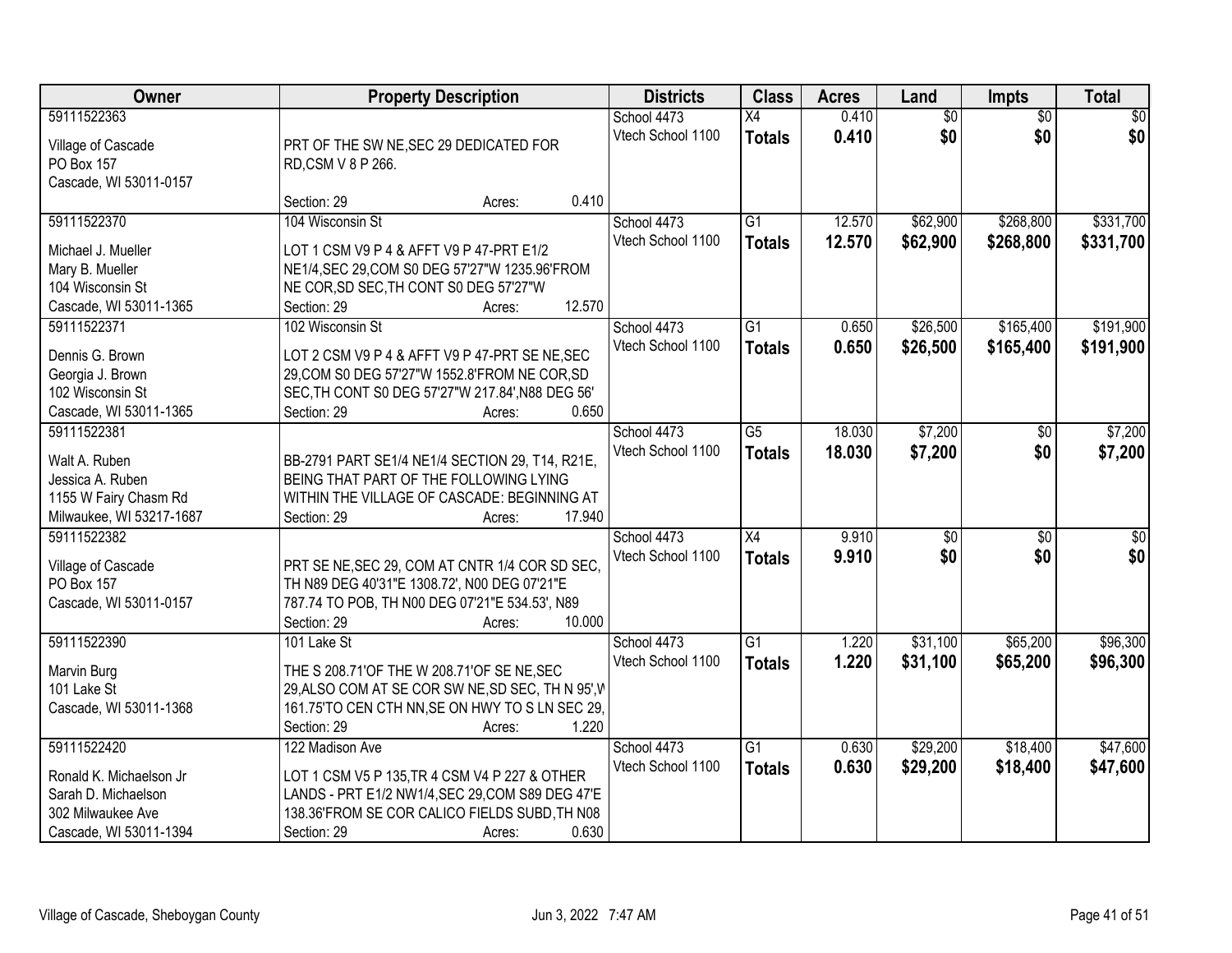| Owner                                | <b>Property Description</b>                         | <b>Districts</b>  | <b>Class</b>    | <b>Acres</b> | Land        | <b>Impts</b>    | <b>Total</b> |
|--------------------------------------|-----------------------------------------------------|-------------------|-----------------|--------------|-------------|-----------------|--------------|
| 59111522430                          | 203 Madison Ave                                     | School 4473       | $\overline{G1}$ | 0.774        | \$27,700    | \$94,400        | \$122,100    |
| Carol A. Fuller                      | THAT PRT NE NW, SEC 29, LYING S & E OF CEN STH      | Vtech School 1100 | <b>Totals</b>   | 0.774        | \$27,700    | \$94,400        | \$122,100    |
| 203 Madison Ave                      | 28, EXC COM AT NE COR THEREOF, TH SW ALG CEN        |                   |                 |              |             |                 |              |
| PO Box 018                           | OF HWY 70', SE TO SW COR LOT 3 BLK 6, VILL OF       |                   |                 |              |             |                 |              |
| Cascade, WI 53011-1356               | 0.000<br>Section: 29<br>Acres:                      |                   |                 |              |             |                 |              |
| 59111522440                          | 208 Madison Ave                                     | School 4473       | $\overline{G1}$ | 0.760        | \$27,600    | \$159,800       | \$187,400    |
| James J. Habeck                      | PRT NE NW, SEC 29, COM IN CEN OF MADISON RD         | Vtech School 1100 | <b>Totals</b>   | 0.760        | \$27,600    | \$159,800       | \$187,400    |
| Verona Habeck Life Estate            | S59 DEG 12'W 34.9'FROM N&S1/4 LINE, TH S 59 DEG     |                   |                 |              |             |                 |              |
| 208 Madison Ave                      | 12'W ON CEN SD RD 42.58', N30 DEG 48'W 183', N59    |                   |                 |              |             |                 |              |
| Cascade, WI 53011-1356               | 0.760<br>Section: 29<br>Acres:                      |                   |                 |              |             |                 |              |
| 59111522450                          | <b>Madison Ave</b>                                  | School 4473       | $\overline{G1}$ | 0.020        | \$1,500     | \$0             | \$1,500      |
|                                      |                                                     | Vtech School 1100 | <b>Totals</b>   | 0.020        | \$1,500     | \$0             | \$1,500      |
| James J. Habeck                      | PRT NE NW, SEC 29, COM AT INTER OF N&S1/4 LN &      |                   |                 |              |             |                 |              |
| Verona Habeck Life Estate            | CEN OF MADISON AVE, TH S59 DEG 12'W ALG SD          |                   |                 |              |             |                 |              |
| 208 Madison Ave                      | CENLN 34.90', N 38.25' TO PNT OF BEG, TH N 76', S30 |                   |                 |              |             |                 |              |
| Cascade, WI 53011-1356               | Section: 29<br>0.020<br>Acres:                      |                   |                 |              |             |                 |              |
| 59111522460                          | 204 Madison Ave                                     | School 4473       | $\overline{G1}$ | 0.320        | \$20,900    | \$87,200        | \$108,100    |
| Donald C. Suemnicht                  | PRT NE NW, SEC 29, COM IN CEN STH 28, 221.9'S OF    | Vtech School 1100 | <b>Totals</b>   | 0.320        | \$20,900    | \$87,200        | \$108,100    |
| Linda L. Suemnicht                   | ITS INTER WITH E LN SD1/4, TH N30 DEG 48'W          |                   |                 |              |             |                 |              |
| 204 Madison Ave                      | 183', N59 DEG 12'E 76', S30 DEG 48'E 183'TO CEN STH |                   |                 |              |             |                 |              |
| Cascade, WI 53011-1356               | Section: 29<br>0.320<br>Acres:                      |                   |                 |              |             |                 |              |
| 59111522470                          | 206 Madison Ave                                     | School 4473       | $\overline{G1}$ | 0.290        | \$20,100    | \$87,800        | \$107,900    |
|                                      |                                                     | Vtech School 1100 | <b>Totals</b>   | 0.290        | \$20,100    | \$87,800        | \$107,900    |
| Lucas K. Muche                       | PRT NE NW, SEC 29, COM IN CEN OF MADISON RD         |                   |                 |              |             |                 |              |
| Courtney J. Williams                 | S59 DEG 12'W 146.33'FROM N&S1/4 LINE, TH N30        |                   |                 |              |             |                 |              |
| 206 Madison Ave                      | DEG 48'W 183', N59 DEG 12'E 68.42', S30 DEG 48'E    |                   |                 |              |             |                 |              |
| Cascade, WI 53011-1356               | 0.290<br>Section: 29<br>Acres:                      |                   |                 |              |             |                 |              |
| 59111522480                          |                                                     | School 4473       | X4              | 0.000        | $\sqrt{50}$ | $\overline{60}$ | $\sqrt{30}$  |
| Village of Cascade (Prt of Cedar St) | A 66'STRIP OF LAND FOR LAKE ST AS DESC IN VOL       | Vtech School 1100 | <b>Totals</b>   | 0.000        | \$0         | \$0             | \$0          |
| Attn: For Streets                    | 424 P 15-17, VOL 424 P 19-20, VOL 424 P 22-23 & VOL |                   |                 |              |             |                 |              |
| PO Box 157                           | 645 P 431-32 BEING PARTS OF SE SW, SEC 20 & NE      |                   |                 |              |             |                 |              |
| Cascade, WI 53011-0157               | 0.000<br>Section: 20<br>Acres:                      |                   |                 |              |             |                 |              |
| 59111522490                          | 404 Lake St                                         | School 4473       | $\overline{G1}$ | 0.370        | \$22,100    | \$152,200       | \$174,300    |
|                                      |                                                     | Vtech School 1100 | <b>Totals</b>   | 0.370        | \$22,100    | \$152,200       | \$174,300    |
| Gabriel Alexander Galloway           | A-16574 & OTHER LAND-PRT NE NW, SEC 29, COM S0      |                   |                 |              |             |                 |              |
| Jamie Lee Galloway                   | DEG 9'32"W 20.89'FROM NE COR OUTLOT 1,              |                   |                 |              |             |                 |              |
| 404 Lake St                          | CASCADE EST, TH S18 DEG 23'5" E 84.92', S59 DEG     |                   |                 |              |             |                 |              |
| Cascade, WI 53011-1604               | 0.370<br>Section: 29<br>Acres:                      |                   |                 |              |             |                 |              |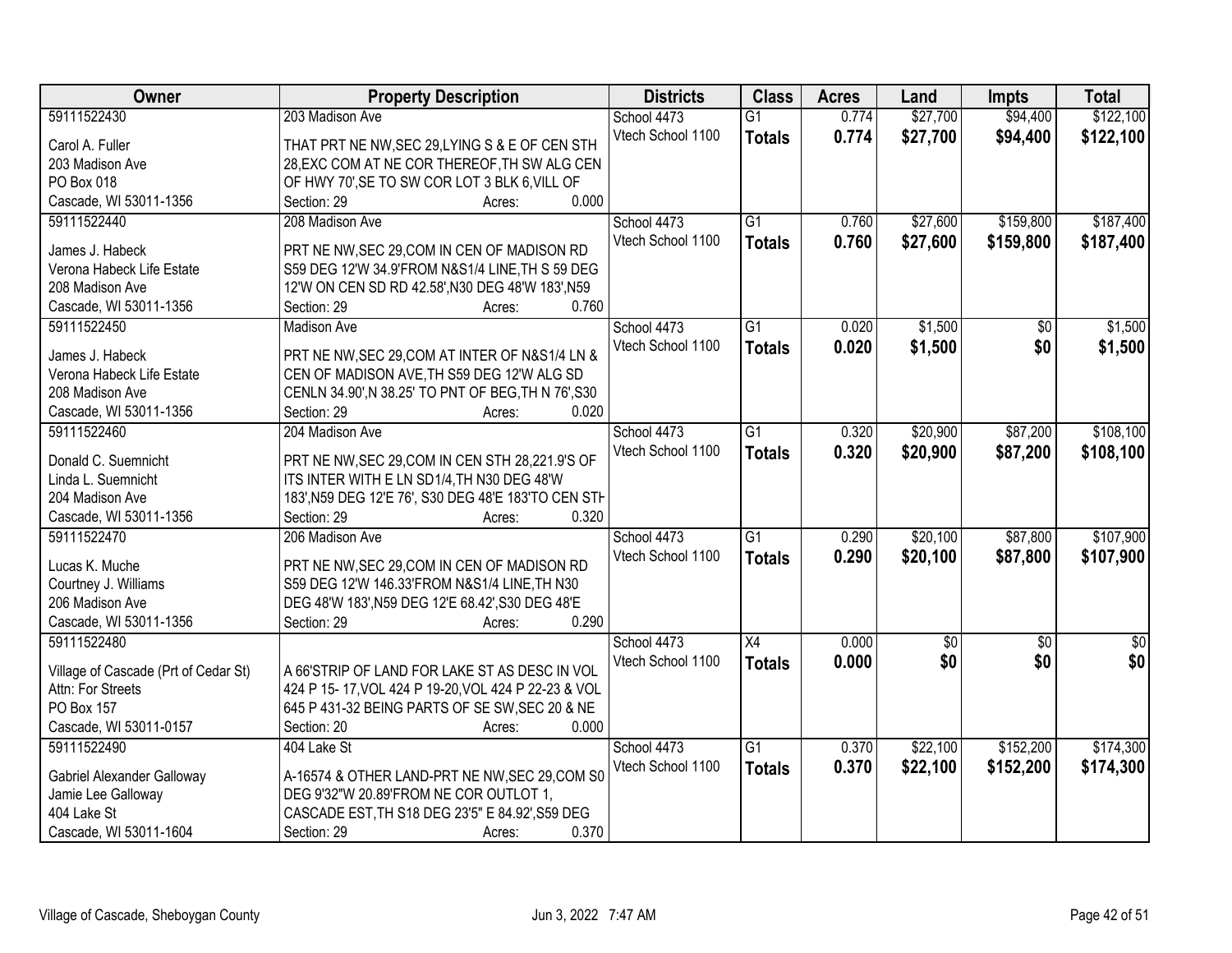| Owner                         | <b>Property Description</b>                          | <b>Districts</b>  | <b>Class</b>    | <b>Acres</b> | Land     | <b>Impts</b>    | <b>Total</b> |
|-------------------------------|------------------------------------------------------|-------------------|-----------------|--------------|----------|-----------------|--------------|
| 59111522491                   | Lake St                                              | School 4473       | $\overline{G1}$ | 0.530        | \$25,300 | \$300           | \$25,600     |
| James J. Habeck               | A-16573 - PRT NE NW, SEC 29, COM S0 DEG 9'32"W       | Vtech School 1100 | <b>Totals</b>   | 0.530        | \$25,300 | \$300           | \$25,600     |
| 208 Madison Ave               | 20.89'& S61 DEG 46'24"W 155.70'FROM NE COR           |                   |                 |              |          |                 |              |
| Cascade, WI 53011-1356        | OUTLOT 1, CASCADE EST, TH CONT S61 DEG               |                   |                 |              |          |                 |              |
|                               | 0.530<br>Section: 29<br>Acres:                       |                   |                 |              |          |                 |              |
| 59111522501                   | 405 Johnson Dr                                       | School 4473       | $\overline{G1}$ | 0.450        | \$23,900 | \$109,500       | \$133,400    |
|                               |                                                      | Vtech School 1100 | <b>Totals</b>   | 0.450        | \$23,900 | \$109,500       | \$133,400    |
| Thomas A. Schroeder           | TR 2 CSM V4 P 277-78 - PRT NE NW, SEC 29, COM S0     |                   |                 |              |          |                 |              |
| Janette M. Schroeder          | DEG 10' 38"E 200'FROM SW COR, CASCADE EST, TH        |                   |                 |              |          |                 |              |
| 405 Johnson Dr                | S0 DEG 10'38"E 100', N89 DEG 49'22"E 200', N0 DEG    |                   |                 |              |          |                 |              |
| Cascade, WI 53011-1350        | 0.450<br>Section: 29<br>Acres:                       |                   |                 |              |          |                 |              |
| 59111522502                   | 403 Johnson Dr                                       | School 4473       | $\overline{G1}$ | 0.470        | \$24,300 | \$93,100        | \$117,400    |
| Denise A. Berg et al          | TR 3 CSM V4 P 277-78 - PRT NE NW, SEC 29, COM S0     | Vtech School 1100 | <b>Totals</b>   | 0.470        | \$24,300 | \$93,100        | \$117,400    |
| c/o Janice C Berg Life Estate | DEG 10' 38"E 300'FROM SW COR, CASCADE EST, TH        |                   |                 |              |          |                 |              |
| 403 Johnson Dr                | S0 DEG 10'38"E 100', N89 DEG 49'22"E 121.43', S8 DEC |                   |                 |              |          |                 |              |
| Cascade, WI 53011-1350        | 0.470<br>Section: 29<br>Acres:                       |                   |                 |              |          |                 |              |
| 59111522503                   | 407 Johnson Dr                                       | School 4473       | G1              | 0.450        | \$23,900 | \$104,000       | \$127,900    |
|                               |                                                      | Vtech School 1100 |                 | 0.450        | \$23,900 | \$104,000       | \$127,900    |
| Anthony L. Meyer              | TR 1 CSM V4 P 277-78 - PRT NE NW, SEC 29, COM S0     |                   | <b>Totals</b>   |              |          |                 |              |
| Virginia A. Meyer             | DEG 10' 38"E 100'FROM SW COR, CASCADE EST, TH        |                   |                 |              |          |                 |              |
| 407 Johnson Dr                | S0 DEG 10'38"E 100', N89 DEG 49'22"E 200', N0 DEG    |                   |                 |              |          |                 |              |
| Cascade, WI 53011-1350        | Section: 29<br>0.450<br>Acres:                       |                   |                 |              |          |                 |              |
| 59111522505                   | 202 Madison Ave                                      | School 4473       | $\overline{G1}$ | 1.890        | \$34,500 | \$104,300       | \$138,800    |
|                               |                                                      | Vtech School 1100 | <b>Totals</b>   | 1.890        | \$34,500 | \$104,300       | \$138,800    |
| Peter E. Patrick              | LOT 2 CSM V5 P 111 & LOT 2 CSM V5 P 135 - PRT NE     |                   |                 |              |          |                 |              |
| Debra L. Kercher              | NW, SEC 29, COM N87 DEG 55'34"E 200.12'FROM SW       |                   |                 |              |          |                 |              |
| 202 Madison Ave               | COR, PLAT OF CASCADE EST, TH S0 DEG 10'38" E         |                   |                 |              |          |                 |              |
| Cascade, WI 53011-1356        | 1.890<br>Section: 29<br>Acres:                       |                   |                 |              |          |                 |              |
| 59111522510                   | 408 Lake St                                          | School 4473       | $\overline{G1}$ | 0.580        | \$25,800 | \$151,400       | \$177,200    |
| Shaun J. Dietz                | PRT NE NW, SEC 29, COM S0 DEG 56'6"W ON E R/W        | Vtech School 1100 | <b>Totals</b>   | 0.580        | \$25,800 | \$151,400       | \$177,200    |
| Coty L. Dietz                 | LINE LAKE ST 199.74'FROM N1/4 COR SD SEC, TH         |                   |                 |              |          |                 |              |
| 408 Lake St                   | N89 DEG 17'05"W 33'TO CEN SD ST. S0 DEG 56'6"W       |                   |                 |              |          |                 |              |
| Cascade, WI 53011-1604        | 0.580<br>Section: 29<br>Acres:                       |                   |                 |              |          |                 |              |
| 59111522520                   | Lake St                                              | School 4473       | $\overline{G1}$ | 0.600        | \$26,000 | $\overline{50}$ | \$26,000     |
|                               |                                                      | Vtech School 1100 | <b>Totals</b>   | 0.600        | \$26,000 | \$0             | \$26,000     |
| Shaun J. Dietz                | LOT 2 CSM V2 P155 - PRT NE NW, SEC 29, COM S0        |                   |                 |              |          |                 |              |
| Coty L. Dietz                 | DEG 56'6"W ON E R/W LINE LAKE ST 199.74'FROM         |                   |                 |              |          |                 |              |
| 408 Lake St                   | N1/4 COR SD SEC, TH N89 DEG 17'05"W 33', S0 DEG      |                   |                 |              |          |                 |              |
| Cascade, WI 53011-1604        | Section: 29<br>0.600<br>Acres:                       |                   |                 |              |          |                 |              |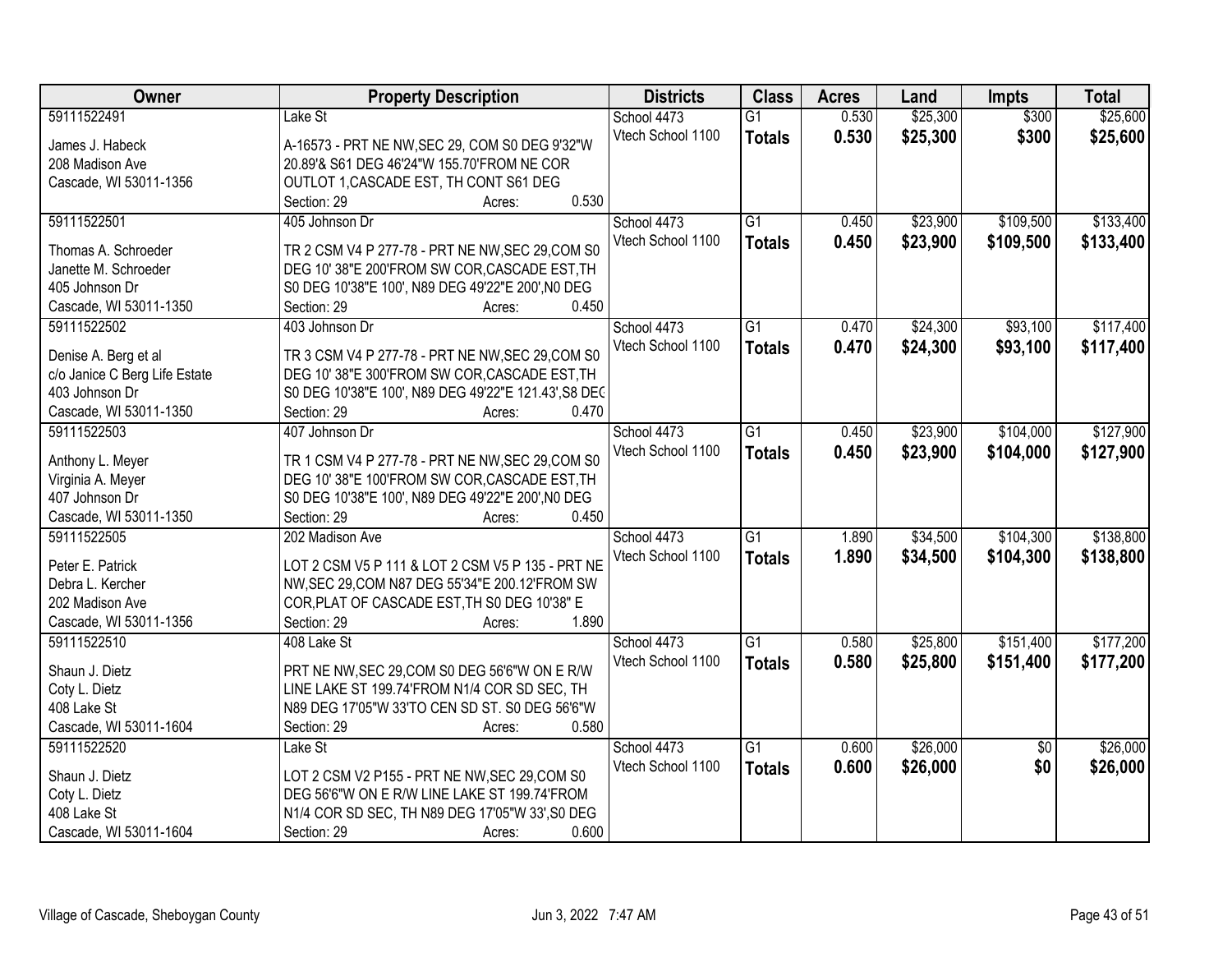| Owner                                   | <b>Property Description</b>                                                                | <b>Districts</b>  | <b>Class</b>    | <b>Acres</b> | Land            | <b>Impts</b>    | <b>Total</b> |
|-----------------------------------------|--------------------------------------------------------------------------------------------|-------------------|-----------------|--------------|-----------------|-----------------|--------------|
| 59111522530                             | 506 Lake St                                                                                | School 4473       | $\overline{G1}$ | 0.600        | \$26,000        | \$155,000       | \$181,000    |
| Troy M. Krahn                           | PRT NE NW, SEC 29, COM S0 DEG 56'6"W ON E R/W                                              | Vtech School 1100 | <b>Totals</b>   | 0.600        | \$26,000        | \$155,000       | \$181,000    |
| 506 Lake St                             | LINE LAKE ST 199.74'FROM N1/4 COR, SD SEC, TH                                              |                   |                 |              |                 |                 |              |
| Cascade, WI 53011-1618                  | N89 DEG 17'05"W 33'TO PNT OF BEG, S0 DEG 56'6"W                                            |                   |                 |              |                 |                 |              |
|                                         | 0.600<br>Section: 29<br>Acres:                                                             |                   |                 |              |                 |                 |              |
| 59111522540                             |                                                                                            | School 4473       | $\overline{X4}$ | 1.120        | $\overline{50}$ | $\overline{50}$ | $\sqrt{50}$  |
|                                         |                                                                                            | Vtech School 1100 | <b>Totals</b>   | 1.120        | \$0             | \$0             | \$0          |
| Village of Cascade (Prt of Cedar St)    | PRT OF THE NE NW, SEC 29 CON-TAINING 1.12 AC                                               |                   |                 |              |                 |                 |              |
| Attn: For Streets                       | FOR RD AS DESC IN VOL 788 P 539-40.                                                        |                   |                 |              |                 |                 |              |
| PO Box 157                              | 1.120                                                                                      |                   |                 |              |                 |                 |              |
| Cascade, WI 53011-0157                  | Section: 29<br>Acres:                                                                      |                   |                 |              |                 |                 |              |
| 59111522541                             | 102 Madison Ave                                                                            | School 4473       | $\overline{G1}$ | 1.240        | \$31,200        | \$80,100        | \$111,300    |
| Timi Lee Fenske                         | PRT SW NW, SEC 29, COM 1243.4' E OF NW COR                                                 | Vtech School 1100 | <b>Totals</b>   | 1.240        | \$31,200        | \$80,100        | \$111,300    |
| Sheryl L. Fenske                        | SD1/4, TH S TO CEN STH 28, NELY ON CEN SD HWY                                              |                   |                 |              |                 |                 |              |
| 102 Madison Ave                         | TO E LN SW NW, N TO NE COR SD1/4, TH W TO BEG, &                                           |                   |                 |              |                 |                 |              |
| Cascade, WI 53011-1355                  | Section: 29<br>1.240<br>Acres:                                                             |                   |                 |              |                 |                 |              |
| 59111522550                             | 112 Madison Ave                                                                            | School 4473       | $\overline{G1}$ | 0.780        | \$27,800        | \$89,700        | \$117,500    |
|                                         |                                                                                            | Vtech School 1100 | <b>Totals</b>   | 0.780        | \$27,800        | \$89,700        | \$117,500    |
| Tabitha F. Culver                       | PRT SE NW, SEC 29, COM IN CEN STH 28, 485'NELY                                             |                   |                 |              |                 |                 |              |
| 112 Madison Ave                         | OF W LN SD SE NW, TH NWLY 338'M/L TO PNT 306.5'I                                           |                   |                 |              |                 |                 |              |
| Cascade, WI 53011-1355                  | OF NW COR, SD1/4, TH E 108', SELY 280'TO CEN STH                                           |                   |                 |              |                 |                 |              |
|                                         | 0.780<br>Section: 29<br>Acres:                                                             |                   |                 |              |                 |                 |              |
| 59111522560                             | 118 Madison Ave                                                                            | School 4473       | $\overline{G1}$ | 0.270        | \$19,300        | \$63,800        | \$83,100     |
| Brenda L. Lisiecki                      | PRT SE NW, SEC 29, COM IN CEN STH 28, 665'NE OF                                            | Vtech School 1100 | <b>Totals</b>   | 0.270        | \$19,300        | \$63,800        | \$83,100     |
| Phillip G. Lisiecki                     | ITS INTER WITH W LN SD1/4, TH NE ON HWY 60', NW                                            |                   |                 |              |                 |                 |              |
| 118 Madison Ave                         | AT R/A TO HWY 214'TO N LN SE NW, W 67', TH SE 246'                                         |                   |                 |              |                 |                 |              |
| Cascade, WI 53011-1355                  | 0.270<br>Section: 29<br>Acres:                                                             |                   |                 |              |                 |                 |              |
| 59111522570                             |                                                                                            | School 4473       | X4              | 0.380        | $\sqrt{$0}$     | \$0             | $\sqrt{50}$  |
|                                         |                                                                                            | Vtech School 1100 | <b>Totals</b>   | 0.380        | \$0             | \$0             | \$0          |
| Village of Cascade<br><b>PO Box 157</b> | PRT SE NW, SEC 29, COM IN CEN STH 28, 785'NE OF<br>ITS INTER WITH W LN SD1/4, TH NE ON HWY |                   |                 |              |                 |                 |              |
| Cascade, WI 53011-0157                  | 182'M/L, TH NLY TO N LN SE NW W TO PNT AT R/A OF                                           |                   |                 |              |                 |                 |              |
|                                         | 0.380<br>Section: 29                                                                       |                   |                 |              |                 |                 |              |
| 59111522580                             | Acres:<br><b>Madison Ave</b>                                                               | School 4473       | $\overline{G1}$ | 0.270        | \$19,300        |                 | \$19,300     |
|                                         |                                                                                            | Vtech School 1100 |                 |              |                 | $\overline{50}$ |              |
| Keith A. Babler                         | PRT SE NW, SEC 29, COM IN CEN STH 28, 725'NE OF                                            |                   | <b>Totals</b>   | 0.270        | \$19,300        | \$0             | \$19,300     |
| Elizabeth L. Babler                     | ITS INTER WITH W LN SD1/4, TH NE ON HWY 60', NW                                            |                   |                 |              |                 |                 |              |
| 404 Johnson Dr                          | AT R/A TO HWY 183'TO N LN SE NW, W 67', TH SE 214'                                         |                   |                 |              |                 |                 |              |
| Cascade, WI 53011                       | 0.270<br>Section: 29<br>Acres:                                                             |                   |                 |              |                 |                 |              |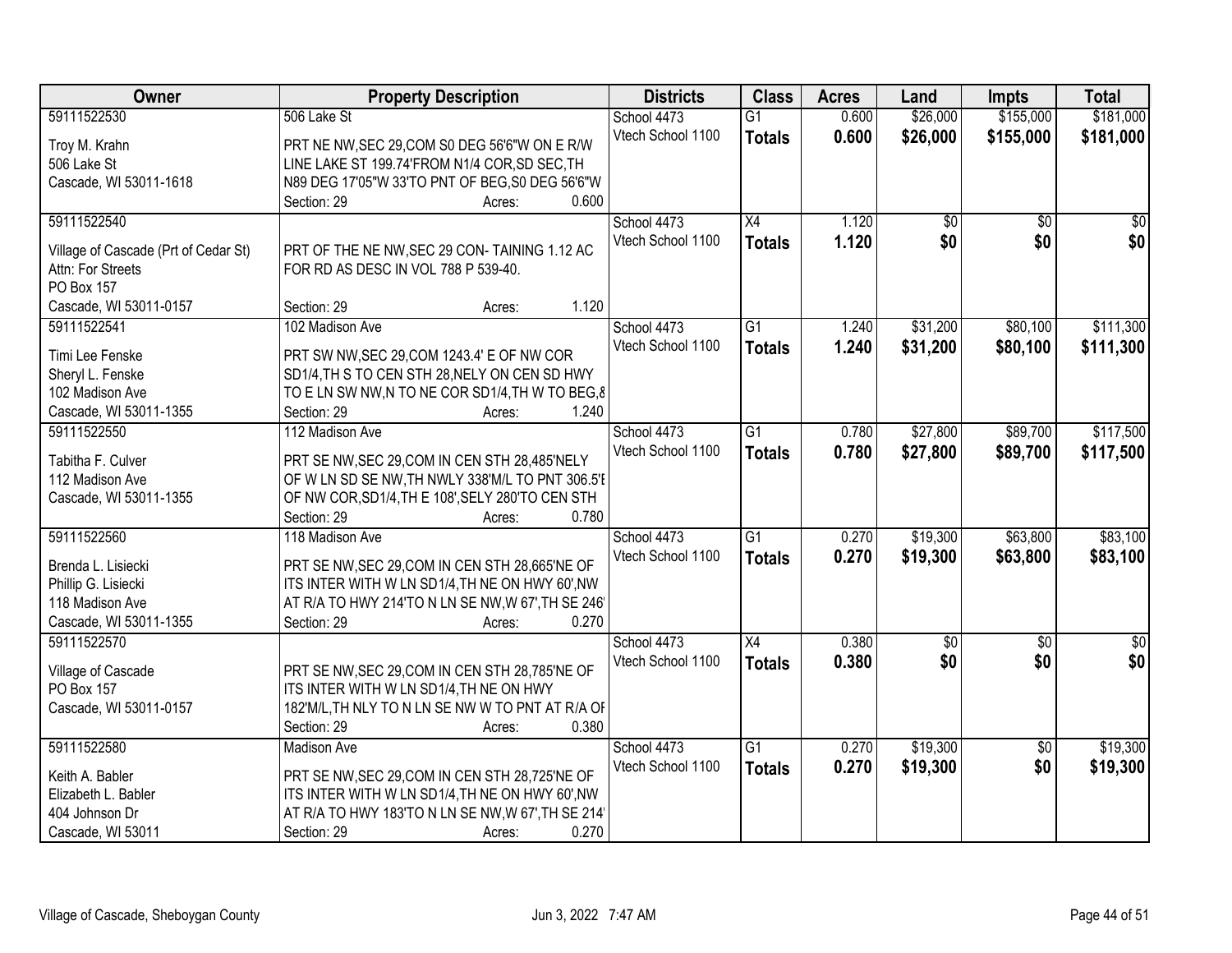| Owner                                                     | <b>Property Description</b>                         | <b>Districts</b>  | <b>Class</b>    | <b>Acres</b> | Land        | <b>Impts</b>    | <b>Total</b>    |
|-----------------------------------------------------------|-----------------------------------------------------|-------------------|-----------------|--------------|-------------|-----------------|-----------------|
| 59111522590                                               | 114 Madison Ave                                     | School 4473       | $\overline{G1}$ | 0.360        | \$21,800    | \$84,800        | \$106,600       |
| Eric J. Bonnett                                           | PRT SE NW, SEC 29, COM IN CEN STH 28, 605'NE OF     | Vtech School 1100 | <b>Totals</b>   | 0.360        | \$21,800    | \$84,800        | \$106,600       |
| Anna Bonnett                                              | ITS INTER WITH W LN SD1/4, TH NE ON HWY 60', NW     |                   |                 |              |             |                 |                 |
| 114 Madison Ave                                           | AT R/A TO HWY 246'TO N LN SE NW, W 67', TH SE 280'  |                   |                 |              |             |                 |                 |
| Cascade, WI 53011-1355                                    | 0.360<br>Section: 29<br>Acres:                      |                   |                 |              |             |                 |                 |
| 59111522600                                               | 110 Madison Ave                                     | School 4473       | $\overline{G1}$ | 2.410        | \$37,100    | \$96,700        | \$133,800       |
|                                                           |                                                     | Vtech School 1100 | <b>Totals</b>   | 2.410        | \$37,100    | \$96,700        | \$133,800       |
| James D. Myers                                            | PRT SE NW, SEC 29, COM 50'E OF NW COR SD1/4, TH     |                   |                 |              |             |                 |                 |
| Prestana E. Myers                                         | E 230.5', SE 340'TO CEN STH 28, SW ON HWY 268'M/L   |                   |                 |              |             |                 |                 |
| 110 Madison Ave                                           | TO PNT 209'NE OF W LN SD SE NW, TH NWLY 466'TO      |                   |                 |              |             |                 |                 |
| Cascade, WI 53011-1355                                    | 2.410<br>Section: 29<br>Acres:                      |                   |                 |              |             |                 |                 |
| 59111522610                                               | 106 Madison Ave                                     | School 4473       | $\overline{G1}$ | 1.150        | \$30,800    | \$89,700        | \$120,500       |
| Frederick J. Meyer                                        | PRT OF SE NW, SEC 29, COM AT NW COR SD1/4, TH E     | Vtech School 1100 | <b>Totals</b>   | 1.150        | \$30,800    | \$89,700        | \$120,500       |
| Pamela L. Meyer                                           | 50', SE 466'TO CEN STH 28, SW ON HWY 209'TO W LN    |                   |                 |              |             |                 |                 |
| 106 Madison Ave                                           | SE NW, TH N 546' TO BEG, EXC COM S0 DEG 24'W        |                   |                 |              |             |                 |                 |
| Cascade, WI 53011-1355                                    | 1.150<br>Section: 29<br>Acres:                      |                   |                 |              |             |                 |                 |
| 59111522620                                               | Ellen View Dr                                       | School 4473       | $\overline{G2}$ | 1.000        | \$30,000    | \$75,000        | \$105,000       |
|                                                           |                                                     | Vtech School 1100 | G <sub>5</sub>  | 17.840       | \$35,700    | \$0             | \$35,700        |
| Richard E. Gruber                                         | PRT B-1705 - PRT SE NW, SEC 29, COM AT CEN SD       |                   | <b>Totals</b>   | 18.840       | \$65,700    | \$75,000        | \$140,700       |
| Michelle L. Gruber                                        | SEC, TH NO DEG 37'E 677.46', S59 DEG 43'W           |                   |                 |              |             |                 |                 |
| PO Box 192                                                | 354.71', N30 DEG 17'W 374.13', S60 DEG 09'W 271.17' |                   |                 |              |             |                 |                 |
| Cascade, WI 53011-0192                                    | 18.840<br>Section: 29<br>Acres:                     |                   |                 |              |             |                 |                 |
| 59111522630                                               | Milwaukee Ave                                       | School 4473       | $\overline{G1}$ | 0.500        | \$25,000    | $\overline{50}$ | \$25,000        |
| Kathleen M. Berthiaume                                    | PRT SE NW, SEC 29, COM AT NE COR SD1/4, TH S0       | Vtech School 1100 | <b>Totals</b>   | 0.500        | \$25,000    | \$0             | \$25,000        |
| 208 Milwaukee Ave                                         | DEG 09'W 194.9'TO N LINE MILWAUKEE AVE, S86         |                   |                 |              |             |                 |                 |
| Cascade, WI 53011-1397                                    | DEG 32'30"W 80'ON N LINE SD AVE, NLY TO A PNT       |                   |                 |              |             |                 |                 |
|                                                           | 0.500<br>Section: 29<br>Acres:                      |                   |                 |              |             |                 |                 |
| 59111522640                                               | 301 1st St                                          | School 4473       | $\overline{X4}$ | 0.890        | $\sqrt{50}$ | $\overline{50}$ | $\overline{30}$ |
|                                                           |                                                     | Vtech School 1100 |                 | 0.890        | \$0         | \$0             | \$0             |
| Village of Cascade (Village Hall)                         | PRT SE NW, SEC 29, COM N89 DEG 40'10"W 115.3'       |                   | <b>Totals</b>   |              |             |                 |                 |
| Attn: Village Hall                                        | FROM NE COR SD1/4, TH N89 DEG 40'10"W 199.87'       |                   |                 |              |             |                 |                 |
| PO Box 157                                                | TO E LINE OF FIRST ST, S9 DEG 21'E ON SD ST         |                   |                 |              |             |                 |                 |
| Cascade, WI 53011-0157                                    | 0.890<br>Section: 29<br>Acres:                      |                   |                 |              |             |                 |                 |
| 59111522650                                               |                                                     | School 4473       | $\overline{X4}$ | 0.420        | \$0         | $\overline{30}$ | $\sqrt{50}$     |
|                                                           | PRT FOR STREET IN THE NE COR OF SE NW, SEC          | Vtech School 1100 | <b>Totals</b>   | 0.420        | \$0         | \$0             | \$0             |
| Village of Cascade (Prt of Cedar St)<br>Attn: For Streets | 29, AS DESC IN VOL 499 P 563/64.                    |                   |                 |              |             |                 |                 |
| PO Box 157                                                |                                                     |                   |                 |              |             |                 |                 |
| Cascade, WI 53011-0157                                    | 0.420<br>Section: 29                                |                   |                 |              |             |                 |                 |
|                                                           | Acres:                                              |                   |                 |              |             |                 |                 |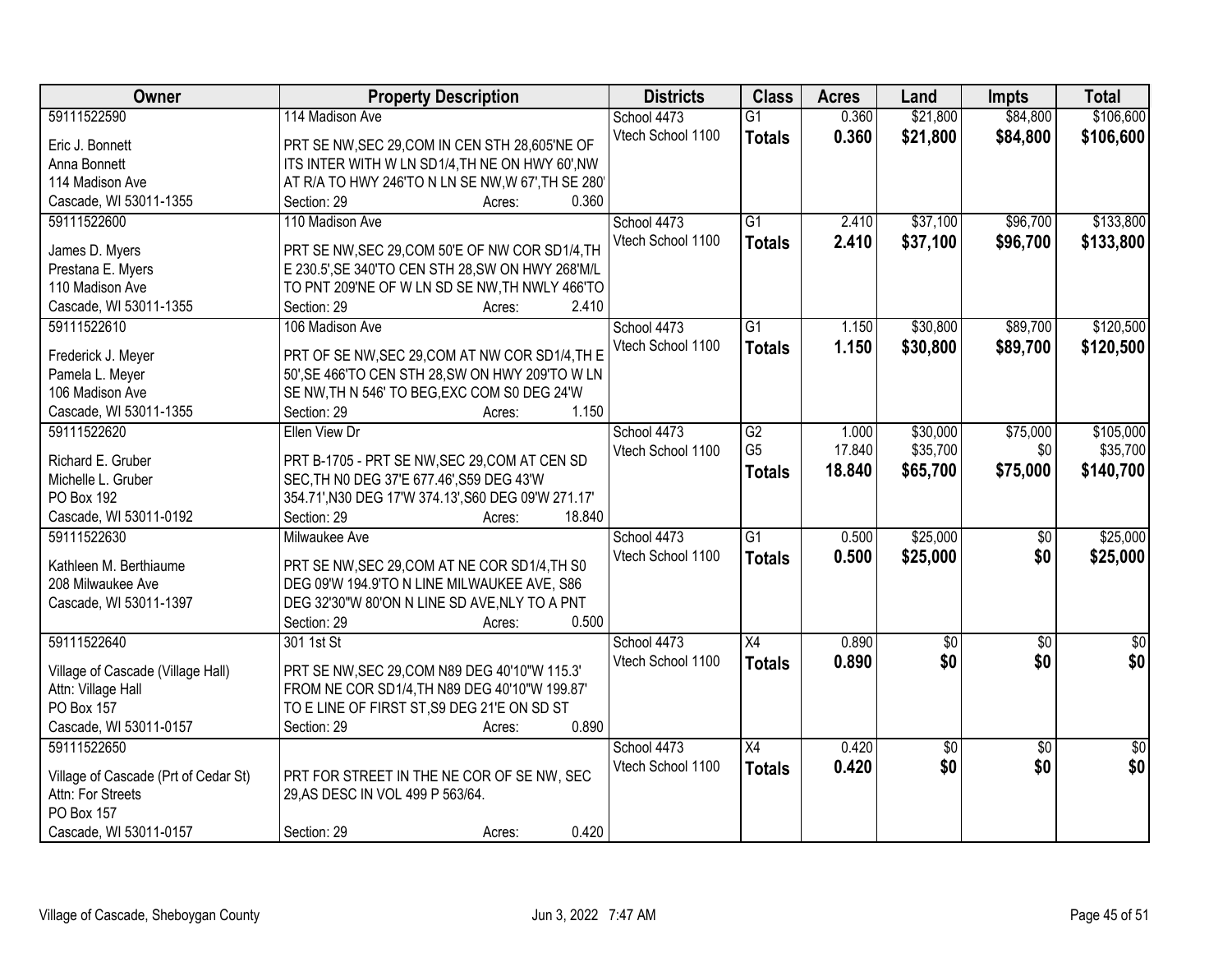| Owner                            | <b>Property Description</b>                             | <b>Districts</b>  | <b>Class</b>    | <b>Acres</b> | Land            | Impts           | <b>Total</b>    |
|----------------------------------|---------------------------------------------------------|-------------------|-----------------|--------------|-----------------|-----------------|-----------------|
| 59111522660                      |                                                         | School 4473       | X4              | 0.310        | $\overline{50}$ | $\overline{30}$ | $\overline{50}$ |
| <b>Cascade Housing Authority</b> | PRT SE NW, SEC 29, COM AT THE SW COR BLK                | Vtech School 1100 | <b>Totals</b>   | 0.310        | \$0             | \$0             | \$0             |
| c/o Cascade Village Hall         | 15, O.P., TH NO DEG 9'E ALG W LINE OF SD BLK            |                   |                 |              |                 |                 |                 |
| Milwaukee St                     | 184.42', TH S52 DEG 19'W 119.86, S13 DEG 27'30"E        |                   |                 |              |                 |                 |                 |
| Cascade, WI 53011                | 0.310<br>Section: 29<br>Acres:                          |                   |                 |              |                 |                 |                 |
| 59111522670                      | 109 Madison Ave                                         | School 4473       | $\overline{G1}$ | 0.810        | \$28,100        | \$110,900       | \$139,000       |
|                                  |                                                         | Vtech School 1100 | <b>Totals</b>   | 0.810        | \$28,100        | \$110,900       | \$139,000       |
| John R. Steuerwald               | LOT 1, CSM V 3 P 191 - PRT SE NW, SEC 29, COM N59       |                   |                 |              |                 |                 |                 |
| Lori L. Steuerwald               | DEG 53'E 394.30'FROM INTER OF W LN SE NW, SD            |                   |                 |              |                 |                 |                 |
| 109 Madison Ave                  | SEC & CEN STH 28, TH N59 DEG 53'E 100', S27 DEG         |                   |                 |              |                 |                 |                 |
| Cascade, WI 53011-1355           | 0.810<br>Section: 29<br>Acres:                          |                   |                 |              |                 |                 |                 |
| 59111522680                      | 105 Madison Ave                                         | School 4473       | $\overline{G1}$ | 0.630        | \$26,300        | \$194,300       | \$220,600       |
|                                  |                                                         | Vtech School 1100 | <b>Totals</b>   | 0.630        | \$26,300        | \$194,300       | \$220,600       |
| Kathleen A. Mcmullen             | LOT 3 CSM V3 P 191 - PRT SE NW, SEC 29, COM N59         |                   |                 |              |                 |                 |                 |
| Michael Mcmullen                 | DEG 53'E 194.30'FROM INTER OF W LN SE NW, SD            |                   |                 |              |                 |                 |                 |
| 105 Madison Ave                  | SEC & CEN OF STH 28, TH N59 DEG 53'E 100', S27<br>0.630 |                   |                 |              |                 |                 |                 |
| Cascade, WI 53011-1355           | Section: 29<br>Acres:                                   |                   |                 |              |                 |                 |                 |
| 59111522690                      | 107 Madison Ave                                         | School 4473       | $\overline{G1}$ | 0.720        | \$27,200        | \$160,800       | \$188,000       |
| Dennis R. Hodgson                | LOT 2,CSM V 3 P 191 - PRT SE NW, SEC 29, COM N59        | Vtech School 1100 | <b>Totals</b>   | 0.720        | \$27,200        | \$160,800       | \$188,000       |
| Jody L. Hodgson                  | DEG 53'E 294.30'FROM INTER OF W LN SE NW SD             |                   |                 |              |                 |                 |                 |
| 107 Madison Ave                  | SEC,& CEN OF STH 28, TH N59 DEG 53'E 100', S27          |                   |                 |              |                 |                 |                 |
| Cascade, WI 53011-1355           | 0.720<br>Section: 29<br>Acres:                          |                   |                 |              |                 |                 |                 |
| 59111522691                      | 127 Milwaukee Ave Unit 101                              | School 4473       | $\overline{X4}$ | 0.810        | \$0             | $\overline{50}$ | \$0             |
|                                  |                                                         | Vtech School 1100 | <b>Totals</b>   | 0.810        | \$0             | \$0             | \$0             |
| <b>Cascade Housing Authority</b> | PRT SE NW, SEC 29, COM N0 DEG 9'E 184.42'FROM           |                   |                 |              |                 |                 |                 |
| PO Box 157                       | SW COR BLK 15, O.P. TH N0 DEG 9'E 227.91' S86 DEG       |                   |                 |              |                 |                 |                 |
| Cascade, WI 53011-0157           | 32'30"W 165.45', S13 DEG 27'30"E 299.42', TH N52 DEG    |                   |                 |              |                 |                 |                 |
|                                  | Section: 29<br>0.810<br>Acres:                          |                   |                 |              |                 |                 |                 |
| 59111522692                      | 103 Madison Ave                                         | School 4473       | G1              | 0.530        | \$25,300        | \$159,500       | \$184,800       |
| Kevin C. Doescher                | LOT 4, CSM V 10 P 205-06 - PRT SE NW, SEC 29, COM       | Vtech School 1100 | <b>Totals</b>   | 0.530        | \$25,300        | \$159,500       | \$184,800       |
| Shirley J. Doescher              | AT NW COR CSM V 3 P 191, TH S27 DEG 16'E                |                   |                 |              |                 |                 |                 |
| 103 Madison Ave                  | 253.04', S83 DEG 18'10"W 99.95', N30 DEG 07'W 213', TH  |                   |                 |              |                 |                 |                 |
| Cascade, WI 53011-1355           | 0.530<br>Section: 29<br>Acres:                          |                   |                 |              |                 |                 |                 |
| 59111522701                      | <b>Madison Ave</b>                                      | School 4473       | $\overline{X4}$ | 2.470        | \$0             | $\overline{50}$ | $\overline{50}$ |
|                                  |                                                         | Vtech School 1100 |                 | 2.470        | \$0             | \$0             | \$0             |
| Our Lady of the Lakes Catholic   | LOT 1 CSM V23 P 3-4 #1821775 - PRT NE & SE              |                   | <b>Totals</b>   |              |                 |                 |                 |
| Congregation                     | NW, SEC 29                                              |                   |                 |              |                 |                 |                 |
| 230 Butler St                    |                                                         |                   |                 |              |                 |                 |                 |
| Random Lake, WI 53075-1710       | 2.470<br>Section: 29<br>Acres:                          |                   |                 |              |                 |                 |                 |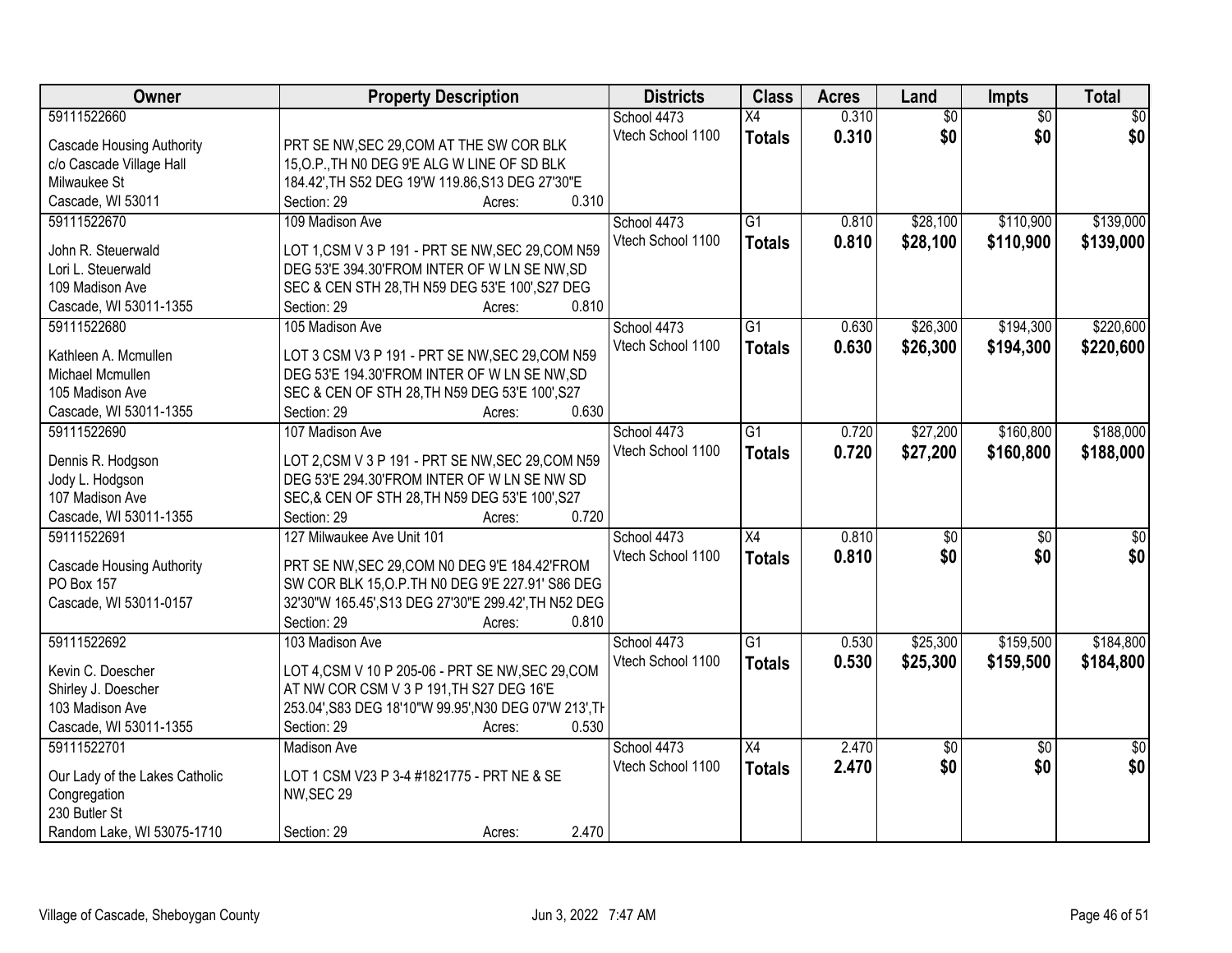| Owner                                                                                 | <b>Property Description</b>                                                                                                                    |        |        | <b>Districts</b>  | <b>Class</b>         | <b>Acres</b>    | Land               | <b>Impts</b>    | <b>Total</b>       |
|---------------------------------------------------------------------------------------|------------------------------------------------------------------------------------------------------------------------------------------------|--------|--------|-------------------|----------------------|-----------------|--------------------|-----------------|--------------------|
| 59111522702                                                                           | 111 Madison Ave                                                                                                                                |        |        | School 4473       | $\overline{G2}$      | 1.200           | \$31,000           | \$232,700       | \$263,700          |
| Western Skies LLC<br>111 Madison Ave<br>Cascade, WI 53011-1355                        | LOT 2 CSM V23 P 3-4 #1821775 - PRT NE & SE<br>NW, SEC 29                                                                                       |        |        | Vtech School 1100 | <b>Totals</b>        | 1.200           | \$31,000           | \$232,700       | \$263,700          |
|                                                                                       | Section: 29                                                                                                                                    | Acres: | 1.200  |                   |                      |                 |                    |                 |                    |
| 59111522703                                                                           | <b>Madison Ave</b>                                                                                                                             |        |        | School 4473       | G2                   | 0.700           | \$23,000           | \$0             | \$23,000           |
| Western Skies, LLC<br>111 Madison Ave<br>Cascade, WI 53011                            | LOT 3 CSM V23 P 3-4 #1821775 - PRT NE & SE<br>NW, SEC 29                                                                                       |        |        | Vtech School 1100 | <b>Totals</b>        | 0.700           | \$23,000           | \$0             | \$23,000           |
|                                                                                       | Section: 29                                                                                                                                    | Acres: | 0.700  |                   |                      |                 |                    |                 |                    |
| 59111522704                                                                           | <b>Madison Ave</b>                                                                                                                             |        |        | School 4473       | $\overline{X4}$      | 0.470           | \$0                | $\overline{50}$ | $\sqrt{50}$        |
| Village of Cascade<br><b>PO Box 157</b><br>Cascade, WI 53011-0157                     | THAT PRT NE & SE NW, SEC 29 DEDICATED TO THE<br>PUBLIC FOR ROAD BY CSM V23 P3-4 #1821775.                                                      |        |        | Vtech School 1100 | <b>Totals</b>        | 0.470           | \$0                | \$0             | \$0                |
|                                                                                       | Section: 29                                                                                                                                    | Acres: | 0.470  |                   |                      |                 |                    |                 |                    |
| 59111522711                                                                           | 123 Milwaukee Ave                                                                                                                              |        |        | School 4473       | $\overline{G2}$      | 2.860           | \$39,300           | \$305,100       | \$344,400          |
| Jas Investments of Cascade LLC Quality PRT SE NW, SEC 29, COM AT SW COR OF FIRST ST & |                                                                                                                                                |        |        | Vtech School 1100 | <b>Totals</b>        | 2.860           | \$39,300           | \$305,100       | \$344,400          |
| <b>Cut Meats</b>                                                                      | MILW AVE, TH S9 DEG 21'E 151.96', S62 DEG 38'E                                                                                                 |        |        |                   |                      |                 |                    |                 |                    |
| 123 Milwaukee Ave                                                                     | 44.73'TO PNT OF BEG, TH N61 DEG 40'E 121.14', S13                                                                                              |        |        |                   |                      |                 |                    |                 |                    |
| Cascade, WI 53011-1374                                                                | Section: 29                                                                                                                                    | Acres: | 2.860  |                   |                      |                 |                    |                 |                    |
| 59111522720                                                                           | 101 Madison Ave                                                                                                                                |        |        | School 4473       | $\overline{G1}$      | 0.590           | \$25,900           | \$110,900       | \$136,800          |
| Jacob Messner                                                                         | PRT SE NW, SEC 29, COM AT INTER OF W LN SD1/4                                                                                                  |        |        | Vtech School 1100 | <b>Totals</b>        | 0.590           | \$25,900           | \$110,900       | \$136,800          |
| 101 Madison Ave                                                                       | WITH CEN STH 28, TH N59 DEG 53'E ON SD HWY                                                                                                     |        |        |                   |                      |                 |                    |                 |                    |
| Cascade, WI 53011-1355                                                                | 90', S30 DEG 07'E 213', S59 DEG 53'W 213.02'TO W LN                                                                                            |        |        |                   |                      |                 |                    |                 |                    |
|                                                                                       | Section: 29                                                                                                                                    | Acres: | 0.590  |                   |                      |                 |                    |                 |                    |
| 59111522731                                                                           | 125 Milwaukee Ave                                                                                                                              |        |        | School 4473       | $\overline{G1}$      | 0.520           | \$25,200           | \$124,200       | \$149,400          |
| Mark J. Cherubini<br>125 Milwaukee St<br>Cascade, WI 53011                            | PRT SE NW, SEC 29, COM IN W LINE OF FIRST ST S9<br>DEG 21'E 270.12'FROM ITS INTER WITH CEN OF<br>MADISON AVE, TH N86 DEG 32'30"E 142'ON S LINE |        |        | Vtech School 1100 | <b>Totals</b>        | 0.520           | \$25,200           | \$124,200       | \$149,400          |
|                                                                                       | Section: 29                                                                                                                                    | Acres: | 0.520  |                   |                      |                 |                    |                 |                    |
| 59111522800                                                                           | 100 Lake St                                                                                                                                    |        |        | School 4473       | $\overline{G1}$      | 2.000           | \$35,000           | \$85,600        | \$120,600          |
| Marcus Estrello Jr                                                                    | THE N 15 AC OF NW SE, SEC 29.                                                                                                                  |        |        | Vtech School 1100 | G4<br>G <sub>5</sub> | 11.000<br>2.000 | \$2,000<br>\$1,000 | \$0<br>\$0      | \$2,000<br>\$1,000 |
| Jean L. Estrello                                                                      |                                                                                                                                                |        |        |                   |                      | 15,000          | \$38,000           | \$85,600        |                    |
| 100 Lake St                                                                           |                                                                                                                                                |        |        |                   | <b>Totals</b>        |                 |                    |                 | \$123,600          |
| Cascade, WI 53011-1368                                                                | Section: 29                                                                                                                                    | Acres: | 15.000 |                   |                      |                 |                    |                 |                    |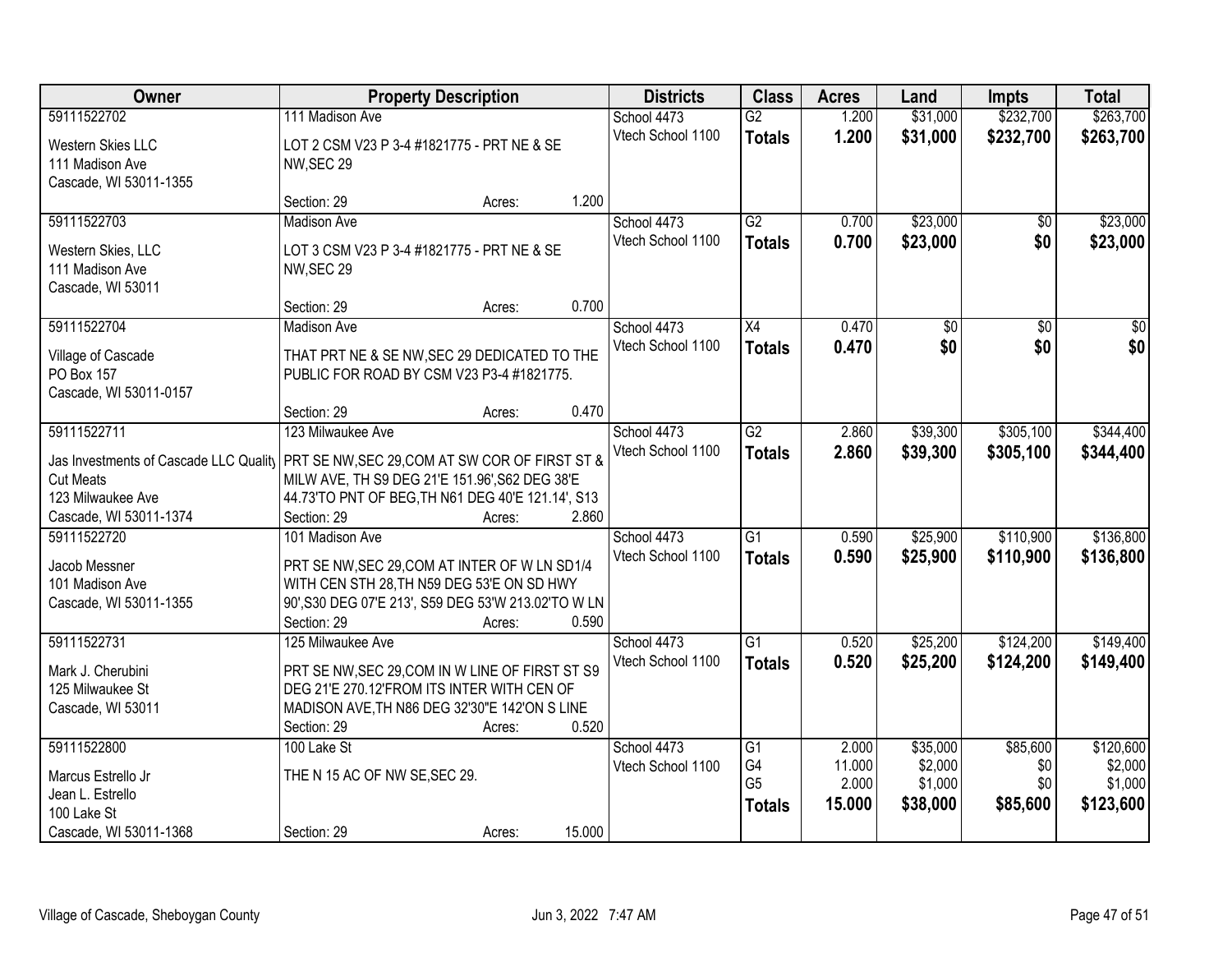| Owner                                    | <b>Property Description</b>                 |        |       | <b>Districts</b>  | <b>Class</b>           | <b>Acres</b> | Land            | <b>Impts</b>    | <b>Total</b> |
|------------------------------------------|---------------------------------------------|--------|-------|-------------------|------------------------|--------------|-----------------|-----------------|--------------|
| 59111522801                              | N/a                                         |        |       | School 4473       | $\overline{\text{X2}}$ | 0.450        | $\overline{60}$ | $\overline{50}$ | \$0          |
| State of Wisconsin Dept of Transportatic | PRT SE NW, SEC 29 (KEGEL) 0.05 AC. PRT SE   |        |       | Vtech School 1100 | <b>Totals</b>          | 0.450        | \$0             | \$0             | \$0          |
| 944 Vanderperren Way                     | NW, SEC 29 (BABLER) 0.06 AC. PRT NE NW & SE |        |       |                   |                        |              |                 |                 |              |
| Green Bay, WI 54304-5344                 | NW, SEC 29 (MICHAELSON) 0.34 AC.            |        |       |                   |                        |              |                 |                 |              |
|                                          | Section: 29                                 | Acres: | 0.450 |                   |                        |              |                 |                 |              |
| 59111522850                              |                                             |        |       | School 4473       |                        |              |                 |                 |              |
| Meadows North                            | <b>NORTH MEADOWS</b>                        |        |       | Vtech School 1100 | <b>Totals</b>          |              |                 |                 |              |
| Na                                       |                                             |        |       |                   |                        |              |                 |                 |              |
| Na, WI 99999                             |                                             |        |       |                   |                        |              |                 |                 |              |
|                                          | Section: 20                                 | Acres: | 0.000 |                   |                        |              |                 |                 |              |
| 59111522851                              | 602 Bobolink Ln                             |        |       | School 4473       | $\overline{G1}$        | 0.530        | \$38,100        | \$214,000       | \$252,100    |
| Michael J. Zeeveld                       | NORTH MEADOWS LOT 1.                        |        |       | Vtech School 1100 | <b>Totals</b>          | 0.530        | \$38,100        | \$214,000       | \$252,100    |
| Angela W. Zeeveld                        |                                             |        |       |                   |                        |              |                 |                 |              |
| 602 Bobolink Ln                          |                                             |        |       |                   |                        |              |                 |                 |              |
| Cascade, WI 53011-1614                   | Section: 20                                 | Acres: | 0.530 |                   |                        |              |                 |                 |              |
| 59111522852                              | 606 Bobolink Ln                             |        |       | School 4473       | $\overline{G1}$        | 0.530        | \$38,100        | \$200,300       | \$238,400    |
| Mark M. Monkoski                         | NORTH MEADOWS LOT 2.                        |        |       | Vtech School 1100 | <b>Totals</b>          | 0.530        | \$38,100        | \$200,300       | \$238,400    |
| 606 Bobolink Ln                          |                                             |        |       |                   |                        |              |                 |                 |              |
| Cascade, WI 53011-1614                   |                                             |        |       |                   |                        |              |                 |                 |              |
|                                          | Section: 20                                 | Acres: | 0.530 |                   |                        |              |                 |                 |              |
| 59111522853                              | 608 Bobolink Ln                             |        |       | School 4473       | $\overline{G1}$        | 0.620        | \$39,600        | \$212,300       | \$251,900    |
| James H. Larson                          | NORTH MEADOWS LOT 3.                        |        |       | Vtech School 1100 | <b>Totals</b>          | 0.620        | \$39,600        | \$212,300       | \$251,900    |
| Barbara J. Larson                        |                                             |        |       |                   |                        |              |                 |                 |              |
| 608 Bobolink Ln                          |                                             |        |       |                   |                        |              |                 |                 |              |
| Cascade, WI 53011-1614                   | Section: 20                                 | Acres: | 0.620 |                   |                        |              |                 |                 |              |
| 59111522854                              | 612 Bobolink Ln                             |        |       | School 4473       | $\overline{G1}$        | 0.680        | \$40,500        | \$218,900       | \$259,400    |
|                                          | NORTH MEADOWS LOT 4.                        |        |       | Vtech School 1100 | <b>Totals</b>          | 0.680        | \$40,500        | \$218,900       | \$259,400    |
| Anthony A. Austin<br>Catherine M. Austin |                                             |        |       |                   |                        |              |                 |                 |              |
| 612 Bobolink Ln                          |                                             |        |       |                   |                        |              |                 |                 |              |
| Cascade, WI 53011-1614                   | Section: 20                                 | Acres: | 0.680 |                   |                        |              |                 |                 |              |
| 59111522855                              | 616 Bobolink Ln                             |        |       | School 4473       | $\overline{G1}$        | 0.700        | \$40,800        | \$187,400       | \$228,200    |
|                                          |                                             |        |       | Vtech School 1100 | <b>Totals</b>          | 0.700        | \$40,800        | \$187,400       | \$228,200    |
| Karen E. Loose<br>Kevin P. Loose         | NORTH MEADOWS LOT 5.                        |        |       |                   |                        |              |                 |                 |              |
| 616 Bobolink Ln                          |                                             |        |       |                   |                        |              |                 |                 |              |
| Cascade, WI 53011-1614                   | Section: 20                                 | Acres: | 0.700 |                   |                        |              |                 |                 |              |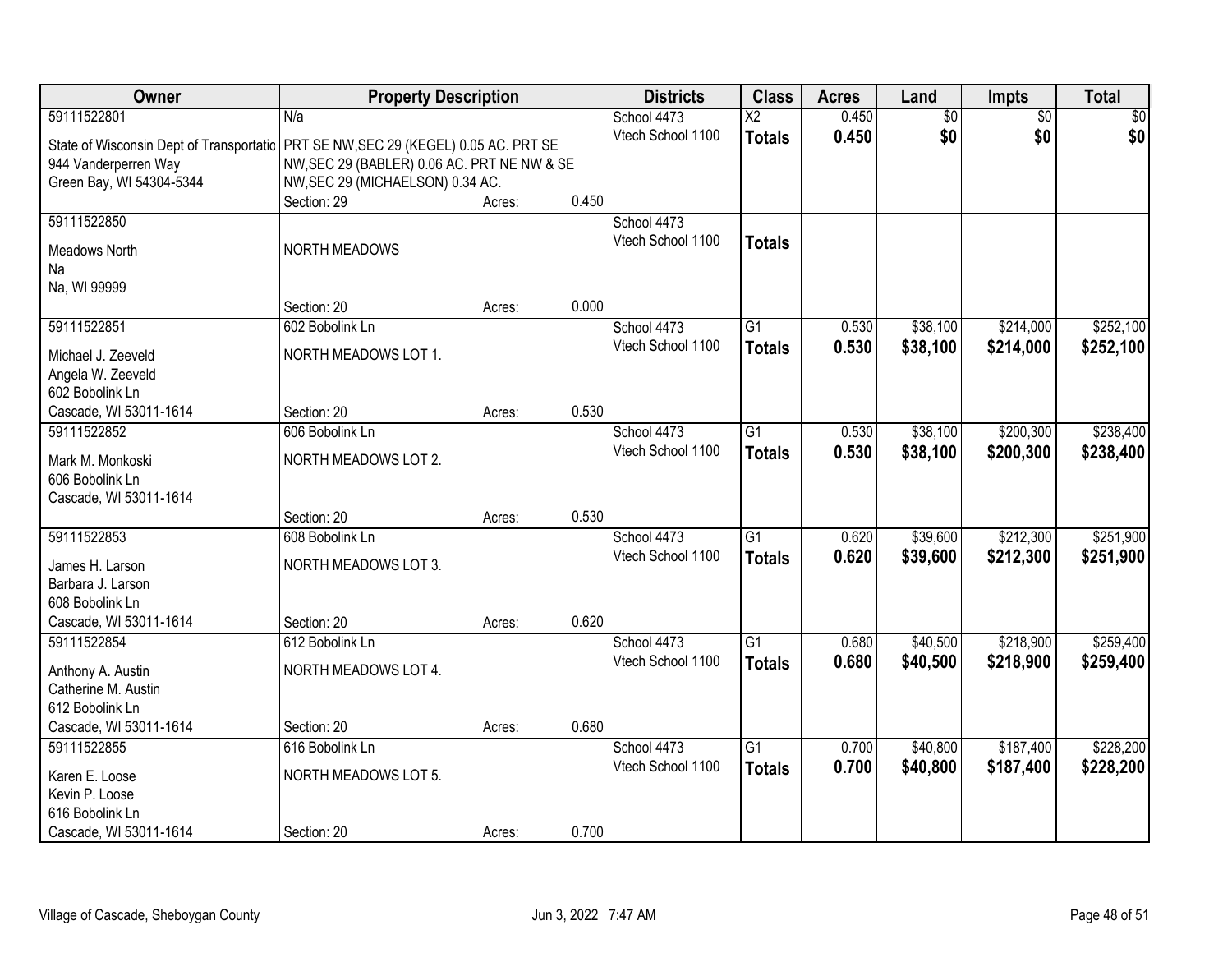| Owner                  |                      | <b>Property Description</b>   |       | <b>Districts</b>                 | <b>Class</b>    | <b>Acres</b> | Land     | <b>Impts</b>    | <b>Total</b> |
|------------------------|----------------------|-------------------------------|-------|----------------------------------|-----------------|--------------|----------|-----------------|--------------|
| 59111522856            | 620 Bobolink Ln      |                               |       | School 4473                      | $\overline{G1}$ | 0.760        | \$41,700 | \$243,100       | \$284,800    |
| Jon M. Schaefer        | NORTH MEADOWS LOT 6. |                               |       | Vtech School 1100                | <b>Totals</b>   | 0.760        | \$41,700 | \$243,100       | \$284,800    |
| Katherine M. Schaefer  |                      |                               |       |                                  |                 |              |          |                 |              |
| 620 Bobolink Ln        |                      |                               |       |                                  |                 |              |          |                 |              |
| Cascade, WI 53011-1614 | Section: 20          | Acres:                        | 0.760 |                                  |                 |              |          |                 |              |
| 59111522857            | 624 Bobolink Ln      |                               |       | School 4473                      | $\overline{G1}$ | 0.830        | \$42,800 | \$236,600       | \$279,400    |
| Cheryl L. Gallagher    | NORTH MEADOWS LOT 7. |                               |       | Vtech School 1100                | <b>Totals</b>   | 0.830        | \$42,800 | \$236,600       | \$279,400    |
| 624 Bobolink Ln        |                      |                               |       |                                  |                 |              |          |                 |              |
| Cascade, WI 53011-1614 |                      |                               |       |                                  |                 |              |          |                 |              |
|                        | Section: 20          | Acres:                        | 0.830 |                                  |                 |              |          |                 |              |
| 59111522860            | N/a                  |                               |       | School 4473                      |                 |              |          |                 |              |
| North Meadows Add #1   | NORTH MEADOWS ADD #1 |                               |       | Vtech School 1100                | <b>Totals</b>   |              |          |                 |              |
| Na                     |                      |                               |       |                                  |                 |              |          |                 |              |
| Na, WI 99999           |                      |                               |       |                                  |                 |              |          |                 |              |
|                        | Section: 20          | Acres:                        | 0.000 |                                  |                 |              |          |                 |              |
| 59111522861            | 628 Bobolink Ln      |                               |       | School 4473<br>Vtech School 1100 | $\overline{G1}$ | 0.800        | \$42,400 | \$204,800       | \$247,200    |
| Robert A. Karsten      |                      | NORTH MEADOWS ADD #1 - LOT 8  |       |                                  | <b>Totals</b>   | 0.800        | \$42,400 | \$204,800       | \$247,200    |
| Sandra D. Karsten      |                      |                               |       |                                  |                 |              |          |                 |              |
| 628 Bobolink Ln        |                      |                               |       |                                  |                 |              |          |                 |              |
| Cascade, WI 53011-1614 | Section: 20          | Acres:                        | 0.800 |                                  |                 |              |          |                 |              |
| 59111522862            | <b>Bobolink Ln</b>   |                               |       | School 4473<br>Vtech School 1100 | $\overline{G4}$ | 0.570        | \$100    | $\overline{30}$ | \$100        |
| Daniel P. Berg         |                      | NORTH MEADOWS ADD #1 - LOT 9  |       |                                  | <b>Totals</b>   | 0.570        | \$100    | \$0             | \$100        |
| 6308 Sylvan Ln         |                      |                               |       |                                  |                 |              |          |                 |              |
| Monona, WI 53716       |                      |                               |       |                                  |                 |              |          |                 |              |
|                        | Section: 20          | Acres:                        | 0.570 |                                  |                 |              |          |                 |              |
| 59111522863            | 636 Cardinal Ct      |                               |       | School 4473<br>Vtech School 1100 | $\overline{G1}$ | 0.670        | \$40,300 | \$176,100       | \$216,400    |
| Michael K. Passehl     |                      | NORTH MEADOWS ADD #1 - LOT 10 |       |                                  | <b>Totals</b>   | 0.670        | \$40,300 | \$176,100       | \$216,400    |
| Cynthia R. Passehl     |                      |                               |       |                                  |                 |              |          |                 |              |
| 636 Cardinal Ct        |                      |                               |       |                                  |                 |              |          |                 |              |
| Cascade, WI 53011-1612 | Section: 20          | Acres:                        | 0.670 |                                  |                 |              |          |                 |              |
| 59111522864            | 640 Cardinal Ct      |                               |       | School 4473                      | $\overline{G1}$ | 0.560        | \$38,600 | \$159,600       | \$198,200    |
| Thomas C. Klemme       |                      | NORTH MEADOWS ADD #1 - LOT 11 |       | Vtech School 1100                | <b>Totals</b>   | 0.560        | \$38,600 | \$159,600       | \$198,200    |
| Shirley J. Jawort      |                      |                               |       |                                  |                 |              |          |                 |              |
| 640 Cardinal Ct        |                      |                               |       |                                  |                 |              |          |                 |              |
| Cascade, WI 53011-1612 | Section: 20          | Acres:                        | 0.560 |                                  |                 |              |          |                 |              |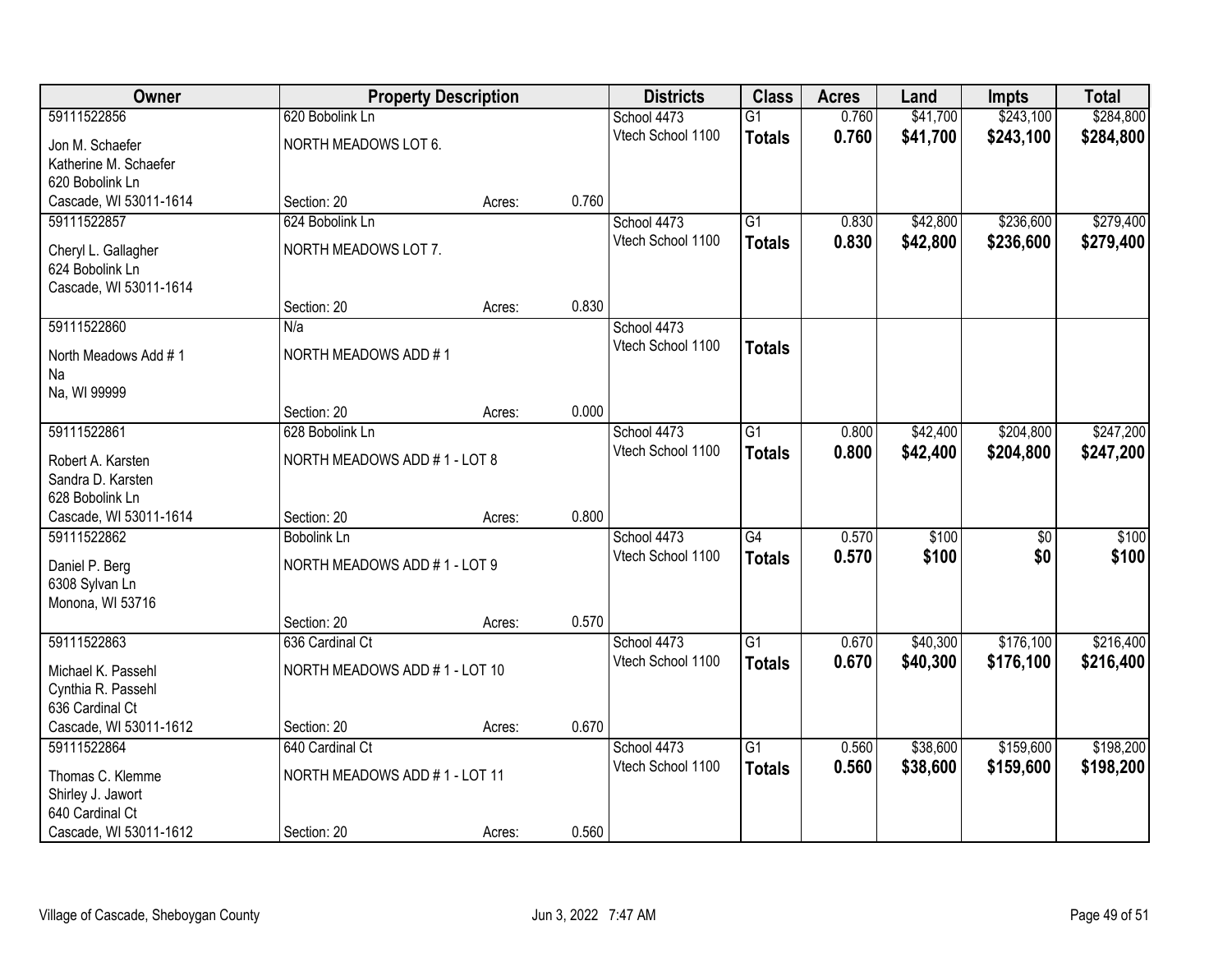| Owner                       |                                       | <b>Property Description</b>   |                   | <b>Districts</b>                 | <b>Class</b>    | <b>Acres</b> | Land      | <b>Impts</b>    | <b>Total</b> |
|-----------------------------|---------------------------------------|-------------------------------|-------------------|----------------------------------|-----------------|--------------|-----------|-----------------|--------------|
| 59111522865                 | 644 Cardinal Ct                       |                               |                   | School 4473                      | $\overline{G1}$ | 0.620        | \$39,600  | \$193,100       | \$232,700    |
| Jeffrey A. Dykstra          | NORTH MEADOWS ADD #1 - LOT 12         |                               |                   | Vtech School 1100                | <b>Totals</b>   | 0.620        | \$39,600  | \$193,100       | \$232,700    |
| Kathryn S. Dykstra          |                                       |                               |                   |                                  |                 |              |           |                 |              |
| 644 Cardinal Ct             |                                       |                               |                   |                                  |                 |              |           |                 |              |
| Cascade, WI 53011-1612      | Section: 20                           | Acres:                        | 0.620             |                                  |                 |              |           |                 |              |
| 59111522866                 | 648 Cardinal Ct                       |                               |                   | School 4473<br>Vtech School 1100 | $\overline{G1}$ | 0.730        | \$41,300  | \$208,500       | \$249,800    |
| Dwayne R. Hendrickson       |                                       | NORTH MEADOWS ADD #1 - LOT 13 |                   |                                  | <b>Totals</b>   | 0.730        | \$41,300  | \$208,500       | \$249,800    |
| Michelle M. Hendrickson     |                                       |                               |                   |                                  |                 |              |           |                 |              |
| 648 Cardinal Ct             |                                       |                               |                   |                                  |                 |              |           |                 |              |
| Cascade, WI 53011-1612      | Section: 20                           | Acres:                        | 0.730             |                                  |                 |              |           |                 |              |
| 59111522867                 | 652 Bobolink Ln                       |                               |                   | School 4473<br>Vtech School 1100 | $\overline{G1}$ | 0.560        | \$38,600  | \$217,200       | \$255,800    |
| Elizabeth J. Johnston       |                                       | NORTH MEADOWS ADD #1 - LOT 14 |                   |                                  | <b>Totals</b>   | 0.560        | \$38,600  | \$217,200       | \$255,800    |
| 652 Bobolink Ln             |                                       |                               |                   |                                  |                 |              |           |                 |              |
| Cascade, WI 53011-1614      |                                       |                               |                   |                                  |                 |              |           |                 |              |
|                             | Section: 20                           | Acres:                        | 0.560             |                                  |                 |              |           |                 |              |
| 59111522868                 | 656 Bobolink Ln                       |                               |                   | School 4473                      | G1              | 0.640        | \$39,900  | \$217,100       | \$257,000    |
| Douglas D. Tock             | NORTH MEADOWS ADD #1 - LOT 15         |                               | Vtech School 1100 | <b>Totals</b>                    | 0.640           | \$39,900     | \$217,100 | \$257,000       |              |
| Nicole S. Tock              |                                       |                               |                   |                                  |                 |              |           |                 |              |
| 656 Bobolink Ln             |                                       |                               |                   |                                  |                 |              |           |                 |              |
| Cascade, WI 53011-1614      | Section: 20                           | Acres:                        | 0.640             |                                  |                 |              |           |                 |              |
| 59111522870                 | <b>Bobolink Ln</b>                    |                               |                   | School 4473                      |                 |              |           |                 |              |
| North Meadows Addition No 2 | NORTH MEADOWS ADDITION NO. 2          |                               |                   | Vtech School 1100                | <b>Totals</b>   |              |           |                 |              |
| Na                          |                                       |                               |                   |                                  |                 |              |           |                 |              |
| Na, WI 99999                |                                       |                               |                   |                                  |                 |              |           |                 |              |
|                             | Section: 20                           | Acres:                        | 0.000             |                                  |                 |              |           |                 |              |
| 59111522871                 | 631 Bobolink Ln                       |                               |                   | School 4473                      | $\overline{G1}$ | 0.550        | \$38,500  | \$242,000       | \$280,500    |
| William C. Fox              | NORTH MEADOWS ADDITION NO. 2 - LOT 16 |                               | Vtech School 1100 | <b>Totals</b>                    | 0.550           | \$38,500     | \$242,000 | \$280,500       |              |
| Marie T. Hanrahan-Fox       |                                       |                               |                   |                                  |                 |              |           |                 |              |
| 4375 Red Field Dr           |                                       |                               |                   |                                  |                 |              |           |                 |              |
| Swansea, IL 62226-2098      | Section: 20                           | Acres:                        | 0.550             |                                  |                 |              |           |                 |              |
| 59111522872                 | <b>Bobolink Ln</b>                    |                               |                   | School 4473                      | $\overline{G4}$ | 0.660        | \$100     | $\overline{30}$ | \$100        |
| Elizabeth J. Johnston       | NORTH MEADOWS ADDITION NO. 2 - LOT 17 |                               |                   | Vtech School 1100                | <b>Totals</b>   | 0.660        | \$100     | \$0             | \$100        |
| 652 Bobolink Ln             |                                       |                               |                   |                                  |                 |              |           |                 |              |
| Cascade, WI 53011-1614      |                                       |                               |                   |                                  |                 |              |           |                 |              |
|                             | Section: 20                           | Acres:                        | 0.660             |                                  |                 |              |           |                 |              |